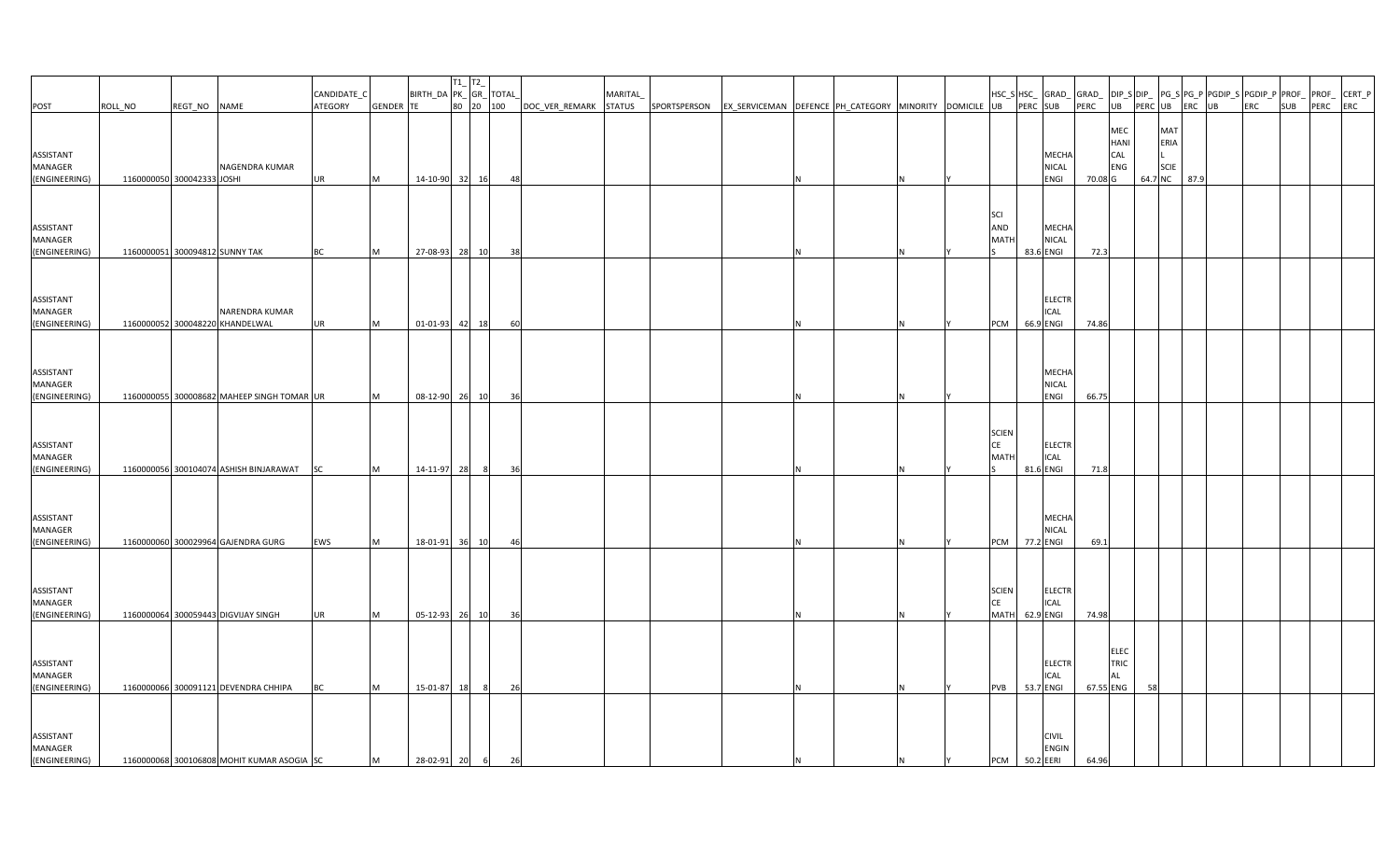| ASSISTANT<br>MANAGER<br>(ENGINEERING)                  |                               | 1160000074 300107598 PRABHU LAL SUKHWAL EWS         |                 | M         | 03-11-97 50 14       |                | 64       |    |           |     |   |   |                                           |                      | MECHA<br>NICAL<br>ENGI                      | 81             |  |                        |      |  |  |
|--------------------------------------------------------|-------------------------------|-----------------------------------------------------|-----------------|-----------|----------------------|----------------|----------|----|-----------|-----|---|---|-------------------------------------------|----------------------|---------------------------------------------|----------------|--|------------------------|------|--|--|
| ASSISTANT<br>MANAGER                                   |                               |                                                     |                 |           |                      |                |          |    |           |     |   |   | <b>SCIEN</b><br>CE<br><b>MATH</b>         |                      | MECHA<br><b>NICAL</b>                       |                |  |                        |      |  |  |
| (ENGINEERING)<br>ASSISTANT<br>MANAGER<br>(ENGINEERING) | 1160000086 300018187 SUNIL    | 1160000079 300031846 HEMANT MISHRA                  | <b>UR</b><br>UR | M<br>M    | 12-10-90<br>22-11-93 | 30 16<br>36 12 | 46<br>48 |    |           |     |   |   | <b>SCIEN</b><br><b>CE</b>                 | 78 ENGI<br>66.5 ENGI | MECHA<br><b>NICAL</b>                       | 74.51<br>69.18 |  |                        |      |  |  |
| ASSISTANT<br>MANAGER<br>(ENGINEERING)                  |                               | <b>DEVENDRA</b><br>1160000087 300030951 DHOULPURIYA | SC              | M         | 19-01-94 44 10       |                | 54       |    | <b>SP</b> |     |   |   | PCM                                       | 65.2 ENGI            | MECHA<br>NICAL                              | 73.68          |  | THE<br>RMA<br>ENG<br>G | 70.1 |  |  |
| ASSISTANT<br>MANAGER<br>(ENGINEERING)                  |                               | 1160000091 300066355 POORVA BHATIA                  | <b>UR</b>       |           | 11-05-95 26 14       |                |          | 40 |           |     |   |   | <b>SCIEN</b><br>CE<br>MATI                | 88.2 ENGI            | MECHA<br><b>NICAL</b>                       | 73.13          |  |                        |      |  |  |
| ASSISTANT<br>MANAGER<br>(ENGINEERING)                  | 1160000092 300068901 SWARNKAR | <b>RAVI KUMAR</b>                                   | <b>BC</b>       | <b>IM</b> | 12-07-91 26 14       |                | 40       |    |           |     |   |   | <b>SCIEN</b><br><b>CE</b><br>MATI<br>les. | 63.2 ENGI            | <b>ELECTR</b><br><b>ICAL</b>                | 72.95          |  |                        |      |  |  |
| ASSISTANT<br>MANAGER<br>(ENGINEERING)                  |                               | 1160000100 300094948 MOHASIN KHAN                   | <b>EWS</b>      | <b>M</b>  | 25-07-91 34 14       |                | 48       |    |           |     |   |   |                                           |                      | <b>ELECTR</b><br><b>ICAL</b><br><b>ENGI</b> | 74             |  |                        |      |  |  |
| ASSISTANT<br>MANAGER<br>(ENGINEERING)                  |                               | 1160000103 300035043 GIRISH SAINI                   | <b>BC</b>       | M         | 03-06-92             | 38 14          | 52       |    |           |     |   |   | <b>SCIEN</b><br>CE<br>MATI                | 78.5 ENGI            | <b>ELECTR</b><br><b>ICAL</b>                | 68.55          |  |                        |      |  |  |
| ASSISTANT<br>MANAGER<br>(ENGINEERING)                  |                               | 1160000104 300052423 RAJENDRA CHOUDHARY BC          |                 | M         | 21-11-94 24 10 34    |                |          |    |           | IN. | N | Y | PCM 64.6 EERI                             |                      | <b>CIVIL</b><br><b>ENGIN</b>                | 66.16          |  |                        |      |  |  |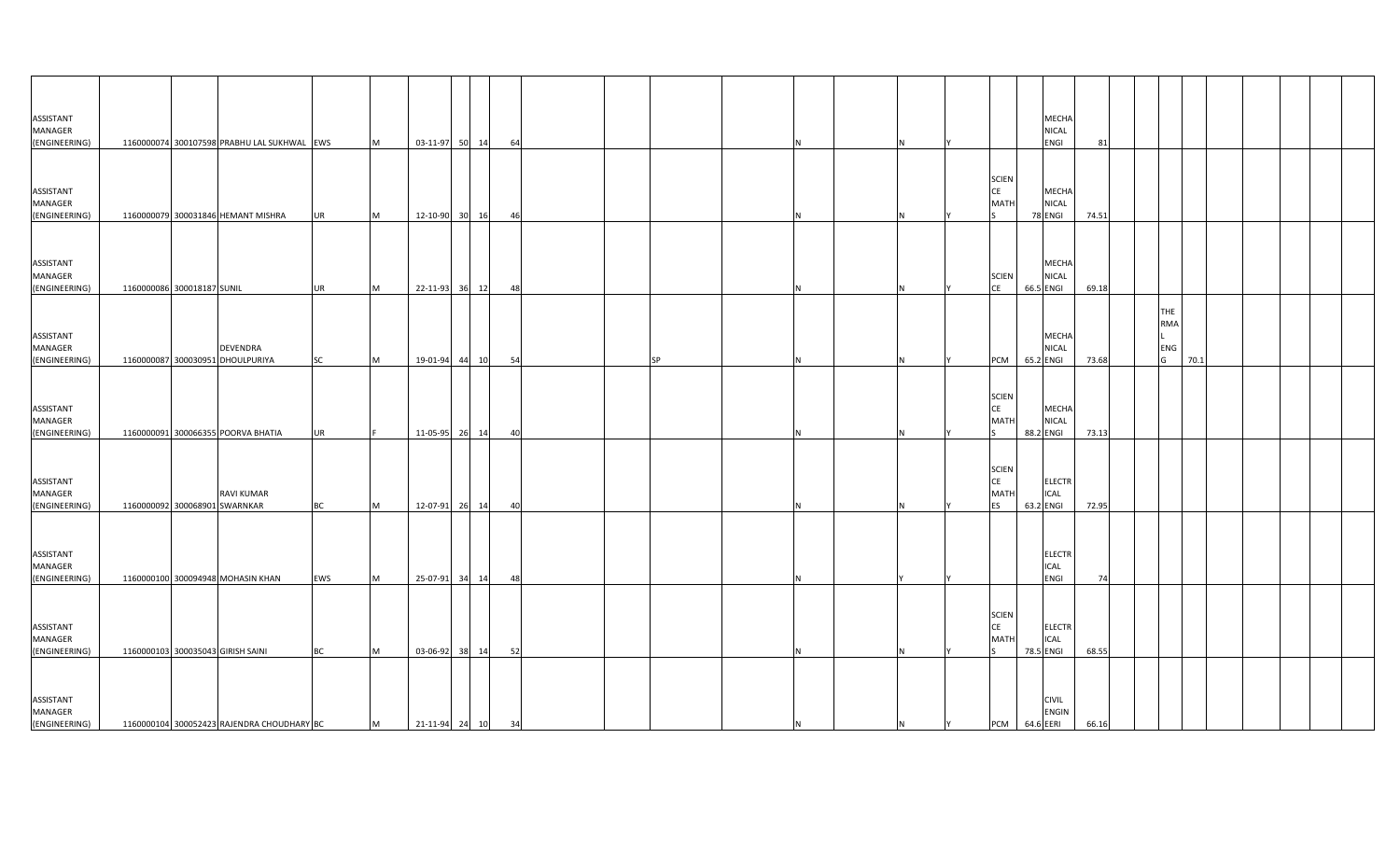| ASSISTANT<br>MANAGER<br>(ENGINEERING) | 1160000106 300099063 KAMAL SONI             |                 | <b>BC</b> | M   | 20-04-99       | 16    | 24 |  | <b>SP</b> |  |  |          | <b>SCIEN</b><br>CE<br>MATI | ELECTR<br>ICAL<br>54.8 ENGI             | 72.6      |                     |                |        |       |    |
|---------------------------------------|---------------------------------------------|-----------------|-----------|-----|----------------|-------|----|--|-----------|--|--|----------|----------------------------|-----------------------------------------|-----------|---------------------|----------------|--------|-------|----|
|                                       |                                             |                 |           |     |                |       |    |  |           |  |  |          |                            |                                         |           |                     |                |        |       |    |
| ASSISTANT<br>MANAGER<br>(ENGINEERING) | 1160000107 300058855 SHWETA YADAV           |                 | <b>UR</b> |     | 02-07-90       | 30    | 36 |  |           |  |  |          | <b>HSC</b>                 | <b>ELECTR</b><br>ICAL<br>66.8 ENGI      | 78.46     |                     |                |        |       |    |
|                                       |                                             |                 |           |     |                |       |    |  |           |  |  |          |                            |                                         |           |                     |                |        |       |    |
| ASSISTANT<br>MANAGER<br>(ENGINEERING) | 1160000109 300095769 NIDHI                  |                 | <b>UR</b> |     | 05-05-96       | 16 12 | 28 |  |           |  |  |          |                            | MECHA<br>NICAL<br>ENGI                  | 70.95 CAL | MEC<br><b>HANI</b>  | 63.3           |        |       |    |
|                                       |                                             |                 |           |     |                |       |    |  |           |  |  |          |                            |                                         |           |                     |                |        |       |    |
| ASSISTANT<br>MANAGER<br>(ENGINEERING) | 1160000112 300051647 JITESH KUMAR JANGID BC |                 |           | M   | 05-04-94 46 16 |       | 62 |  |           |  |  |          | PCM                        | <b>MECHA</b><br><b>NICAL</b><br>69 ENGI | 71        |                     |                |        |       |    |
|                                       |                                             |                 |           |     |                |       |    |  |           |  |  |          |                            |                                         |           |                     |                |        |       |    |
| ASSISTANT<br>MANAGER<br>(ENGINEERING) | 1160000113 300037509 PRUSTY                 | SUBHASH CHANDRA | UR        | M   | 08-07-89       | 34    | 42 |  |           |  |  |          | CHSE<br>PCBM               | MECHA<br><b>NICAL</b><br>60.3 ENGI      | 70.9      |                     |                | MINERA | 76.25 |    |
|                                       |                                             |                 |           |     |                |       |    |  |           |  |  |          |                            |                                         |           |                     |                |        |       |    |
| ASSISTANT<br>MANAGER<br>(ENGINEERING) | 1160000115 300094461 AKSHAY KUMAR           |                 | BC        | M   | 02-04-93 36 18 |       | 54 |  |           |  |  |          | PCM                        | <b>ELECTR</b><br>ICAL<br>86.6 ENGI      | 77.77     |                     |                |        |       |    |
|                                       |                                             |                 |           |     |                |       |    |  |           |  |  |          |                            |                                         |           |                     |                |        |       |    |
| ASSISTANT<br>MANAGER<br>(ENGINEERING) | 1160000118 300056954 RAHUL SOLANKI          |                 | <b>BC</b> | IM. | 20-06-96 26    | - 6   | 32 |  |           |  |  |          |                            | <b>ELECTR</b><br>ICAL<br>ENGI           |           | POLY<br><b>TECH</b> | 63.98 NIC 72.8 |        |       | 58 |
|                                       |                                             |                 |           |     |                |       |    |  |           |  |  |          |                            |                                         |           |                     |                |        |       |    |
| ASSISTANT<br>MANAGER<br>(ENGINEERING) | 1160000122 300099468 AMAN TRIPATHI          |                 | <b>UR</b> | M   | 24-05-94 28 10 |       | 38 |  |           |  |  |          | <b>SCIEN</b><br>CE         | MECHA<br>NICAL<br>69.4 ENGI             | 61.4      |                     |                |        |       |    |
| ASSISTANT<br>MANAGER<br>(ENGINEERING) | 1160000133 300078707 SALMAN KHAN            |                 | <b>BC</b> | M   | 07-11-91 22 6  |       | 28 |  | <b>SP</b> |  |  | <b>Y</b> |                            | MECHA<br><b>NICAL</b><br>PCM 74.5 ENGI  | 66.8      |                     |                |        |       |    |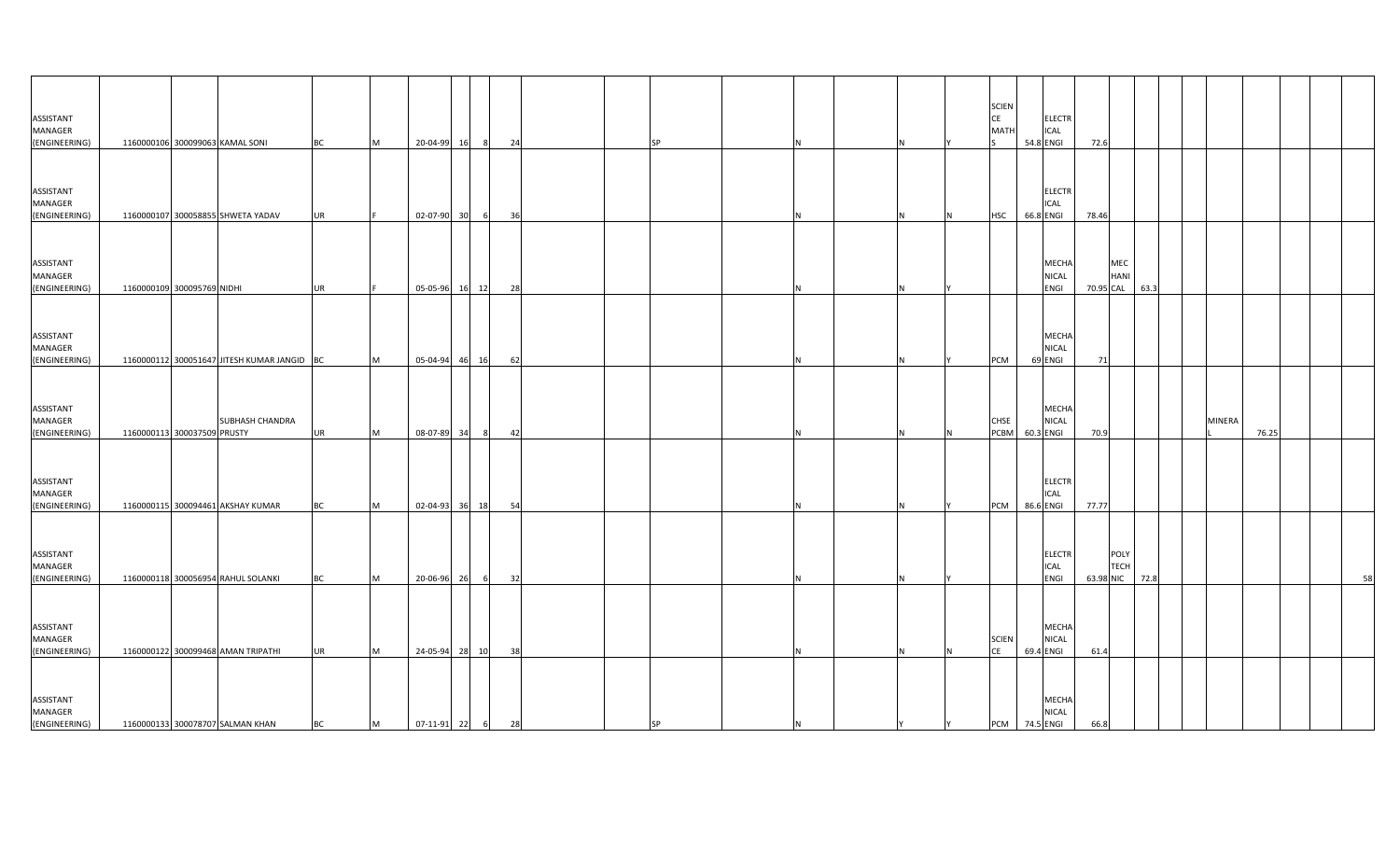| ASSISTANT<br>MANAGER<br>(ENGINEERING) |  | 1160000137 300092421 POOJA CHAUDHARY              | <b>BC</b> |           | 12-02-96 24 16   |                | 40 |  |  |  | PCM                               | MECHA<br><b>NICAL</b><br>74.8 ENGI     | 66.68   |                     |                                                           |                  |  |  |
|---------------------------------------|--|---------------------------------------------------|-----------|-----------|------------------|----------------|----|--|--|--|-----------------------------------|----------------------------------------|---------|---------------------|-----------------------------------------------------------|------------------|--|--|
|                                       |  |                                                   |           |           |                  |                |    |  |  |  |                                   |                                        |         |                     |                                                           |                  |  |  |
| ASSISTANT<br>MANAGER<br>(ENGINEERING) |  | <b>SURENDER</b><br>1160000139 300003629 DODWADIYA | BC        | M         | 26-05-93 50      | 12             | 62 |  |  |  | PCM                               | MECHA<br>NICAL<br>75.5 ENGI            | 73.7    |                     |                                                           |                  |  |  |
| ASSISTANT<br>MANAGER<br>(ENGINEERING) |  | 1160000145 300077076 SANKET OJHA                  | <b>UR</b> | M         | 15-11-93 38 18   |                | 56 |  |  |  | <b>SCIEN</b><br><b>CE</b><br>MATI | MECHA<br><b>NICAL</b><br>53.4 ENGI     | 61.41   |                     |                                                           |                  |  |  |
| ASSISTANT<br>MANAGER<br>(ENGINEERING) |  | 1160000150 300037697 SANDEEP GADHWAL              | <b>BC</b> | M         | 10-03-93 22      | 6              | 28 |  |  |  | PCM                               | MECHA<br><b>NICAL</b><br>52.5 ENGI     | 60.61   |                     |                                                           |                  |  |  |
| ASSISTANT<br>MANAGER<br>(ENGINEERING) |  | AJEET SINGH<br>1160000158 300079079 CHOUDHARY     | <b>UR</b> | <b>IM</b> | 13-08-91 16      | 14             | 30 |  |  |  |                                   | <b>ELECTR</b><br>ICAL<br>ENGI          | 74.8 AL | <b>ELEC</b><br>TRIC | 73                                                        |                  |  |  |
| ASSISTANT<br>MANAGER<br>(ENGINEERING) |  | 1160000159 300083116 AMIT BILADIYA                | <b>UR</b> | <b>IM</b> | 14-02-95 18      | 8 <sup>1</sup> | 26 |  |  |  | PCM                               | MECHA<br><b>NICAL</b><br>50.6 ENGI     | 64      |                     |                                                           |                  |  |  |
| ASSISTANT<br>MANAGER<br>(ENGINEERING) |  | 1160000162 300058025 SHASHANK AGRAWAL UR          |           | <b>IM</b> | 05-07-93 38      | 10             | 48 |  |  |  | <b>PCM</b>                        | MECHA<br><b>NICAL</b><br>55.2 ENGI     | 75.68   |                     | M                                                         | <b>TECH 91.2</b> |  |  |
| ASSISTANT<br>MANAGER<br>(ENGINEERING) |  | 1160000171 300032125 LAV SHARMA                   | <b>UR</b> | <b>M</b>  | 01-07-87 20      | 6              | 26 |  |  |  | PCM                               | <b>ELECTR</b><br>ICAL<br>59.2 ENGI     | 63.21   |                     |                                                           |                  |  |  |
| ASSISTANT<br>MANAGER<br>(ENGINEERING) |  | 1160000172 300031386 IMRAN ALI ANSARI             | <b>UR</b> | M         | 27-02-88 32 8 40 |                |    |  |  |  | IY.                               | MECHA<br><b>NICAL</b><br>PCM 51.4 ENGI | 66.05   |                     | PRO<br><b>DUC</b><br><b>TION</b><br>ENG<br>$\overline{G}$ | 65.8             |  |  |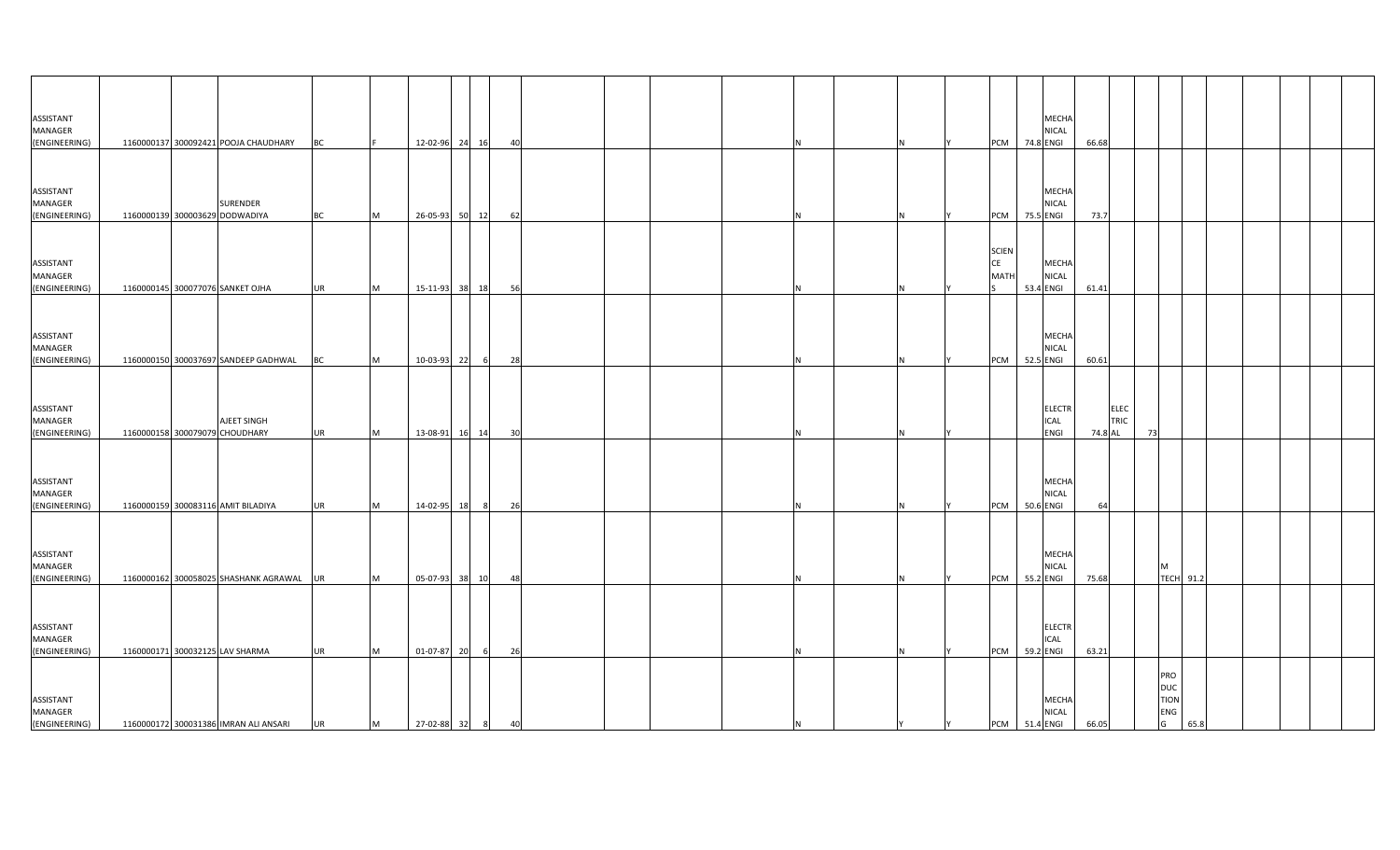| ASSISTANT<br>MANAGER                  |                                             |           |          |                |    |    |  |  |    |   |                                              | MECHA<br>NICAL                            |       |             |                 |                       |  |  |  |
|---------------------------------------|---------------------------------------------|-----------|----------|----------------|----|----|--|--|----|---|----------------------------------------------|-------------------------------------------|-------|-------------|-----------------|-----------------------|--|--|--|
| (ENGINEERING)                         | 1160000177 300033335 SONURAM                | <b>BC</b> | M        | 10-07-94 24 16 |    | 40 |  |  |    |   | PCM                                          | 74.6 ENGI                                 | 68.23 |             |                 |                       |  |  |  |
| ASSISTANT<br>MANAGER<br>(ENGINEERING) | 1160000178 300095224 VAISHALI RAIKWAR       | <b>UR</b> |          | 16-08-89 26 10 |    | 36 |  |  |    |   | <b>PCM</b>                                   | <b>ELECTR</b><br>ICAL<br>72 ENGI          | 75.19 |             |                 |                       |  |  |  |
| ASSISTANT<br>MANAGER<br>(ENGINEERING) | 1160000195 300044690 MILIND TAILOR          | <b>UR</b> | M        | 17-03-92 22 14 |    | 36 |  |  |    |   | <b>SCIEN</b><br><b>CE</b>                    | <b>ELECTR</b><br>ICAL<br>65 ENGI          | 74.12 |             |                 |                       |  |  |  |
| ASSISTANT<br>MANAGER<br>(ENGINEERING) | 1160000210 300025903 NEERAJ KUMAR SAINI     | UR        | M        | 25-06-94 20    |    | 28 |  |  |    |   | PCM                                          | <b>ELECTR</b><br><b>ICAL</b><br>85.1 ENGI | 67.38 |             |                 |                       |  |  |  |
| ASSISTANT<br>MANAGER<br>(ENGINEERING) | 1160000215 300068777 VINAY PRAKASH JOSHI UR |           | M        | 18-05-88       | 30 | 36 |  |  |    |   | <b>SR</b><br><b>HIGH</b><br>ER<br><b>SEC</b> | <b>ELECTR</b><br>ICAL<br>65.5 ENGI        |       | <b>ELEC</b> | 58.9 TRIAL 61.8 |                       |  |  |  |
| ASSISTANT<br>MANAGER<br>(ENGINEERING) | 1160000221 300011412 MOHIT SHARMA           | <b>UR</b> | M        | 19-11-92 30 10 |    | 40 |  |  |    |   |                                              | <b>ELECTR</b><br>ICAL<br>ENGI             | 69.87 |             |                 | M<br><b>TECH 74.4</b> |  |  |  |
| ASSISTANT<br>MANAGER<br>(ENGINEERING) | 1160000227 300048241 KUNAL ARORA            | <b>UR</b> | <b>M</b> | 07-01-93 34 12 |    | 46 |  |  |    |   | <b>SCIEN</b><br>CE<br>MATH                   | MECHA<br><b>NICAL</b><br>60 ENGI          | 63.2  |             |                 |                       |  |  |  |
| ASSISTANT<br>MANAGER<br>(ENGINEERING) | 1160000229 300005019 BANWARI VAISHNAV       | <b>UR</b> | M        | 11-01-94 28 10 |    | 38 |  |  |    |   | PCM                                          | MECHA<br>NICAL<br>54.4 ENGI               | 55.4  |             |                 |                       |  |  |  |
| ASSISTANT<br>MANAGER<br>(ENGINEERING) | 1160000246 300100983 KRISHNA KUMAR          | <b>SC</b> | M        | 12-09-83 36 6  |    | 42 |  |  | IN | N | ALL<br><b>SUBJE</b><br><b>CT</b>             | <b>MECHA</b><br><b>NICAL</b><br>60.7 ENGI | 61.04 |             |                 |                       |  |  |  |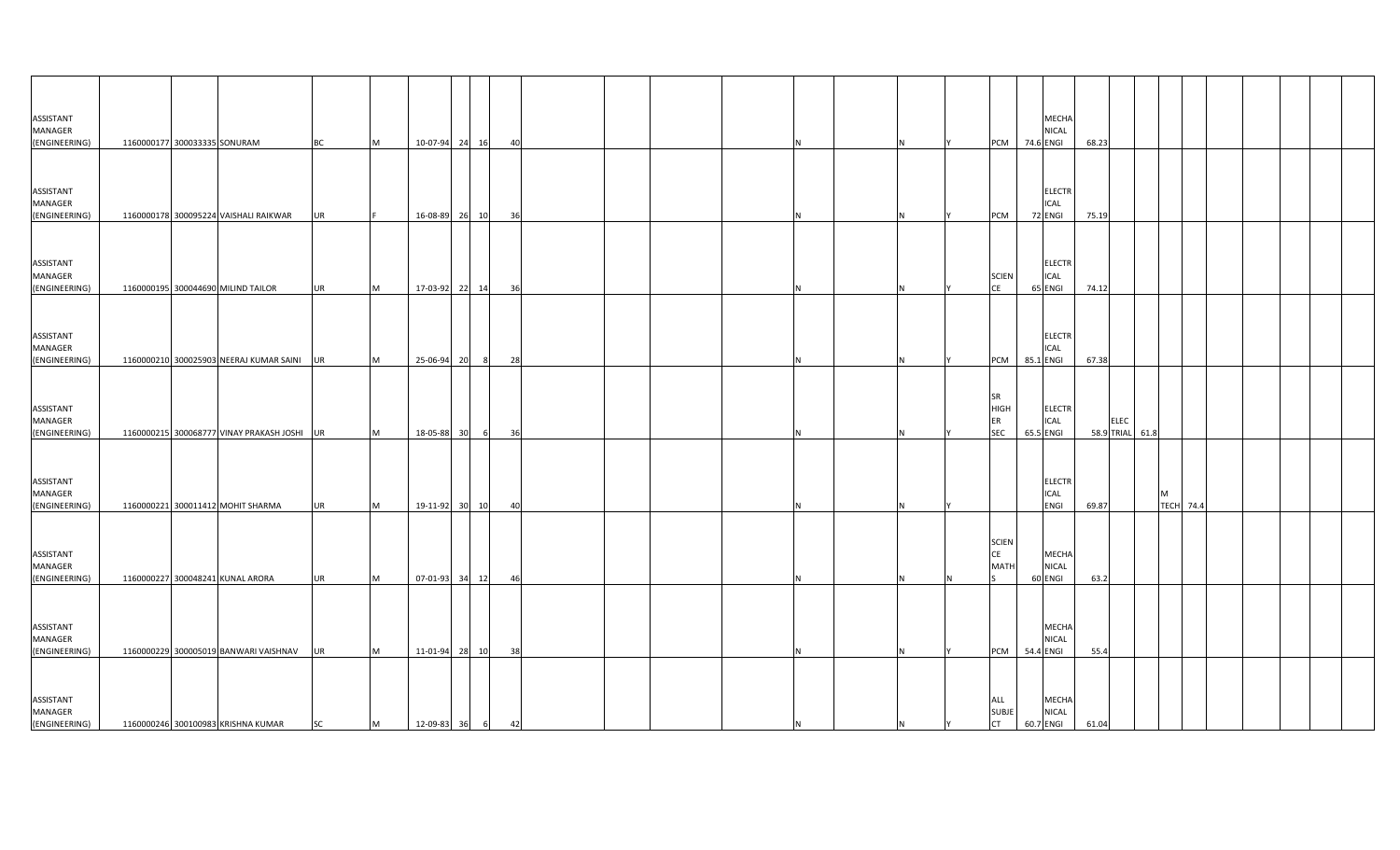| ASSISTANT<br>MANAGER                  |                             |                                            |           |          |                   |                |    |  |  |  |   |                                       | MECHA<br><b>NICAL</b>                     |         |                 |      |  |  |  |
|---------------------------------------|-----------------------------|--------------------------------------------|-----------|----------|-------------------|----------------|----|--|--|--|---|---------------------------------------|-------------------------------------------|---------|-----------------|------|--|--|--|
| (ENGINEERING)                         |                             | 1160000252 300044389 MANOJ KUMAR KUMAR SC  |           | M        | 14-01-90 20       | - 81           | 28 |  |  |  |   | RBSE                                  | 54.9 ENGI                                 | 61.65   |                 |      |  |  |  |
| ASSISTANT<br>MANAGER<br>(ENGINEERING) |                             | 1160000256 300091547 VIKAS SHARMA          | <b>UR</b> | M        | 31-03-96 24 10    |                | 34 |  |  |  |   |                                       | <b>ELECTR</b><br>ICAL<br>ENGI             | 68.1    |                 |      |  |  |  |
| ASSISTANT<br>MANAGER<br>(ENGINEERING) | 1160000257 300017708 GUPTA  | JITENDRA KUMAR                             | <b>UR</b> | M        | 13-07-87 20 12    |                | 32 |  |  |  |   | PCM                                   | MECHA<br><b>NICAL</b><br>74.8 ENGI        | 66.28   |                 |      |  |  |  |
| ASSISTANT<br>MANAGER<br>(ENGINEERING) |                             | 1160000258 300054458 SUBHASH PATIWAL       | <b>UR</b> | M        | 29-12-92 24 12    |                | 36 |  |  |  |   | SR<br><b>HIGH</b><br>ER<br><b>SEC</b> | <b>ELECTR</b><br>ICAL<br>54.5 ENGI        | 61.68   |                 |      |  |  |  |
| ASSISTANT<br>MANAGER<br>(ENGINEERING) |                             | 1160000260 300039047 ASHWINI SANDU         | BC        | <b>M</b> | 25-04-87 42       | 14             | 56 |  |  |  |   | SR H<br><b>SEC</b>                    | <b>MECHA</b><br>NICAL<br>56.8 ENGI        | 60.17 G | MEC<br>H<br>ENG | 63.2 |  |  |  |
| ASSISTANT<br>MANAGER<br>(ENGINEERING) |                             | 1160000263 300087683 HARI SINGH CHOUHAN BC |           | <b>M</b> | 27-06-87 36       | 12             | 48 |  |  |  |   | <b>SR</b><br>SECO<br><b>NDAR</b>      | <b>MECHA</b><br><b>NICAL</b><br>50.5 ENGI | 66.85   |                 |      |  |  |  |
| ASSISTANT<br>MANAGER<br>(ENGINEERING) | 1160000270 300054549 JAI OM |                                            | <b>UR</b> | <b>M</b> | 30-08-94 36       | - 61           | 42 |  |  |  |   | <b>PCM</b>                            | MECHA<br><b>NICAL</b><br>61.2 ENGI        | 66.14   |                 |      |  |  |  |
| ASSISTANT<br>MANAGER<br>(ENGINEERING) |                             | 1160000271 300076066 MAULIK SHARMA         | <b>UR</b> | <b>M</b> | 06-11-96 26       | $\overline{4}$ | 30 |  |  |  |   |                                       | <b>ELECTR</b><br>ICAL<br>ENGI             | 70.5    |                 |      |  |  |  |
| ASSISTANT<br>MANAGER<br>(ENGINEERING) |                             | 1160000278 300077553 VIDHYA SAGAR          | <b>BC</b> | M        | 09-09-93 26 18 44 |                |    |  |  |  | N | IY.                                   | MECHA<br><b>NICAL</b><br>RBSE 69.7 ENGI   | 73.23   |                 |      |  |  |  |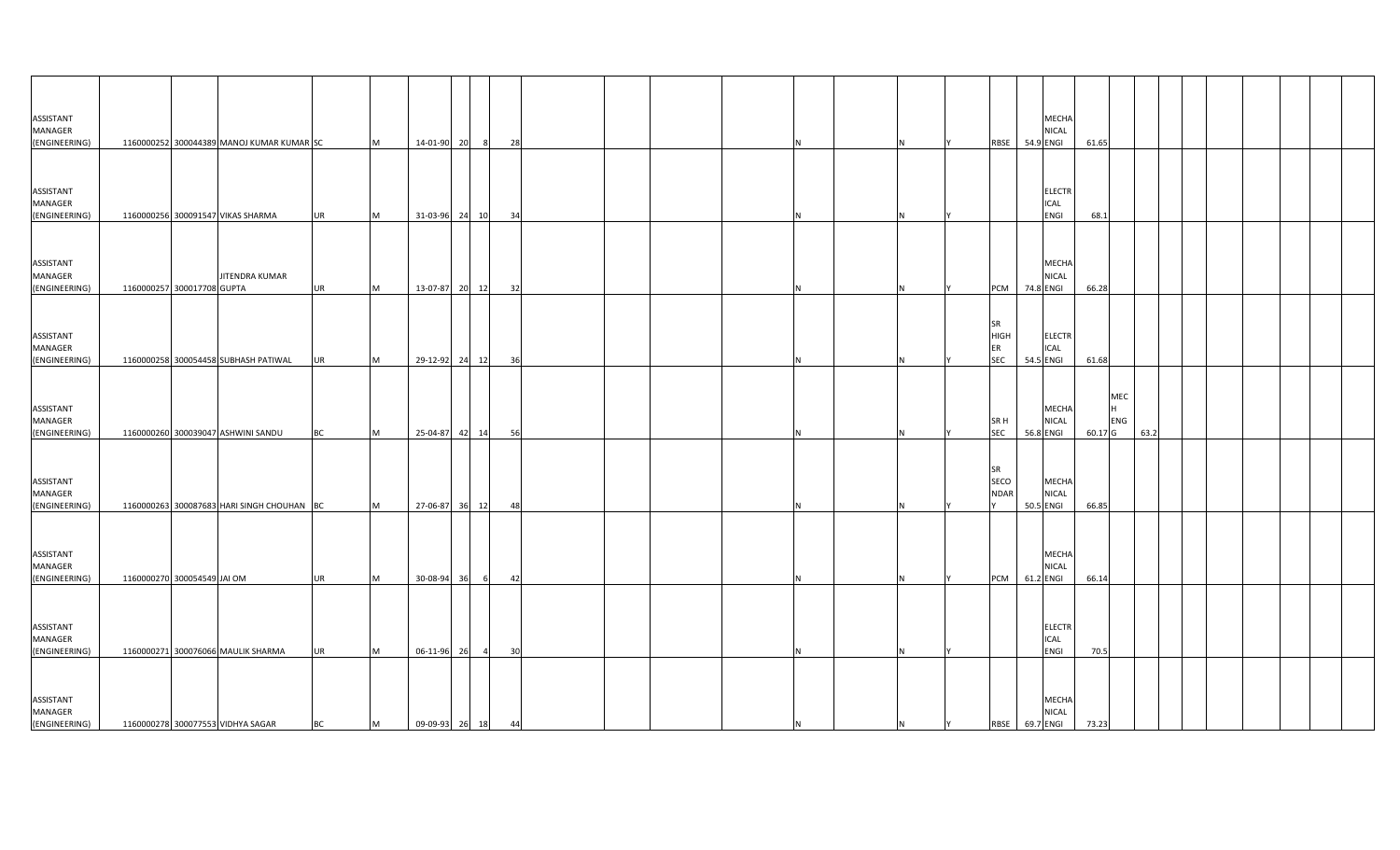| ASSISTANT<br><b>MANAGER</b><br>(ENGINEERING) | <b>VIRENDRA SINGH</b><br>1160000284 300079344 RAJAWAT | EWS       | M        | 02-12-90 26 18    |                | - 44 |   |    | SECO<br>MECHA<br><b>NDAR</b><br>NICAL<br>69.7 ENGI                                   | 62.12 H | <b>DIPL</b><br>OMA<br>IN<br>MEC | 60.1 |                       |  |    |
|----------------------------------------------|-------------------------------------------------------|-----------|----------|-------------------|----------------|------|---|----|--------------------------------------------------------------------------------------|---------|---------------------------------|------|-----------------------|--|----|
| ASSISTANT<br>MANAGER<br>(ENGINEERING)        | 1160000285 300072194 CHAMAN SAINI                     | UR        | M        | 29-07-94 26       | 10             | 36   |   |    | <b>SCIEN</b><br><b>CE</b><br>MECHA<br>MATI<br>NICAL<br>58.2 ENGI                     | 67.36   |                                 |      |                       |  | 83 |
| ASSISTANT<br>MANAGER<br>(ENGINEERING)        | 1160000291 300011516 ANKIT KUMAR SONI                 | UR        | <b>M</b> | 15-03-93 36       | 14             | 50   |   |    | <b>SCIEN</b><br>CE<br><b>MECHA</b><br><b>NICAL</b><br>MATI<br>84.5 ENGI              | 83.5    |                                 |      |                       |  |    |
| ASSISTANT<br>MANAGER<br>(ENGINEERING)        | 1160000300 300024145 ARPIT SOBTI                      | UR        | M        | 30-08-90 34 12    |                | 46   |   | N  | <b>ELECTR</b><br>ICAL<br>ENGI                                                        | 68      |                                 |      |                       |  |    |
| ASSISTANT<br>MANAGER<br>(ENGINEERING)        | <b>DHARM SINGH</b><br>1160000301 300059757 CHOUHAN    | ВC        | M        | 27-03-93 20       | $\overline{4}$ | 24   |   |    | <b>SCIEN</b><br><b>CE</b><br>MECHA<br>MATI<br>NICAL<br>64.8 ENGI                     | 62.26   |                                 |      |                       |  |    |
| ASSISTANT<br>MANAGER<br>(ENGINEERING)        | 1160000304 300061663 SAMEER CHOUDHARY                 | BC        | M        | 08-09-92 30       | 10             | 40   |   |    | <b>SCIEN</b><br><b>CE</b><br><b>MECHA</b><br><b>NICAL</b><br>MATI<br>54.6 ENGI       | 63.56   |                                 |      |                       |  |    |
| ASSISTANT<br>MANAGER<br>(ENGINEERING)        | 1160000305 300031736 MANOJ KUMAR GUPTA UR             |           | M        | 30-06-86 38 18    |                | 56   |   | N  | MECHA<br><b>NICAL</b><br>PCM<br>69.1 ENGI                                            | 60.3    |                                 |      | M<br><b>TECH</b> 72.3 |  |    |
| ASSISTANT<br>MANAGER<br>(ENGINEERING)        | 1160000306 300033627 DHANKAR JAT                      | <b>BC</b> | <b>M</b> | 02-01-97 16       | 6              | 22   |   | N. | <b>ELECTR</b><br>ICAL<br><b>ARTS</b><br>51.4 ENGI                                    | 66.48   |                                 |      |                       |  |    |
| ASSISTANT<br>MANAGER<br>(ENGINEERING)        | 1160000313 300065305 KULDEEP CHOUDHARY BC             |           | M        | 13-01-96 28 10 38 |                |      | N | N  | <b>SCIEN</b><br><b>CE</b><br><b>ELECTR</b><br><b>MATH</b><br>ICAL<br>70.6 ENGI<br>S. | 63.7    |                                 |      |                       |  |    |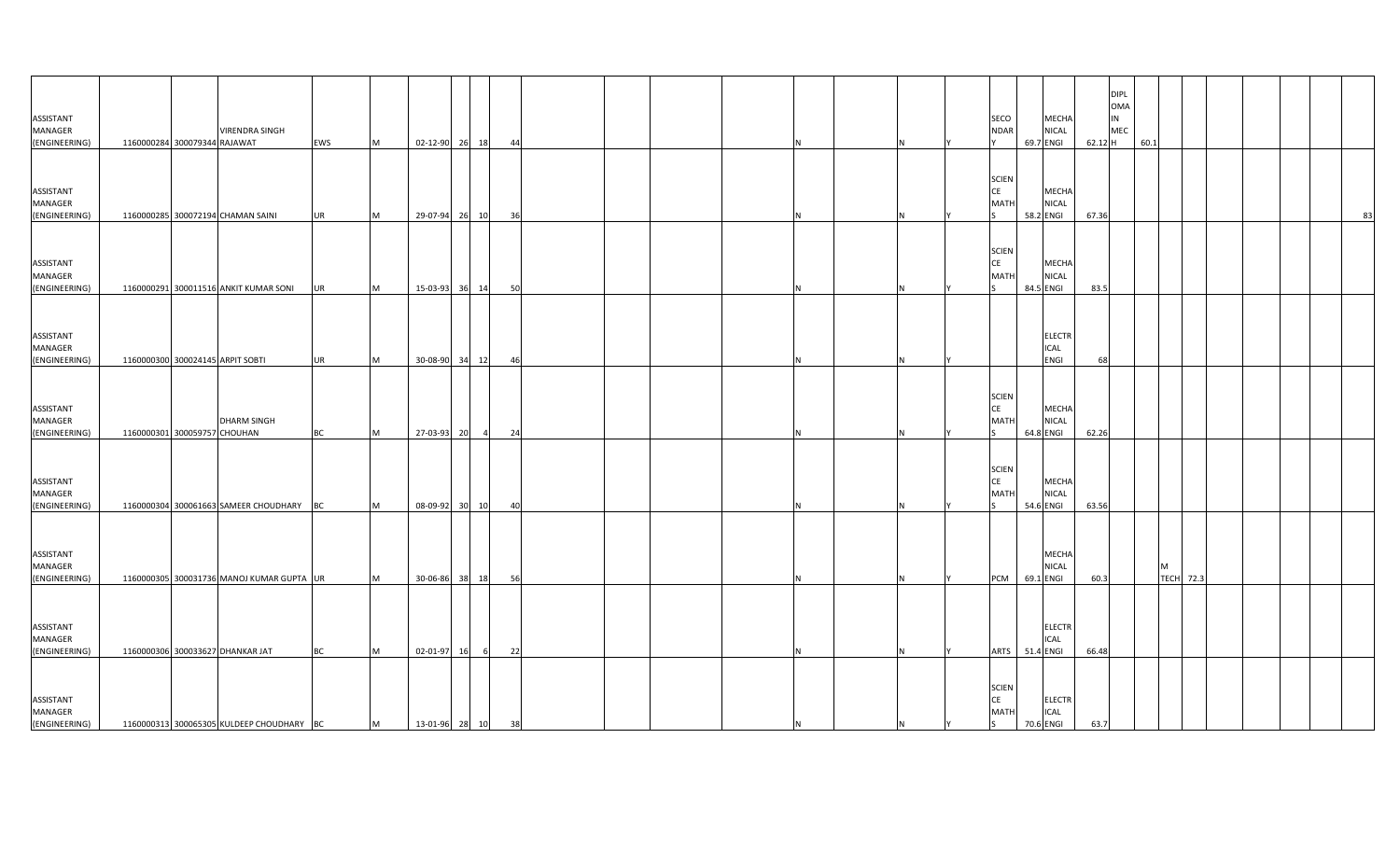| ASSISTANT<br>MANAGER<br>(ENGINEERING)        |                                | 1160000314 300080519 SUDHANSHU TIWARI UR   |           | M         | 18-01-93 14 12    | 26                   |           |   |    |          |     | <b>BSER</b><br>AJME           | <b>CIVIL</b><br><b>ENGIN</b><br>48.8 EERI | 82    |                |                                   |      |    |
|----------------------------------------------|--------------------------------|--------------------------------------------|-----------|-----------|-------------------|----------------------|-----------|---|----|----------|-----|-------------------------------|-------------------------------------------|-------|----------------|-----------------------------------|------|----|
| ASSISTANT<br>MANAGER<br>(ENGINEERING)        |                                | 1160000329 300004173 DEEPAK KUMAR SIRVI UR |           | Iм.       | 08-05-92 10       | - 16<br>- 61         |           |   |    |          |     | PCM                           | MECHA<br>NICAL<br>78.8 ENGI               | 63    |                |                                   |      |    |
| ASSISTANT<br>MANAGER<br>(ENGINEERING)        |                                | 1160000330 300017340 RISHABH SINGH         | <b>UR</b> | <b>M</b>  | 22-01-95 48 10    |                      | 58        |   |    |          |     | <b>MATH</b>                   | <b>MECHA</b><br><b>NICAL</b><br>50.8 ENGI | 60.1  |                |                                   |      | 96 |
| ASSISTANT<br>MANAGER<br>(ENGINEERING)        |                                | 1160000337 300047808 SUNIL CHOUDHARY       | <b>UR</b> | M         | 08-12-84 30       | 8 <sup>1</sup><br>38 | <b>SP</b> | N |    |          |     | PHY<br>CHEM<br>MATH 51.1 ENGI | MECHA<br><b>NICAL</b>                     | 60.88 |                |                                   |      |    |
| ASSISTANT<br>MANAGER<br>(ENGINEERING)        |                                | 1160000346 300059502 ASHISH ACHARYA        | <b>UR</b> | Iм.       | 07-03-93 26       | 16                   | 42        |   |    |          |     | <b>SCIEN</b><br><b>CE</b>     | <b>MECHA</b><br><b>NICAL</b><br>55.7 ENGI | 63.4  |                |                                   |      |    |
| ASSISTANT<br><b>MANAGER</b><br>(ENGINEERING) | 1160000347 300076076 SHARMA    | <b>KAMLESH KUMAR</b>                       | <b>UR</b> | <b>IM</b> | 10-07-96 28       | 10<br>- 38           |           |   |    |          |     | <b>SCIEN</b><br><b>CE</b>     | <b>CIVIL</b><br><b>ENGIN</b><br>66.5 EERI | 61.87 |                |                                   |      |    |
| ASSISTANT<br>MANAGER<br>(ENGINEERING)        |                                | 1160000364 300045379 GAURAV MARU           | <b>SC</b> | <b>M</b>  | 29-04-89 24       | 8 <sup>8</sup><br>32 |           | N |    |          |     | <b>SCIEN</b><br><b>CE</b>     | MECHA<br><b>NICAL</b><br>44.8 ENGI        | 62.88 |                | COM<br>APPL<br><b>ICATI</b><br>ON | 64.5 |    |
| ASSISTANT<br>MANAGER<br>(ENGINEERING)        | 1160000373 300007390 RAVI VYAS |                                            | EWS       | <b>M</b>  | 30-06-94 20       | 10                   | 30        |   |    |          |     |                               | <b>MECHA</b><br>NICAL<br>ENGI             |       | 64.79 DME 58.6 |                                   |      | 60 |
| ASSISTANT<br>MANAGER<br>(ENGINEERING)        |                                | 1260000026 300031210 SAMRAT SINGH YADAV BC |           | M         | 21-02-91 26 14 40 |                      |           | N | LD | <b>N</b> | IY. | PCM 64.9 ENGI                 | <b>MECHA</b><br><b>NICAL</b>              | 65.53 |                |                                   |      | 56 |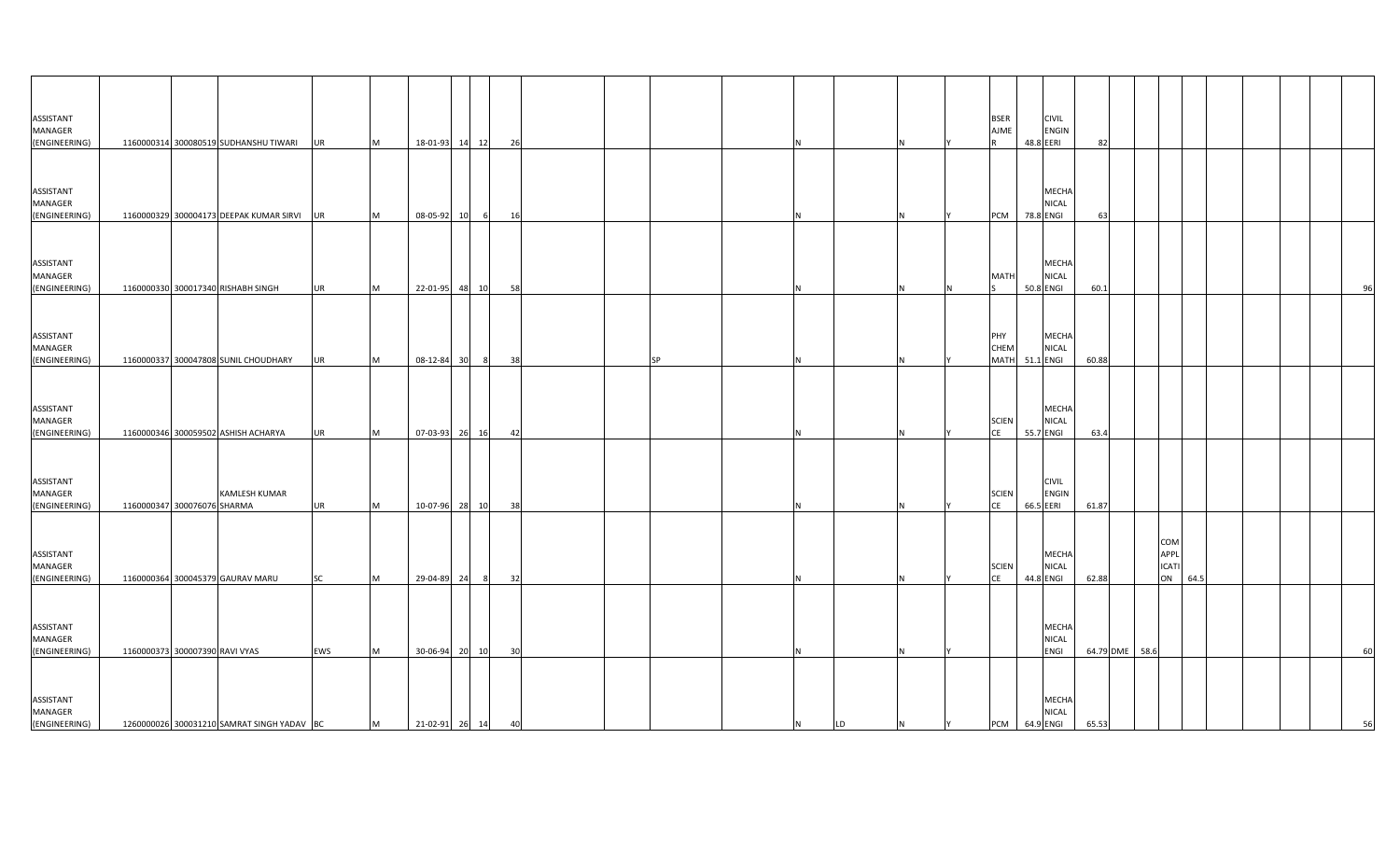| ASSISTANT<br>MANAGER<br>(ENGINEERING)                  |                              | 1260000027 300014864 YOGESH KUMAR                                                       | <b>MBC</b>             | M      | 01-01-93 22 12                |    |      | 34       |  | LD  |                | PCM 62.3 ENGI              |                        | MECHA<br>NICAL               | 62.08           |                            |      |  |  |  |
|--------------------------------------------------------|------------------------------|-----------------------------------------------------------------------------------------|------------------------|--------|-------------------------------|----|------|----------|--|-----|----------------|----------------------------|------------------------|------------------------------|-----------------|----------------------------|------|--|--|--|
| ASSISTANT<br>MANAGER<br>(ENGINEERING)                  |                              | SHUBHAM<br>1260000030 300054464 VIJAYVERGIYA                                            | <b>UR</b>              | M      | 28-07-95 22                   |    | - 4  | - 26     |  |     |                | <b>PCM</b>                 | 83.2 ENGI              | <b>MECHA</b><br><b>NICAL</b> | 73.15           |                            |      |  |  |  |
| ASSISTANT<br>MANAGER<br>(ENGINEERING)                  |                              | 1260000031 300024592 RAMAN LAL MEENA                                                    | <b>ST</b>              | M      | 02-04-92 22 12                |    |      | 34       |  |     |                | PCM                        | 74.9 ENGI              | <b>ELECTR</b><br><b>ICAL</b> | 74.91           |                            |      |  |  |  |
| ASSISTANT<br>MANAGER                                   |                              |                                                                                         |                        |        |                               |    |      |          |  |     |                | <b>SCIEN</b><br>CE         |                        | <b>ELECTR</b><br><b>ICAL</b> |                 |                            |      |  |  |  |
| (ENGINEERING)<br>ASSISTANT<br>MANAGER                  | 1260000038 300029509 PIYUSH  |                                                                                         | <b>UR</b>              | M      | 26-08-91                      | 54 |      | 62       |  |     |                |                            | 86.6 ENGI              | <b>ELECTR</b><br>ICAL        | 87.7<br>AL      | <b>ELEC</b><br>TRIC<br>ENG | 64.3 |  |  |  |
| (ENGINEERING)<br>ASSISTANT<br>MANAGER                  |                              | 1260000044 300083100 LOKESH KUMAR SAIN BC<br>1260000056 300036003 HIMANSHU BHARDWAJ EWS |                        | M      | 02-08-84 38 18                |    |      | 56<br>38 |  |     |                | PCM<br><b>PCM</b>          | 43.2 ENGI<br>66.8 ENGI | MECHA<br><b>NICAL</b>        | 68.02 G<br>64.9 |                            |      |  |  |  |
| (ENGINEERING)<br>ASSISTANT<br>MANAGER                  |                              |                                                                                         |                        | M      | 23-08-96 26 12                |    |      |          |  |     |                |                            |                        | MECHA<br><b>NICAL</b>        |                 | MEC<br><b>ENG</b>          |      |  |  |  |
| (ENGINEERING)<br>ASSISTANT<br>MANAGER                  |                              | 1260000063 300061397 PANKAJ SAINI                                                       | <b>UR</b>              | M      | 23-05-86 32                   |    | - 01 | 32       |  |     |                | PCM<br><b>HINDI</b><br>ENG | 55.5 ENGI              | MECHA<br><b>NICAL</b>        | 64.7 G          |                            | 62.1 |  |  |  |
| (ENGINEERING)<br>ASSISTANT<br>MANAGER<br>(ENGINEERING) | 1260000071 300015591 SHAREEF | 1260000067 300053766 SATYENDRA YADAV                                                    | <b>BC</b><br><b>UR</b> | M<br>M | 08-06-91<br>07-05-90 14 12 26 | 22 |      | 22       |  | IN. | $\overline{N}$ | PCM<br>PCM 71.7 ENGI       | 53.5 ENGI              | <b>MECHA</b><br><b>NICAL</b> | 70.08<br>62.93  |                            |      |  |  |  |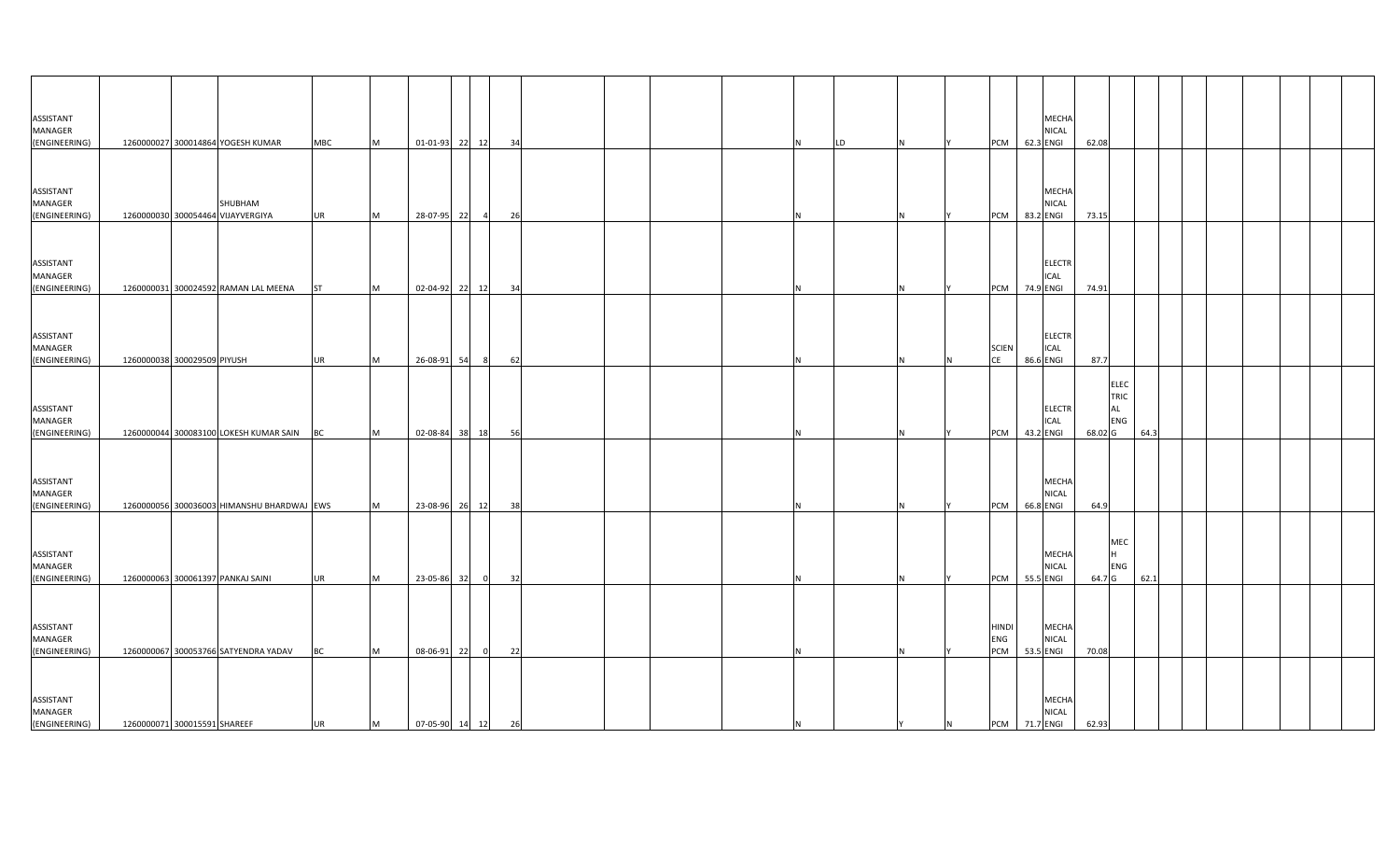| ASSISTANT<br>MANAGER<br>(ENGINEERING) |                              | 1260000079 300024550 GAURAV YADAV                  | <b>BC</b> | M | 05-03-96          | 34 | 40<br>- 6            |  |           |    |          |          | ENG<br><b>PCM</b><br>PHE         | <b>ELECTR</b><br><b>ICAL</b><br>71 ENGI   | 64.23 |  |                                          |  |  |  |
|---------------------------------------|------------------------------|----------------------------------------------------|-----------|---|-------------------|----|----------------------|--|-----------|----|----------|----------|----------------------------------|-------------------------------------------|-------|--|------------------------------------------|--|--|--|
| ASSISTANT<br>MANAGER<br>(ENGINEERING) |                              | 1260000080 300030755 SUNIL KUMAR MEENA UR          |           | M | 17-07-89 28       |    | 36                   |  |           |    |          |          | <b>RBSE</b><br>AJME              | <b>ELECTR</b><br><b>ICAL</b><br>53.2 ENGI | 68.21 |  | M A<br><b>HIST</b><br><b>ORY</b><br>58.4 |  |  |  |
| ASSISTANT<br>MANAGER<br>(ENGINEERING) |                              | 1260000085 300055001 PRIYANKA MEENA                | <b>UR</b> |   | 01-05-96 24 10    |    | 34                   |  |           |    |          |          | <b>PCMB</b>                      | <b>ELECTR</b><br><b>ICAL</b><br>84 ENGI   | 73.9  |  |                                          |  |  |  |
| ASSISTANT<br>MANAGER<br>(ENGINEERING) |                              | 1260000086 300022056 BHUWNESH SAINI                | <b>BC</b> | M | 28-11-92 24 20    |    | 44                   |  |           |    |          |          | <b>SR</b><br>SECO<br><b>NDAR</b> | <b>ELECTR</b><br><b>ICAL</b><br>62.2 ENGI | 65.73 |  |                                          |  |  |  |
| ASSISTANT<br>MANAGER<br>(ENGINEERING) |                              | SAINI AMIT KUMAR<br>1260000087 300064187 NORANGLAL | UR        | M | 01-03-97          | 26 | 32                   |  | <b>SP</b> |    |          |          | <b>HSC</b>                       | <b>MECHA</b><br><b>NICAL</b><br>54.5 ENGI | 60.5  |  |                                          |  |  |  |
| ASSISTANT<br>MANAGER<br>(ENGINEERING) |                              | 1260000092 300054789 ROHIT KHANDELWAL              | <b>UR</b> | M | 20-09-94 36 16    |    | 52                   |  |           |    |          |          | <b>SCIEN</b><br><b>CE</b>        | MECHA<br><b>NICAL</b><br>79.8 ENGI        | 71.3  |  |                                          |  |  |  |
| ASSISTANT<br>MANAGER<br>(ENGINEERING) |                              | 1260000093 300013278 PAWAN KUMAR                   | <b>UR</b> | M | 07-02-96 20       |    | 22<br>$\overline{2}$ |  |           |    |          | <b>N</b> | <b>SCIEN</b><br><b>CE</b>        | MECHA<br><b>NICAL</b><br>60 ENGI          | 59.55 |  |                                          |  |  |  |
| ASSISTANT<br>MANAGER<br>(ENGINEERING) | 1260000105 300052957 RATHORE | RAVINDER SINGH                                     | <b>UR</b> | M | 04-05-91 50 10    |    | 60                   |  |           |    |          |          | <b>PCM</b>                       | <b>MECHA</b><br><b>NICAL</b><br>61 ENGI   | 63.18 |  |                                          |  |  |  |
| ASSISTANT<br>MANAGER<br>(ENGINEERING) |                              | 1260000111 300047910 DAVAN SINGH YADAV             | <b>BC</b> | M | 08-12-92 22 12 34 |    |                      |  |           | IN | <b>N</b> | Y        | <b>PCM</b> 73.2 ENGI             | <b>MECHA</b><br><b>NICAL</b>              | 67.9  |  |                                          |  |  |  |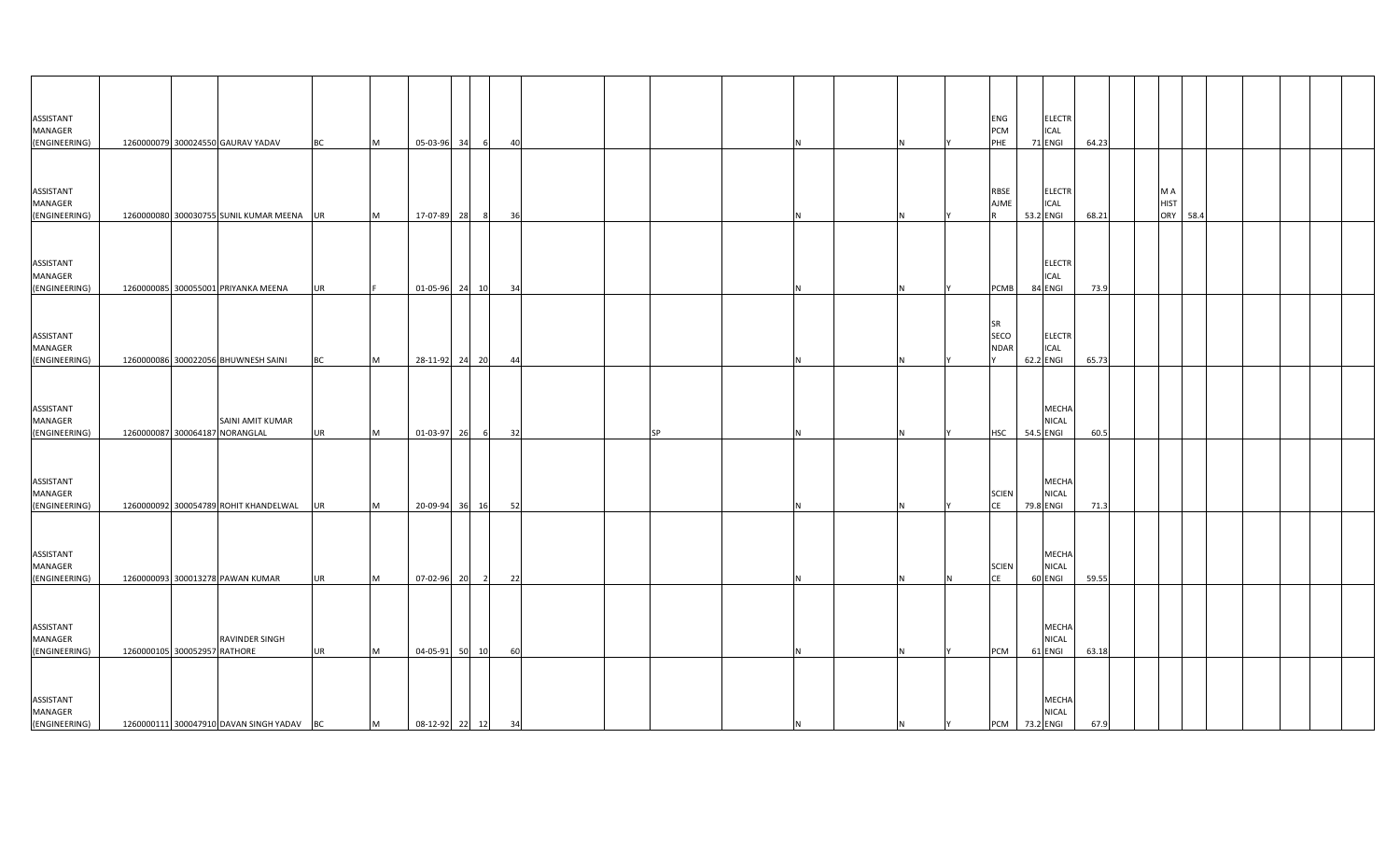| ASSISTANT                             |                             |                                            |           |           |                           |                |    |  |           |     |    |   |                                          |           | MECHA                                |         | MEC<br><b>HANI</b><br>CAL |    |  |  |  |
|---------------------------------------|-----------------------------|--------------------------------------------|-----------|-----------|---------------------------|----------------|----|--|-----------|-----|----|---|------------------------------------------|-----------|--------------------------------------|---------|---------------------------|----|--|--|--|
| MANAGER                               |                             | <b>MANISH KUMAR</b>                        |           |           |                           |                |    |  |           |     |    |   | <b>SCIEN</b>                             |           | <b>NICAL</b>                         |         | ENG                       |    |  |  |  |
| (ENGINEERING)                         | 1260000115 300063412 JANGID |                                            | <b>UR</b> | M         | 01-07-90 24 10            |                | 34 |  |           |     |    |   | CE                                       | 72.3 ENGI |                                      | 70.43 G |                           | 65 |  |  |  |
| ASSISTANT                             |                             |                                            |           |           |                           |                |    |  |           |     |    |   |                                          |           | <b>ELECTR</b>                        |         |                           |    |  |  |  |
| MANAGER<br>(ENGINEERING)              |                             | 1260000120 300046834 VIKESH KUMAR YADAV UR |           | M         | 26-12-86 26 14            |                | 40 |  |           |     |    |   | <b>HSC</b>                               | 56 ENGI   | <b>ICAL</b>                          | 67.58   |                           |    |  |  |  |
|                                       |                             |                                            |           |           |                           |                |    |  |           |     |    |   |                                          |           |                                      |         |                           |    |  |  |  |
| ASSISTANT<br>MANAGER<br>(ENGINEERING) |                             | 1260000122 300029596 YATIN MITTAL          | <b>UR</b> | M         | 09-11-92 22 10            |                | 32 |  |           |     |    |   | <b>MATH</b><br><b>SCIEN</b><br><b>CE</b> | 62.9 EERI | <b>CIVIL</b><br>ENGIN                | 73.4    |                           |    |  |  |  |
|                                       |                             |                                            |           |           |                           |                |    |  |           |     |    |   |                                          |           |                                      |         |                           |    |  |  |  |
| ASSISTANT<br>MANAGER<br>(ENGINEERING) | 1260000128 300013375 MEENA  | SANTOSH KUMAR                              | ST        | <b>M</b>  | 15-03-91 24 16            |                | 40 |  |           |     |    |   |                                          |           | <b>ELECTR</b><br>ICAL<br><b>ENGI</b> | 67.86   |                           |    |  |  |  |
|                                       |                             |                                            |           |           |                           |                |    |  |           |     |    |   |                                          |           |                                      |         |                           |    |  |  |  |
| ASSISTANT<br>MANAGER<br>(ENGINEERING) |                             | 1260000134 300022699 NIYAMAT ALI           | BC        | <b>IM</b> | 03-07-86                  | 28             | 36 |  | <b>SP</b> |     |    |   | PCM                                      | 60 ENGI   | <b>ELECTR</b><br><b>ICAL</b>         | 61.51   |                           |    |  |  |  |
| ASSISTANT<br>MANAGER<br>(ENGINEERING) |                             | 1260000139 300004157 SHASHANK MISHRA       | <b>UR</b> | M         | 19-02-93 26 12            |                | 38 |  |           |     |    |   | <b>SCIEN</b><br><b>CE</b>                | 64 ENGI   | MECHA<br><b>NICAL</b>                | 68.56   |                           |    |  |  |  |
|                                       |                             |                                            |           |           |                           |                |    |  |           |     |    |   |                                          |           |                                      |         |                           |    |  |  |  |
| ASSISTANT<br>MANAGER<br>(ENGINEERING) |                             | 1260000142 300033854 MANISH ASIWAL         | <b>BC</b> | M         | 24-08-87                  | 26<br>$\sim$ 4 | 30 |  |           |     |    |   | <b>SCIEN</b><br><b>CE</b><br><b>MATH</b> | 43.9 ENGI | <b>ELECTR</b><br><b>ICAL</b>         | 60.42   |                           |    |  |  |  |
|                                       |                             |                                            |           |           |                           |                |    |  |           |     |    |   |                                          |           |                                      |         |                           |    |  |  |  |
| ASSISTANT<br>MANAGER<br>(ENGINEERING) |                             | SHUBHAM<br>1260000143 300027528 KHANDELWAL | <b>UR</b> | M         | 06-06-94 28 14            |                | 42 |  |           |     |    |   | <b>PCM</b>                               | 66.4 ENGI | MECHA<br>NICAL                       | 72.55   |                           |    |  |  |  |
| ASSISTANT<br>MANAGER<br>(ENGINEERING) |                             | 1260000146 300101605 NITIN KUMAR SAINI     | <b>UR</b> | M         | $21-09-93$ $16$ $12$ $28$ |                |    |  |           | IN. | N. | Y | <b>SCIEN</b><br>CE<br><b>MATH</b>        | 66 ENGI   | <b>MECHA</b><br><b>NICAL</b>         | 66.43   |                           |    |  |  |  |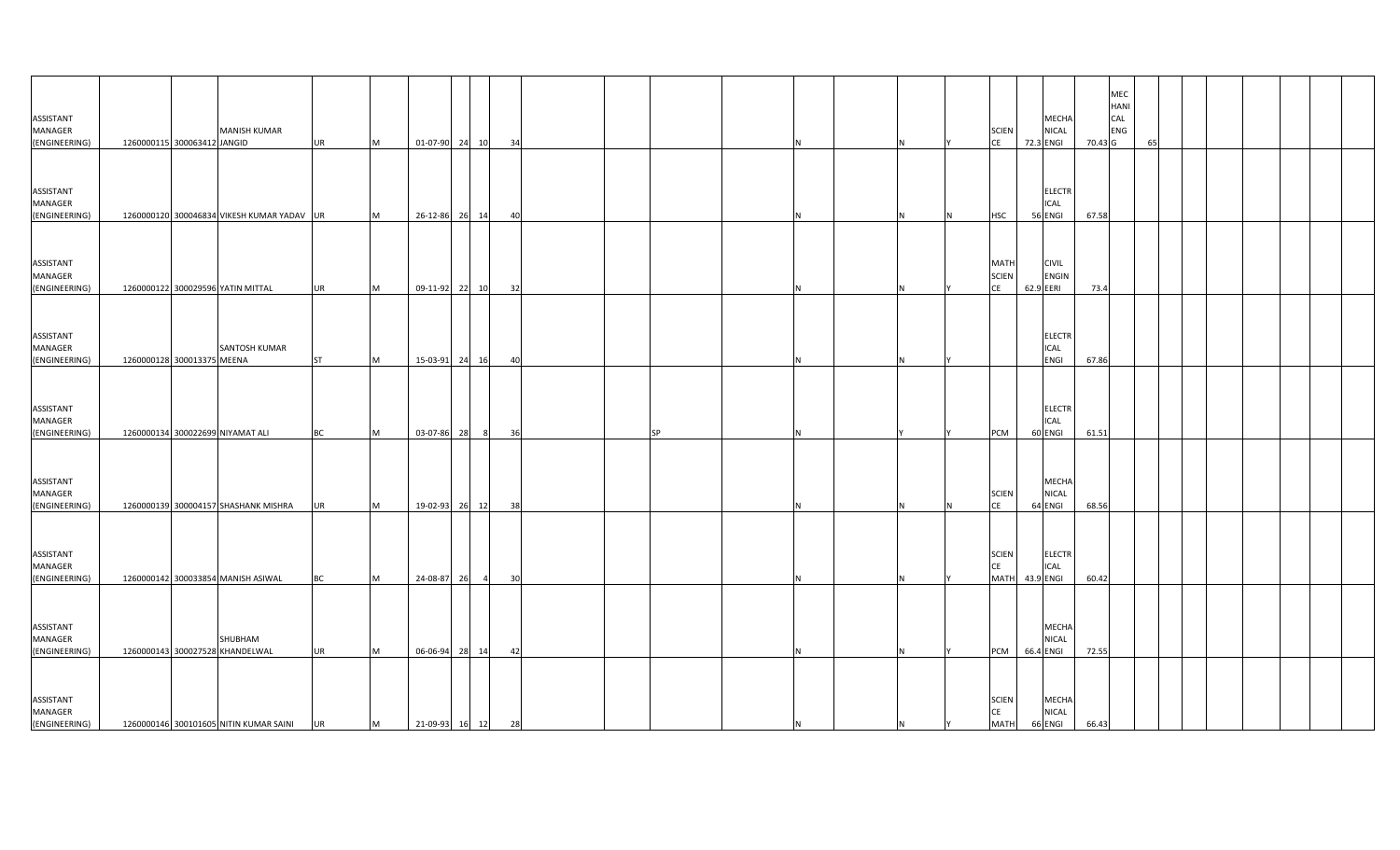| ASSISTANT<br>MANAGER<br>(ENGINEERING) |                                 | 1260000150 300053653 PAWAN KUMAR YADAV UR      |           | M         | 12-03-92 48 12    |                | 60 |  |  |  |   | <b>SCIEN</b><br><b>CE</b>         | MECHA<br>NICAL<br>78 ENGI                     | 71.11   |                                                |      | <b>MTE</b><br>CH 74.4 |  |  |     |
|---------------------------------------|---------------------------------|------------------------------------------------|-----------|-----------|-------------------|----------------|----|--|--|--|---|-----------------------------------|-----------------------------------------------|---------|------------------------------------------------|------|-----------------------|--|--|-----|
| ASSISTANT<br>MANAGER<br>(ENGINEERING) |                                 | 1260000153 300107175 SIDDHARTH YADAV           | <b>BC</b> | Iм.       | 15-02-93 40       | 16             | 56 |  |  |  |   | PCM                               | MECHA<br>NICAL<br>66 ENGI                     | 65.18   |                                                |      |                       |  |  | 100 |
| ASSISTANT<br>MANAGER<br>(ENGINEERING) | 1260000154 300076180 SHARMA     | PIYUSH KUMAR                                   | <b>UR</b> | <b>M</b>  | 23-05-91 22 10    |                | 32 |  |  |  |   | <b>PCM</b>                        | <b>ELECTR</b><br>ICAL<br>63 ENGI              |         | <b>ELEC</b><br>TRIC<br>68 AL                   | 69   |                       |  |  |     |
| ASSISTANT<br>MANAGER<br>(ENGINEERING) |                                 | PANKAJ KUMAR<br>1260000156 300013914 CHOUDHARY | <b>BC</b> | M         | 05-05-94 38       | $\overline{4}$ | 42 |  |  |  | N |                                   | <b>ELECTR</b><br>ICAL<br>PCM 77.6 ENGI        | 82      |                                                |      |                       |  |  |     |
| ASSISTANT<br>MANAGER<br>(ENGINEERING) |                                 | GAURAV<br>1260000158 300048469 DHAULAKHANDI    | <b>UR</b> | <b>IM</b> | 05-07-94 30       | $\overline{2}$ | 32 |  |  |  |   | PCM                               | MECHA<br>NICAL<br>75.8 ENGI                   | 78.54   |                                                |      |                       |  |  |     |
| ASSISTANT<br>MANAGER<br>(ENGINEERING) |                                 | 1260000159 300091765 ABHISHEK SHARMA           | <b>UR</b> | <b>IM</b> | 04-10-93 26       | $\overline{4}$ | 30 |  |  |  |   | <b>SCIEN</b><br><b>CE</b><br>MATH | <b>MECHA</b><br>NICAL<br>62.9 ENGI            | 61.83   |                                                |      |                       |  |  |     |
| ASSISTANT<br>MANAGER<br>(ENGINEERING) | 1260000160 300026568 INDER JEET |                                                | <b>UR</b> | <b>M</b>  | 20-02-92 30       | 8 <sup>1</sup> | 38 |  |  |  |   | E H M<br>SS <sub>SC</sub><br>PHY  | MECHA<br><b>NICAL</b><br>77.8 ENGI            | 64.71   |                                                |      |                       |  |  |     |
| ASSISTANT<br>MANAGER<br>(ENGINEERING) |                                 | 1260000163 300018846 RITESH KUMAR              | <b>BC</b> | <b>M</b>  | 01-01-93 40       | 14             | 54 |  |  |  |   | PCM                               | <b>ELECTR</b><br>ICAL<br>74 ENGI              | 68.2    |                                                |      |                       |  |  |     |
| ASSISTANT<br>MANAGER<br>(ENGINEERING) |                                 | 1260000173 300023985 SATISH CHAND MEENA ST     |           | M         | 25-06-89 44 12 56 |                |    |  |  |  |   | <b>SCIEN</b><br>CE                | <b>ELECTR</b><br><b>ICAL</b><br>PCM 57.4 ENGI | 69.68 G | <b>ELEC</b><br>TRIC<br><b>AL</b><br><b>ENG</b> | 68.3 |                       |  |  |     |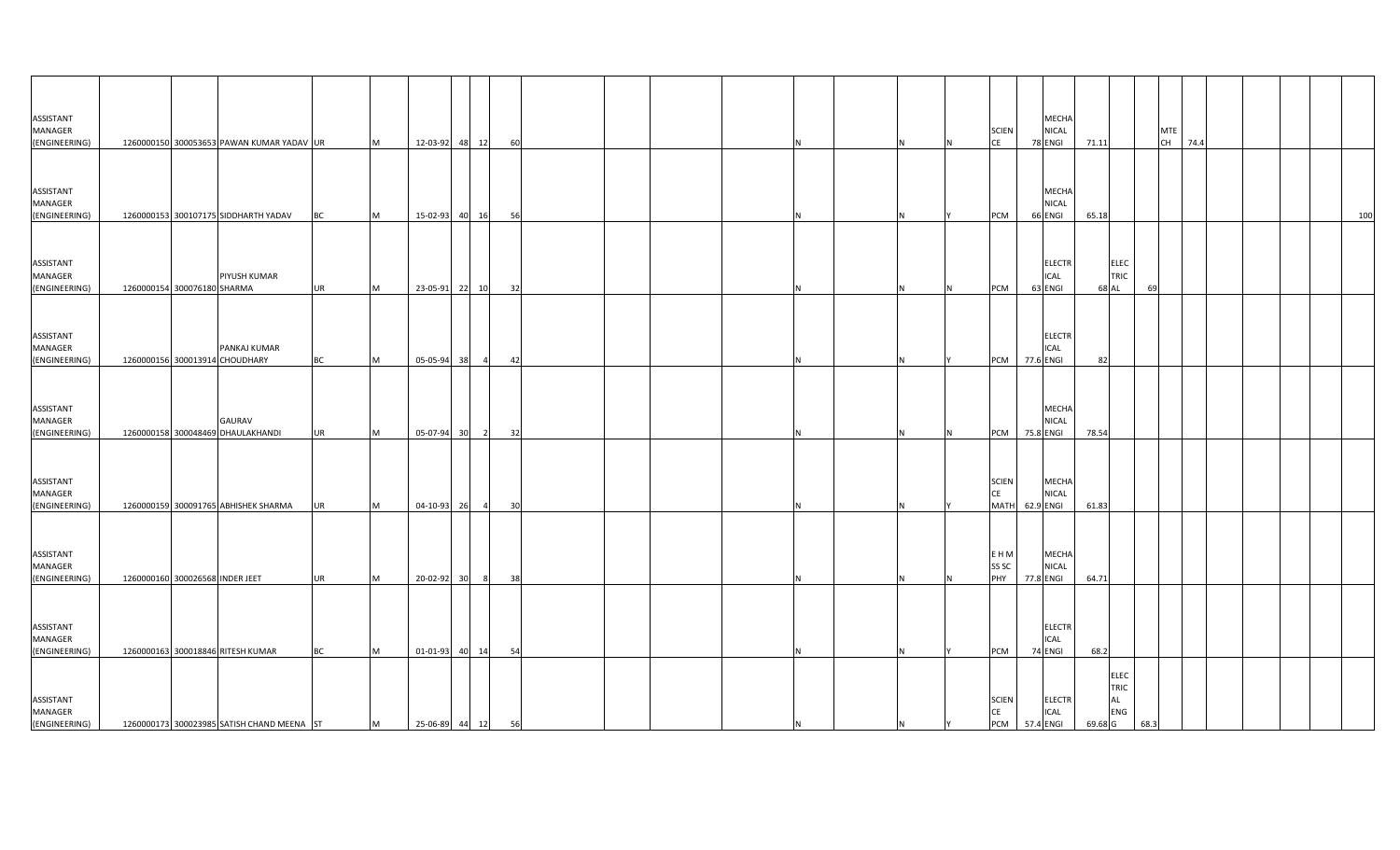| <b>ASSISTANT</b>                   |                             |                                            |           |          |                   |                |    |  |  |     |   |   |                   |           | <b>ELECTR</b>                |          |                            |      |  |  |
|------------------------------------|-----------------------------|--------------------------------------------|-----------|----------|-------------------|----------------|----|--|--|-----|---|---|-------------------|-----------|------------------------------|----------|----------------------------|------|--|--|
| MANAGER<br>(ENGINEERING)           | 1260000182 300003203 MEENA  | DHARMENDRA KUMAR                           | <b>ST</b> |          | 04-07-94 16 10    |                |    |  |  |     |   |   | P C M 66.5 ENGI   |           | <b>ICAL</b>                  | 55       |                            |      |  |  |
|                                    |                             |                                            |           | M        |                   |                | 26 |  |  |     |   |   |                   |           |                              |          |                            |      |  |  |
|                                    |                             |                                            |           |          |                   |                |    |  |  |     |   |   |                   |           |                              |          |                            |      |  |  |
|                                    |                             |                                            |           |          |                   |                |    |  |  |     |   |   | <b>SCIEN</b>      |           |                              |          |                            |      |  |  |
| <b>ASSISTANT</b>                   |                             |                                            |           |          |                   |                |    |  |  |     |   |   | CE                |           | <b>ELECTR</b>                |          |                            |      |  |  |
| MANAGER                            |                             |                                            |           |          |                   |                |    |  |  |     |   |   | <b>MATH</b>       |           | <b>ICAL</b>                  |          |                            |      |  |  |
| (ENGINEERING)                      |                             | 1260000183 300027696 PRAKASH PUNIYA        | <b>BC</b> | M        | 04-06-93 42 18    |                | 60 |  |  |     |   |   |                   |           | 92.3 ENGI                    | 75.08    |                            |      |  |  |
|                                    |                             |                                            |           |          |                   |                |    |  |  |     |   |   |                   |           |                              |          |                            |      |  |  |
| ASSISTANT                          |                             |                                            |           |          |                   |                |    |  |  |     |   |   | <b>SR</b><br>SECO |           | <b>ELECTR</b>                |          | <b>ELEC</b><br><b>TRIC</b> |      |  |  |
| <b>MANAGER</b>                     |                             |                                            |           |          |                   |                |    |  |  |     |   |   | <b>NDAR</b>       |           | <b>ICAL</b>                  |          | <b>AL</b>                  |      |  |  |
| (ENGINEERING)                      |                             | 1260000186 300072899 VIKAS AGARWAL         | <b>UR</b> | M        | 05-03-86 20       | 8 <sup>8</sup> | 28 |  |  |     |   |   |                   | 60.2 ENGI |                              | 63.7 ENG |                            | 62.8 |  |  |
|                                    |                             |                                            |           |          |                   |                |    |  |  |     |   |   |                   |           |                              |          |                            |      |  |  |
|                                    |                             |                                            |           |          |                   |                |    |  |  |     |   |   |                   |           |                              |          |                            |      |  |  |
| <b>ASSISTANT</b>                   |                             |                                            |           |          |                   |                |    |  |  |     |   |   |                   |           | MECHA                        |          | MEC                        |      |  |  |
| MANAGER                            |                             |                                            |           |          |                   |                |    |  |  |     |   |   |                   |           | <b>NICAL</b>                 |          | <b>HNIC</b>                |      |  |  |
| (ENGINEERING)                      |                             | 1260000189 300026341 MANOJ CHOPRA          | <b>UR</b> | <b>M</b> | 30-07-88 42 16    |                | 58 |  |  | IN  |   |   | PCM               |           | 64.2 ENGI                    | 72.24 AL |                            | 61.7 |  |  |
|                                    |                             |                                            |           |          |                   |                |    |  |  |     |   |   |                   |           |                              |          |                            |      |  |  |
|                                    |                             |                                            |           |          |                   |                |    |  |  |     |   |   |                   |           |                              |          |                            |      |  |  |
| ASSISTANT                          |                             |                                            |           |          |                   |                |    |  |  |     |   |   |                   |           | <b>MECHA</b>                 |          |                            |      |  |  |
| <b>MANAGER</b>                     |                             | YOGENDRA KUMAR                             |           |          |                   |                |    |  |  |     |   |   |                   |           | <b>NICAL</b>                 |          |                            |      |  |  |
| (ENGINEERING)                      | 1260000191 300101285 SHARMA |                                            | UR        | M        | 14-02-92 12       | 8              | 20 |  |  |     |   |   |                   |           | <b>ENGI</b>                  | 66.48    |                            |      |  |  |
|                                    |                             |                                            |           |          |                   |                |    |  |  |     |   |   |                   |           |                              |          |                            |      |  |  |
|                                    |                             |                                            |           |          |                   |                |    |  |  |     |   |   |                   |           |                              |          |                            |      |  |  |
| <b>ASSISTANT</b>                   |                             |                                            |           |          |                   |                |    |  |  |     |   |   |                   |           | <b>ELECTR</b>                |          |                            |      |  |  |
| MANAGER                            |                             |                                            |           |          |                   |                |    |  |  |     |   |   |                   |           | <b>ICAL</b>                  |          |                            |      |  |  |
| (ENGINEERING)                      |                             | 1260000193 300027371 ABHISHEK CHAUDHARY UR |           | M        | 14-04-94 30       | 8 <sup>8</sup> | 38 |  |  |     |   |   | PCM               | 68.6 ENGI |                              | 71.73    |                            |      |  |  |
|                                    |                             |                                            |           |          |                   |                |    |  |  |     |   |   |                   |           |                              |          |                            |      |  |  |
|                                    |                             |                                            |           |          |                   |                |    |  |  |     |   |   |                   |           |                              |          |                            |      |  |  |
| <b>ASSISTANT</b>                   |                             |                                            |           |          |                   |                |    |  |  |     |   |   |                   |           | MECHA                        |          |                            |      |  |  |
| MANAGER                            |                             |                                            |           |          |                   |                |    |  |  |     |   |   |                   |           | <b>NICAL</b>                 |          |                            |      |  |  |
| (ENGINEERING)                      |                             | 1260000195 300026659 RAHUL ASATI           | <b>UR</b> | M        | 05-02-88 34       | 6              | 40 |  |  |     |   | N | PCM 77.3 ENGI     |           |                              | 73.94    |                            |      |  |  |
|                                    |                             |                                            |           |          |                   |                |    |  |  |     |   |   |                   |           |                              |          |                            |      |  |  |
|                                    |                             |                                            |           |          |                   |                |    |  |  |     |   |   |                   |           |                              |          |                            |      |  |  |
| <b>ASSISTANT</b>                   |                             |                                            |           |          |                   |                |    |  |  |     |   |   |                   |           | <b>ELECTR</b>                |          |                            |      |  |  |
| MANAGER                            |                             |                                            |           |          |                   |                |    |  |  |     |   |   |                   |           | <b>ICAL</b>                  |          |                            |      |  |  |
| (ENGINEERING)                      |                             | 1260000197 300044447 DEVENDRA KUNDAN       | <b>SC</b> | M        | 25-01-91 42 10    |                | 52 |  |  |     |   |   | PCM               | 79.1 ENGI |                              | 70.72    |                            |      |  |  |
|                                    |                             |                                            |           |          |                   |                |    |  |  |     |   |   |                   |           |                              |          |                            |      |  |  |
|                                    |                             |                                            |           |          |                   |                |    |  |  |     |   |   |                   |           |                              |          |                            |      |  |  |
| <b>ASSISTANT</b><br><b>MANAGER</b> |                             |                                            |           |          |                   |                |    |  |  |     |   |   |                   |           | <b>CIVIL</b><br><b>ENGIN</b> |          |                            |      |  |  |
| (ENGINEERING)                      |                             | 1260000198 300044092 BHAGAT SINGH MEENA ST |           | M        | 05-01-92 36 18 54 |                |    |  |  | IN. | N | Y | PCM 49.9 EERI     |           |                              | 64.92    |                            |      |  |  |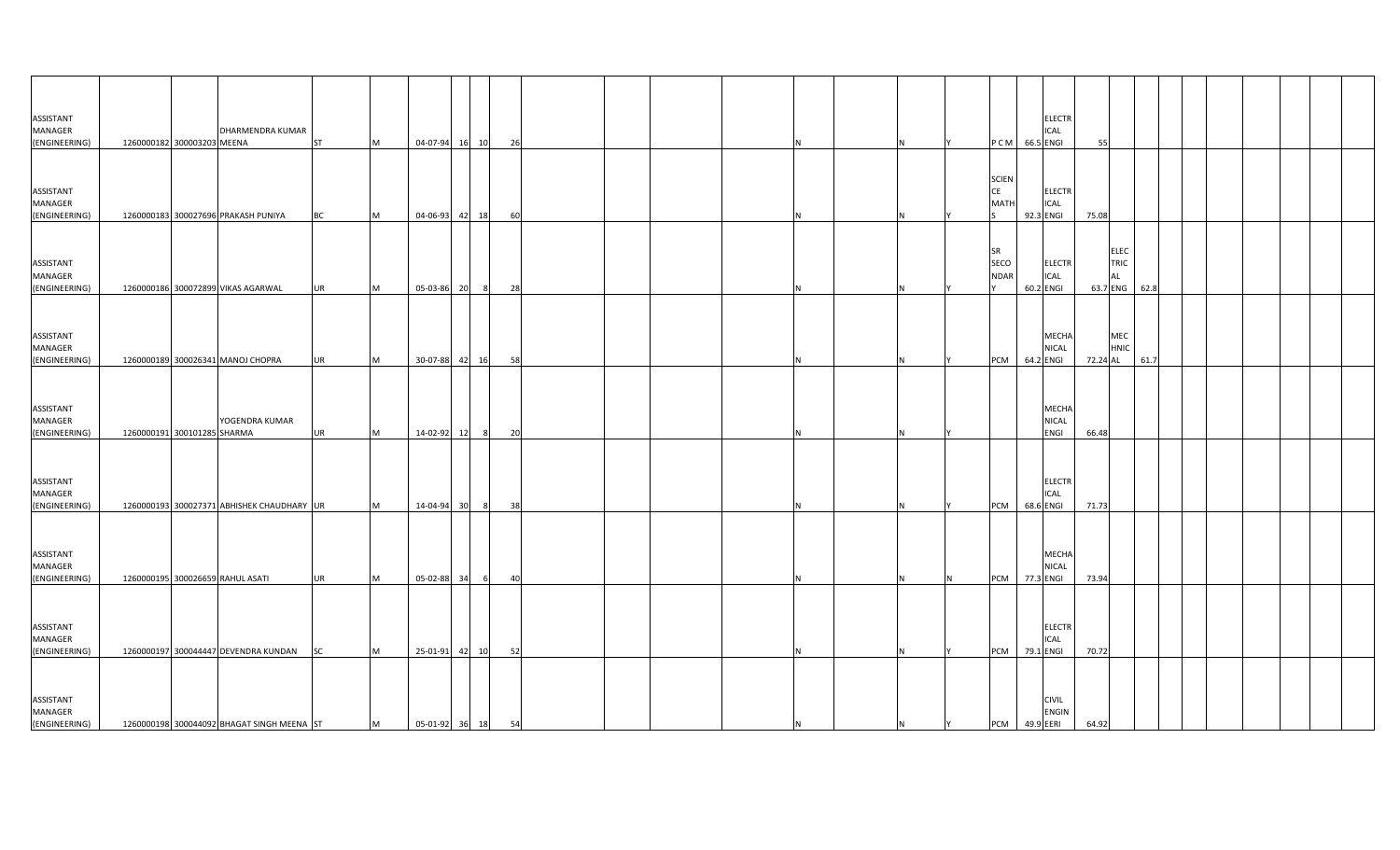| ASSISTANT<br>MANAGER                  |                                     |                                             |           |   |                  |    |      |                 |  |    |   |          |                            | MECHA<br><b>NICAL</b>                     |       |                        |    |                  |         |            |      |  |
|---------------------------------------|-------------------------------------|---------------------------------------------|-----------|---|------------------|----|------|-----------------|--|----|---|----------|----------------------------|-------------------------------------------|-------|------------------------|----|------------------|---------|------------|------|--|
| (ENGINEERING)                         | 1260000203 300058128 ANKIT SAINI    |                                             | <b>BC</b> | M | 12-03-94 20 14   |    |      | 34              |  |    |   |          | <b>PCM</b>                 | 61.7 ENGI                                 | 70.65 |                        |    |                  |         |            |      |  |
| ASSISTANT<br>MANAGER<br>(ENGINEERING) | 1260000209 300044037 KESHAV YADAV   |                                             | <b>UR</b> | M | 08-10-91 44 14   |    |      | 58              |  |    |   |          | <b>HSC</b>                 | MECHA<br><b>NICAL</b><br>73.2 ENGI        | 67.36 |                        |    | <b>DESI</b>      | GN 81.5 |            |      |  |
| ASSISTANT<br>MANAGER<br>(ENGINEERING) |                                     | 1260000215 300071223 JITESH KUMAR SHARMA UR |           | M | 28-05-94         | 34 | - 6  | 40              |  |    |   |          | <b>PCM</b>                 | <b>MECHA</b><br><b>NICAL</b><br>72.2 ENGI | 71.32 |                        |    |                  |         |            |      |  |
| ASSISTANT<br>MANAGER<br>(ENGINEERING) | 1260000220 300106331 NABBI KHAN     |                                             | <b>UR</b> | M | 02-08-92 32      |    | - 81 | 40              |  |    |   | <b>N</b> | <b>SCIEN</b><br><b>CE</b>  | MECHA<br>NICAL<br>71.1 ENGI               |       | <b>RS</b><br>64.06 CIT | 80 |                  |         |            |      |  |
| ASSISTANT<br>MANAGER<br>(ENGINEERING) | 1260000221 300090048 JITENDRA SINGH |                                             | UR        | M | 25-06-93 32      |    | 12   | 44              |  |    |   |          | <b>PCM</b>                 | MECHA<br><b>NICAL</b><br>51.4 ENGI        | 65.78 |                        |    |                  |         |            |      |  |
| ASSISTANT<br>MANAGER<br>(ENGINEERING) | 1260000223 300003463 AJAY SINGH     |                                             | <b>BC</b> | M | 01-09-91 34 12   |    |      | 46              |  |    |   |          | PCM<br><b>HINDI</b><br>ENG | <b>MECHA</b><br><b>NICAL</b><br>61.9 ENGI | 69.52 |                        |    | M<br><b>TECH</b> | 67      |            |      |  |
| ASSISTANT<br>MANAGER<br>(ENGINEERING) |                                     | 1260000229 300051079 RAJESH KUMAR JANGIR BC |           | M | 15-03-93 32 16   |    |      | 48              |  |    |   |          | <b>SCIEN</b><br>CE         | MECHA<br><b>NICAL</b><br>70.8 ENGI        | 67.92 |                        |    |                  |         |            |      |  |
| ASSISTANT<br>MANAGER<br>(ENGINEERING) | 1260000231 300022079 CHOUDHARY      | SAMPURNA SINGH                              | <b>UR</b> |   | 02-08-93         | 22 |      | 30 <sup>1</sup> |  |    |   |          |                            | <b>ELECTR</b><br><b>ICAL</b><br>ENGI      | 75.75 |                        |    |                  |         |            |      |  |
| ASSISTANT<br>MANAGER<br>(ENGINEERING) |                                     | 1260000232 300094003 ROHIT KUMAR SINGH      | <b>UR</b> | M | 29-01-89 22 6 28 |    |      |                 |  | IN | N | N        | SCIEN<br>CE                | MECHA<br><b>NICAL</b><br>59.6 ENGI        | 72.47 |                        |    |                  |         | <b>HPP</b> | 71.6 |  |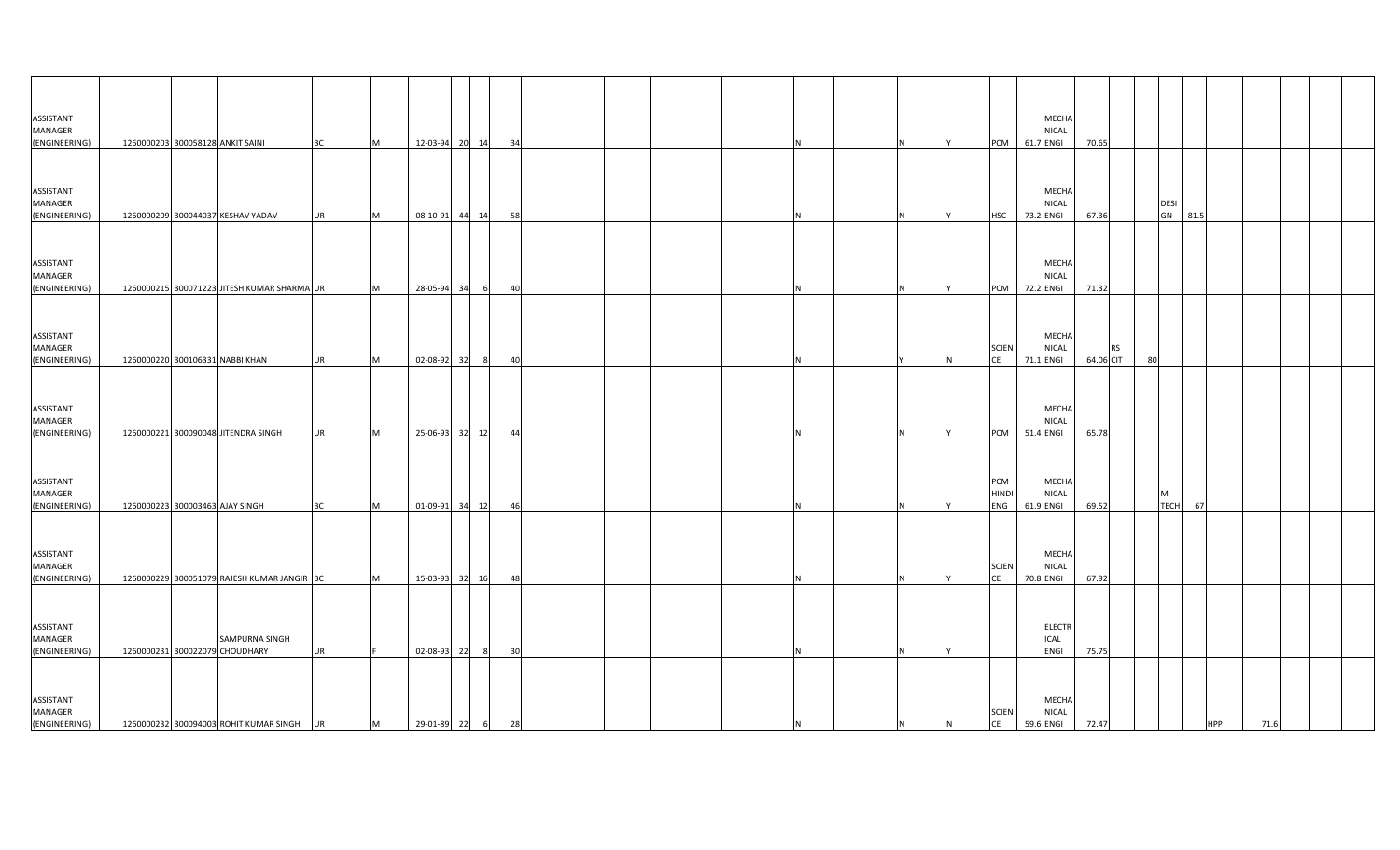| ASSISTANT<br>MANAGER<br>(ENGINEERING)        | 1260000233 300010870 AVINASH SAXENA                 | <b>UR</b> | M        | 03-10-88 38 10    |                | 48 |  |  |         |          |   | PCM<br>GROL                             | <b>ELECTR</b><br>ICAL<br>78.7 ENGI        | 70.62 |  |  | 65 |
|----------------------------------------------|-----------------------------------------------------|-----------|----------|-------------------|----------------|----|--|--|---------|----------|---|-----------------------------------------|-------------------------------------------|-------|--|--|----|
|                                              |                                                     |           |          |                   |                |    |  |  |         |          |   |                                         |                                           |       |  |  |    |
| ASSISTANT<br>MANAGER<br>(ENGINEERING)        | MOHAMMED KARIM<br>1260000234 300052960 KHAN         | ВC        | M        | 10-05-94<br>16    | $\overline{4}$ | 20 |  |  |         |          |   | PCM                                     | MECHA<br>NICAL<br>61.5 ENGI               | 67.25 |  |  |    |
| ASSISTANT<br>MANAGER<br>(ENGINEERING)        | 1260000235 300098247 JITENDRA KUMAR SAINI UR        |           | M        | 18-07-87 26 16    |                | 42 |  |  |         |          |   | PCM                                     | <b>ELECTR</b><br><b>ICAL</b><br>63.8 ENGI | 66.77 |  |  |    |
|                                              |                                                     |           |          |                   |                |    |  |  |         |          |   |                                         |                                           |       |  |  |    |
| ASSISTANT<br>MANAGER<br>(ENGINEERING)        | <b>GOPESH KUMAR</b><br>1260000237 300038742 AGRAWAL | UR        | M        | 06-03-89 28 12    |                | 40 |  |  | N       | <b>N</b> |   | PCM                                     | <b>ELECTR</b><br>ICAL<br>60.5 ENGI        | 60.1  |  |  |    |
|                                              |                                                     |           |          |                   |                |    |  |  |         |          |   |                                         |                                           |       |  |  |    |
| ASSISTANT<br>MANAGER<br>(ENGINEERING)        | 1260000243 300031174 GAURAV KATARA                  | EWS       | M        | 25-11-95 28 16    |                | 44 |  |  |         |          |   | PCM                                     | ELECTR<br><b>ICAL</b><br>67.1 ENGI        | 69.26 |  |  |    |
| ASSISTANT<br>MANAGER                         | SHAILENDRA SINGH                                    |           |          |                   |                |    |  |  |         |          |   |                                         | MECHA<br><b>NICAL</b>                     |       |  |  |    |
| (ENGINEERING)                                | 1260000244 300040412 CHAUHAN                        | <b>UR</b> | M        | 23-11-90 28 10    |                | 38 |  |  |         |          |   | PCM                                     | 59.5 ENGI                                 | 67.53 |  |  |    |
| ASSISTANT<br>MANAGER<br>(ENGINEERING)        | 1260000247 300012588 VIKASH YADAV                   | <b>UR</b> | <b>M</b> | 30-03-91 24 10    |                | 34 |  |  |         |          |   | PCM                                     | <b>ELECTR</b><br>ICAL<br>78.2 ENGI        | 83.96 |  |  |    |
|                                              |                                                     |           |          |                   |                |    |  |  |         |          |   |                                         |                                           |       |  |  |    |
| ASSISTANT<br><b>MANAGER</b><br>(ENGINEERING) | 1260000250 300057346 SONU KUMAR                     | <b>UR</b> | <b>M</b> | 02-05-92 26       | $\overline{a}$ | 30 |  |  |         |          |   | <b>MATH</b><br><b>MATI</b><br><b>CS</b> | <b>ELECTR</b><br><b>ICAL</b><br>64.3 ENGI | 66.52 |  |  |    |
| ASSISTANT<br>MANAGER<br>(ENGINEERING)        | 1360000014 300107178 HARISH NAIN                    | <b>BC</b> | <b>M</b> | 23-12-92 20 16 36 |                |    |  |  | N<br>LD | N        | Y | <b>PCM</b>                              | <b>CIVIL</b><br><b>ENGIN</b><br>55 EERI   | 60.52 |  |  |    |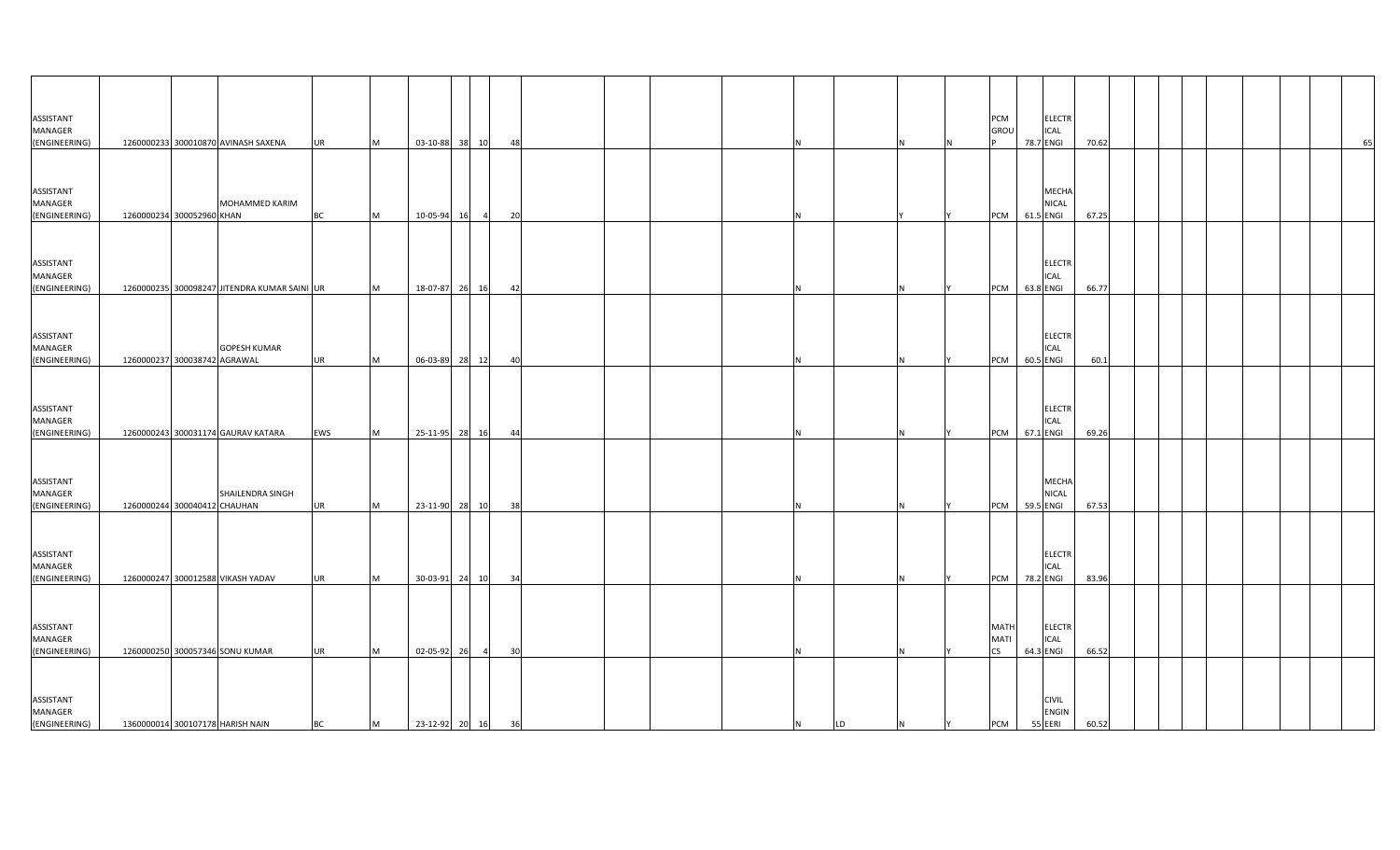| ASSISTANT<br>MANAGER                         |                              |                                            |            |   |                   |       |    | <b>ABSENT IN</b><br><b>DOCUMENT</b> |  |    |    |     |    | SENIO<br>SECO                                | <b>CIVIL</b><br><b>ENGIN</b>              |         |                                                |                   |                                                |      |  |  |
|----------------------------------------------|------------------------------|--------------------------------------------|------------|---|-------------------|-------|----|-------------------------------------|--|----|----|-----|----|----------------------------------------------|-------------------------------------------|---------|------------------------------------------------|-------------------|------------------------------------------------|------|--|--|
| (ENGINEERING)                                | 1360000016 300084785 NISHESH |                                            | <b>BC</b>  | M | 10-07-89 26 12    |       |    | 38 VERIFICATION                     |  |    | LD |     |    | <b>NDAR</b>                                  | 60 EERI                                   | 69      |                                                |                   |                                                |      |  |  |
| ASSISTANT<br>MANAGER<br>(ENGINEERING)        |                              | 1360000027 300024804 ABDUL SAMAD           | <b>BC</b>  | M | 21-04-80 18 12    |       | 30 |                                     |  |    |    |     |    | <b>SCIEN</b><br><b>CE</b><br><b>BIO</b>      | MECHA<br><b>NICAL</b><br>57.5 ENGI        | 65.33 G | <b>MEC</b><br><b>HANI</b><br>CAL<br><b>ENG</b> | 61.6 <sub>G</sub> | PRO<br><b>DUC</b><br><b>TION</b><br><b>ENG</b> | 68.4 |  |  |
| ASSISTANT<br>MANAGER<br>(ENGINEERING)        |                              | 1360000028 300005752 PRAVEEN KUMAR PAL     | <b>MBC</b> | M | 15-08-84 20 14    |       | 34 |                                     |  |    |    |     |    | <b>SR</b><br><b>HIGH</b><br>ER<br><b>SEC</b> | <b>MECHA</b><br><b>NICAL</b><br>67.7 ENGI | 67.98   |                                                |                   |                                                |      |  |  |
| ASSISTANT<br>MANAGER<br>(ENGINEERING)        |                              | 1360000037 300049618 KRISHAN KANT YADAV BC |            | M | 22-08-95 34 16    |       | 50 |                                     |  |    |    |     |    |                                              | <b>MECHA</b><br><b>NICAL</b><br>ENGI      | 70.43   |                                                |                   |                                                |      |  |  |
| ASSISTANT<br>MANAGER<br>(ENGINEERING)        |                              | 1360000043 300052506 SATPAL GODARA         | <b>BC</b>  | M | 15-08-91<br>46    | - 61  | 52 |                                     |  |    |    |     |    | ALL                                          | <b>CIVIL</b><br><b>ENGIN</b><br>66.9 EERI | 63.87   |                                                |                   |                                                |      |  |  |
| ASSISTANT<br><b>MANAGER</b><br>(ENGINEERING) |                              | 1360000045 300102388 DEVENDRA VYAS         | <b>UR</b>  | M | 24-11-93 46 12    |       | 58 |                                     |  |    |    |     |    | <b>PCM</b>                                   | <b>MECHA</b><br><b>NICAL</b><br>64.2 ENGI | 70.65   |                                                |                   | <b>MTE</b><br>CH                               | 81.1 |  |  |
| ASSISTANT<br>MANAGER<br>(ENGINEERING)        | 1360000048 300047332 JAKHAR  | MAHENDRA SINGH                             | <b>BC</b>  | M | 07-11-90 40 16    |       | 56 |                                     |  |    |    |     |    | <b>SCIEN</b><br>CE<br><b>MATH</b>            | <b>CIVIL</b><br><b>ENGIN</b><br>60 EERI   | 69.2    |                                                |                   |                                                |      |  |  |
| ASSISTANT<br>MANAGER<br>(ENGINEERING)        |                              | 1360000051 300097267 BENI GOPAL VYAS       | <b>UR</b>  | M | 04-08-89          | 42 12 | 54 |                                     |  |    |    |     |    | <b>SCIEN</b><br>CE<br><b>MATH</b>            | <b>ELECTR</b><br><b>ICAL</b><br>77.7 ENGI | 66.03   |                                                |                   |                                                |      |  |  |
| ASSISTANT<br>MANAGER<br>(ENGINEERING)        |                              | 1360000062 300041527 MAHI RAM GODARA       | BC         | M | 12-08-89 34 14 48 |       |    |                                     |  | 1N |    | IN. | İΥ |                                              | <b>ELECTR</b><br><b>ICAL</b><br>ENGI      | 61.7    |                                                |                   |                                                |      |  |  |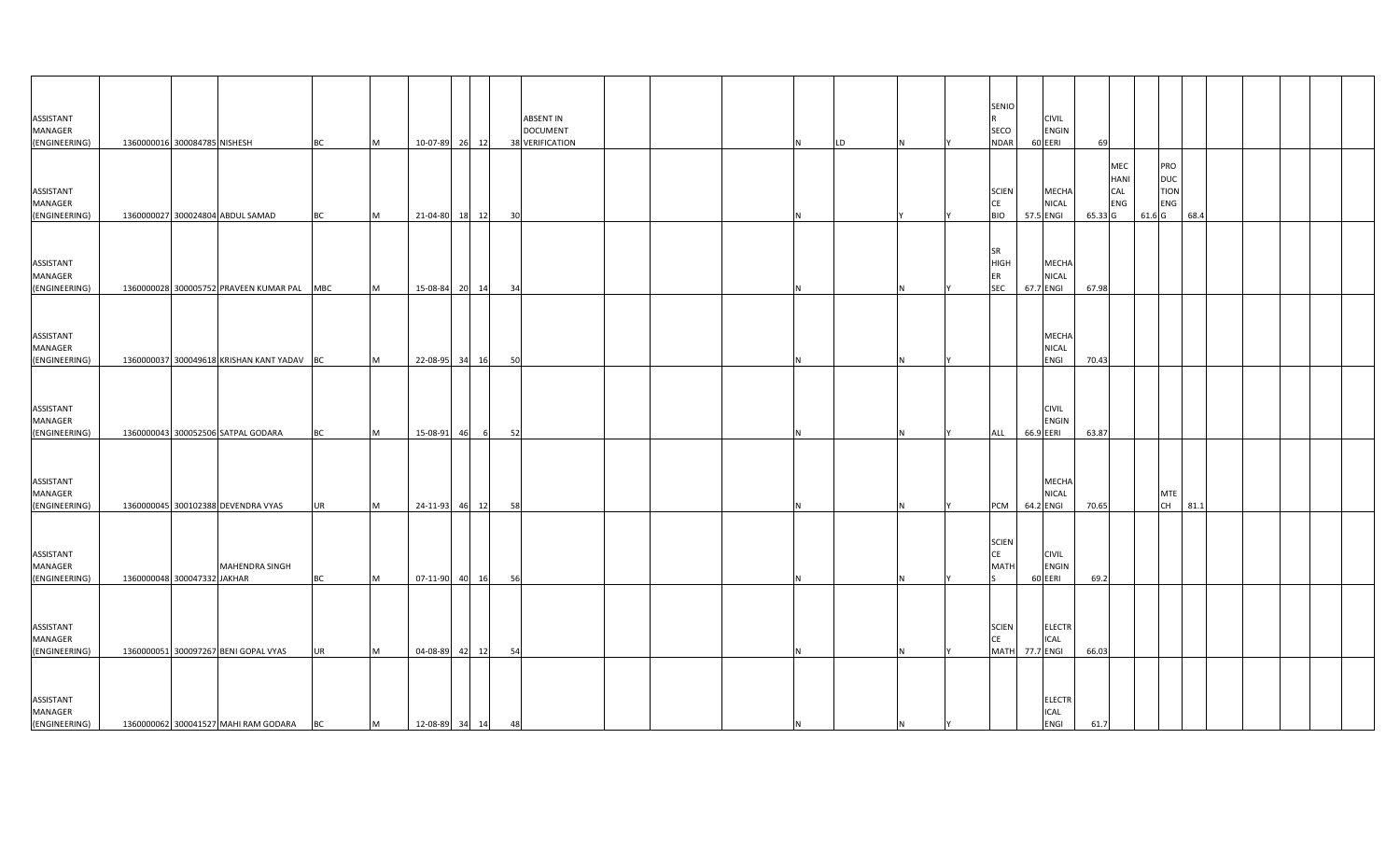| ASSISTANT<br>MANAGER<br>(ENGINEERING)                  |                             | 1360000064 300042389 RAJ HANS GAHLOT                                         | <b>UR</b>       | M      | 01-07-88 38 16                                                                                       |       | 54 |  |  |     |    |     | <b>SCIEN</b><br>CE<br>MATI            | 76.9 ENGI | MECHA<br><b>NICAL</b>                       | 60.3        |                  |         |  |  |  |
|--------------------------------------------------------|-----------------------------|------------------------------------------------------------------------------|-----------------|--------|------------------------------------------------------------------------------------------------------|-------|----|--|--|-----|----|-----|---------------------------------------|-----------|---------------------------------------------|-------------|------------------|---------|--|--|--|
| ASSISTANT<br>MANAGER<br>(ENGINEERING)                  |                             | 1360000077 300045081 BHAVESH BAJAJ                                           | <b>UR</b>       | M      | 07-08-94                                                                                             | 36 12 | 48 |  |  |     |    |     | <b>SCIEN</b><br>CE                    | 64.8 EERI | <b>CIVIL</b><br>ENGIN                       | 65.7        |                  |         |  |  |  |
| ASSISTANT<br>MANAGER<br>(ENGINEERING)                  |                             | 1360000088 300107370 RAJENDRA KUKANA                                         | BC              | M      | 02-04-87 36 14                                                                                       |       | 50 |  |  |     |    |     | <b>SCIEN</b><br>CE<br><b>MATH</b>     | 49.1 ENGI | MECHA<br><b>NICAL</b>                       | 62.98       | <b>MTE</b><br>CH | 70.1    |  |  |  |
| ASSISTANT<br>MANAGER<br>(ENGINEERING)                  |                             | 1360000097 300073673 GUNJAN GOSWAMI                                          | <b>UR</b>       | M      | 15-07-96 22                                                                                          |       | 30 |  |  |     |    |     | PCM                                   | 69 ENGI   | <b>ELECTR</b><br><b>ICAL</b>                | 64.96       |                  |         |  |  |  |
| ASSISTANT<br>MANAGER<br>(ENGINEERING)                  | 1360000098 300006890 JAKHAR | MUKESH KUMAR                                                                 | ВC              | M      | 01-11-94 40 14                                                                                       |       | 54 |  |  |     |    |     | PCM                                   | 64.3 ENGI | <b>ELECTR</b><br>ICAL                       | 63.41       |                  |         |  |  |  |
| ASSISTANT<br>MANAGER<br>(ENGINEERING)                  |                             | 1360000101 300107345 RAJESH NAIN                                             | <b>BC</b>       | M      | 24-10-96                                                                                             | 38 16 | 54 |  |  |     |    |     | PCM                                   | 73.6 EERI | <b>CIVIL</b><br>ENGIN                       | 62.22       |                  |         |  |  |  |
| ASSISTANT<br>MANAGER                                   |                             |                                                                              |                 |        |                                                                                                      |       |    |  |  |     |    |     |                                       |           | <b>ELECTR</b><br><b>ICAL</b>                |             |                  |         |  |  |  |
| (ENGINEERING)<br>ASSISTANT<br>MANAGER                  |                             | 1360000105 300100875 JYOTI YADAV                                             | <b>BC</b>       |        | 22-03-90 30 10                                                                                       |       | 40 |  |  |     |    |     |                                       |           | <b>ENGI</b><br><b>CIVIL</b><br><b>ENGIN</b> | 79          |                  |         |  |  |  |
| (ENGINEERING)<br>ASSISTANT<br>MANAGER<br>(ENGINEERING) |                             | 1360000117 300008040 PULKIT SOLANKI<br>1360000120 300029625 OM PRAKASH SIHAG | <b>BC</b><br>BC | M<br>M | 14-10-93<br>$\begin{array}{ c c c c c c c c c } \hline 07-06-92 & 22 & 18 & 40 \ \hline \end{array}$ | 32 12 | 44 |  |  | IN. | N. | IY. | <b>SR</b><br><b>HIGH</b><br>ER<br>SEC | 58.7 ENGI | EERI<br><b>ELECTR</b><br><b>ICAL</b>        | 69<br>63.33 | <b>MTE</b>       | CH 68.1 |  |  |  |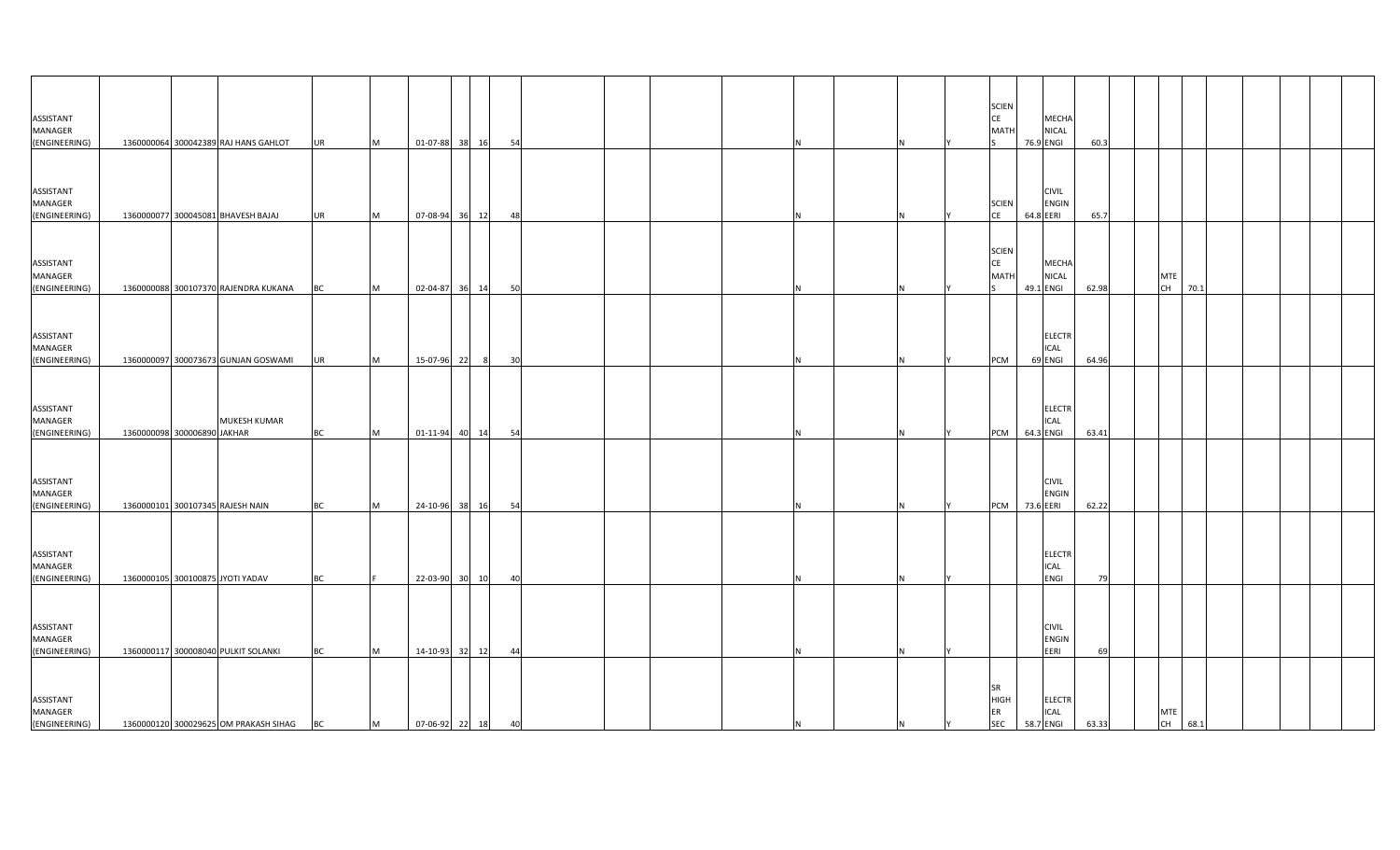| ASSISTANT<br>MANAGER                         |                                                     |           |          |                   |                |    |   |    | <b>ELECTR</b><br>ICAL                                                       |       |                  |      |  |  |
|----------------------------------------------|-----------------------------------------------------|-----------|----------|-------------------|----------------|----|---|----|-----------------------------------------------------------------------------|-------|------------------|------|--|--|
| (ENGINEERING)                                | 1360000130 300076049 KAVITA TANWAR                  | <b>BC</b> |          | 21-10-94 26 10    |                | 36 |   |    | 81.6 ENGI<br>PCM                                                            | 72.41 |                  |      |  |  |
| ASSISTANT<br>MANAGER<br>(ENGINEERING)        | 1360000137 300082422 SHAMINDRAJEET SINGH UR         |           | M        | 11-06-90 26 14    |                | 40 |   |    | <b>SR</b><br><b>ELECTR</b><br><b>HIGH</b><br>ICAL<br>82.5 ENGI<br>ER        | 56.47 |                  |      |  |  |
|                                              |                                                     |           |          |                   |                |    |   |    |                                                                             |       |                  |      |  |  |
| ASSISTANT<br>MANAGER<br>(ENGINEERING)        | 1360000140 300065229 MONIKA CHOUDHARY               | BC        |          | 16-06-90 36       | 16             | 52 |   | N. | <b>ELECTR</b><br>ICAL<br>PCM<br>85.7 ENGI                                   | 75.03 |                  |      |  |  |
|                                              |                                                     |           |          |                   |                |    |   |    |                                                                             |       |                  |      |  |  |
| ASSISTANT<br>MANAGER<br>(ENGINEERING)        | 1360000142 300098113 ANURADHA                       | <b>BC</b> |          | 01-07-93 30       | 6              | 36 | N | N  | <b>SCIEN</b><br><b>CE</b><br><b>ELECTR</b><br>MATI<br>ICAL<br>85 ENGI       | 77.81 |                  |      |  |  |
|                                              |                                                     |           |          |                   |                |    |   |    |                                                                             |       |                  |      |  |  |
| ASSISTANT<br><b>MANAGER</b><br>(ENGINEERING) | RUPENDRA KUMAR<br>1360000146 300085212 SAINI        | UR        | M        | 19-08-93 20       | 6              | 26 |   |    | <b>MECHA</b><br>NICAL<br>ENGI                                               | 61.33 |                  |      |  |  |
|                                              |                                                     |           |          |                   |                |    |   |    |                                                                             |       |                  |      |  |  |
| ASSISTANT<br><b>MANAGER</b><br>(ENGINEERING) | <b>ABHISHEK KUMAR</b><br>1360000150 300029476 DUBEY | UR        | M        | 17-07-89 24 14    |                | 38 |   |    | <b>ELECTR</b><br>ICAL<br>51.4 ENGI<br>PCM                                   | 69.93 |                  |      |  |  |
|                                              |                                                     |           |          |                   |                |    |   |    |                                                                             |       |                  |      |  |  |
| ASSISTANT<br>MANAGER<br>(ENGINEERING)        | 1360000154 300046624 VISWAJEET SINGH                | <b>BC</b> | <b>M</b> | 06-01-94 22 16    |                | 38 | N | N  | <b>ELECTR</b><br>ICAL<br>68.4 ENGI<br>PCM                                   | 59.81 |                  |      |  |  |
|                                              |                                                     |           |          |                   |                |    |   |    |                                                                             |       |                  |      |  |  |
| ASSISTANT<br>MANAGER<br>(ENGINEERING)        | SANDEEP KUMAR<br>1360000160 300006899 GUPTA         | <b>UR</b> | <b>M</b> | 23-07-91 40       | 8 <sup>8</sup> | 48 |   | N. | <b>INTER</b><br>MECHA<br><b>MEDI</b><br>NICAL<br>ATE<br>76.4 ENGI           | 71.54 | <b>MTE</b><br>CH | 86.5 |  |  |
|                                              |                                                     |           |          |                   |                |    |   |    |                                                                             |       |                  |      |  |  |
| ASSISTANT<br>MANAGER<br>(ENGINEERING)        | 1360000162 300078096 AMIT KUMAR TAK                 | UR        | M        | 25-08-94 30 12 42 |                |    | N | N  | <b>ELECTR</b><br>ICAL<br>85.9 ENGI 71.28 RSCIT 84<br><b>HSC</b><br><b>Y</b> |       |                  |      |  |  |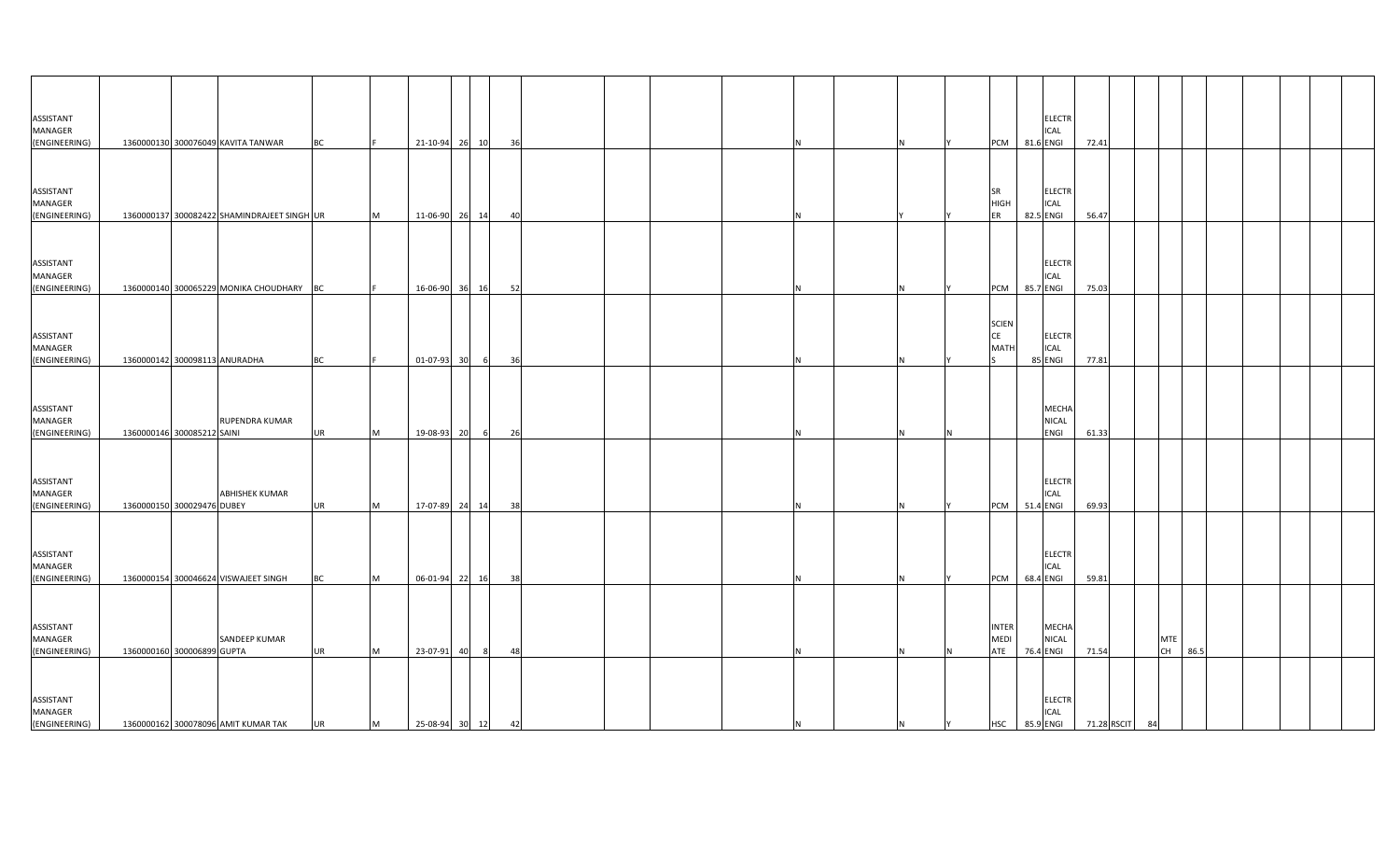| ASSISTANT<br>MANAGER                         |                                 |                                                   |           |           |                   |                |    |  |           |    |   |   |                                       | MECHA<br><b>NICAL</b>                     |       |  |                  |      |  |  |
|----------------------------------------------|---------------------------------|---------------------------------------------------|-----------|-----------|-------------------|----------------|----|--|-----------|----|---|---|---------------------------------------|-------------------------------------------|-------|--|------------------|------|--|--|
| (ENGINEERING)                                | 1360000178 300032388 RASHID ALI |                                                   | <b>BC</b> | M         |                   | 08-07-91 34 10 | 44 |  |           |    |   |   | <b>HSC</b>                            | 66 ENGI                                   | 65.78 |  |                  |      |  |  |
| ASSISTANT<br>MANAGER<br>(ENGINEERING)        |                                 | DEEPENDRA SINGH<br>1360000187 300079777 SHEKHAWAT | EWS       | <b>M</b>  |                   | 08-09-88 24 14 | 38 |  |           |    |   |   | <b>SCIEN</b><br>CE<br><b>MATH</b>     | MECHA<br><b>NICAL</b><br>52.1 ENGI        | 57.46 |  |                  |      |  |  |
| ASSISTANT<br>MANAGER<br>(ENGINEERING)        |                                 | 1360000192 300072527 ANAND KUMAR NAGAR BC         |           | <b>M</b>  |                   | 05-11-89 20 20 | 40 |  |           |    |   |   | <b>SCIEN</b><br><b>CE</b>             | <b>ELECTR</b><br><b>ICAL</b><br>60.2 ENGI | 66.9  |  |                  |      |  |  |
| ASSISTANT<br>MANAGER<br>(ENGINEERING)        | 1360000193 300005336 MOHD ASIF  |                                                   | <b>UR</b> | M         | 05-10-88 28       | $6^{\circ}$    | 34 |  | <b>SP</b> |    |   |   |                                       | <b>ELECTR</b><br>ICAL<br>ENGI             | 64.67 |  |                  |      |  |  |
| ASSISTANT<br>MANAGER<br>(ENGINEERING)        |                                 | 1360000196 300000181 SURENDER JOSHI               | <b>UR</b> | <b>IM</b> |                   | 06-02-92 40 14 | 54 |  |           |    |   |   | SR<br><b>HIGH</b><br>ER<br><b>SEC</b> | MECHA<br><b>NICAL</b><br>58.3 ENGI        | 60.91 |  |                  |      |  |  |
| ASSISTANT<br><b>MANAGER</b><br>(ENGINEERING) |                                 | 1360000197 300090423 RAMESH GODARA                | <b>BC</b> | <b>IM</b> |                   | 19-09-94 40 14 | 54 |  |           |    |   |   | <b>PCM</b>                            | MECHA<br><b>NICAL</b><br>55.4 ENGI        | 61.74 |  |                  |      |  |  |
| ASSISTANT<br>MANAGER<br>(ENGINEERING)        |                                 | 1360000203 300031322 RISHABH GODARA               | <b>BC</b> | <b>IM</b> |                   | 13-05-95 54 18 | 72 |  |           |    |   |   | <b>SR</b><br>HIGH<br>ER<br><b>SEC</b> | MECHA<br><b>NICAL</b><br>89.4 ENGI        | 78.2  |  |                  |      |  |  |
| ASSISTANT<br>MANAGER<br>(ENGINEERING)        |                                 | 1360000213 300035036 RAJESH CHOUDHARY             | <b>BC</b> | M         |                   | 26-01-91 28 10 | 38 |  |           |    |   |   | <b>PCM</b>                            | MECHA<br><b>NICAL</b><br>53.7 ENGI        | 61.63 |  |                  |      |  |  |
| ASSISTANT<br>MANAGER<br>(ENGINEERING)        |                                 | 1360000220 300030452 SAURABH KUMAR                | <b>BC</b> | M         | 30-04-92 22 14 36 |                |    |  |           | ΙN | N | Y | <b>PCM</b> 79.2 ENGI                  | <b>MECHA</b><br><b>NICAL</b>              | 68.25 |  | <b>MTE</b><br>CH | 80.1 |  |  |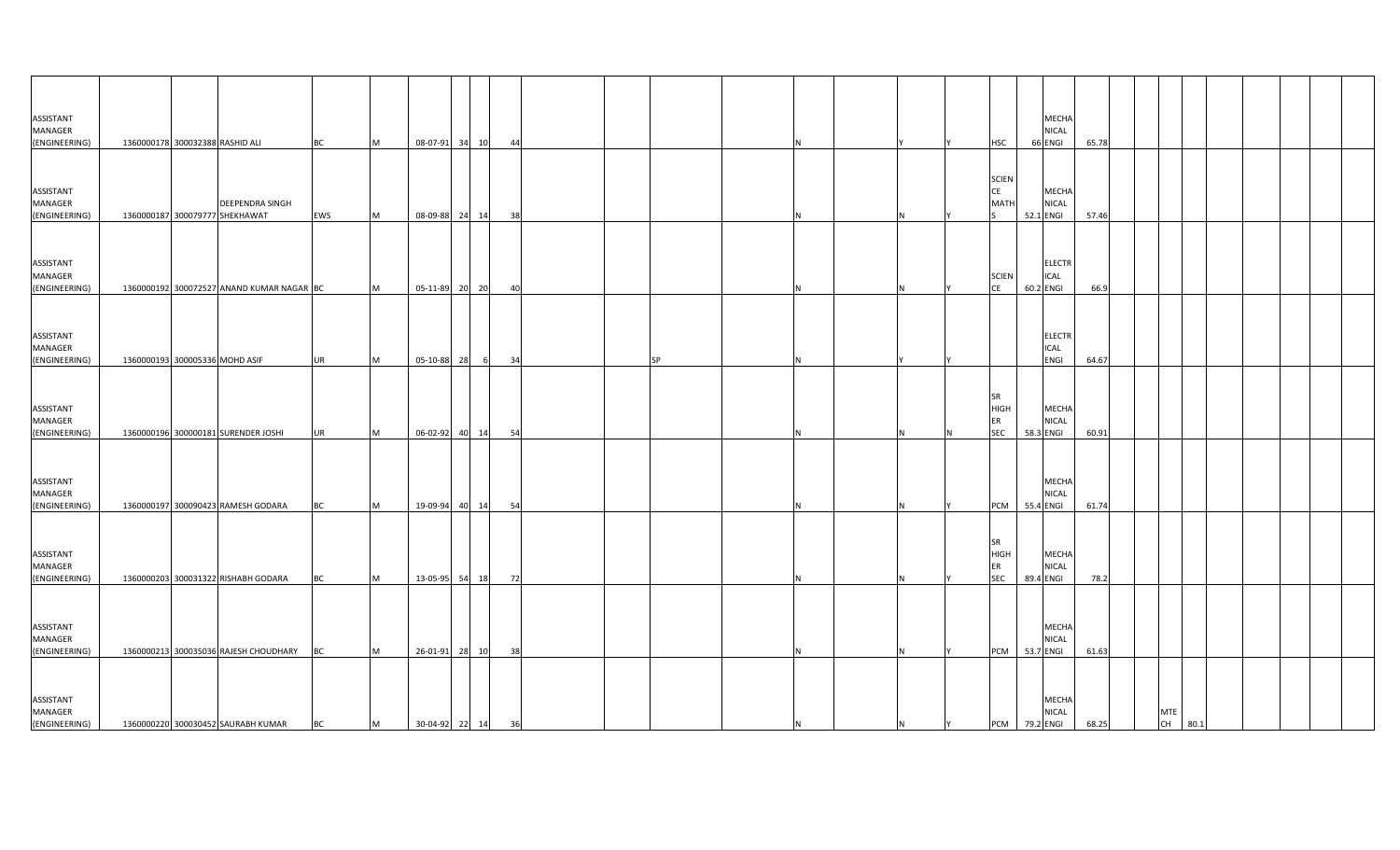| ASSISTANT<br>MANAGER                  |                                            |           |          |                   |                |    |          |           |   | <b>SCIEN</b><br><b>CE</b><br>MATI | <b>CIVIL</b><br><b>ENGIN</b>              |       |                          |      | <b>MTE</b>       |      |  |      |          |
|---------------------------------------|--------------------------------------------|-----------|----------|-------------------|----------------|----|----------|-----------|---|-----------------------------------|-------------------------------------------|-------|--------------------------|------|------------------|------|--|------|----------|
| (ENGINEERING)                         | 1360000223 300096776 MAG RAJ               | <b>BC</b> | M        | 07-07-92 26 12    |                | 38 |          |           |   |                                   | 83.9 EERI                                 | 94.57 |                          |      | CH 74.9          |      |  |      |          |
| ASSISTANT<br>MANAGER<br>(ENGINEERING) | 1360000227 300042183 AMRITESH THAKUR       | UR        | M        | 20-04-91 26       | $\overline{2}$ | 28 |          |           |   |                                   | MECHA<br>NICAL<br>ENGI                    |       | MEC<br>HANI<br>61.83 CAL | 70.5 |                  |      |  |      |          |
| ASSISTANT<br>MANAGER<br>(ENGINEERING) | 1460000264 300033502 VINOD KUMAR MEENA ST  |           | M        | 30-09-93 20       | 10             | 30 | N.       | <b>LD</b> |   | PCM                               | <b>CIVIL</b><br><b>ENGIN</b><br>56 EERI   | 63.19 |                          |      |                  |      |  |      |          |
| ASSISTANT<br>MANAGER<br>(ENGINEERING) | 1460000284 300064606 LOKESH SHARMA         | UR        | M        | 13-08-84 26       | 10             | 36 |          |           | N | PCM<br><b>HINDI</b><br>ENG        | MECHA<br><b>NICAL</b><br>73.9 ENGI        | 59.57 |                          |      |                  |      |  |      |          |
| ASSISTANT<br>MANAGER<br>(ENGINEERING) | 1460000296 300054910 PREM SINGH            | ВC        | M        | 20-07-84 46 12    |                | 58 |          |           |   | SR<br>SECO<br><b>NDAR</b>         | MECHA<br><b>NICAL</b><br>68.3 ENGI        | 63.1  |                          |      | <b>MTE</b><br>CH | 76.9 |  | PHD  |          |
| ASSISTANT<br>MANAGER<br>(ENGINEERING) | 1460000299 300075484 MOHIT KUMAR GUPTA EWS |           | <b>M</b> | 01-01-95 42       | 8 <sup>1</sup> | 50 |          |           |   |                                   | <b>MECHA</b><br>NICAL<br>ENGI             | 81.5  |                          |      |                  |      |  |      |          |
| ASSISTANT<br>MANAGER<br>(ENGINEERING) | 1460000306 300078132 DEEPANSHU GOYAL       | EWS       | M        | 03-03-95 30       | 8 <sup>8</sup> | 38 |          |           |   | PCMB 62.2 ENGI                    | MECHA<br>NICAL                            | 61.73 |                          |      |                  |      |  | CREO | 86<br>65 |
| ASSISTANT<br>MANAGER<br>(ENGINEERING) | 1460000307 300082731 MANOJ KUMAR           | <b>UR</b> | M        | 01-10-90 32 10    |                | 42 |          |           |   | <b>SCIEN</b><br><b>CE</b>         | <b>ELECTR</b><br>ICAL<br>65 ENGI          | 62.01 |                          |      |                  |      |  |      |          |
| ASSISTANT<br>MANAGER<br>(ENGINEERING) | 1460000308 300082548 ATUL KUMAR SHARMA UR  |           | M        | 19-10-86 24 14 38 |                |    | <b>N</b> |           |   | <b>MATH</b><br>ls.                | <b>ELECTR</b><br><b>ICAL</b><br>58.3 ENGI | 56.72 |                          |      |                  |      |  |      |          |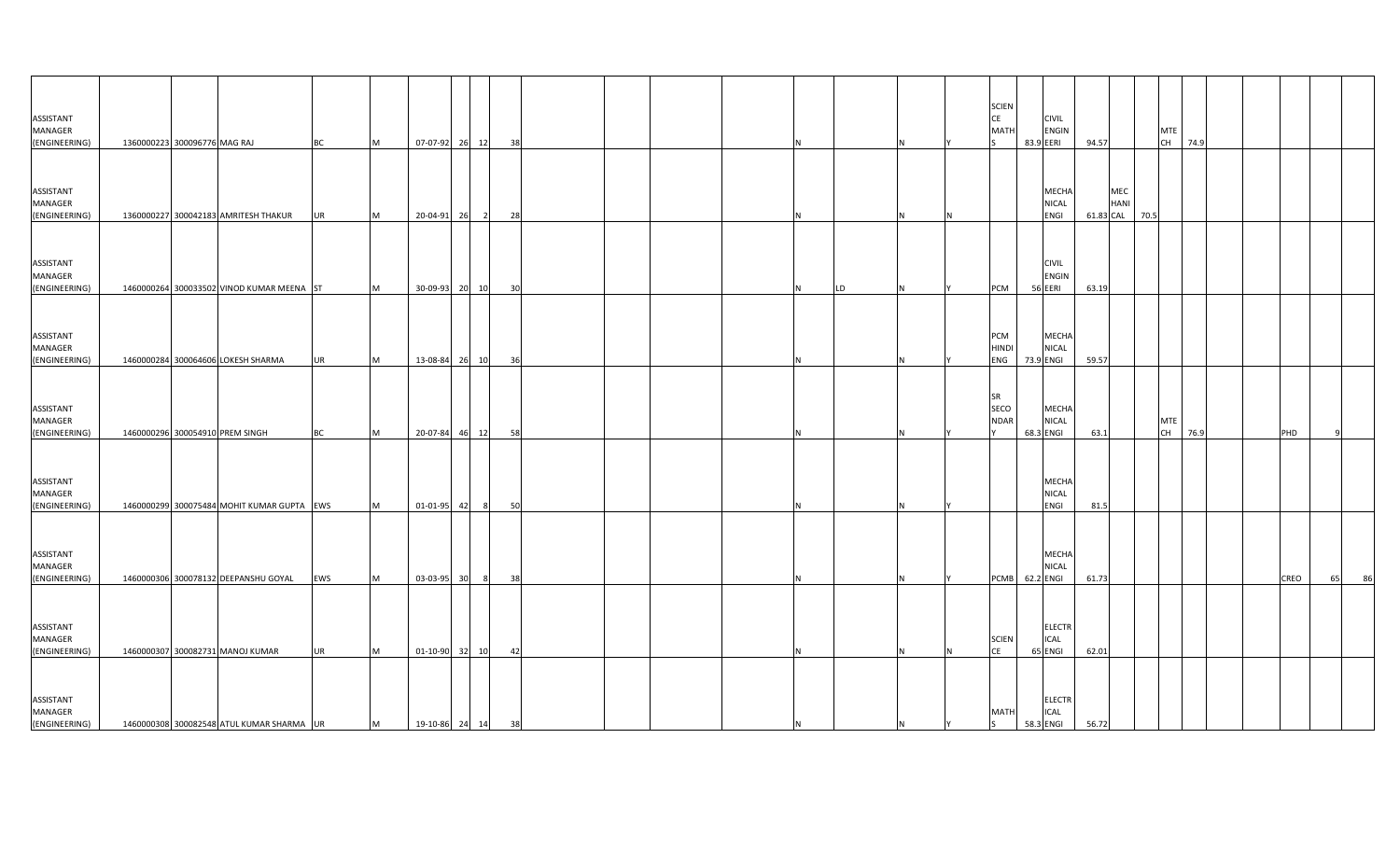| ASSISTANT<br>MANAGER<br>(ENGINEERING)                  |                               | 1460000321 300064918 MOHIT BAGDA                     | EWS              | M      | 06-09-94 42 18                |       | 60 |  |     |   |   | <b>PCM</b>                        | 82.6 ENGI | MECHA<br>NICAL                          | 71.18         |            |         |  |    |
|--------------------------------------------------------|-------------------------------|------------------------------------------------------|------------------|--------|-------------------------------|-------|----|--|-----|---|---|-----------------------------------|-----------|-----------------------------------------|---------------|------------|---------|--|----|
| ASSISTANT<br>MANAGER<br>(ENGINEERING)                  | 1460000322 300074613 BARANWAL | <b>SATISH KUMAR</b>                                  | <b>UR</b>        | M      | 12-01-91 28 10                |       | 38 |  |     |   |   | <b>HSC</b>                        |           | <b>MECHA</b><br><b>NICAL</b><br>48 ENGI | 76.8          |            |         |  |    |
| ASSISTANT<br>MANAGER<br>(ENGINEERING)                  |                               | 1460000332 300003146 NAVYA PAREEK                    | EWS              | M      | 24-09-93 36 16                |       | 52 |  |     |   |   | <b>SCIEN</b><br>CE                | 73 EERI   | <b>CIVIL</b><br><b>ENGIN</b>            | 71.88         |            |         |  |    |
| ASSISTANT<br>MANAGER<br>(ENGINEERING)                  |                               | 1460000333 300065977 HIMANSHU KHOLIA                 | <b>SC</b>        | M      | 12-11-87 34 12                |       | 46 |  |     |   |   | <b>SR</b><br><b>SEC</b>           | 69.5 ENGI | <b>ELECTR</b><br><b>ICAL</b>            | 60.01         |            |         |  | 70 |
| ASSISTANT<br>MANAGER<br>(ENGINEERING)                  |                               | 1460000346 300092433 RAHUL MEENA                     | <b>ST</b>        | M      | 09-09-93                      | 34    | 42 |  |     |   |   | ALL                               | 67.1 ENGI | <b>ELECTR</b><br>ICAL                   | 67.8          |            |         |  |    |
| ASSISTANT<br>MANAGER                                   |                               | 1460000348 300035793 ASHOK KUMAR                     |                  |        |                               |       | 52 |  |     |   |   | <b>SCIEN</b><br>CE<br><b>MATH</b> | 69.2 ENGI | <b>ELECTR</b><br>ICAL                   | 74.5          |            |         |  |    |
| (ENGINEERING)<br>ASSISTANT<br>MANAGER                  |                               |                                                      | <b>BC</b>        | M      | 21-10-93                      | 38 14 |    |  |     |   |   |                                   |           | MECHA<br><b>NICAL</b>                   |               |            |         |  |    |
| (ENGINEERING)<br>ASSISTANT<br>MANAGER                  |                               | 1460000350 300016897 LALIT KUMAR                     | <b>BC</b>        | M      | 07-04-90 34 10                |       | 44 |  |     |   |   | PCM<br>ALL<br><b>SUBJE</b>        | 81.1 ENGI | <b>ELECTR</b><br><b>ICAL</b>            | 83.2          |            |         |  |    |
| (ENGINEERING)<br>ASSISTANT<br>MANAGER<br>(ENGINEERING) | 1460000354 300004624 CHAUHAN  | 1460000352 300050420 ANKIT SHARMA<br>ARIMARDAN SINGH | EWS<br><b>UR</b> | M<br>M | 14-07-97<br>06-05-94 42 18 60 | 22 10 | 32 |  | IN. | N | Y | <b>CT</b><br>PCM 80.5 ENGI        | 71.5 ENGI | <b>ELECTR</b><br><b>ICAL</b>            | 66.45<br>78.4 | <b>MTE</b> | CH 76.2 |  |    |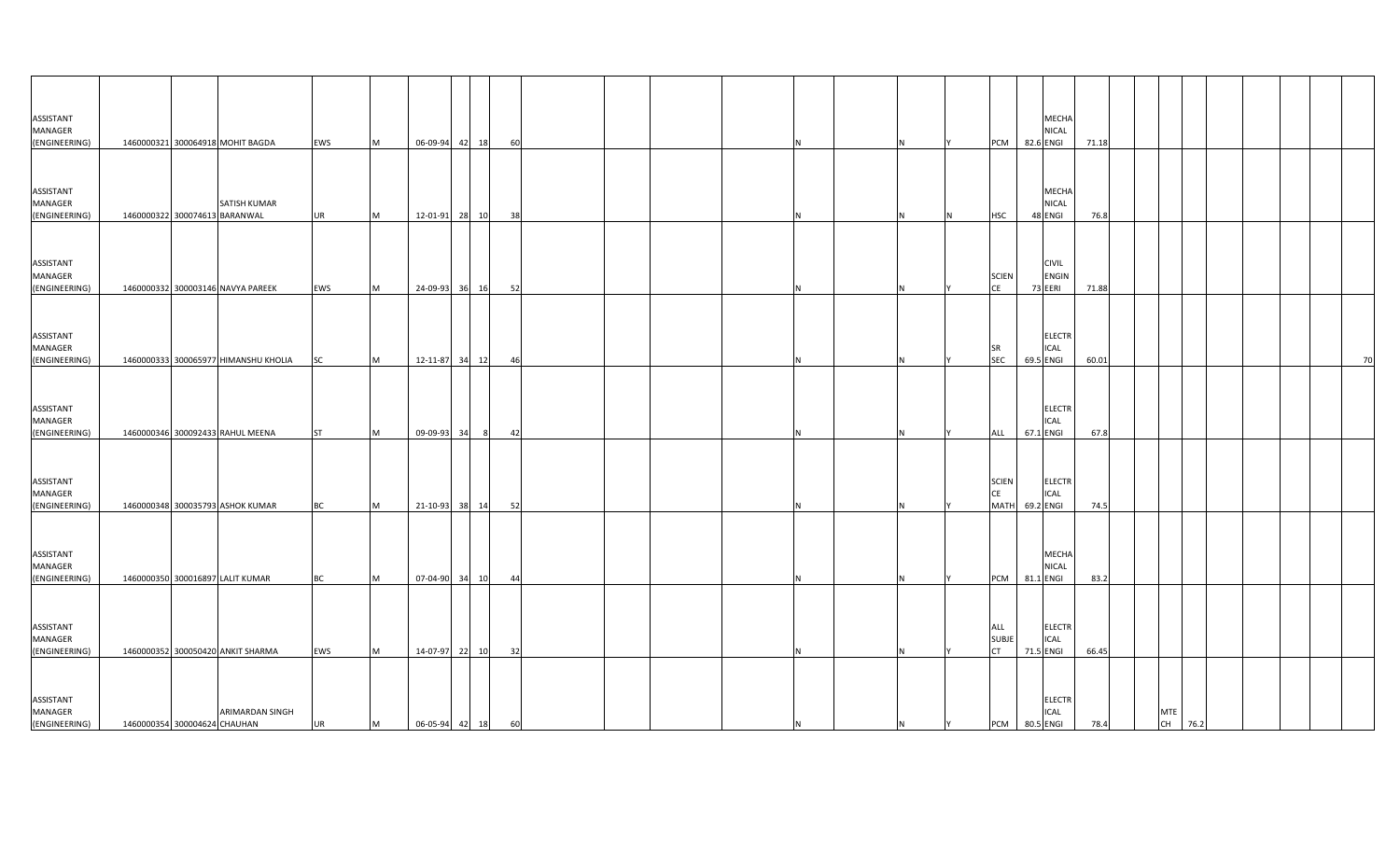| ASSISTANT<br>MANAGER<br>(ENGINEERING) |                             | 1460000357 300058150 AKSHAY MISHRA          | <b>UR</b> | M         |                | 30-10-96 42 14 | 56 |  |           |    |  | PHYSI<br><b>CS</b><br><b>MATH</b>               | 76 EERI   | <b>CIVIL</b><br><b>ENGIN</b> | 72.75 |   |                  |  |  |  |
|---------------------------------------|-----------------------------|---------------------------------------------|-----------|-----------|----------------|----------------|----|--|-----------|----|--|-------------------------------------------------|-----------|------------------------------|-------|---|------------------|--|--|--|
| ASSISTANT<br>MANAGER<br>(ENGINEERING) |                             | 1460000359 300000812 ANKIT AGARWAL          | <b>UR</b> | <b>M</b>  | 24-06-90 28    |                | 36 |  |           |    |  | <b>PCM</b>                                      | 74.6 ENGI | <b>ELECTR</b><br>ICAL        | 75.5  |   |                  |  |  |  |
| ASSISTANT<br>MANAGER<br>(ENGINEERING) |                             | 1460000362 300084207 RAJKUMAR SHARMA        | <b>UR</b> | M         | 09-12-91 24 10 |                | 34 |  |           |    |  | <b>SCIEN</b><br><b>ICE</b>                      | 55.4 EERI | <b>CIVIL</b><br><b>ENGIN</b> | 66.92 |   |                  |  |  |  |
| ASSISTANT<br>MANAGER<br>(ENGINEERING) |                             | 1460000369 300067685 KISHAN BIHARI SUMAN BC |           | M         | 14-01-90 32    | $^{\circ}$     | 40 |  |           |    |  | <b>PCM</b>                                      | 78.5 ENGI | <b>ELECTR</b><br><b>ICAL</b> | 63.44 |   |                  |  |  |  |
| ASSISTANT<br>MANAGER<br>(ENGINEERING) |                             | 1460000373 300031265 VIVEK SINGH SENGAR     | UR        | <b>M</b>  |                | 05-05-90 32 14 | 46 |  |           |    |  | <b>MATH</b><br><b>EMAT</b><br>ICS               | 69 EERI   | <b>CIVIL</b><br><b>ENGIN</b> | 59    |   |                  |  |  |  |
| ASSISTANT<br>MANAGER<br>(ENGINEERING) |                             | 1460000374 300021841 SUBHANSHU GEHLOT       | UR        | <b>IM</b> |                | 12-07-90 26 12 | 38 |  |           |    |  | <b>SR</b><br><b>HIGH</b><br>ER<br><b>SEC</b>    | 63.5 EERI | <b>CIVIL</b><br><b>ENGIN</b> | 65.92 |   |                  |  |  |  |
| ASSISTANT<br>MANAGER<br>(ENGINEERING) |                             | 1460000376 300023674 ROHIT YADAV            | <b>BC</b> | <b>IM</b> | 18-04-95 30    | - 8            | 38 |  |           |    |  | <b>SCIEN</b><br>CE<br><b>MATI</b>               | 55.4 ENGI | <b>ELECTR</b><br><b>ICAL</b> | 68.85 |   |                  |  |  |  |
| ASSISTANT<br>MANAGER<br>(ENGINEERING) | 1460000379 300097460 PARMAR | <b>GAJENDRA SINGH</b>                       | <b>UR</b> | M         | 27-09-93 40 14 |                | 54 |  | <b>SP</b> |    |  | <b>HSC</b>                                      | 66.8 EERI | <b>CIVIL</b><br><b>ENGIN</b> | 76    | M | <b>TECH 78.1</b> |  |  |  |
| ASSISTANT<br>MANAGER<br>(ENGINEERING) |                             | 1460000381 300040303 SURENDRA KUMAR         | <b>BC</b> | M         | 31-12-87 36 10 |                | 46 |  |           | ΙN |  | <b>SCIEN</b><br><b>CE</b><br><b>MATH</b><br>ls. | 48 EERI   | <b>CIVIL</b><br><b>ENGIN</b> | 57.44 |   |                  |  |  |  |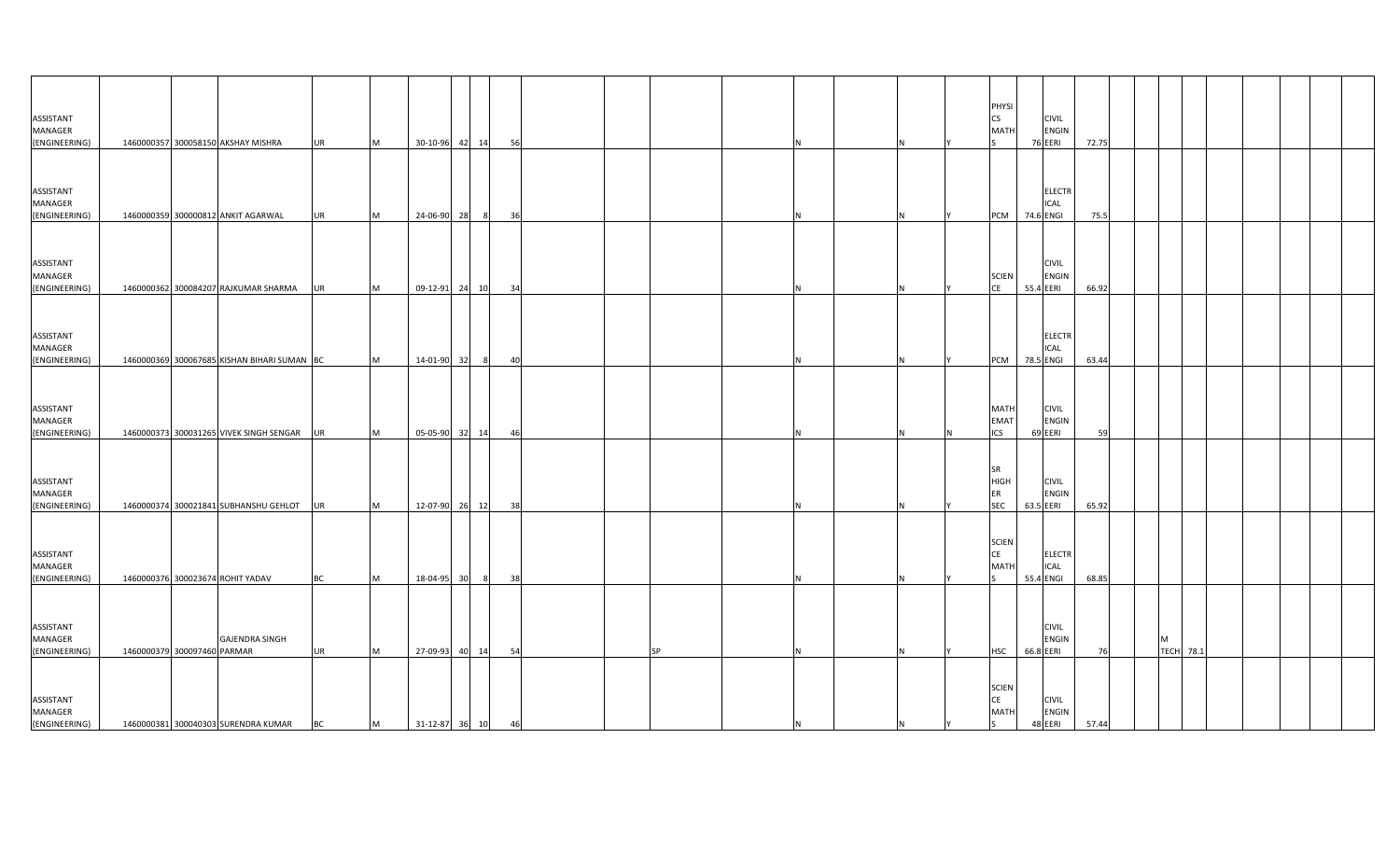| ASSISTANT<br>MANAGER<br>(ENGINEERING) |                            | 1460000382 300058221 MAN MOHAN SIDDH EWS    |           | M         | 17-03-85 22       | 30<br>- 81           |  |  |    |     |           | <b>SCIEN</b><br><b>CE</b>                              | <b>MECHA</b><br><b>NICAL</b><br>42.8 ENGI   |       | ENG<br>IG<br><b>DIPL</b> | 68.35 OMA 60.9 CH 63.8 | <b>MTE</b> |  |  |
|---------------------------------------|----------------------------|---------------------------------------------|-----------|-----------|-------------------|----------------------|--|--|----|-----|-----------|--------------------------------------------------------|---------------------------------------------|-------|--------------------------|------------------------|------------|--|--|
| ASSISTANT<br>MANAGER<br>(ENGINEERING) |                            | 1460000385 300084946 NARENDRA SINGH         | <b>SC</b> | M         | 24-01-92 24       | 10<br>34             |  |  |    |     |           | <b>MATH</b><br><b>SCIEN</b><br><b>CE</b>               | <b>MECHA</b><br><b>NICAL</b><br>53.2 ENGI   | 70.35 |                          |                        |            |  |  |
| ASSISTANT<br>MANAGER<br>(ENGINEERING) |                            | 1460000387 300075405 NAVODITA JAIN          | <b>UR</b> |           | 05-03-94 38 10    | 48                   |  |  |    |     |           |                                                        | <b>ELECTR</b><br><b>ICAL</b><br><b>ENGI</b> | 75.44 |                          |                        |            |  |  |
| ASSISTANT<br>MANAGER                  |                            |                                             |           |           |                   |                      |  |  |    |     |           | <b>SCIEN</b>                                           | MECHA<br><b>NICAL</b>                       |       |                          |                        |            |  |  |
| (ENGINEERING)<br>ASSISTANT<br>MANAGER |                            | 1460000388 300029849 KRISHNA GOPAL SINGH UR |           | M         | 12-02-83 26 10    | 36                   |  |  |    |     | IN.       | <b>CE</b>                                              | 58.2 ENGI<br><b>MECHA</b><br><b>NICAL</b>   | 63.84 |                          |                        |            |  |  |
| (ENGINEERING)<br>ASSISTANT<br>MANAGER |                            | 1460000391 300074601 CHETAN SHARMA          | EWS       | <b>IM</b> | 10-07-92 20       | 28                   |  |  |    |     |           | <b>PCM</b><br><b>SCIEN</b><br>CE<br><b>MATH</b>        | 68.9 ENGI<br><b>MECHA</b><br><b>NICAL</b>   | 65.12 |                          |                        | M          |  |  |
| (ENGINEERING)<br>ASSISTANT<br>MANAGER |                            | 1460000399 300076091 SACHIN KUMAR YADAV BC  |           | M         | 24-10-91 22 18    | 40                   |  |  |    |     |           |                                                        | 80.3 ENGI<br><b>ELECTR</b><br><b>ICAL</b>   | 76.51 |                          |                        | TECH 91.3  |  |  |
| (ENGINEERING)<br>ASSISTANT<br>MANAGER |                            | 1460000402 300071578 MEETHA LAL MEENA       | <b>ST</b> | M         | 05-07-91 24       | 24<br>$\overline{0}$ |  |  |    |     |           | <b>PCM</b><br><b>SCIEN</b><br><b>CE</b><br><b>MATH</b> | 56.9 ENGI<br><b>MECHA</b><br><b>NICAL</b>   | 66.66 |                          |                        |            |  |  |
| (ENGINEERING)<br>ASSISTANT<br>MANAGER | 1460000407 300045070 TARUN |                                             | <b>BC</b> | M         | 10-10-91 26 10    | 36                   |  |  |    |     |           | <b>MATH</b><br>PHY                                     | 81.7 ENGI<br><b>ELECTR</b><br><b>ICAL</b>   | 66.15 |                          |                        |            |  |  |
| (ENGINEERING)                         |                            | 1460000413 300011776 SOURBH PALSANIA        | <b>BC</b> | M         | 26-08-91 46 12 58 |                      |  |  | IN | IN. | <b>IY</b> | <b>CHEM</b>                                            | 68 ENGI                                     | 65.1  |                          |                        |            |  |  |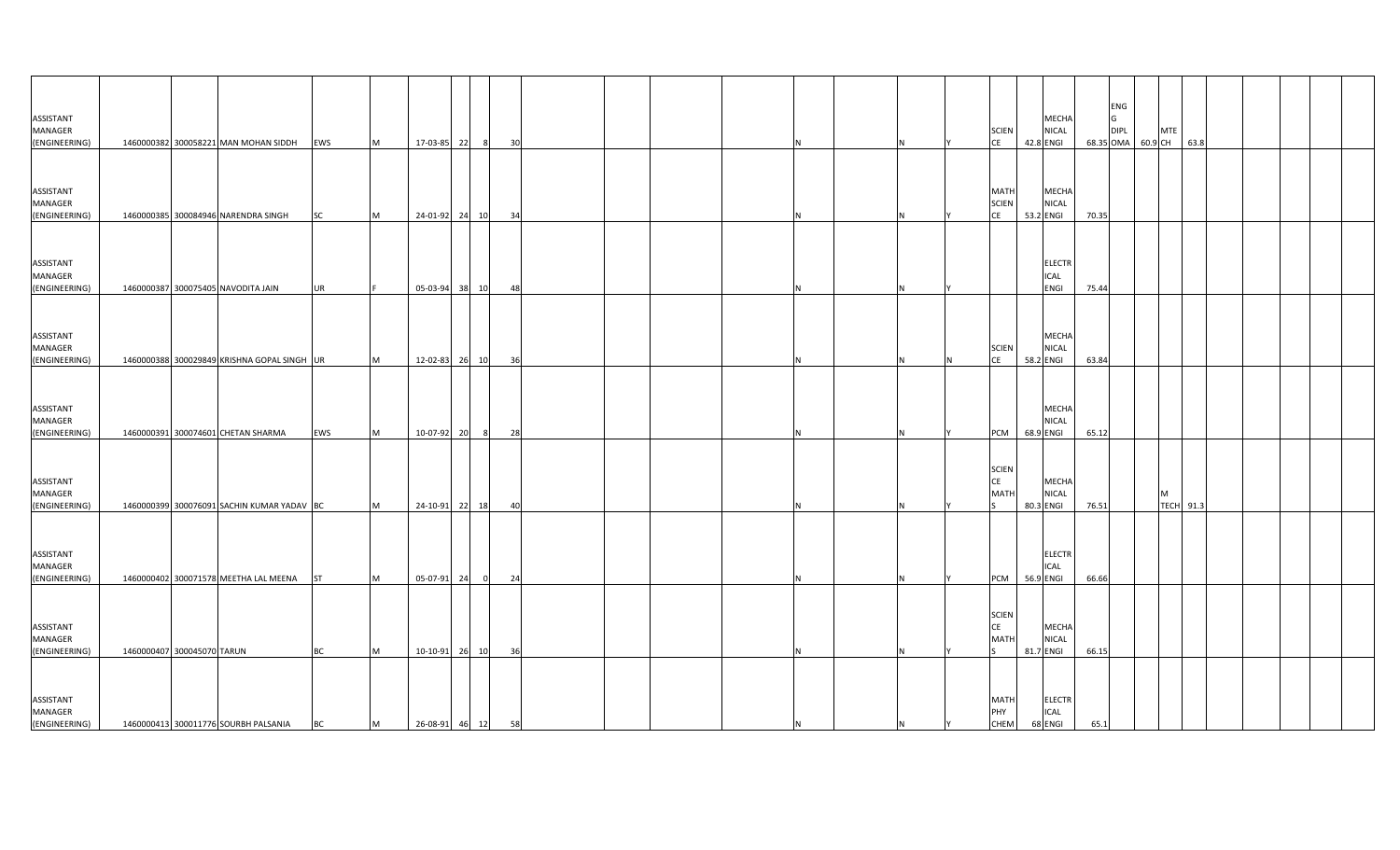| ASSISTANT<br>MANAGER                  |                                              |           |          |                  |     |                |    |          |    | <b>ELECTR</b><br>ICAL                                                          |       |  |  |  |    |
|---------------------------------------|----------------------------------------------|-----------|----------|------------------|-----|----------------|----|----------|----|--------------------------------------------------------------------------------|-------|--|--|--|----|
| (ENGINEERING)                         | 1460000425 300104171 TRIBHUWAN SHARMA UR     |           | M        | 07-01-94 48 14   |     |                | 62 |          |    | 84.2 ENGI<br>PCM                                                               | 71.55 |  |  |  |    |
| ASSISTANT<br>MANAGER<br>(ENGINEERING) | 1460000430 300037242 VIPUL BHARDWAJ          | <b>UR</b> | M        | 23-11-92 36      |     | 16             | 52 |          |    | MECHA<br>NICAL<br><b>HSC</b><br>76 ENGI                                        | 76.26 |  |  |  | 83 |
| ASSISTANT<br>MANAGER<br>(ENGINEERING) | 1460000449 300095999 ASLAM KHAN              | ВC        | M        | 17-11-89 24 12   |     |                | 36 |          |    | <b>SCIEN</b><br><b>CE</b><br><b>CIVIL</b><br><b>ENGIN</b><br>MATI<br>63.9 EERI | 65.37 |  |  |  |    |
| ASSISTANT<br>MANAGER<br>(ENGINEERING) | 1460000451 300081187 SUNEET SHUKLA           | UR        | M        | 07-05-93 24 12   |     |                | 36 |          | N  | <b>ELECTR</b><br>ICAL<br>66.2 ENGI<br><b>HSC</b>                               | 63.36 |  |  |  |    |
| ASSISTANT<br>MANAGER<br>(ENGINEERING) | 1460000452 300027658 ANIL CHOUDHARY          | UR        | M        | 16-01-88         | - 6 | $\overline{4}$ | 10 |          |    | MECHA<br>NICAL<br><b>SCIEN</b><br><b>CE</b><br>62.8 ENGI                       | 63.35 |  |  |  |    |
| ASSISTANT<br>MANAGER<br>(ENGINEERING) | 1460000453 300072992 SHEETAL RAJ MEENA       | <b>ST</b> | <b>M</b> | 22-02-96 16      |     | 16             | 32 |          |    | <b>SCIEN</b><br><b>CE</b><br><b>CIVIL</b><br>MATI<br><b>ENGIN</b><br>58.2 EERI | 62.16 |  |  |  |    |
| ASSISTANT<br>MANAGER<br>(ENGINEERING) | 1460000458 300044754 PIYUSH KUMAR SAXENA UR  |           | M        | 14-11-92 30 14   |     |                | 44 |          |    | SR<br><b>HIGH</b><br>ELECTR<br>ER<br>ICAL<br><b>SEC</b><br>71.4 ENGI           | 75.18 |  |  |  |    |
| ASSISTANT<br>MANAGER<br>(ENGINEERING) | RAJENDRA KUMAR<br>1460000468 300017502 YADAV | <b>BC</b> | M        | 07-08-91 24 12   |     |                | 36 |          | N. | MECHA<br>NICAL<br>61.1 ENGI<br>PCM                                             | 69    |  |  |  |    |
| ASSISTANT<br>MANAGER<br>(ENGINEERING) | 1460000471 300029144 AMAN SINGH              | <b>UR</b> | M        | 08-07-95 24 8 32 |     |                |    | <b>N</b> | N  | MECHA<br><b>NICAL</b><br>PCM 69.4 ENGI<br>N                                    | 72.04 |  |  |  |    |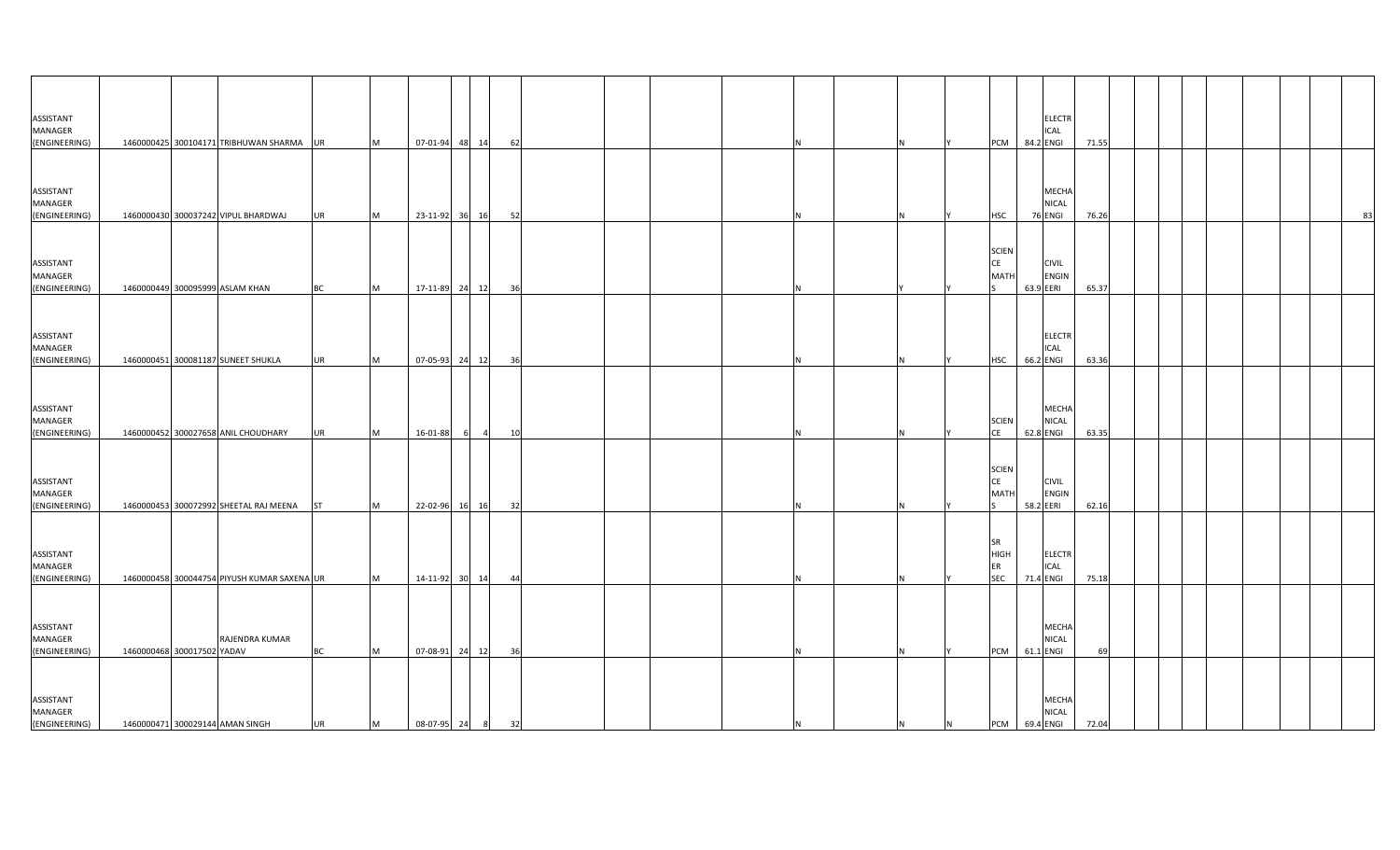| ASSISTANT<br>MANAGER<br>(ENGINEERING)        |                               | 1460000478 300043537 SOMENDRA SUMAN SC     |           | M         | 04-04-95 30       | 10<br>- 40 |    |   |   |     | PCM 57.2 ENGI                            | <b>ELECTR</b><br><b>ICAL</b>              | 52    |  |  |  |
|----------------------------------------------|-------------------------------|--------------------------------------------|-----------|-----------|-------------------|------------|----|---|---|-----|------------------------------------------|-------------------------------------------|-------|--|--|--|
| ASSISTANT<br>MANAGER                         |                               |                                            |           |           |                   |            |    |   |   |     | <b>SCIEN</b><br>CE                       | <b>ELECTR</b><br>ICAL                     |       |  |  |  |
| (ENGINEERING)                                |                               | 1460000480 300050019 ABHISHEK JAIN         | <b>UR</b> | Iм.       | 21-08-89 44       | 8          | 52 |   |   |     | MATH 57.5 ENGI                           |                                           | 68.42 |  |  |  |
| ASSISTANT<br>MANAGER<br>(ENGINEERING)        | 1460000486 300050444 SESAMAN  | <b>SANAT KUMAR</b>                         | <b>BC</b> | <b>M</b>  | 01-01-90 42       | 16         | 58 |   |   |     | PCM                                      | <b>MECHA</b><br>NICAL<br>75.7 ENGI        | 65.3  |  |  |  |
| ASSISTANT<br>MANAGER<br>(ENGINEERING)        |                               | 1460000493 300031774 SUNIL KUMAR SUNIYA SC |           | M         | 31-01-88 26       | 6          | 32 | N |   |     | PHY<br>MATH<br>CHEM 65.1 ENGI            | <b>ELECTR</b><br><b>ICAL</b>              | 71    |  |  |  |
| ASSISTANT<br>MANAGER<br>(ENGINEERING)        |                               | 1460000509 300011625 ANSHUL KUMAR          | <b>UR</b> | Iм.       | 30-07-93 26       | 12         | 38 |   |   |     |                                          | <b>MECHA</b><br>NICAL<br>ENGI             | 67.16 |  |  |  |
| ASSISTANT<br>MANAGER<br>(ENGINEERING)        | 1460000510 300034674 PARASHAR | <b>VIPIN KUMAR</b>                         | <b>UR</b> | <b>IM</b> | 23-09-94 52       | 16         | 68 |   |   |     | <b>MATH</b><br><b>SCIEN</b><br><b>CE</b> | <b>MECHA</b><br><b>NICAL</b><br>80.8 ENGI | 66.97 |  |  |  |
| <b>ASSISTANT</b><br>MANAGER<br>(ENGINEERING) | 1460000511 300018876 CHAUHAN  | SATENDRA SINGH                             | <b>UR</b> | <b>M</b>  | 09-12-94 38       | 16<br>54   |    | N |   |     | <b>SCIEN</b><br><b>CE</b><br><b>MATH</b> | <b>ELECTR</b><br>ICAL<br>76 ENGI          | 77.78 |  |  |  |
| ASSISTANT<br>MANAGER<br>(ENGINEERING)        |                               | 1460000525 300041118 RIMJHIM SHARMA        | <b>UR</b> |           | 25-07-92 32       | 8          | 40 |   |   |     | <b>CBSE</b><br>PCM                       | <b>ELECTR</b><br><b>ICAL</b><br>89.2 ENGI | 86.7  |  |  |  |
| ASSISTANT<br>MANAGER<br>(ENGINEERING)        |                               | 1460000526 300057593 SHAILESH BANSAL       | <b>UR</b> | M         | 15-05-93 36 14 50 |            |    | N | N | IY. | PCM 81.6 ENGI                            | <b>MECHA</b><br><b>NICAL</b>              | 63.09 |  |  |  |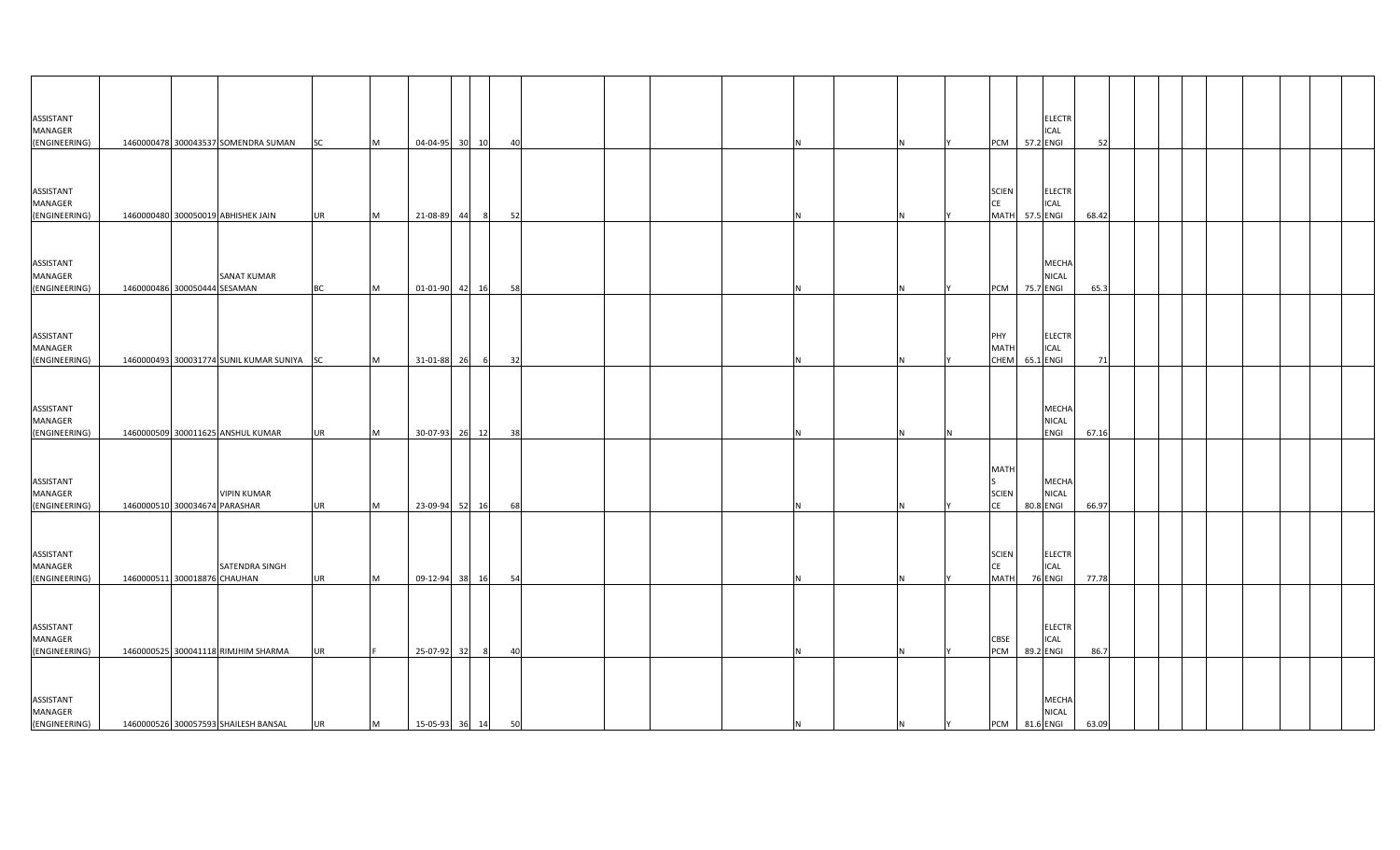| ASSISTANT<br>MANAGER |                                  |                                            |           |           |                   |                      |  |   |          | PCM<br>ENGLI              |           | <b>MECHA</b><br><b>NICAL</b> |       |  |                    |      |    |
|----------------------|----------------------------------|--------------------------------------------|-----------|-----------|-------------------|----------------------|--|---|----------|---------------------------|-----------|------------------------------|-------|--|--------------------|------|----|
| (ENGINEERING)        |                                  | 1460000536 300053900 JITESH PANCHAL        | <b>BC</b> | M         | 24-12-95 26       | 8 <sup>8</sup><br>34 |  | N |          | SHCS 70.2 ENGI            |           |                              | 67.56 |  |                    |      | 80 |
|                      |                                  |                                            |           |           |                   |                      |  |   |          |                           |           |                              |       |  |                    |      |    |
|                      |                                  |                                            |           |           |                   |                      |  |   |          |                           |           |                              |       |  |                    |      |    |
|                      |                                  |                                            |           |           |                   |                      |  |   |          |                           |           |                              |       |  |                    |      |    |
| ASSISTANT<br>MANAGER |                                  |                                            |           |           |                   |                      |  |   |          |                           |           | MECHA<br>NICAL               |       |  |                    |      |    |
| (ENGINEERING)        |                                  | 1460000541 300019200 PRATEEK BHADORIA      | EWS       | <b>M</b>  | 17-05-93 34       | 12<br>46             |  |   |          |                           |           | ENGI                         | 63    |  |                    |      |    |
|                      |                                  |                                            |           |           |                   |                      |  |   |          |                           |           |                              |       |  |                    |      |    |
|                      |                                  |                                            |           |           |                   |                      |  |   |          |                           |           |                              |       |  |                    |      |    |
|                      |                                  |                                            |           |           |                   |                      |  |   |          |                           |           |                              |       |  |                    |      |    |
| ASSISTANT<br>MANAGER |                                  | PAWAN KUMAR                                |           |           |                   |                      |  |   |          | <b>SCIEN</b>              |           | <b>MECHA</b><br><b>NICAL</b> |       |  |                    |      |    |
| (ENGINEERING)        |                                  | 1460000542 300002798 CHOUDHARY             | <b>UR</b> | M         | 10-01-93 38       | 16<br>54             |  |   |          | <b>CE</b>                 | 80.8 ENGI |                              | 77.7  |  |                    |      |    |
|                      |                                  |                                            |           |           |                   |                      |  |   |          |                           |           |                              |       |  |                    |      |    |
|                      |                                  |                                            |           |           |                   |                      |  |   |          |                           |           |                              |       |  |                    |      |    |
| ASSISTANT            |                                  |                                            |           |           |                   |                      |  |   |          |                           |           | <b>ELECTR</b>                |       |  |                    |      |    |
| MANAGER              |                                  |                                            |           |           |                   |                      |  |   |          |                           |           | ICAL                         |       |  |                    |      |    |
| (ENGINEERING)        |                                  | 1460000545 300088375 MANJEET CHOUDHARY BC  |           | <b>IM</b> | 07-07-90 24 12    | 36                   |  | N |          | PCM 61.7 ENGI             |           |                              | 63.4  |  |                    |      |    |
|                      |                                  |                                            |           |           |                   |                      |  |   |          |                           |           |                              |       |  |                    |      |    |
|                      |                                  |                                            |           |           |                   |                      |  |   |          |                           |           |                              |       |  |                    |      |    |
|                      |                                  |                                            |           |           |                   |                      |  |   |          |                           |           |                              |       |  |                    |      |    |
| ASSISTANT<br>MANAGER |                                  |                                            |           |           |                   |                      |  |   |          | <b>SCIEN</b><br><b>CE</b> |           | <b>MECHA</b><br><b>NICAL</b> |       |  |                    |      |    |
| (ENGINEERING)        | 1460000550 300041796 SUNIL SAINI |                                            | <b>BC</b> | <b>M</b>  | 19-11-92 30       | 10<br>40             |  |   |          | MATH 51.5 ENGI            |           |                              | 58.57 |  |                    |      |    |
|                      |                                  |                                            |           |           |                   |                      |  |   |          |                           |           |                              |       |  |                    |      |    |
|                      |                                  |                                            |           |           |                   |                      |  |   |          |                           |           |                              |       |  |                    |      |    |
| ASSISTANT            |                                  |                                            |           |           |                   |                      |  |   |          |                           |           | <b>ELECTR</b>                |       |  |                    |      |    |
| MANAGER              |                                  |                                            |           |           |                   |                      |  |   |          |                           |           | <b>ICAL</b>                  |       |  |                    |      |    |
| (ENGINEERING)        |                                  | 1460000558 300078591 MANEESH SHARMA        | <b>UR</b> | M         | 15-08-91 42 14    | 56                   |  |   |          | PCM                       | 64.9 ENGI |                              | 63.97 |  |                    |      |    |
|                      |                                  |                                            |           |           |                   |                      |  |   |          |                           |           |                              |       |  |                    |      |    |
|                      |                                  |                                            |           |           |                   |                      |  |   |          |                           |           |                              |       |  | STRU<br><b>CTU</b> |      |    |
| ASSISTANT            |                                  |                                            |           |           |                   |                      |  |   |          |                           |           | <b>CIVIL</b>                 |       |  | RAL                |      |    |
| MANAGER              |                                  |                                            |           |           |                   |                      |  |   |          |                           |           | <b>ENGIN</b>                 |       |  | ENG                |      |    |
| (ENGINEERING)        |                                  | 1460000560 300105966 ANAMIKA AGNIHOTRI EWS |           |           | 01-02-96 46 12    | 58                   |  | N |          | PCM 81.1 EERI             |           |                              | 82.59 |  | G                  | 73.4 |    |
|                      |                                  |                                            |           |           |                   |                      |  |   |          |                           |           |                              |       |  |                    |      |    |
|                      |                                  |                                            |           |           |                   |                      |  |   |          |                           |           |                              |       |  |                    |      |    |
| ASSISTANT            |                                  |                                            |           |           |                   |                      |  |   |          |                           |           | <b>CIVIL</b>                 |       |  |                    |      |    |
| MANAGER              |                                  |                                            |           |           |                   |                      |  |   |          |                           |           | <b>ENGIN</b>                 |       |  |                    |      |    |
| (ENGINEERING)        |                                  | 1460000568 300073887 RAJENDRA DUDI         | <b>BC</b> | <b>IM</b> | 05-07-95 26       | 20<br>46             |  |   | N.       | PCM 63.2 EERI             |           |                              | 65.6  |  |                    |      |    |
|                      |                                  |                                            |           |           |                   |                      |  |   |          |                           |           |                              |       |  |                    |      |    |
|                      |                                  |                                            |           |           |                   |                      |  |   |          |                           |           |                              |       |  |                    |      |    |
| ASSISTANT            |                                  |                                            |           |           |                   |                      |  |   |          |                           |           | <b>MECHA</b>                 |       |  |                    |      |    |
| MANAGER              |                                  |                                            |           |           |                   |                      |  |   |          |                           |           | <b>NICAL</b>                 |       |  |                    |      |    |
| (ENGINEERING)        |                                  | 1460000578 300090365 PUNIT KUMAR SHARMA UR |           | M         | 30-05-93 40 12 52 |                      |  | N | IY.<br>N | PCM 88.8 ENGI             |           |                              | 85.2  |  |                    |      |    |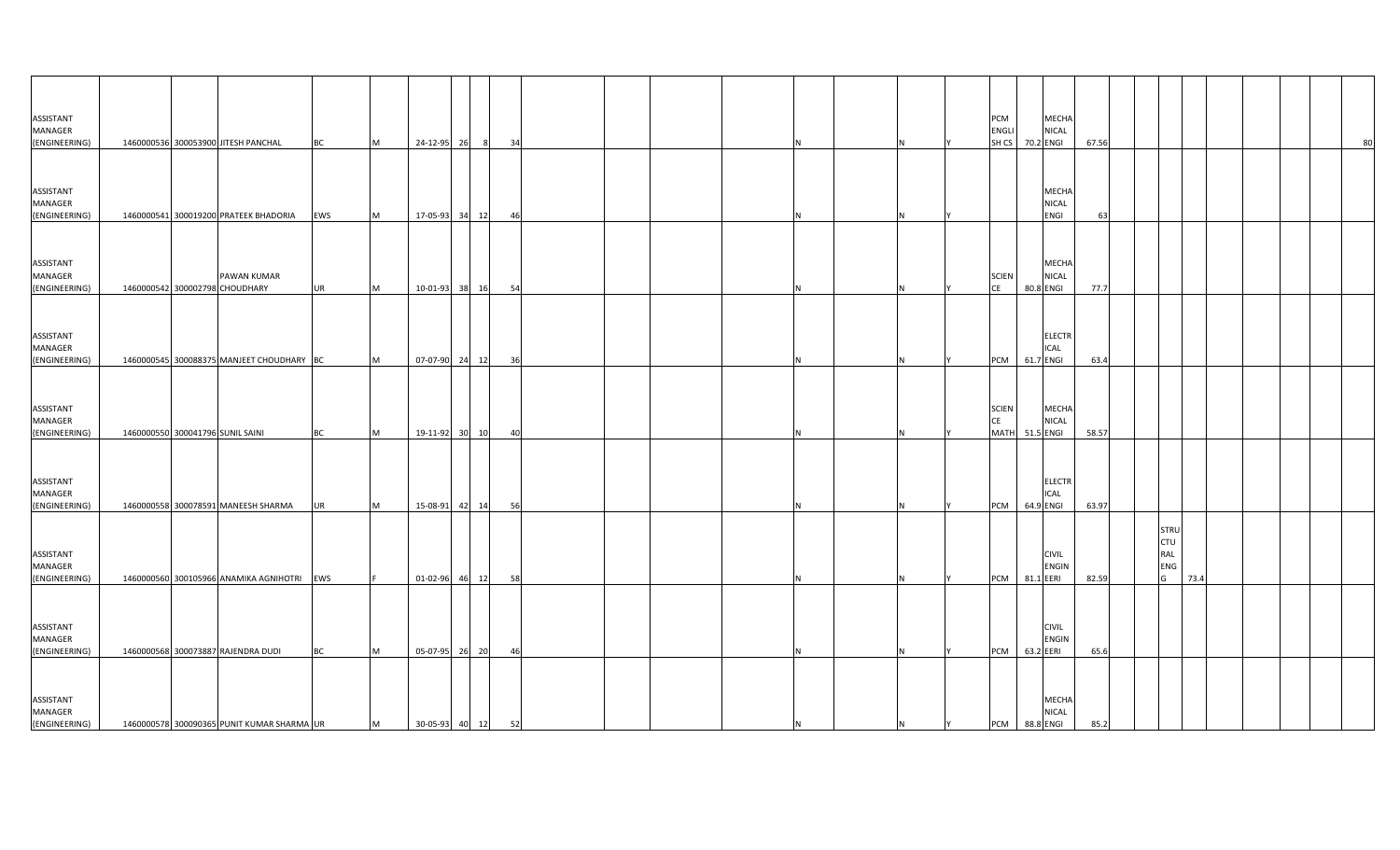| ASSISTANT<br>MANAGER<br>(ENGINEERING)        |                             | 1460000582 300070683 DEEPAK CHOUDHARY BC    |           | M         |                   | 10-11-89 24 10 | 34 |  |  |  |   |                                   | MECHA<br>NICAL<br>ENGI                    | 61.06 |                                                             |      |  |  |
|----------------------------------------------|-----------------------------|---------------------------------------------|-----------|-----------|-------------------|----------------|----|--|--|--|---|-----------------------------------|-------------------------------------------|-------|-------------------------------------------------------------|------|--|--|
| ASSISTANT<br>MANAGER                         |                             | <b>CHANDRA PRAKASH</b>                      |           |           |                   |                |    |  |  |  |   |                                   | <b>ELECTR</b><br>ICAL                     |       |                                                             |      |  |  |
| (ENGINEERING)                                | 1460000589 300054805 VERMA  |                                             | <b>SC</b> | Iм.       | 02-10-85 16       | 14             | 30 |  |  |  |   | <b>MATH</b>                       | 55.4 ENGI                                 | 62.37 |                                                             |      |  |  |
| ASSISTANT<br>MANAGER<br>(ENGINEERING)        |                             | 1460000593 300053737 AJAY KUMAR SAINI       | BC        | <b>IM</b> | 24-08-97 52       | 10             | 62 |  |  |  |   | PCM                               | <b>MECHA</b><br><b>NICAL</b><br>88.8 ENGI | 75.2  |                                                             |      |  |  |
| ASSISTANT<br>MANAGER<br>(ENGINEERING)        |                             | 1460000598 300098400 ABHISHEK DHAYAL        | <b>BC</b> | M         | 22-04-93 34       | 18             | 52 |  |  |  |   | <b>SCIEN</b><br><b>CE</b>         | <b>ELECTR</b><br>ICAL<br>76.3 ENGI        | 67.14 |                                                             |      |  |  |
| ASSISTANT<br>MANAGER<br>(ENGINEERING)        |                             | 1460000609 300009852 SAGAR CHOUDHARY        | BC        | Iм.       | 13-10-96 36       | 16             | 52 |  |  |  |   | <b>MATH</b><br>EMAT<br><b>ICS</b> | <b>ELECTR</b><br>ICAL<br>67.8 ENGI        | 71.53 | <b>REN</b><br><b>EWA</b><br><b>BLEE</b><br><b>NER</b><br>GY | 7.65 |  |  |
| ASSISTANT<br>MANAGER<br>(ENGINEERING)        | 1460000613 300050375 PUNIA  | VISHVENDRA SINGH                            | <b>UR</b> | <b>IM</b> |                   | 01-08-92 28 10 | 38 |  |  |  |   | PCM                               | <b>ELECTR</b><br>ICAL<br>57.4 ENGI        | 63.13 | POW<br><b>ER</b><br>SYST<br><b>EM</b>                       | 69.8 |  |  |
| <b>ASSISTANT</b><br>MANAGER<br>(ENGINEERING) | 1460000623 300101666 KHATIK | SURENDRA KUMAR                              | <b>SC</b> | <b>M</b>  | 05-04-92 26       | 16             | 42 |  |  |  |   |                                   | <b>ELECTR</b><br>ICAL<br>ENGI             | 73.6  |                                                             |      |  |  |
| ASSISTANT<br>MANAGER<br>(ENGINEERING)        |                             | 1460000635 300104922 AYUSHMAN AGNIHOTRI EWS |           | <b>IM</b> | 14-10-94 30       | 16             | 46 |  |  |  |   | PCM                               | <b>CIVIL</b><br>ENGIN<br>64.6 EERI        | 74.2  |                                                             |      |  |  |
| ASSISTANT<br>MANAGER<br>(ENGINEERING)        |                             | 1460000660 300020270 AKASH TRIMURTI         | <b>SC</b> | M         | 18-07-93 26 12 38 |                |    |  |  |  | N | Y                                 | <b>ELECTR</b><br>ICAL<br>PCM 74.5 ENGI    | 79.01 |                                                             |      |  |  |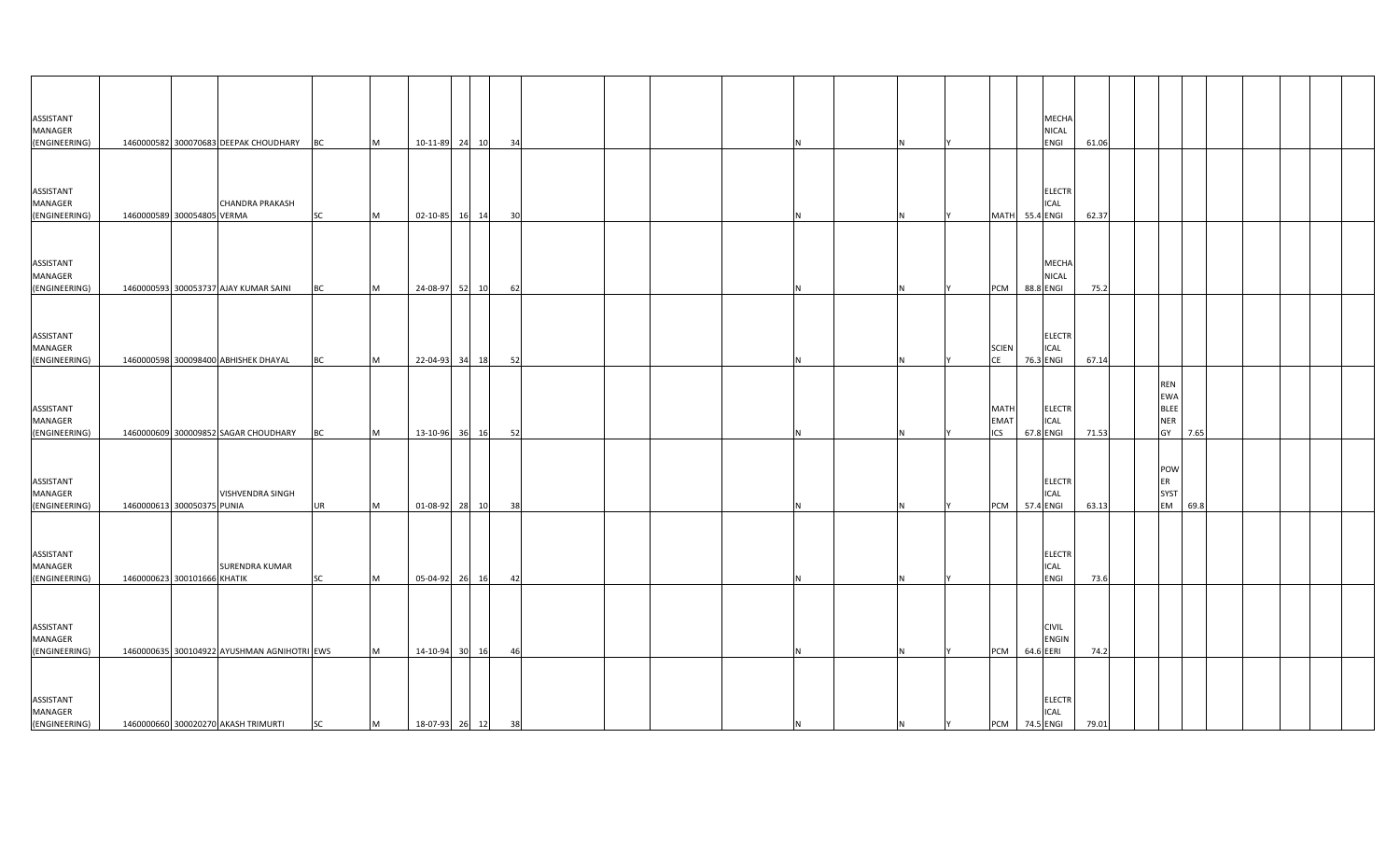| ASSISTANT<br>MANAGER                         |                           |                                            |           |           |                   |                |    |  |  |  |   | <b>SCIEN</b>                             | MECHA<br>NICAL                                |         |                     |                         |      |  |    |
|----------------------------------------------|---------------------------|--------------------------------------------|-----------|-----------|-------------------|----------------|----|--|--|--|---|------------------------------------------|-----------------------------------------------|---------|---------------------|-------------------------|------|--|----|
| (ENGINEERING)                                |                           | 1460000661 300077564 ABHISHEK JAIN         | EWS       | M         | 16-12-96 22 12    |                | 34 |  |  |  |   | CE                                       | 64.6 ENGI                                     | 74.18   |                     |                         |      |  |    |
| ASSISTANT<br>MANAGER                         |                           |                                            |           |           |                   |                |    |  |  |  |   |                                          | MECHA<br>NICAL                                |         |                     | <b>MTE</b>              |      |  |    |
| (ENGINEERING)                                |                           | 1460000664 300000322 VINOD CHOUDHARY       | <b>BC</b> | <b>M</b>  | 21-05-92 24 10    |                | 34 |  |  |  |   | SSC                                      | 77 ENGI                                       | 65.25   |                     | CH                      | 61.7 |  |    |
| ASSISTANT<br>MANAGER<br>(ENGINEERING)        |                           | 1460000665 300002799 MOHIT SHARMA          | <b>UR</b> | M         | 24-09-94 16       | 6              | 22 |  |  |  |   | CBSE                                     | <b>ELECTR</b><br>ICAL<br>54.6 ENGI            | 60      |                     |                         |      |  | 70 |
| ASSISTANT<br>MANAGER<br>(ENGINEERING)        | 1460000678 300047252 GOMA | RAVINDRA KUMAR                             | <b>SC</b> | <b>M</b>  |                   | 10-07-94 24 12 | 36 |  |  |  | N |                                          | <b>ELECTR</b><br>ICAL<br><b>PCM</b> 72.2 ENGI | 73.75   |                     |                         |      |  |    |
| ASSISTANT<br>MANAGER<br>(ENGINEERING)        |                           | 1460000683 300039294 SHIVAM TYAGI          | <b>UR</b> | <b>IM</b> | 15-08-94 30       | 8              | 38 |  |  |  |   |                                          | <b>ELECTR</b><br>ICAL<br>ENGI                 | 66.43   |                     |                         |      |  |    |
| ASSISTANT<br>MANAGER<br>(ENGINEERING)        |                           | 1460000686 300066552 SUNIL KUMAR VERMA SC  |           | M         | 16-08-86 14 18    |                | 32 |  |  |  |   | PCM                                      | MECHA<br><b>NICAL</b><br>50.5 ENGI            | 63.11   |                     | <b>MTE</b><br><b>CH</b> | 63   |  |    |
| <b>ASSISTANT</b><br>MANAGER<br>(ENGINEERING) |                           | PRASHANT<br>1460000696 300052377 CHOUDHARY | <b>UR</b> | <b>M</b>  | 27-09-94 38       | 8 <sup>1</sup> | 46 |  |  |  |   | <b>SCIEN</b><br><b>CE</b><br><b>MATI</b> | <b>ELECTR</b><br>ICAL<br>72.2 ENGI            | 65.86   |                     |                         |      |  |    |
| ASSISTANT<br>MANAGER<br>(ENGINEERING)        | 1460000699 300086326 KHAN | RIZWAN MOHAMMAD                            | <b>UR</b> | <b>IM</b> | 18-02-88 28       | 16             | 44 |  |  |  |   | PCM                                      | <b>MECHA</b><br>NICAL<br>61.9 ENGI            | 64.54   |                     | <b>MTE</b><br>CH        | 70.2 |  |    |
| ASSISTANT<br>MANAGER<br>(ENGINEERING)        |                           | 1460000700 300088030 SITA RAM JAT          | <b>BC</b> | M         | 08-11-95 40 18 58 |                |    |  |  |  | N |                                          | <b>CIVIL</b><br>ENGIN<br>EERI                 | 66.53 G | <b>CIVIL</b><br>ENG | 73.9                    |      |  |    |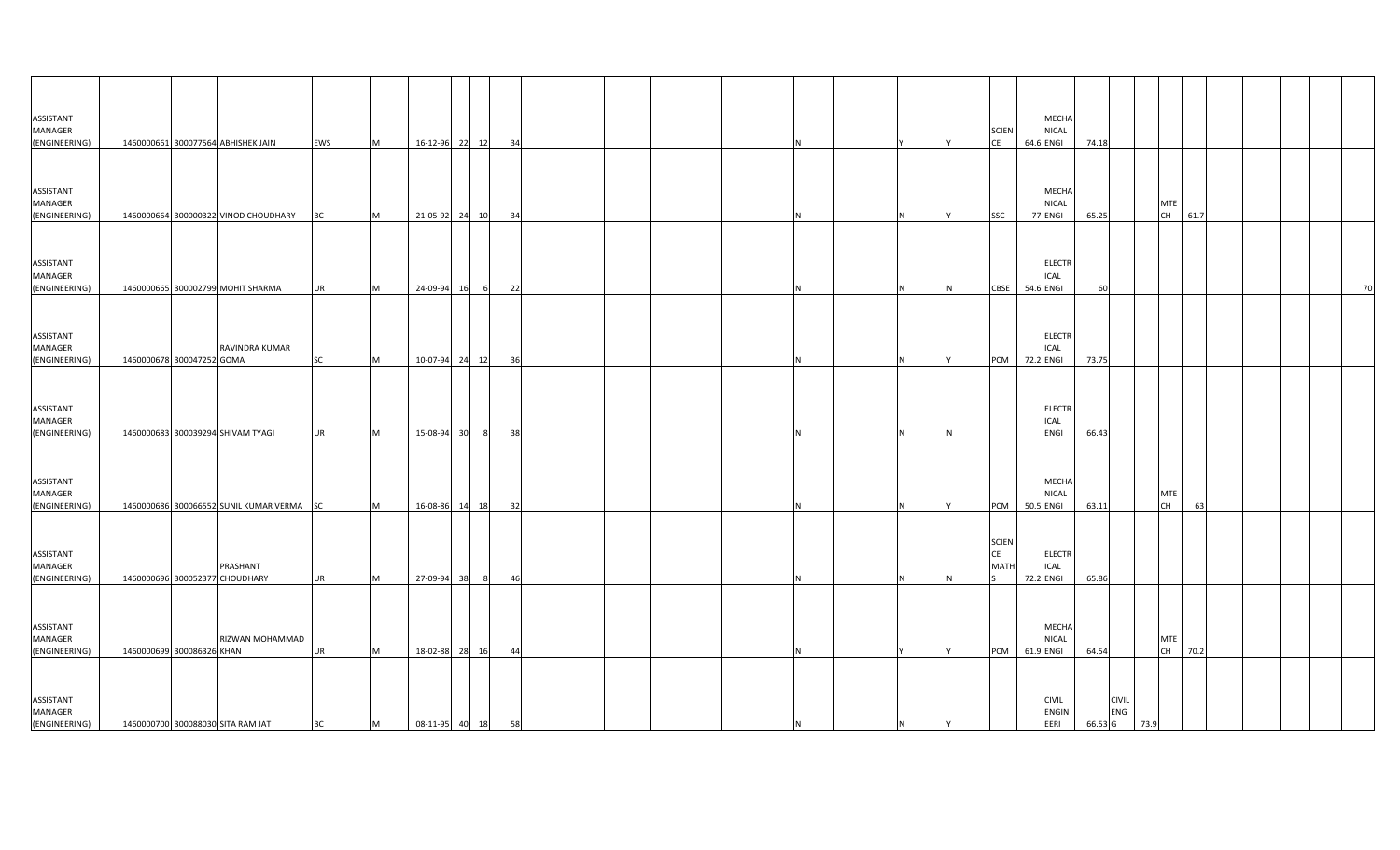| ASSISTANT                |                              |                                      |           |          |                   |       |            |  |           |     |          |     | MATI               |           | MECHA                     |         |              |                       |    |  |  |    |
|--------------------------|------------------------------|--------------------------------------|-----------|----------|-------------------|-------|------------|--|-----------|-----|----------|-----|--------------------|-----------|---------------------------|---------|--------------|-----------------------|----|--|--|----|
| MANAGER<br>(ENGINEERING) |                              | 1460000702 300032320 ROHIT SINGH     | <b>UR</b> | M        | 25-06-88          | 38    | 44<br>- 61 |  |           |     |          |     | <b>BIOLO</b><br>GY |           | <b>NICAL</b><br>76.2 ENGI | 66.78   |              | м<br><b>TECH 75.2</b> |    |  |  |    |
|                          |                              |                                      |           |          |                   |       |            |  |           |     |          |     |                    |           |                           |         |              |                       |    |  |  |    |
| ASSISTANT                |                              |                                      |           |          |                   |       |            |  |           |     |          |     |                    |           | MECHA                     |         | MEC<br>IH.   |                       |    |  |  |    |
| MANAGER                  |                              |                                      |           |          |                   |       |            |  |           |     |          |     |                    |           | <b>NICAL</b>              |         | <b>ENG</b>   | M                     |    |  |  |    |
| (ENGINEERING)            |                              | 1460000705 300059787 DEEPANSHU ARORA | <b>UR</b> | M        | 29-12-84 34 14    |       | 48         |  |           |     |          |     | PCB                |           | 58 ENGI                   | 70.75 G |              | 56.4 TECH             | 80 |  |  |    |
|                          |                              |                                      |           |          |                   |       |            |  |           |     |          |     |                    |           |                           |         |              |                       |    |  |  |    |
| ASSISTANT                |                              |                                      |           |          |                   |       |            |  |           |     |          |     |                    |           | MECHA                     |         |              |                       |    |  |  |    |
| MANAGER                  |                              |                                      |           |          |                   |       |            |  |           |     |          |     | <b>MATI</b>        |           | <b>NICAL</b>              |         |              |                       |    |  |  |    |
| (ENGINEERING)            |                              | 1460000710 300024373 VISHAL AGRAWAL  | <b>UR</b> | M        | 27-01-95 24 16    |       | 40         |  | <b>SP</b> |     |          |     |                    | 71.2 ENGI |                           | 71.28   |              |                       |    |  |  |    |
|                          |                              |                                      |           |          |                   |       |            |  |           |     |          |     |                    |           |                           |         |              |                       |    |  |  |    |
| ASSISTANT                |                              |                                      |           |          |                   |       |            |  |           |     |          |     |                    |           | <b>ELECTR</b>             |         |              |                       |    |  |  |    |
| MANAGER                  |                              | <b>BASANT KUMAR</b>                  |           |          |                   |       |            |  |           |     |          |     |                    |           | ICAL                      |         |              |                       |    |  |  |    |
| (ENGINEERING)            | 1460000716 300076435 SUMAN   |                                      | <b>BC</b> | <b>M</b> | 25-08-89 18 10    |       | 28         |  |           |     |          |     | <b>ARTS</b>        | 61.5 ENGI |                           | 59.36   |              |                       |    |  |  |    |
|                          |                              |                                      |           |          |                   |       |            |  |           |     |          |     |                    |           |                           |         |              |                       |    |  |  |    |
| ASSISTANT                |                              |                                      |           |          |                   |       |            |  |           |     |          |     |                    |           | <b>ELECTR</b>             |         |              |                       |    |  |  |    |
| MANAGER                  |                              |                                      |           |          |                   |       |            |  |           |     |          |     | <b>SCIEN</b>       |           | <b>ICAL</b>               |         |              |                       |    |  |  |    |
| (ENGINEERING)            |                              | 1460000722 300052012 BARKHA KUMAWAT  | <b>UR</b> |          | 13-02-92          | 32 16 | 48         |  |           |     |          |     | CE                 | 80.3 ENGI |                           | 77.04   |              |                       |    |  |  | 77 |
|                          |                              |                                      |           |          |                   |       |            |  |           |     |          |     |                    |           |                           |         |              |                       |    |  |  |    |
| ASSISTANT                |                              |                                      |           |          |                   |       |            |  |           |     |          |     |                    |           | <b>CIVIL</b>              |         | <b>CIVIL</b> |                       |    |  |  |    |
| MANAGER                  |                              | JETENDER BABULAL                     |           |          |                   |       |            |  |           |     |          |     |                    |           | <b>ENGIN</b>              |         | ENG          |                       |    |  |  |    |
| (ENGINEERING)            | 1460000737 300067983 JANGID  |                                      | <b>UR</b> | M        | 23-03-86          | 34 14 | 48         |  |           |     |          |     | <b>MCVC</b>        | 62.7 EERI |                           | 66.15 G |              | 66.6 ME 72.5          |    |  |  |    |
|                          |                              |                                      |           |          |                   |       |            |  |           |     |          |     |                    |           |                           |         |              |                       |    |  |  |    |
| <b>ASSISTANT</b>         |                              |                                      |           |          |                   |       |            |  |           |     |          |     |                    |           | <b>CIVIL</b>              |         |              |                       |    |  |  |    |
| MANAGER                  |                              | <b>MANISH KUMAR</b>                  |           |          |                   |       |            |  |           |     |          |     |                    |           | <b>ENGIN</b>              |         |              |                       |    |  |  |    |
| (ENGINEERING)            | 1460000739 300101141 MEENA   |                                      | <b>ST</b> | M        | 05-02-93 20 16    |       | 36         |  |           |     |          |     |                    |           | EERI                      | 62.43   |              |                       |    |  |  |    |
|                          |                              |                                      |           |          |                   |       |            |  |           |     |          |     |                    |           |                           |         |              |                       |    |  |  |    |
| ASSISTANT                |                              |                                      |           |          |                   |       |            |  |           |     |          |     | <b>SCIEN</b><br>CE |           | MECHA                     |         |              |                       |    |  |  |    |
| MANAGER                  |                              |                                      |           |          |                   |       |            |  |           |     |          |     | <b>STREA</b>       |           | <b>NICAL</b>              |         |              |                       |    |  |  |    |
| (ENGINEERING)            |                              | 1460000742 300012599 CHIRAG KHURANA  | <b>UR</b> | M        | 16-12-91 28       | - 6   | 34         |  |           |     |          |     | M                  | 64.3 ENGI |                           | 62.85   |              |                       |    |  |  | 60 |
|                          |                              |                                      |           |          |                   |       |            |  |           |     |          |     |                    |           |                           |         |              |                       |    |  |  |    |
| ASSISTANT                |                              |                                      |           |          |                   |       |            |  |           |     |          |     |                    |           | <b>ELECTR</b>             |         |              |                       |    |  |  |    |
| MANAGER                  |                              | PANKAJ SINGH                         |           |          |                   |       |            |  |           |     |          |     |                    |           | <b>ICAL</b>               |         |              |                       |    |  |  |    |
| (ENGINEERING)            | 1460000752 300096929 CHAUHAN |                                      | <b>UR</b> | M        | 15-07-95 30 12 42 |       |            |  |           | IN. | <b>N</b> | IY. |                    |           | <b>ENGI</b>               | 74.08   |              |                       |    |  |  |    |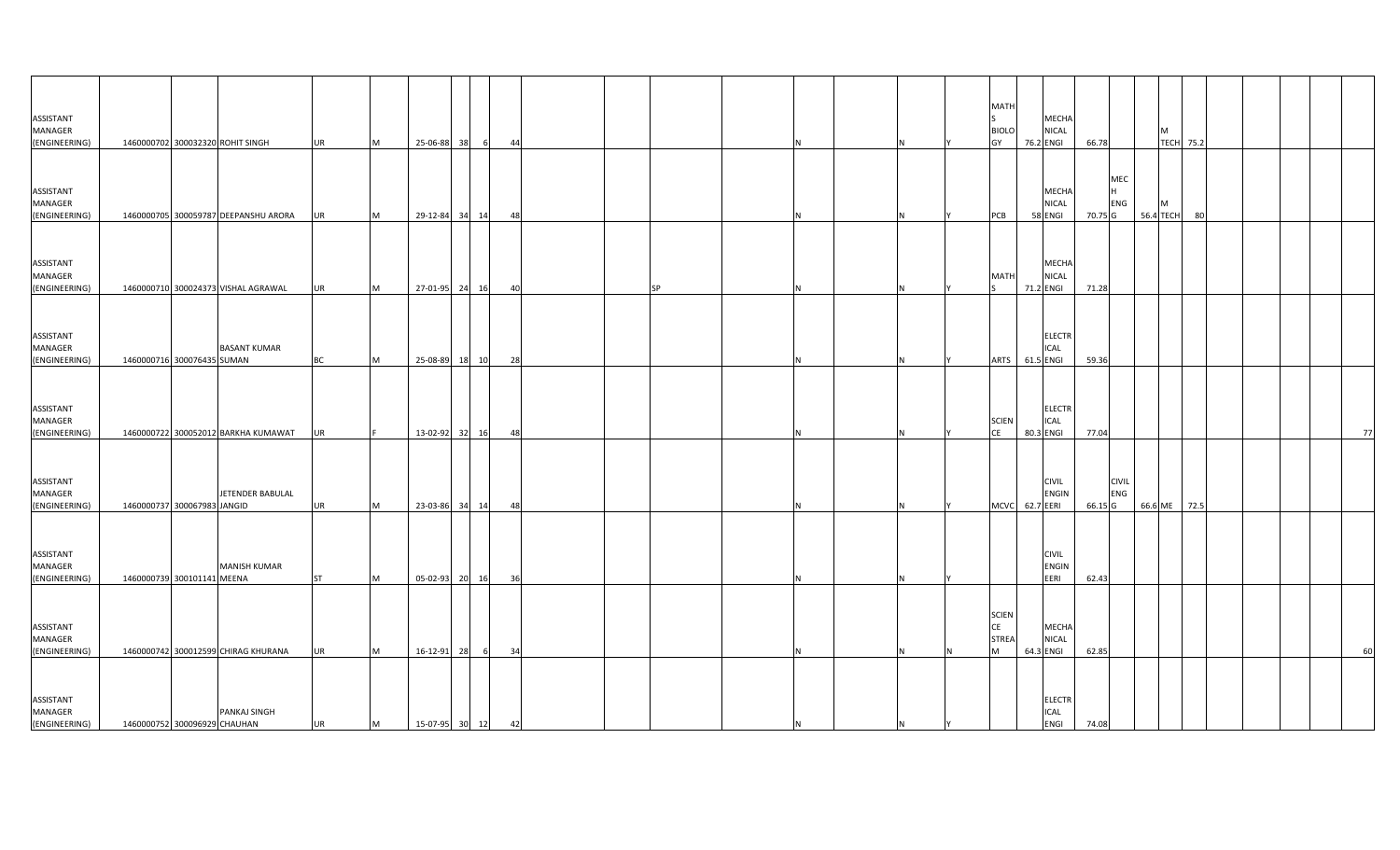| ASSISTANT                             |                               |                                           |            |           |                   |                |    |  |          |          |   |                                          | <b>CIVIL</b>                              |       |                         |          |  |                     |       |  |
|---------------------------------------|-------------------------------|-------------------------------------------|------------|-----------|-------------------|----------------|----|--|----------|----------|---|------------------------------------------|-------------------------------------------|-------|-------------------------|----------|--|---------------------|-------|--|
| MANAGER                               |                               |                                           |            |           |                   |                |    |  |          |          |   |                                          | <b>ENGIN</b>                              |       |                         |          |  |                     |       |  |
| (ENGINEERING)                         |                               | 1460000761 300104186 RAJESH MEENA         | <b>ST</b>  | M         | 10-04-97 30 16    |                | 46 |  |          |          |   | PCM                                      | 82.6 EERI                                 | 66.14 |                         |          |  |                     |       |  |
| ASSISTANT<br>MANAGER<br>(ENGINEERING) | 1460000763 300055985 GURJAR   | <b>AKHALESH KUMAR</b>                     | <b>MBC</b> | <b>M</b>  | 08-09-97 20       | 10             | 30 |  | N        |          |   |                                          | <b>ELECTR</b><br><b>ICAL</b><br>ENGI      | 64.08 |                         |          |  |                     |       |  |
| ASSISTANT<br>MANAGER<br>(ENGINEERING) |                               | 1460000764 300065412 HEMANT KUMAR SAIN BC |            | M         | 01-07-90 36 18    |                | 54 |  | N        |          |   | <b>SCIEN</b><br><b>CE</b><br><b>MATH</b> | <b>CIVIL</b><br><b>ENGIN</b><br>49.9 EERI | 66.31 | <b>MTE</b><br><b>CH</b> | STR 74.7 |  | MBA<br><b>CONST</b> | 58.85 |  |
| ASSISTANT<br>MANAGER<br>(ENGINEERING) |                               | 1460000765 300034926 DAN SINGH MEENA      | <b>ST</b>  | M         | 15-07-92 34       | $\overline{4}$ | 38 |  | N        |          |   |                                          | MECHA<br><b>NICAL</b><br>MATH 65.5 ENGI   | 58    |                         |          |  |                     |       |  |
| ASSISTANT<br>MANAGER<br>(ENGINEERING) |                               | 1460000769 300063840 KULDEEP SINGH        | UR         | <b>M</b>  | 22-02-93 28       |                | 34 |  |          |          |   |                                          | MECHA<br>NICAL<br>ENGI                    | 65.08 |                         |          |  |                     |       |  |
| ASSISTANT<br>MANAGER<br>(ENGINEERING) | 1460000778 300069273 JANKAWAT | PAVAN SINGH                               | EWS        | <b>IM</b> | 12-01-95 22       | 8 <sup>1</sup> | 30 |  |          |          |   | <b>PCM</b>                               | <b>MECHA</b><br><b>NICAL</b><br>57.9 ENGI | 64.73 |                         |          |  |                     |       |  |
| ASSISTANT<br>MANAGER<br>(ENGINEERING) | 1460000788 300032575 DUCHANIA | MUKESH KUMAR                              | <b>UR</b>  | M         | 14-09-87 16       | 10             | 26 |  | N        |          | N | MATH<br><b>EMA1</b><br><b>ICS</b>        | <b>ELECTR</b><br>ICAL<br>52.9 ENGI        | 59.84 |                         |          |  |                     |       |  |
| ASSISTANT<br>MANAGER<br>(ENGINEERING) | 1460000792 300046869 GAUTAM   | <b>KUMUD PRABHA</b>                       | <b>UR</b>  |           | 16-02-89 28       | 10             | 38 |  | N.       |          |   | <b>MATH</b>                              | <b>ELECTR</b><br><b>ICAL</b><br>67 ENGI   | 63    |                         |          |  |                     |       |  |
| ASSISTANT<br>MANAGER<br>(ENGINEERING) |                               | 1460000793 300039753 DHARMENDRA SINGH     | <b>BC</b>  | M         | 10-04-91 44 18 62 |                |    |  | <b>N</b> | <b>N</b> | Y |                                          | MECHA<br>NICAL<br><b>PCM</b> 73.2 ENGI    | 66.93 |                         |          |  |                     |       |  |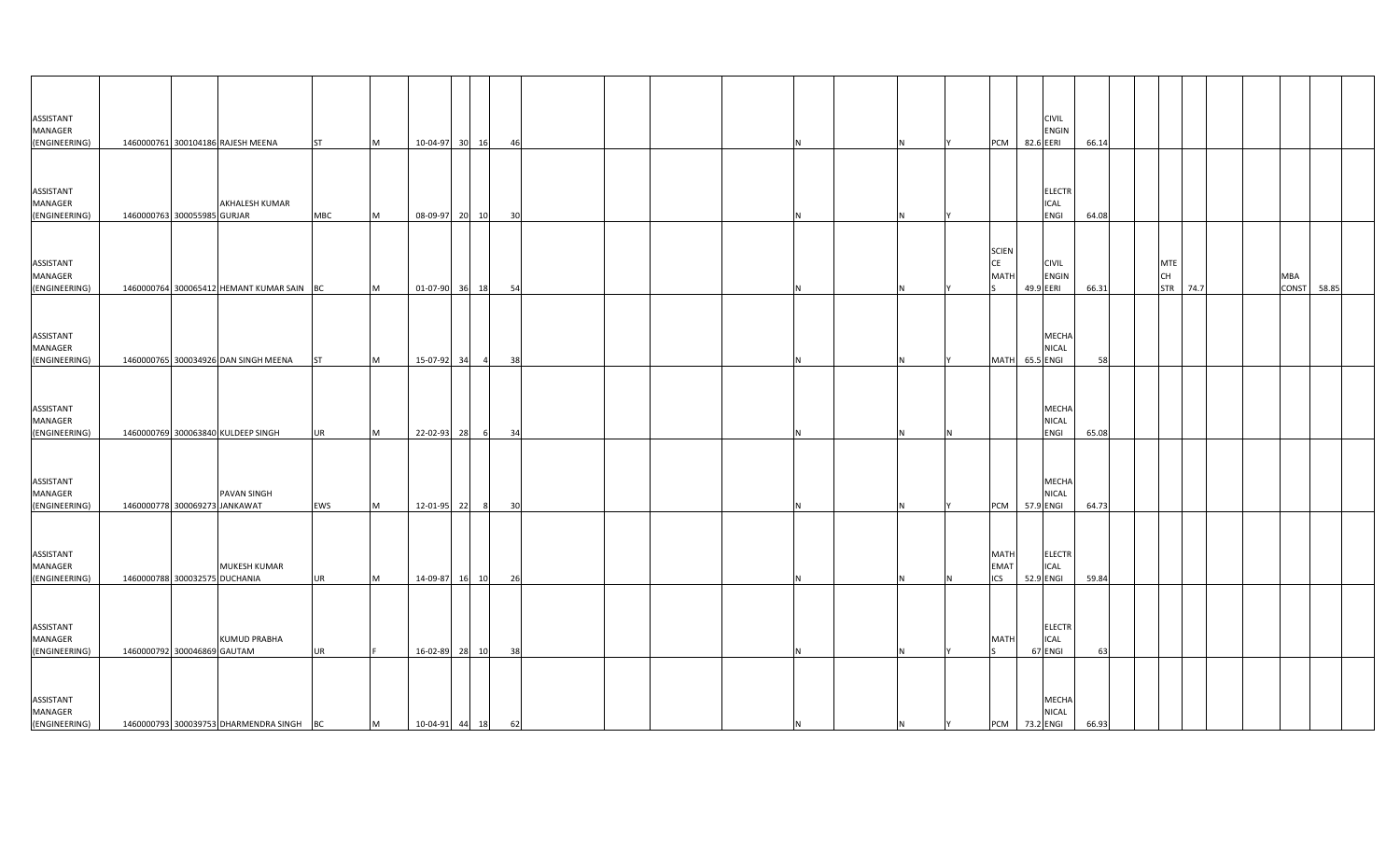| ASSISTANT                |                               |                                           |           |          |                |          |  |          |   | <b>CE</b> | <b>SCIEN</b>  |                              |       |  |  |  |
|--------------------------|-------------------------------|-------------------------------------------|-----------|----------|----------------|----------|--|----------|---|-----------|---------------|------------------------------|-------|--|--|--|
| MANAGER                  |                               | <b>SURESH KUMAR</b>                       |           |          |                |          |  |          |   |           | <b>MATH</b>   | <b>ELECTR</b><br>ICAL        |       |  |  |  |
| (ENGINEERING)            | 1460000795 300100648 KUMAWAT  |                                           | <b>BC</b> | M        | 06-09-93 32 12 | 44       |  | N        |   |           |               | 88.9 ENGI                    | 88.6  |  |  |  |
|                          |                               |                                           |           |          |                |          |  |          |   |           |               |                              |       |  |  |  |
| ASSISTANT                |                               |                                           |           |          |                |          |  |          |   |           |               | <b>ELECTR</b>                |       |  |  |  |
| MANAGER<br>(ENGINEERING) | 1460000803 300059342 KARNAWAT | <b>MANOJ KUMAR</b>                        | SC        | <b>M</b> | 27-07-89 22    | 30<br>8  |  |          |   |           | PCM           | <b>ICAL</b><br>53.4 ENGI     | 70.27 |  |  |  |
|                          |                               |                                           |           |          |                |          |  |          |   |           |               |                              |       |  |  |  |
|                          |                               |                                           |           |          |                |          |  |          |   |           |               |                              |       |  |  |  |
| ASSISTANT                |                               |                                           |           |          |                |          |  |          |   |           | <b>SCIEN</b>  | <b>CIVIL</b>                 |       |  |  |  |
| MANAGER                  |                               |                                           |           |          |                |          |  |          |   | <b>CE</b> |               | <b>ENGIN</b>                 |       |  |  |  |
| (ENGINEERING)            |                               | 1460000811 300107666 RAJAT KUMAR MEENA ST |           | M        | 07-01-94 42 14 | 56       |  | N        |   |           | <b>MATH</b>   | 63.7 EERI                    | 70    |  |  |  |
|                          |                               |                                           |           |          |                |          |  |          |   |           |               |                              |       |  |  |  |
|                          |                               |                                           |           |          |                |          |  |          |   |           |               |                              |       |  |  |  |
| ASSISTANT<br>MANAGER     |                               | <b>MADAN LAL</b>                          |           |          |                |          |  |          |   |           |               | <b>CIVIL</b><br><b>ENGIN</b> |       |  |  |  |
| (ENGINEERING)            |                               | 1460000831 300096109 CHOUDHARY            | <b>BC</b> | <b>M</b> | 16-03-92 28 10 | 38       |  | N        |   |           | <b>PCM</b>    | 61.2 EERI                    | 59.56 |  |  |  |
|                          |                               |                                           |           |          |                |          |  |          |   |           |               |                              |       |  |  |  |
|                          |                               |                                           |           |          |                |          |  |          |   |           | <b>SCIEN</b>  |                              |       |  |  |  |
| ASSISTANT                |                               |                                           |           |          |                |          |  |          |   | <b>CE</b> |               | <b>ELECTR</b>                |       |  |  |  |
| MANAGER                  |                               |                                           |           |          |                |          |  |          |   |           | <b>MATH</b>   | <b>ICAL</b>                  |       |  |  |  |
| (ENGINEERING)            |                               | 1460000848 300053259 RAMNIWAS TAKAR       | <b>BC</b> | <b>M</b> | 12-07-97 20    | 18<br>38 |  |          |   |           |               | 70 ENGI                      | 64.82 |  |  |  |
|                          |                               |                                           |           |          |                |          |  |          |   |           |               |                              |       |  |  |  |
|                          |                               |                                           |           |          |                |          |  |          |   |           | <b>SCIEN</b>  |                              |       |  |  |  |
| ASSISTANT<br>MANAGER     |                               |                                           |           |          |                |          |  |          |   | CE        | <b>MATH</b>   | <b>ELECTR</b><br><b>ICAL</b> |       |  |  |  |
| (ENGINEERING)            |                               | 1460000850 300106292 SHUBHAM SHARMA       | <b>UR</b> | M        | 11-06-95 18 10 | 28       |  |          |   |           |               | 65.4 ENGI                    | 73.33 |  |  |  |
|                          |                               |                                           |           |          |                |          |  |          |   |           |               |                              |       |  |  |  |
|                          |                               |                                           |           |          |                |          |  |          |   |           |               |                              |       |  |  |  |
| <b>ASSISTANT</b>         |                               |                                           |           |          |                |          |  |          |   |           |               | <b>ELECTR</b>                |       |  |  |  |
| MANAGER<br>(ENGINEERING) | 1460000851 300107674 SHARMA   | <b>MANOJ KUMAR</b>                        | <b>UR</b> | M        | 21-07-90 36 16 | 52       |  | N        |   |           | PCM 70.5 ENGI | ICAL                         | 67.41 |  |  |  |
|                          |                               |                                           |           |          |                |          |  |          |   |           |               |                              |       |  |  |  |
|                          |                               |                                           |           |          |                |          |  |          |   |           |               |                              |       |  |  |  |
| ASSISTANT                |                               |                                           |           |          |                |          |  |          |   |           |               | <b>CIVIL</b>                 |       |  |  |  |
| MANAGER                  |                               | <b>MADAN MOHAN</b>                        |           |          |                |          |  |          |   |           |               | ENGIN                        |       |  |  |  |
| (ENGINEERING)            | 1460000862 300033193 SHARMA   |                                           | EWS       | <b>M</b> | 08-05-93 34    | 10<br>44 |  |          |   |           | PCM           | 84.5 EERI                    | 77.39 |  |  |  |
|                          |                               |                                           |           |          |                |          |  |          |   |           |               |                              |       |  |  |  |
|                          |                               |                                           |           |          |                |          |  |          |   |           | <b>SCIEN</b>  |                              |       |  |  |  |
| ASSISTANT<br>MANAGER     |                               |                                           |           |          |                |          |  |          |   | <b>CE</b> | <b>MATH</b>   | <b>ELECTR</b><br><b>ICAL</b> |       |  |  |  |
| (ENGINEERING)            |                               | 1460000870 300107102 KARTIK VYAS          | <b>UR</b> | M        | 05-11-87 42 18 | 60       |  | <b>N</b> | N | ls.       |               | 69.2 ENGI                    | 72.86 |  |  |  |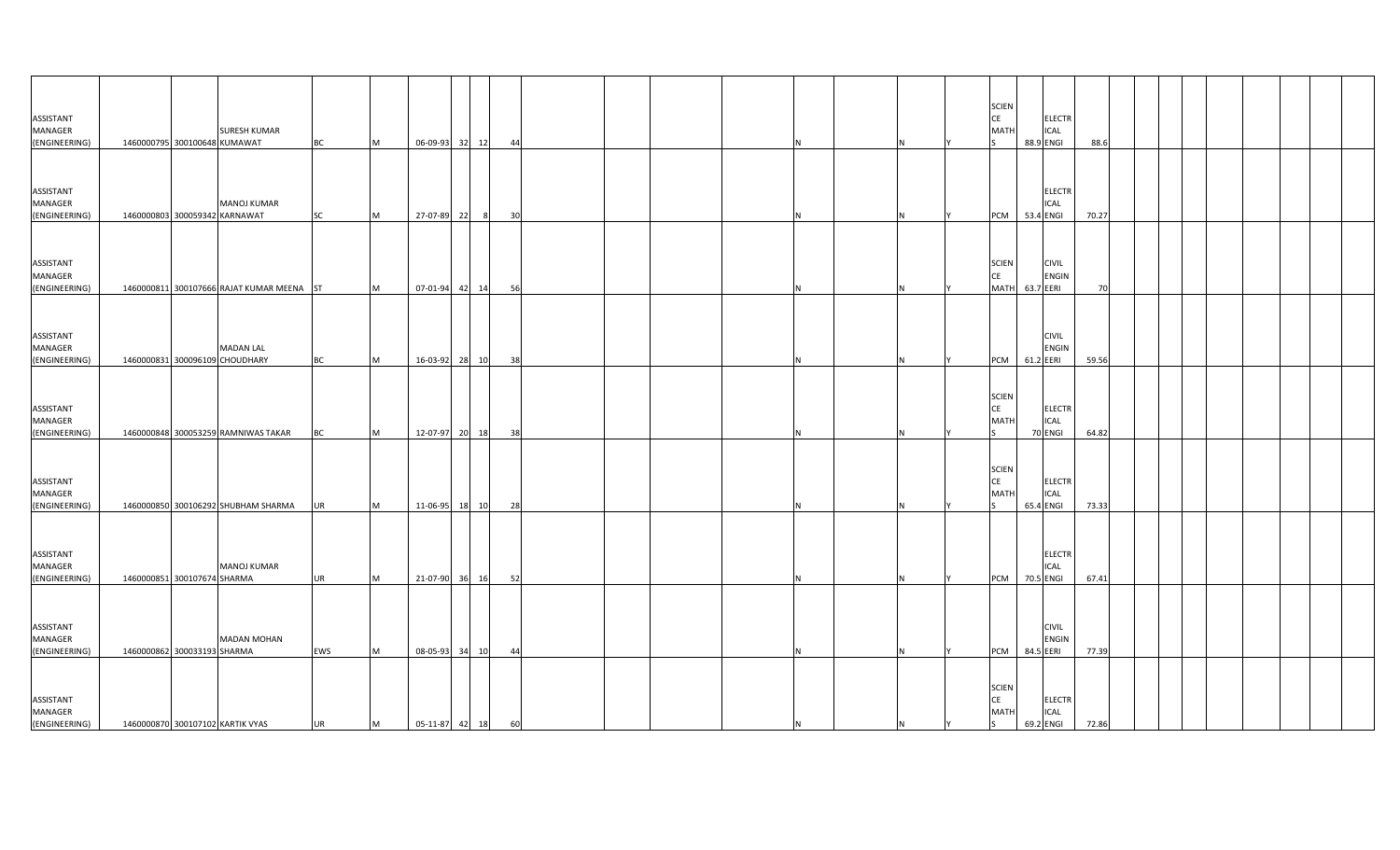| ASSISTANT<br>MANAGER                  |                                                   |           |          |                   |                |    |          |   | <b>ELECTR</b><br>ICAL                                                          |       |  |  |  |    |
|---------------------------------------|---------------------------------------------------|-----------|----------|-------------------|----------------|----|----------|---|--------------------------------------------------------------------------------|-------|--|--|--|----|
| (ENGINEERING)                         | 1460000877 300038266 SACHIN GOYAL                 | <b>UR</b> | M        | 28-09-89 20       | 8 <sup>8</sup> | 28 |          |   | 55.7 ENGI<br>PCM                                                               | 64.3  |  |  |  |    |
| ASSISTANT<br>MANAGER<br>(ENGINEERING) | 1460000878 300023667 ASHISH KUMAR YADAV UR        |           | M        | 25-02-93 28       | 8              | 36 |          |   | MECHA<br>NICAL<br>67 ENGI<br><b>ISC</b>                                        | 61.96 |  |  |  |    |
| ASSISTANT<br>MANAGER<br>(ENGINEERING) | AJAY SINGH<br>1460000899 300100734 SHEKHAWAT      | UR        | <b>M</b> | 29-06-93 24       | 6              | 30 |          |   | <b>MATH</b><br><b>ELECTR</b><br><b>EMAT</b><br>ICAL<br><b>ICS</b><br>68 ENGI   | 72    |  |  |  |    |
| ASSISTANT<br>MANAGER<br>(ENGINEERING) | <b>LOKESH KUMAR</b><br>1460000900 300027107 SUMAN | ВC        | M        | 05-07-95 36       | 10             | 46 |          | N | SR<br><b>HIGH</b><br><b>ELECTR</b><br>ER<br>ICAL<br><b>SEC</b><br>85.8 ENGI    | 76    |  |  |  |    |
| ASSISTANT<br>MANAGER<br>(ENGINEERING) | 1460000902 300076002 SHIVA YADAV                  | ВC        |          | 05-01-94 40       | 16             | 56 |          |   | <b>ELECTR</b><br>ICAL<br>85.7 ENGI<br>PCM                                      | 83.11 |  |  |  | 89 |
| ASSISTANT<br>MANAGER<br>(ENGINEERING) | 1460000912 300064905 VAIBHAV TIWARI               | UR        | M        | 05-07-93 22       | 6              | 28 |          |   | <b>SCIEN</b><br><b>CE</b><br><b>ELECTR</b><br><b>ICAL</b><br>MATI<br>65.2 ENGI | 65.11 |  |  |  |    |
| ASSISTANT<br>MANAGER<br>(ENGINEERING) | 1460000917 300058494 BHOOPENDRA KUMAR UR          |           | M        | 20-11-93 24 16    |                | 40 | Ν        |   | <b>SCIEN</b><br><b>ELECTR</b><br><b>ICAL</b><br><b>MATH</b><br>78.8 ENGI       | 58.88 |  |  |  |    |
| ASSISTANT<br>MANAGER<br>(ENGINEERING) | 1460000920 300000008 LOKESH YADAV                 | <b>BC</b> | <b>M</b> | 06-07-95 36       | 12             | 48 |          |   | <b>ELECTR</b><br>ICAL<br><b>SCIEN</b><br><b>CE</b><br>83.2 ENGI                | 71.17 |  |  |  |    |
| ASSISTANT<br>MANAGER<br>(ENGINEERING) | 1460000922 300004131 KAPIL KAUSHIK                | UR        | M        | 02-09-96 30 18 48 |                |    | <b>N</b> | N | <b>CIVIL</b><br><b>ENGIN</b><br>PCM 64.9 EERI<br>$\mathsf{I}$ Y                | 60.27 |  |  |  | 70 |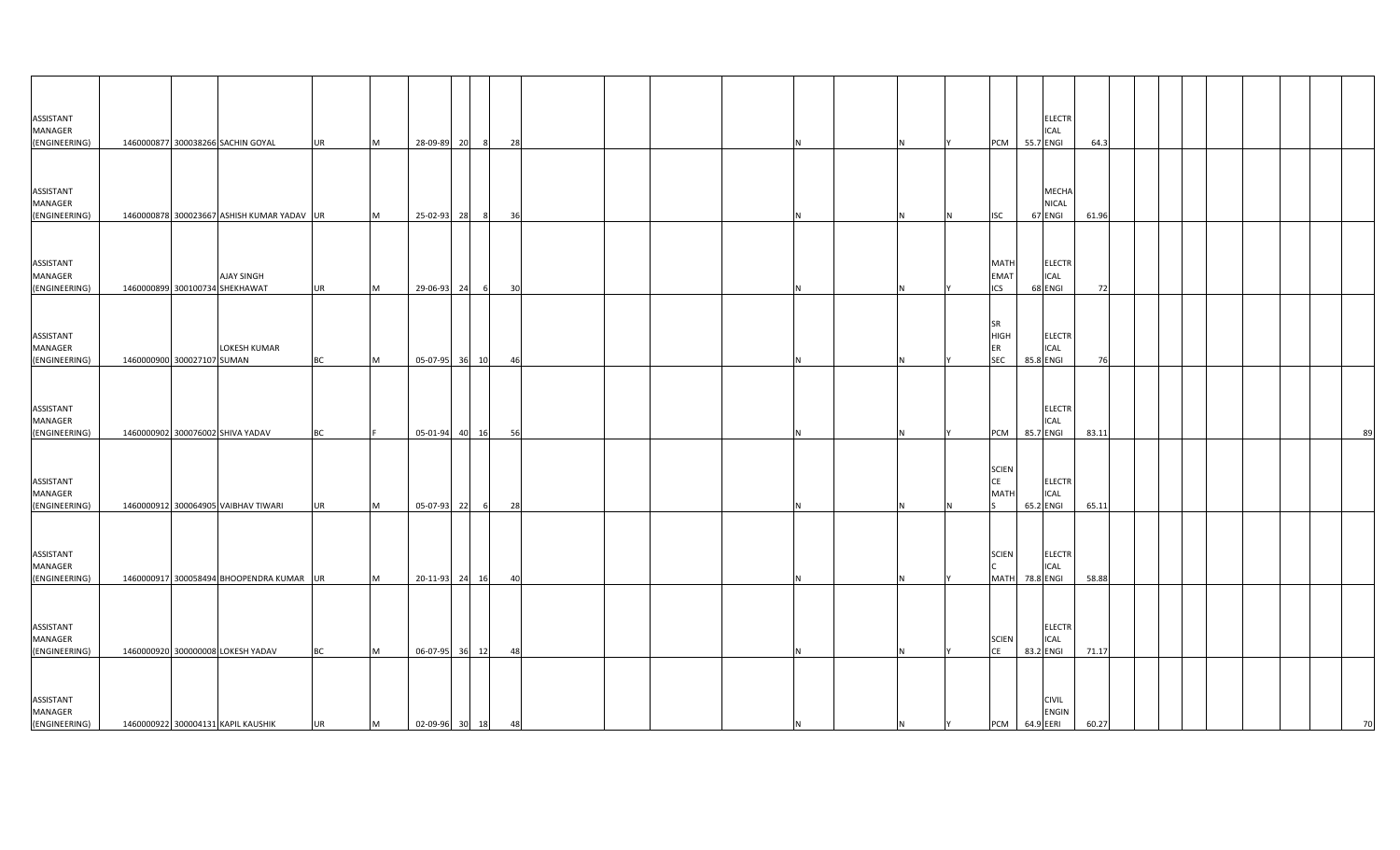| ASSISTANT<br>MANAGER<br>(ENGINEERING)        |                              | 1460000929 300014157 MOHIT DUBEY          | <b>UR</b> | M         | 01-07-92 42       |                | 48 |  |    |   |   | <b>SCIEN</b><br>CE                           |           | MECHA<br><b>NICAL</b><br>80.5 ENGI        | 72.65 | PRO<br>DUC<br><b>TION</b><br>ENG<br>G |             | 86.3            |       |  |
|----------------------------------------------|------------------------------|-------------------------------------------|-----------|-----------|-------------------|----------------|----|--|----|---|---|----------------------------------------------|-----------|-------------------------------------------|-------|---------------------------------------|-------------|-----------------|-------|--|
| ASSISTANT<br>MANAGER<br>(ENGINEERING)        |                              | 1460000930 300092412 ANISH KUMAR YADAV UR |           | M         | 05-05-91 34       | - 4            | 38 |  |    |   |   | <b>SCIEN</b><br><b>CE</b>                    |           | <b>ELECTR</b><br><b>ICAL</b><br>63 ENGI   | 64.1  |                                       |             | THERMA<br>POWER | 68.23 |  |
| ASSISTANT<br>MANAGER<br>(ENGINEERING)        |                              | 1460000934 300059018 ANKIT GUPTA          | EWS       | <b>M</b>  |                   | 18-08-96 10 14 | 24 |  |    |   |   | PCM                                          |           | MECHA<br><b>NICAL</b><br>61 ENGI          | 66    |                                       |             |                 |       |  |
| ASSISTANT<br>MANAGER<br>(ENGINEERING)        | 1460000938 300104008 VERMA   | PRADEEP KUMAR                             | SC        | M         |                   | 20-08-93 28 14 | 42 |  |    |   |   | PHY<br>CHEM<br>MATI                          |           | MECHA<br><b>NICAL</b><br>78.6 ENGI        | 62.99 |                                       |             |                 |       |  |
| ASSISTANT<br>MANAGER<br>(ENGINEERING)        |                              | 1460000939 300107028 HIMANSHU DUTT        | <b>UR</b> | <b>M</b>  |                   | 09-02-92 32 12 | 44 |  |    |   |   | PCM                                          |           | <b>CIVIL</b><br><b>ENGIN</b><br>46 EERI   | 54.73 |                                       |             |                 |       |  |
| ASSISTANT<br>MANAGER<br>(ENGINEERING)        |                              | 1460000945 300065446 SHUBHAM VERMA        | <b>UR</b> | <b>IM</b> | 24-04-96 34       | - 8            | 42 |  |    |   |   | <b>SR</b><br><b>HIGH</b><br>ER<br><b>SEC</b> |           | MECHA<br><b>NICAL</b><br>74 ENGI          | 72    |                                       |             |                 |       |  |
| ASSISTANT<br>MANAGER<br>(ENGINEERING)        | 1460000946 300058111 KHICHAR | SURENDRA KUMAR                            | <b>BC</b> | M         |                   | 15-07-89 30 10 | 40 |  |    |   |   | <b>HSC</b>                                   |           | <b>ELECTR</b><br><b>ICAL</b><br>61.5 ENGI | 66.22 | M                                     | <b>TECH</b> | 67              |       |  |
| ASSISTANT<br>MANAGER<br>(ENGINEERING)        |                              | 1460000947 300106655 MANISH SHARMA        | <b>UR</b> | <b>IM</b> | 05-04-93 44       | - 6            | 50 |  |    |   |   | <b>PCM</b>                                   | 80.8 ENGI | <b>ELECTR</b><br>ICAL                     | 94.85 |                                       |             |                 |       |  |
| <b>ASSISTANT</b><br>MANAGER<br>(ENGINEERING) | 1460000949 300057651 SHARMA  | <b>PREM PRAKASH</b>                       | EWS       | M         | 04-04-95 40 16 56 |                |    |  | ΙN | N | Y | PCM 63.7 EERI                                |           | <b>CIVIL</b><br><b>ENGIN</b>              | 69.02 |                                       |             |                 |       |  |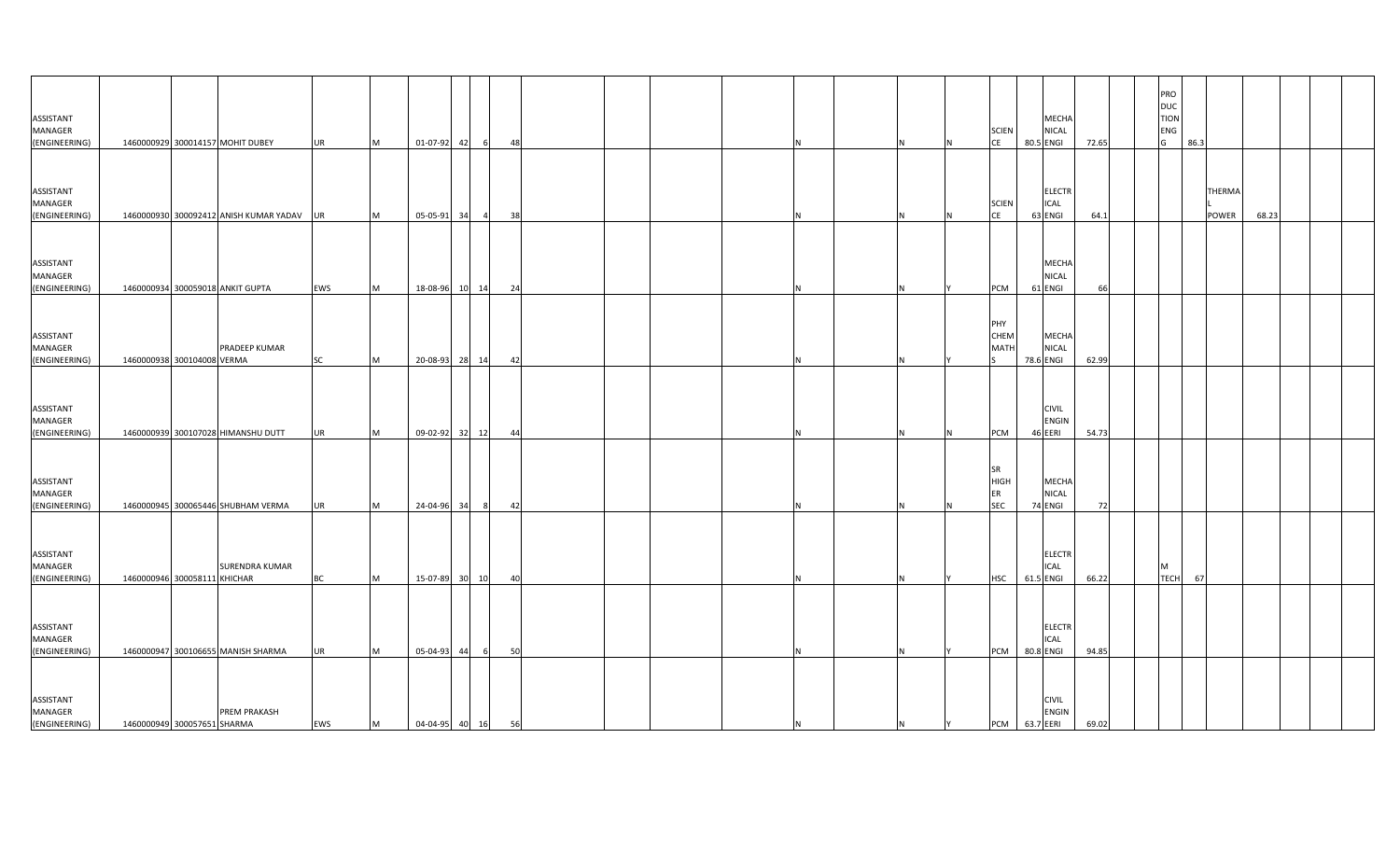| ASSISTANT<br><b>MANAGER</b><br>(ENGINEERING) | MUKESH KUMAR<br>1460000968 300018425 GURJAR           | <b>MBC</b> | M        | 07-04-96 32 16 |   | 48 |   |    | <b>PCM</b><br>58.4 ENGI                                               | <b>ELECTR</b><br><b>ICAL</b>  | 66.08 |  |  |  |  |
|----------------------------------------------|-------------------------------------------------------|------------|----------|----------------|---|----|---|----|-----------------------------------------------------------------------|-------------------------------|-------|--|--|--|--|
|                                              |                                                       |            |          |                |   |    |   |    |                                                                       |                               |       |  |  |  |  |
| ASSISTANT<br>MANAGER<br>(ENGINEERING)        | 1460000979 300057871 DILKHUSHBU MEENA                 | <b>ST</b>  | M        | 09-10-96 40 18 |   | 58 |   |    | 65 EERI<br>PCM                                                        | <b>CIVIL</b><br>ENGIN         | 66.83 |  |  |  |  |
|                                              |                                                       |            |          |                |   |    |   |    |                                                                       |                               |       |  |  |  |  |
| ASSISTANT<br>MANAGER<br>(ENGINEERING)        | 1460000981 300084958 TUSHAR                           | <b>UR</b>  | M        | 22-08-90 34 10 |   | 44 |   | N. | ICAL<br>PCM<br>83.4 ENGI<br>N.                                        | <b>ELECTR</b>                 | 71.05 |  |  |  |  |
|                                              |                                                       |            |          |                |   |    |   |    |                                                                       |                               |       |  |  |  |  |
| ASSISTANT<br>MANAGER<br>(ENGINEERING)        | 1460000984 300071974 SHASHANK SHARMA                  | UR         | <b>M</b> | 28-12-95 34 14 |   | 48 | N | N  | PCM 89.4 ENGI                                                         | <b>ELECTR</b><br>ICAL         | 79.58 |  |  |  |  |
|                                              |                                                       |            |          |                |   |    |   |    |                                                                       |                               |       |  |  |  |  |
| ASSISTANT<br><b>MANAGER</b><br>(ENGINEERING) | NARENDRA KUMAR<br>1460000987 300092865 DHAYAL         | ВC         | M        | 10-08-93 26    | 6 | 32 |   |    |                                                                       | <b>MECHA</b><br>NICAL<br>ENGI | 58.32 |  |  |  |  |
|                                              |                                                       |            |          |                |   |    |   |    |                                                                       |                               |       |  |  |  |  |
| ASSISTANT<br><b>MANAGER</b><br>(ENGINEERING) | 1460001011 300068466 AAMIR KHAN                       | ВC         | M        | 25-02-92 20    | 8 | 28 |   |    | PCM<br>59.2 EERI                                                      | <b>CIVIL</b><br><b>ENGIN</b>  | 68.21 |  |  |  |  |
|                                              |                                                       |            |          |                |   |    |   |    |                                                                       |                               |       |  |  |  |  |
| ASSISTANT<br>MANAGER<br>(ENGINEERING)        | 1460001026 300036739 DEEPAK KUMAR SAINI BC            |            | M        | 10-02-94 16 12 |   | 28 | N | N  |                                                                       | <b>ELECTR</b><br>ICAL<br>ENGI | 56.16 |  |  |  |  |
|                                              |                                                       |            |          |                |   |    |   |    |                                                                       |                               |       |  |  |  |  |
| ASSISTANT<br>MANAGER<br>(ENGINEERING)        | 1460001028 300058157 AMIT KUMAR SHARMA UR             |            | M        | 12-11-93 24 12 |   | 36 |   | N. | SR<br><b>HIGH</b><br>ER<br><b>SEC</b><br>74.4 ENGI                    | <b>ELECTR</b><br>ICAL         | 70.1  |  |  |  |  |
| <b>ASSISTANT</b><br>MANAGER<br>(ENGINEERING) | <b>KRISHAN KUMAR</b><br>1460001030 300069569 KHATWANI | <b>UR</b>  | M        | 03-09-91 38 8  |   | 46 | N | N  | <b>SCIEN</b><br><b>CE</b><br><b>MATH</b><br>77.2 EERI<br><sub>S</sub> | <b>CIVIL</b><br><b>ENGIN</b>  | 67.46 |  |  |  |  |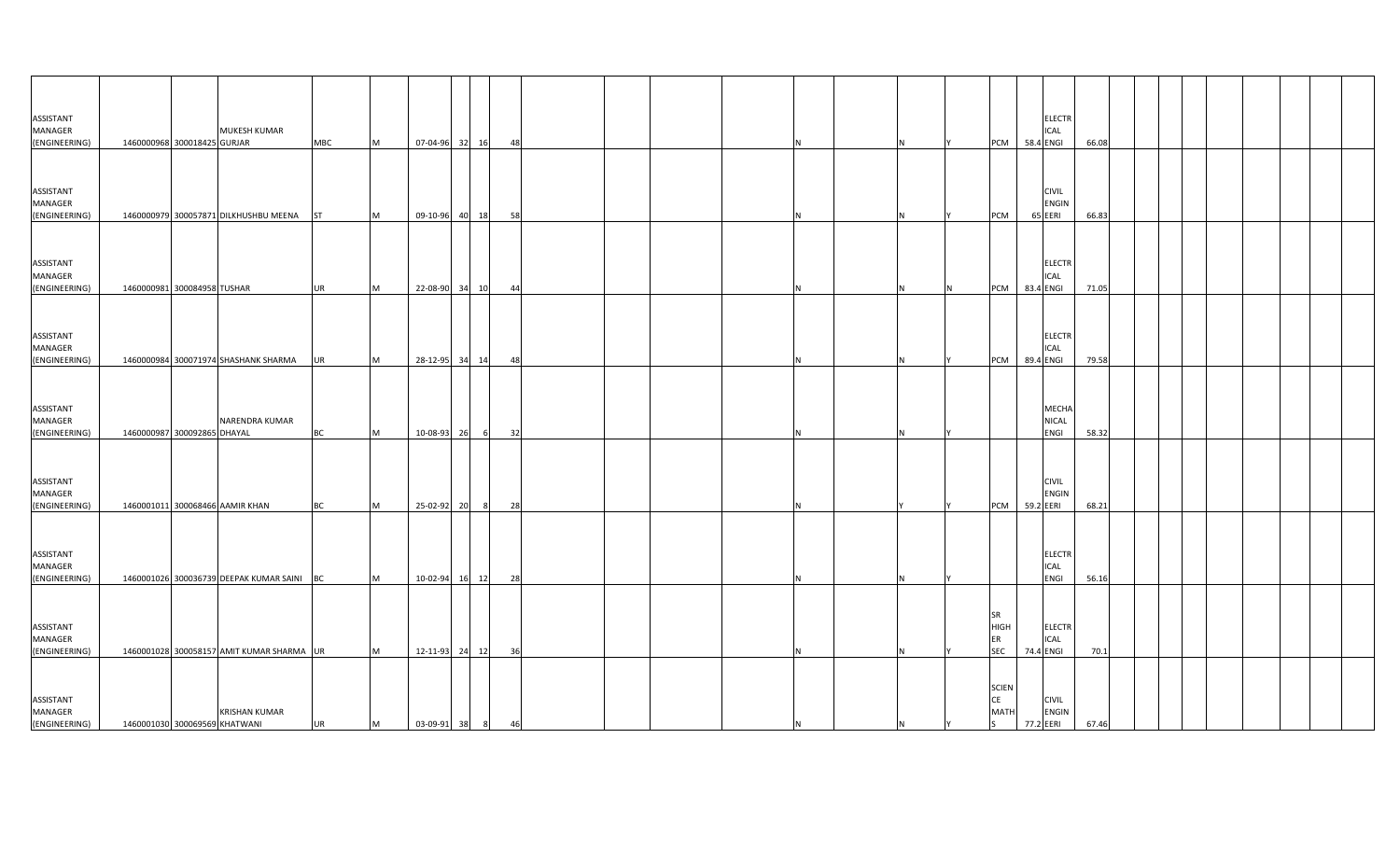| ASSISTANT<br>MANAGER<br>(ENGINEERING)        |  | 1460001051 300027614 ASHOK KUMAR SAINI BC   |           | M         | 31-03-86 28    | - 8            | 36 |  |    |  | <b>SR</b><br><b>HIGH</b><br>ER<br><b>SEC</b> | 74.2 ENGI | <b>ELECTR</b><br><b>ICAL</b> | 61.4  |  |  |  |    |
|----------------------------------------------|--|---------------------------------------------|-----------|-----------|----------------|----------------|----|--|----|--|----------------------------------------------|-----------|------------------------------|-------|--|--|--|----|
| ASSISTANT<br>MANAGER<br>(ENGINEERING)        |  | 1460001057 300042843 RAJVEER SINGH          | <b>BC</b> | M         |                | 01-07-93 30 18 | 48 |  |    |  | <b>HEPC</b><br>M                             | 65.1 EERI | <b>CIVIL</b><br><b>ENGIN</b> | 67.06 |  |  |  |    |
| ASSISTANT<br>MANAGER<br>(ENGINEERING)        |  | 1460001069 300031323 HARDIK SHARMA          | EWS       | <b>M</b>  | 02-02-96 30 10 |                | 40 |  |    |  | SSC                                          | 63.4 ENGI | MECHA<br><b>NICAL</b>        | 74    |  |  |  |    |
| ASSISTANT<br>MANAGER<br>(ENGINEERING)        |  | 1460001073 300017777 ABHISHEK MEHTA         | <b>UR</b> | M         |                | 11-11-94 16 10 | 26 |  |    |  | <b>MATH</b><br><b>SCIEN</b><br>CE            | 75.9 ENGI | MECHA<br><b>NICAL</b>        | 78.71 |  |  |  |    |
| ASSISTANT<br>MANAGER<br>(ENGINEERING)        |  | 1460001079 300056344 RAJESH KUMAR JAT       | <b>BC</b> | <b>M</b>  |                | 12-07-95 22 12 | 34 |  |    |  | RBSE<br><b>AJME</b>                          | 75.4 ENGI | <b>ELECTR</b><br><b>ICAL</b> | 66.07 |  |  |  | 74 |
| ASSISTANT<br><b>MANAGER</b><br>(ENGINEERING) |  | 1460001088 300101391 RAHUL SINGH            | <b>BC</b> | <b>IM</b> |                | 01-07-94 30 14 | 44 |  |    |  | <b>PCM</b>                                   | 60 ENGI   | MECHA<br><b>NICAL</b>        | 70.83 |  |  |  |    |
| ASSISTANT<br>MANAGER<br>(ENGINEERING)        |  | 1460001096 300008701 SHUBHAM KUMAR JAIN EWS |           | <b>IM</b> |                | 06-01-96 58 12 | 70 |  |    |  | PCM                                          | 72 EERI   | <b>CIVIL</b><br><b>ENGIN</b> | 79.98 |  |  |  |    |
| ASSISTANT<br>MANAGER<br>(ENGINEERING)        |  | 1460001099 300009605 PULKIT MAHERA          | <b>UR</b> | <b>IM</b> |                | 05-01-95 46 16 | 62 |  |    |  | <b>PCM</b>                                   | 74.6 ENGI | MECHA<br><b>NICAL</b>        | 62.2  |  |  |  |    |
| ASSISTANT<br>MANAGER<br>(ENGINEERING)        |  | 1460001109 300058198 WASEEM ANWAR TAK UR    |           | M         | 30-11-90 38 20 |                | 58 |  | ΙN |  | PCM<br><b>HINDI</b><br>ENG                   | 83.5 EERI | <b>CIVIL</b><br><b>ENGIN</b> | 80.6  |  |  |  |    |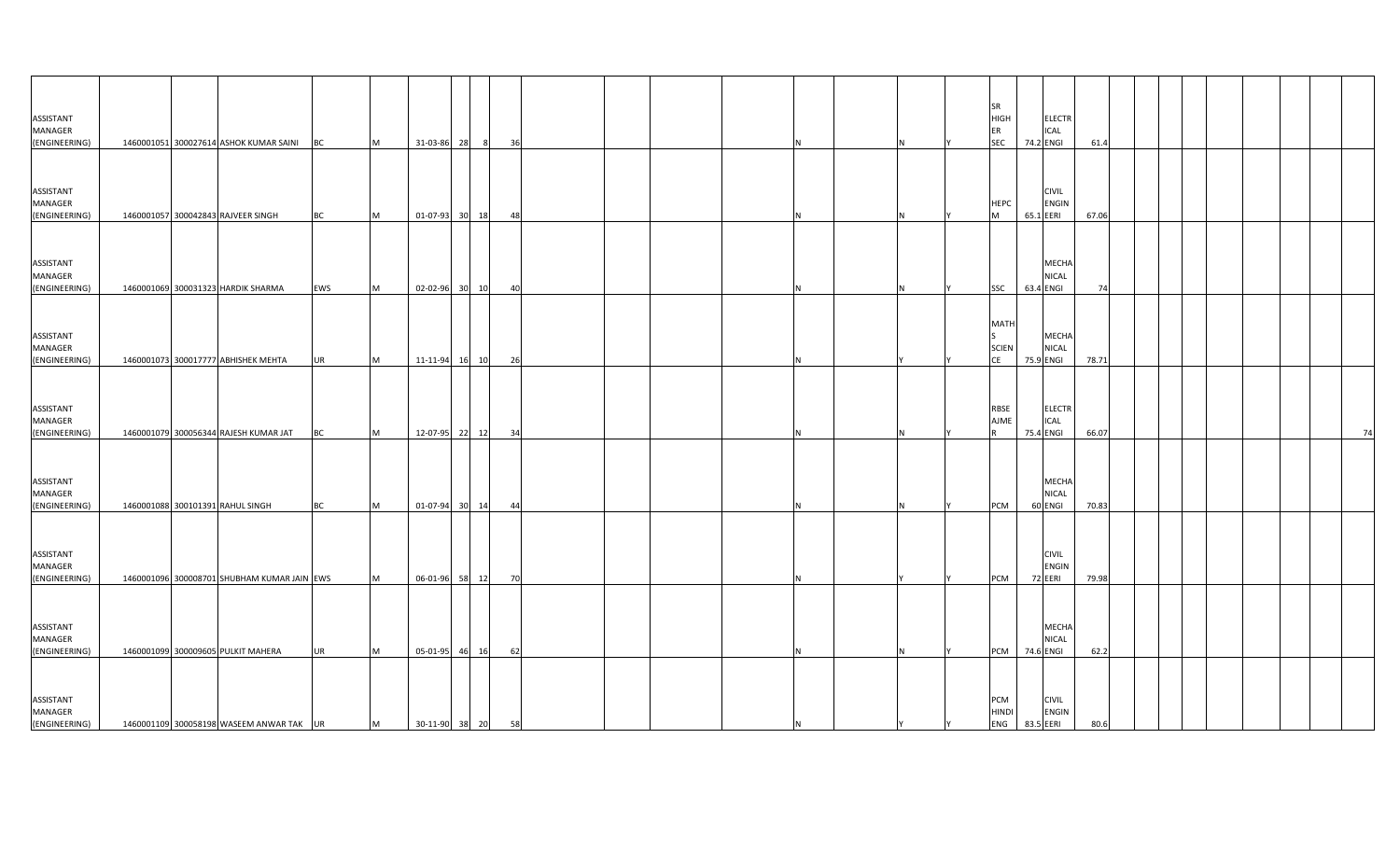| ASSISTANT<br>MANAGER<br>(ENGINEERING)        |  | 1460001114 300015598 YOGESH SAINI           | <b>UR</b> | M         | 12-08-95 40 12 |                | 52 |  |           |    |  |    | <b>SCIEN</b><br>CE<br><b>MATH</b>        | 72.5 ENGI | <b>ELECTR</b><br><b>ICAL</b>     | 70.61     |                                  |      |                  |      |  |    |
|----------------------------------------------|--|---------------------------------------------|-----------|-----------|----------------|----------------|----|--|-----------|----|--|----|------------------------------------------|-----------|----------------------------------|-----------|----------------------------------|------|------------------|------|--|----|
| ASSISTANT<br>MANAGER<br>(ENGINEERING)        |  | 1460001115 300018711 LAXMAN SINGH           | EWS       | <b>M</b>  |                | 04-11-91 32 12 | 44 |  |           |    |  |    | P C M                                    | 66 ENGI   | <b>ELECTR</b><br><b>ICAL</b>     | 74.39     |                                  |      | <b>MTE</b><br>CH | 75.6 |  |    |
| ASSISTANT<br>MANAGER<br>(ENGINEERING)        |  | 1460001128 300035979 LUCKY SHARMA           | <b>UR</b> | <b>IM</b> | 22-05-92 38 20 |                | 58 |  |           |    |  |    | <b>SCIEN</b><br>CE<br><b>MATH</b>        | 58.4 EERI | <b>CIVIL</b><br><b>ENGIN</b>     | 69.05     |                                  |      |                  |      |  |    |
| ASSISTANT<br>MANAGER<br>(ENGINEERING)        |  | 1460001135 300015850 VIMLESH BHATI          | <b>BC</b> | M         |                | 06-10-93 24 18 | 42 |  |           |    |  |    | <b>PCM</b>                               | 81.4 ENGI | <b>ELECTR</b><br><b>ICAL</b>     | 74.31     |                                  |      |                  |      |  |    |
| ASSISTANT<br>MANAGER<br>(ENGINEERING)        |  | 1460001136 300076461 NARESH VERMA           | <b>UR</b> | <b>M</b>  | 01-11-89 30    |                | 38 |  | <b>SP</b> |    |  |    | ALL<br><b>GENE</b><br>RAL<br><b>SUB</b>  |           | MECHA<br><b>NICAL</b><br>54 ENGI | $52.12$ T | <b>DPM</b>                       | 57.5 |                  |      |  |    |
| ASSISTANT<br><b>MANAGER</b><br>(ENGINEERING) |  | 1460001137 300017382 ANUJ PAREEK            | <b>UR</b> | <b>IM</b> | 14-02-84 24    | 8              | 32 |  |           |    |  |    | <b>SCIEN</b><br><b>CE</b><br>MATI        | 68.2 ENGI | <b>ELECTR</b><br><b>ICAL</b>     | 77.41     |                                  |      |                  |      |  |    |
| ASSISTANT<br>MANAGER<br>(ENGINEERING)        |  | 1460001147 300034044 DHARMENDRA SINGH UR    |           | M         | 25-02-92 24    | - 81           | 32 |  |           |    |  |    | <b>SCIEN</b><br><b>CE</b><br><b>MATH</b> | 57.9 EERI | <b>CIVIL</b><br><b>ENGIN</b>     | 66.59     |                                  |      |                  |      |  | 65 |
| ASSISTANT<br>MANAGER<br>(ENGINEERING)        |  | 1460001152 300039673 SANJAY JAKHAR          | <b>BC</b> | <b>IM</b> | 15-01-90 38 18 |                | 56 |  |           |    |  |    | <b>PCM</b>                               | 62.2 ENGI | <b>ELECTR</b><br><b>ICAL</b>     | 74.98     |                                  |      |                  |      |  |    |
| ASSISTANT<br>MANAGER<br>(ENGINEERING)        |  | 1460001155 300033203 MAHESH KUMAR PATEL MBC |           | M         | 10-12-87 26 18 |                | 44 |  |           | ΙN |  | IY | <b>HIGH</b><br>ER<br><b>SEC</b>          | 64.5 ENGI | <b>ELECTR</b><br><b>ICAL</b>     | 64.7 G    | <b>DIPL</b><br><b>OMA</b><br>ENG | 58.2 |                  |      |  |    |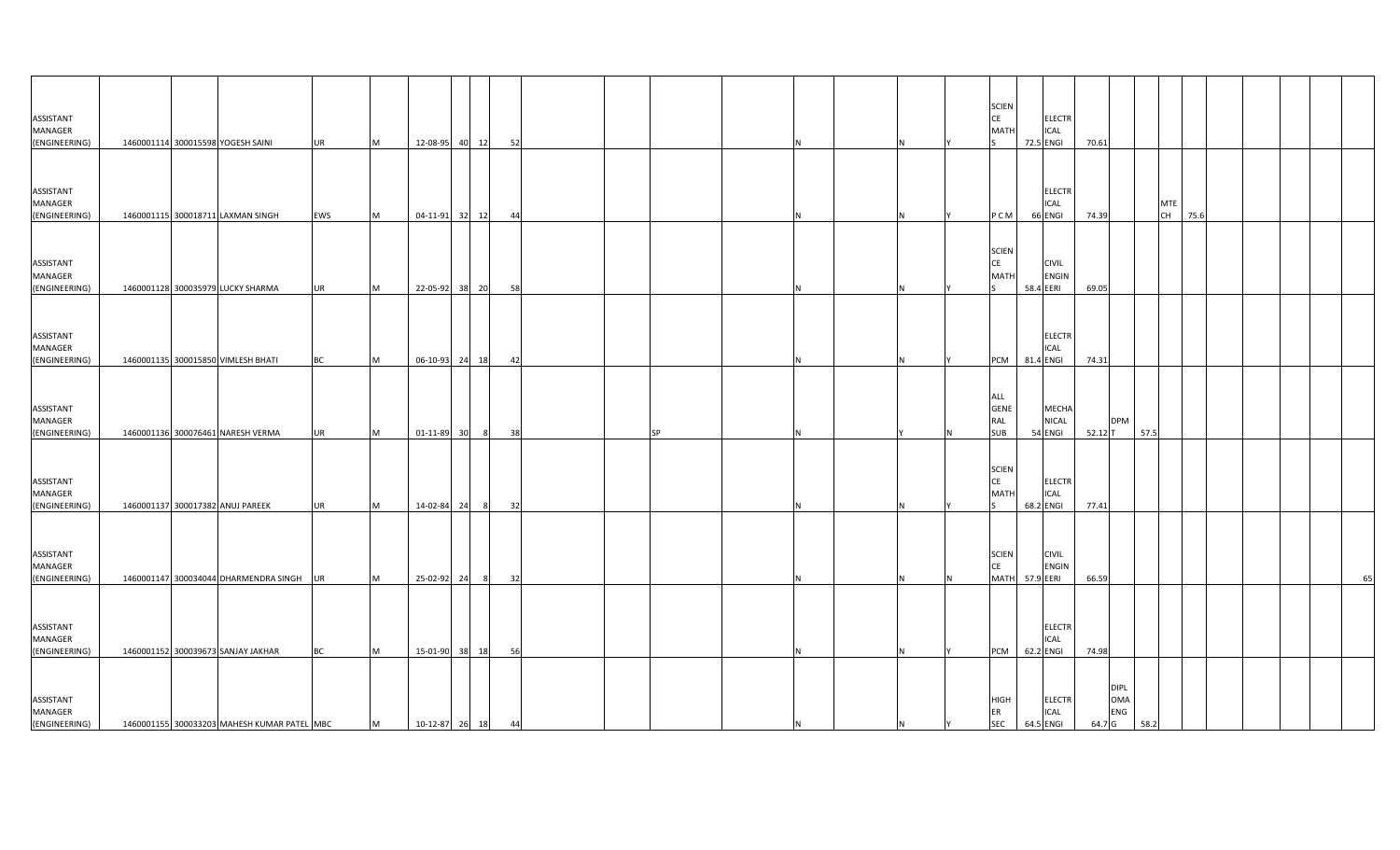| <b>ASSISTANT</b><br>MANAGER<br>(ENGINEERING) |                               | 1460001178 300068757 NEERAJ KUMAR MEENA UR           |           | M | 10-10-92 30 16    |       | 46   |  |  |     |  | PCM                               | <b>CIVIL</b><br><b>ENGIN</b><br>56 EERI   | 71.85 |  |  |  |  |
|----------------------------------------------|-------------------------------|------------------------------------------------------|-----------|---|-------------------|-------|------|--|--|-----|--|-----------------------------------|-------------------------------------------|-------|--|--|--|--|
|                                              |                               |                                                      |           |   |                   |       |      |  |  |     |  |                                   |                                           |       |  |  |  |  |
| ASSISTANT<br>MANAGER<br>(ENGINEERING)        | 1460001183 300077047 JEWARIYA | <b>BUDDHI PRAKASH</b>                                | SC        | M | 04-03-93 26 16    |       | - 42 |  |  |     |  | <b>SCI</b><br><b>MATH</b>         | <b>ELECTR</b><br>ICAL<br>61.9 ENGI        | 73.8  |  |  |  |  |
| ASSISTANT<br><b>MANAGER</b><br>(ENGINEERING) | 1460001185 300002210 DHAKAR   | <b>DURGESH KUMAR</b>                                 | <b>BC</b> | M | 27-10-91 22 12    |       | 34   |  |  | N   |  | MATH<br><b>EMAT</b><br><b>ICS</b> | <b>ELECTR</b><br>ICAL<br>52.5 ENGI        | 61.37 |  |  |  |  |
| ASSISTANT<br>MANAGER                         |                               |                                                      |           |   |                   |       |      |  |  |     |  | <b>SCIEN</b>                      | <b>CIVIL</b><br><b>ENGIN</b>              |       |  |  |  |  |
| (ENGINEERING)                                |                               | 1460001194 300045073 GYANENDRA SHARMA UR             |           | M | 30-03-96 38 16    |       | 54   |  |  | и   |  | <b>CE</b>                         | 79 EERI                                   | 76    |  |  |  |  |
| ASSISTANT<br>MANAGER<br>(ENGINEERING)        |                               | <b>ROHIT KUMAR</b><br>1460001203 300048119 JEETARWAL | BC        | M | 11-07-92 34 20    |       | 54   |  |  | N.  |  | PCM                               | <b>CIVIL</b><br>ENGIN<br>65.9 EERI        | 64.81 |  |  |  |  |
| ASSISTANT<br>MANAGER<br>(ENGINEERING)        |                               | 1460001217 300053450 ANSHU SHARMA                    | <b>UR</b> | M | 19-07-90 24 10    |       | 34   |  |  |     |  | PCM                               | MECHA<br><b>NICAL</b><br>63.1 ENGI        | 61    |  |  |  |  |
| <b>ASSISTANT</b><br>MANAGER<br>(ENGINEERING) |                               | 1460001218 300054729 SANJU GODARA                    | <b>UR</b> | M | 13-03-97 36 18    |       | 54   |  |  | N   |  | PCM<br><b>HINDI</b><br>ENG        | <b>ELECTR</b><br><b>ICAL</b><br>88.4 ENGI | 73.8  |  |  |  |  |
| ASSISTANT<br>MANAGER<br>(ENGINEERING)        |                               | SATYENDRA<br>1460001223 300002226 CHOUDHARY          | <b>UR</b> | M | 08-02-93          | 18 16 | 34   |  |  | N   |  |                                   | <b>ELECTR</b><br>ICAL<br>ENGI             | 75.49 |  |  |  |  |
| ASSISTANT<br><b>MANAGER</b><br>(ENGINEERING) |                               | 1460001226 300029928 VISHNU KUMAR                    | UR        | M | 21-07-88 28 10 38 |       |      |  |  | IN. |  | HINDI<br>ENG<br>PCM 66.6 ENGI     | <b>ELECTR</b><br><b>ICAL</b>              | 71.11 |  |  |  |  |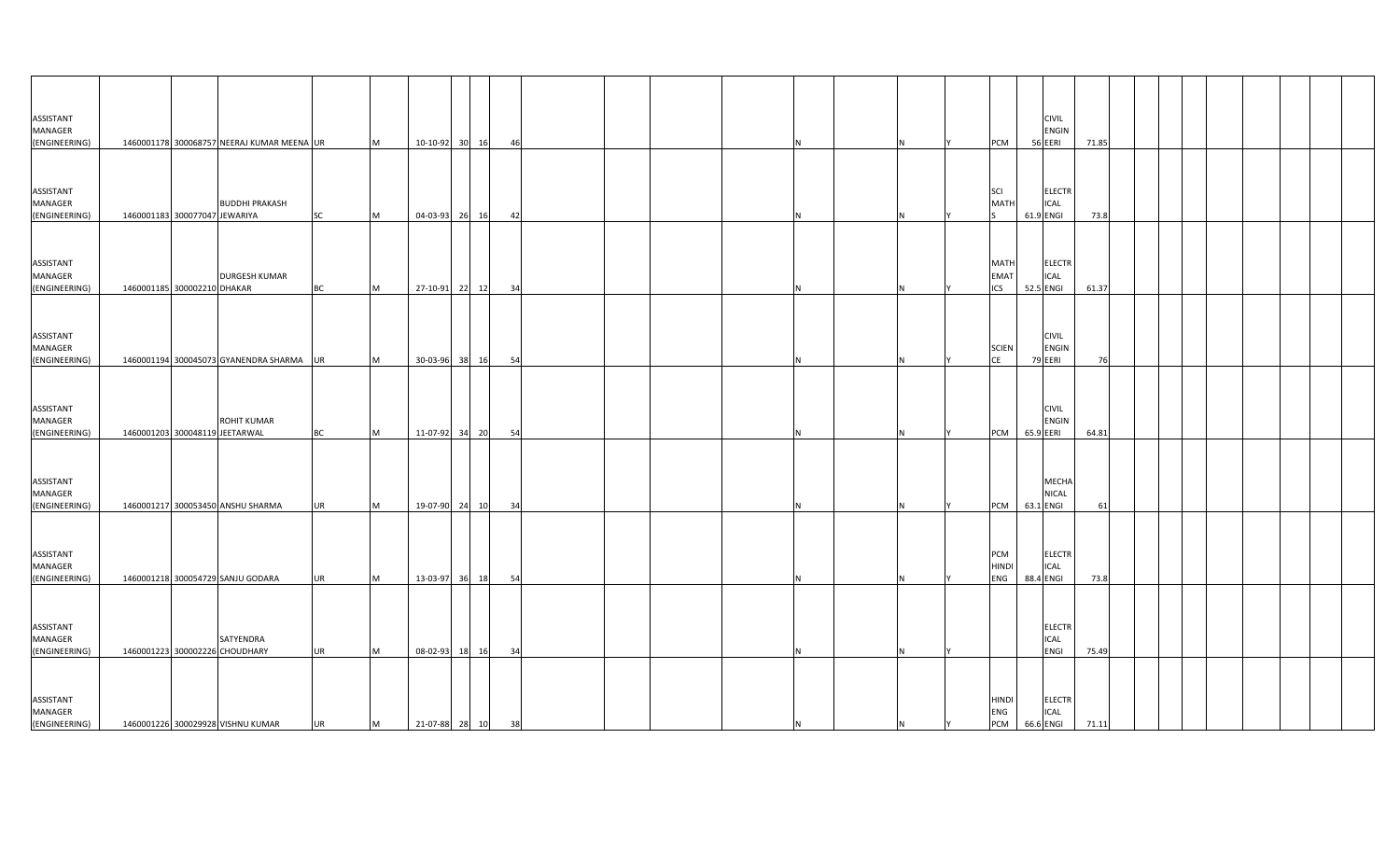| ASSISTANT<br>MANAGER<br>(ENGINEERING)        |                              | 1460001245 300103996 SURYA PRATAP SINGH EWS |           | M         | 23-02-96 26 10    |       | 36  |      |  |     |     | <b>SCIEN</b><br>CE<br>MATI                     | 76.2 ENGI | MECHA<br><b>NICAL</b>        | 58.81 |    |                               |      |  |  |
|----------------------------------------------|------------------------------|---------------------------------------------|-----------|-----------|-------------------|-------|-----|------|--|-----|-----|------------------------------------------------|-----------|------------------------------|-------|----|-------------------------------|------|--|--|
| ASSISTANT<br>MANAGER<br>(ENGINEERING)        |                              | 1460001251 300042396 VINAY YADAV            | <b>BC</b> | M         | 18-08-96          | 26 12 |     | 38   |  |     |     | ALL<br><b>SUBJI</b><br><b>CT</b>               | 64.7 ENGI | <b>ELECTR</b><br><b>ICAL</b> | 65    |    |                               |      |  |  |
| ASSISTANT<br>MANAGER<br>(ENGINEERING)        | 1460001261 300098414 SHARMA  | <b>BHUVNESH KUMAR</b>                       | <b>UR</b> | M         | 19-04-95          | 42 14 |     | - 56 |  |     |     | <b>SR</b><br><b>HIGH</b><br>ER<br><b>SEC</b>   | 84.9 ENGI | <b>ELECTR</b><br>ICAL        | 70.45 |    |                               |      |  |  |
| ASSISTANT<br>MANAGER<br>(ENGINEERING)        |                              | 1460001264 300015927 GAURAV SHARMA          | <b>UR</b> | M         | 16-10-89 22 10    |       |     | 32   |  |     | IN. | PCM                                            | 76 ENGI   | MECHA<br><b>NICAL</b>        | 66.77 |    |                               |      |  |  |
| ASSISTANT<br>MANAGER<br>(ENGINEERING)        |                              | 1460001275 300040742 SUNIL KUMAR JAKHAR BC  |           | M         | 28-12-88 24       |       | 10  | 34   |  |     |     | PCM                                            | 66.6 ENGI | MECHA<br>NICAL               | 70.75 | IN | <b>MTE</b><br>CH<br><b>ME</b> | 77.8 |  |  |
| ASSISTANT<br>MANAGER<br>(ENGINEERING)        | 1460001277 300096265 DESHWAL | YASHPAL SINGH                               | BC        | <b>IM</b> | 02-06-99          | 32    | - 8 | 40   |  |     |     | <b>ARTS</b>                                    | 52.8 EERI | <b>CIVIL</b><br><b>ENGIN</b> | 63.28 |    |                               |      |  |  |
| <b>ASSISTANT</b><br>MANAGER<br>(ENGINEERING) | 1460001289 300081478 JAIMINE | <b>SHYAM SUNDER</b>                         | <b>UR</b> | M         | 01-08-82 26 10    |       |     | 36   |  |     |     | <b>SR</b><br><b>HIGH</b><br>ER<br><b>SEC</b>   | 63 ENGI   | MECHA<br><b>NICAL</b>        | 55    |    |                               |      |  |  |
| ASSISTANT<br>MANAGER<br>(ENGINEERING)        |                              | 1460001298 300007590 BABU LAL SWAMI         | <b>BC</b> | M         | 07-08-91          | 22    | - 8 | 30   |  |     |     | <b>SCIEN</b><br>CE                             | 55.9 ENGI | <b>ELECTR</b><br><b>ICAL</b> | 63.51 |    |                               |      |  |  |
| ASSISTANT<br>MANAGER<br>(ENGINEERING)        |                              | 1460001323 300066772 MANOJ KUMAR MEENA ST   |           | M         | 30-10-88 28 16 44 |       |     |      |  | IN. | İΥ  | <b>SCIEN</b><br><b>CE</b><br><b>MATH</b><br>S. | 57.5 EERI | <b>CIVIL</b><br><b>ENGIN</b> | 68.57 |    |                               |      |  |  |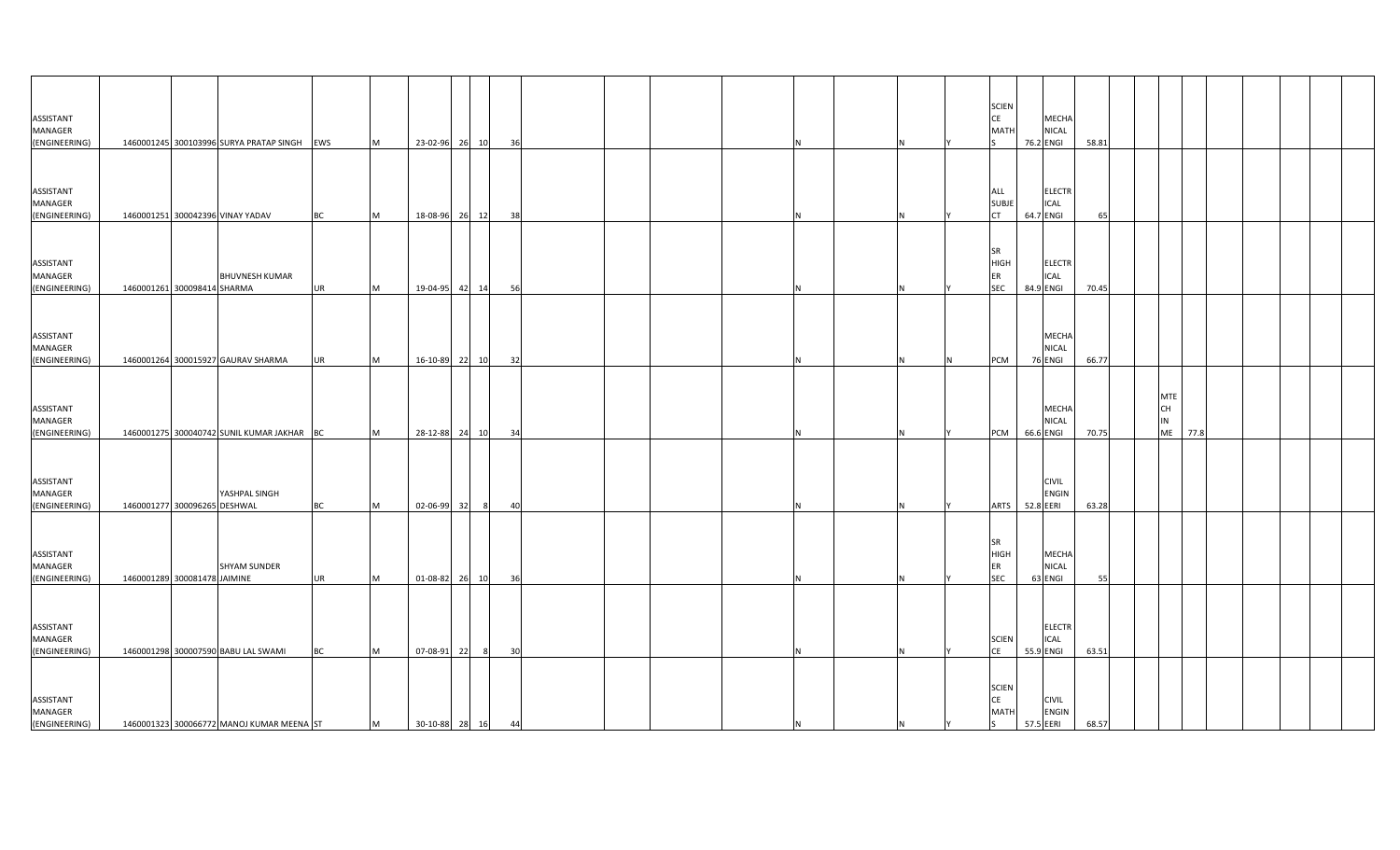| ASSISTANT<br>MANAGER<br>(ENGINEERING)                  |  | 1460001324 300099533 MANISH PANDEY                                            | <b>UR</b>              | M      | 29-04-91 46 10                     |             |                | 56       |  |  |     |     |     |                  |                        | MECHA<br><b>NICAL</b><br>ENGI               | 71.88          |  |  |  |    |
|--------------------------------------------------------|--|-------------------------------------------------------------------------------|------------------------|--------|------------------------------------|-------------|----------------|----------|--|--|-----|-----|-----|------------------|------------------------|---------------------------------------------|----------------|--|--|--|----|
| ASSISTANT<br>MANAGER                                   |  |                                                                               |                        |        |                                    |             |                |          |  |  |     |     |     | <b>SCIEN</b>     |                        | <b>CIVIL</b><br>ENGIN                       |                |  |  |  |    |
| (ENGINEERING)<br>ASSISTANT<br>MANAGER<br>(ENGINEERING) |  | 1460001327 300105835 AKSHAY MAHESHWARI UR<br>1460001330 300067178 DIVYA SINGH | <b>UR</b>              | M      | 26-08-95<br>23-12-91               | 30 14<br>18 | $_{\rm 8}$     | 44<br>26 |  |  |     |     | IN. | CE<br><b>PCM</b> | 80.2 EERI<br>65.2 ENGI | <b>ELECTR</b><br>ICAL                       | 74.31<br>71.9  |  |  |  |    |
| ASSISTANT<br>MANAGER                                   |  |                                                                               |                        |        |                                    |             |                |          |  |  |     |     |     |                  |                        | <b>ELECTR</b><br><b>ICAL</b>                |                |  |  |  |    |
| (ENGINEERING)<br>ASSISTANT<br>MANAGER                  |  | 1460001333 300045318 PURSHOTAM TAILOR                                         | <b>BC</b>              | M      | 04-07-93                           | 12          | $\overline{a}$ | 16       |  |  |     |     |     | PCM 51.2 ENGI    |                        | MECHA<br>NICAL                              | 69.1           |  |  |  |    |
| (ENGINEERING)<br>ASSISTANT<br>MANAGER                  |  | 1460001365 300031782 NISHANT VIJAY                                            | <b>UR</b>              | M      | 22-01-90 36 18                     |             |                | 54       |  |  |     |     |     | <b>PCM</b>       | 85.4 ENGI              | <b>MECHA</b><br><b>NICAL</b>                | 61             |  |  |  |    |
| (ENGINEERING)<br>ASSISTANT<br>MANAGER                  |  | 1460001368 300058250 TEJ PRAKASH SONI                                         | BC                     | M      | 15-10-96                           | 22          | - 8            | 30       |  |  |     |     |     | <b>PCM</b>       | 65.2 ENGI              | MECHA<br><b>NICAL</b>                       | 65.55          |  |  |  |    |
| (ENGINEERING)<br>ASSISTANT<br>MANAGER                  |  | 1460001371 300043948 ATUL PRATAP SINGH                                        | <b>UR</b>              | M      | 11-11-93 50                        |             | 8              | 58       |  |  |     |     | IN. | <b>PCM</b>       | 75.8 ENGI              | <b>ELECTR</b><br>ICAL                       | 70.92          |  |  |  | 60 |
| (ENGINEERING)<br>ASSISTANT<br>MANAGER<br>(ENGINEERING) |  | 1460001378 300069756 DHANESH GARG<br>1460001386 300014567 GENDI LAL MEENA     | <b>UR</b><br><b>ST</b> | M<br>M | 22-11-91 20 12<br>15-05-85 14 6 20 |             |                | 32       |  |  | IN. | IN. | I٢  | <b>PCM</b>       | 76.5 ENGI              | <b>ELECTR</b><br><b>ICAL</b><br><b>ENGI</b> | 64.61<br>59.79 |  |  |  | 55 |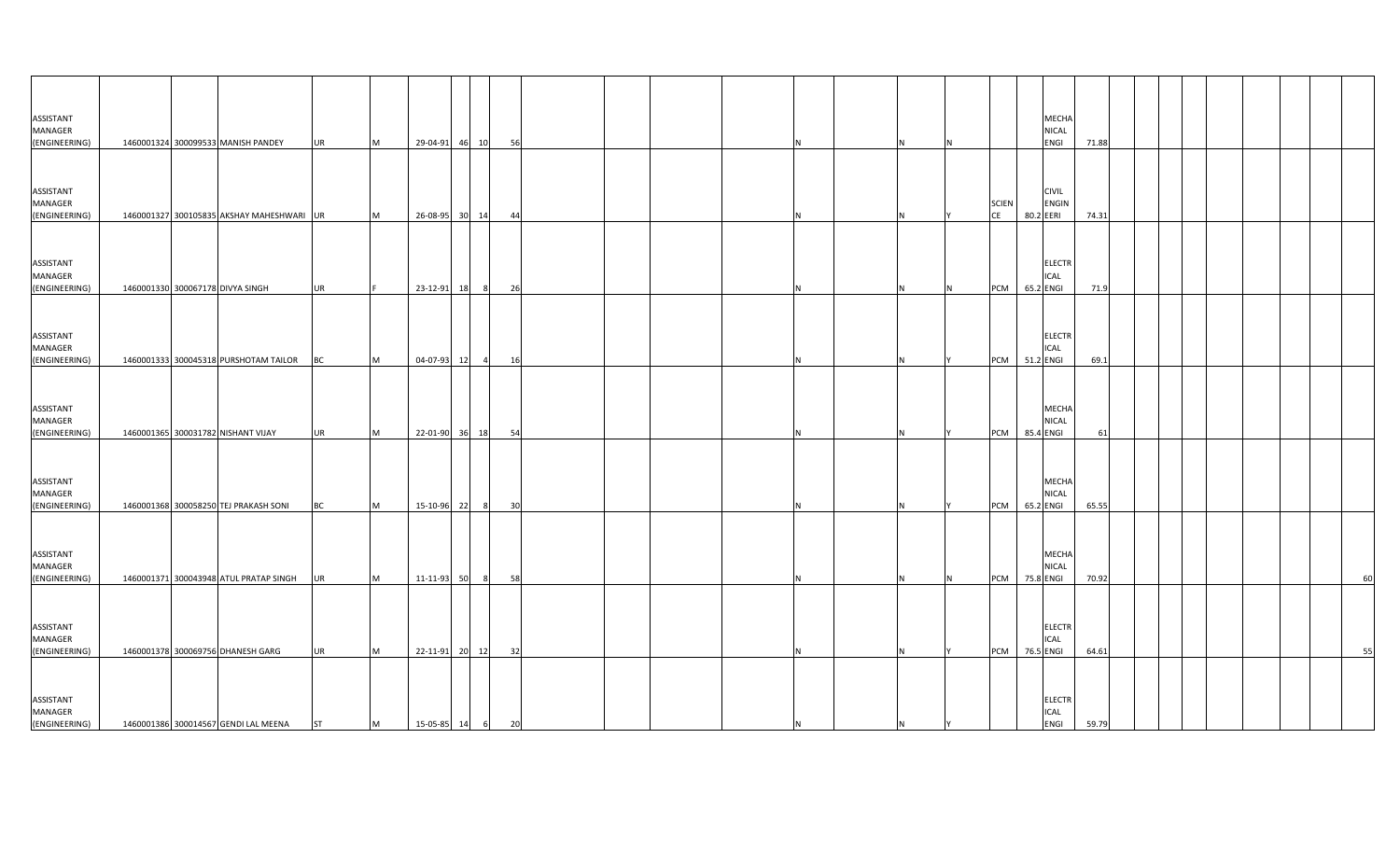| ASSISTANT<br>MANAGER<br>(ENGINEERING)                  |                              | 1460001400 300030219 ANIL KUMAR JANGIR                                | <b>BC</b>              | M      | 05-10-93 36 18                   |    |                | 54       |           |     |   |   | <b>PCM</b>                 | 77.5 ENGI | <b>ELECTR</b><br><b>ICAL</b>            | 68.66          |  |  |  |    |
|--------------------------------------------------------|------------------------------|-----------------------------------------------------------------------|------------------------|--------|----------------------------------|----|----------------|----------|-----------|-----|---|---|----------------------------|-----------|-----------------------------------------|----------------|--|--|--|----|
| ASSISTANT<br>MANAGER                                   |                              | <b>GAJENDRA SINGH</b>                                                 |                        |        |                                  |    |                |          |           |     |   |   |                            |           | MECHA<br>NICAL                          |                |  |  |  |    |
| (ENGINEERING)<br>ASSISTANT<br>MANAGER<br>(ENGINEERING) |                              | 1460001405 300087498 SHEKHAWAT<br>1460001409 300088729 AJIT KUMAR JAT | EWS                    | M<br>M | 10-12-89 24 18<br>19-12-92 28 16 |    |                | 42       |           |     |   |   | <b>PCM</b><br>PCM          | 48.3 ENGI | <b>MECHA</b><br><b>NICAL</b><br>62 ENGI | 63.86<br>72.77 |  |  |  |    |
| ASSISTANT<br>MANAGER<br>(ENGINEERING)                  |                              | 1460001411 300093117 PULKIT SHARMA                                    | <b>BC</b><br><b>UR</b> | M      | 07-01-93                         | 38 | $\overline{4}$ | 44<br>42 |           |     |   |   | <b>SCIEN</b><br>CE<br>MATI | 74.4 EERI | <b>CIVIL</b><br><b>ENGIN</b>            | 63.23          |  |  |  |    |
| ASSISTANT<br>MANAGER<br>(ENGINEERING)                  |                              | 1460001424 300092667 UMESH NITHARWAL                                  | BC                     | M      | 25-11-92                         | 32 | 16             | 48       |           |     |   |   | <b>PCM</b>                 | 68.9 ENGI | <b>ELECTR</b><br>ICAL                   | 64.35          |  |  |  |    |
| ASSISTANT<br>MANAGER<br>(ENGINEERING)                  |                              | 1460001428 300055089 SOURABH KASANA                                   | <b>MBC</b>             | M      | 16-03-99 26 10                   |    |                | - 36     |           |     |   |   |                            |           | <b>ELECTR</b><br>ICAL<br>ENGI           | 70.42          |  |  |  |    |
| ASSISTANT<br>MANAGER<br>(ENGINEERING)                  |                              | 1460001450 300058116 RICHA CHOUDHARY                                  | BC                     |        | 02-07-93 50 14                   |    |                | 64       |           |     |   |   |                            |           | ELECTR<br><b>ICAL</b><br>ENGI           | 82.32          |  |  |  |    |
| ASSISTANT<br>MANAGER<br>(ENGINEERING)                  |                              | 1460001458 300026507 SUKHLAL CHHABA                                   | <b>BC</b>              | M      | 01-03-92 28 16                   |    |                | 44       | <b>SP</b> |     |   |   | <b>PCM</b>                 | 75.3 EERI | <b>CIVIL</b><br><b>ENGIN</b>            | 71.88          |  |  |  | 68 |
| ASSISTANT<br>MANAGER<br>(ENGINEERING)                  | 1460001471 300033426 KAUSHIK | YOPENDRA KUMAR                                                        | <b>UR</b>              | M      | 05-09-93 26 6 32                 |    |                |          |           | IN. | N | Y | PCM 52.9 ENGI              |           | <b>MECHA</b><br><b>NICAL</b>            | 61.8           |  |  |  |    |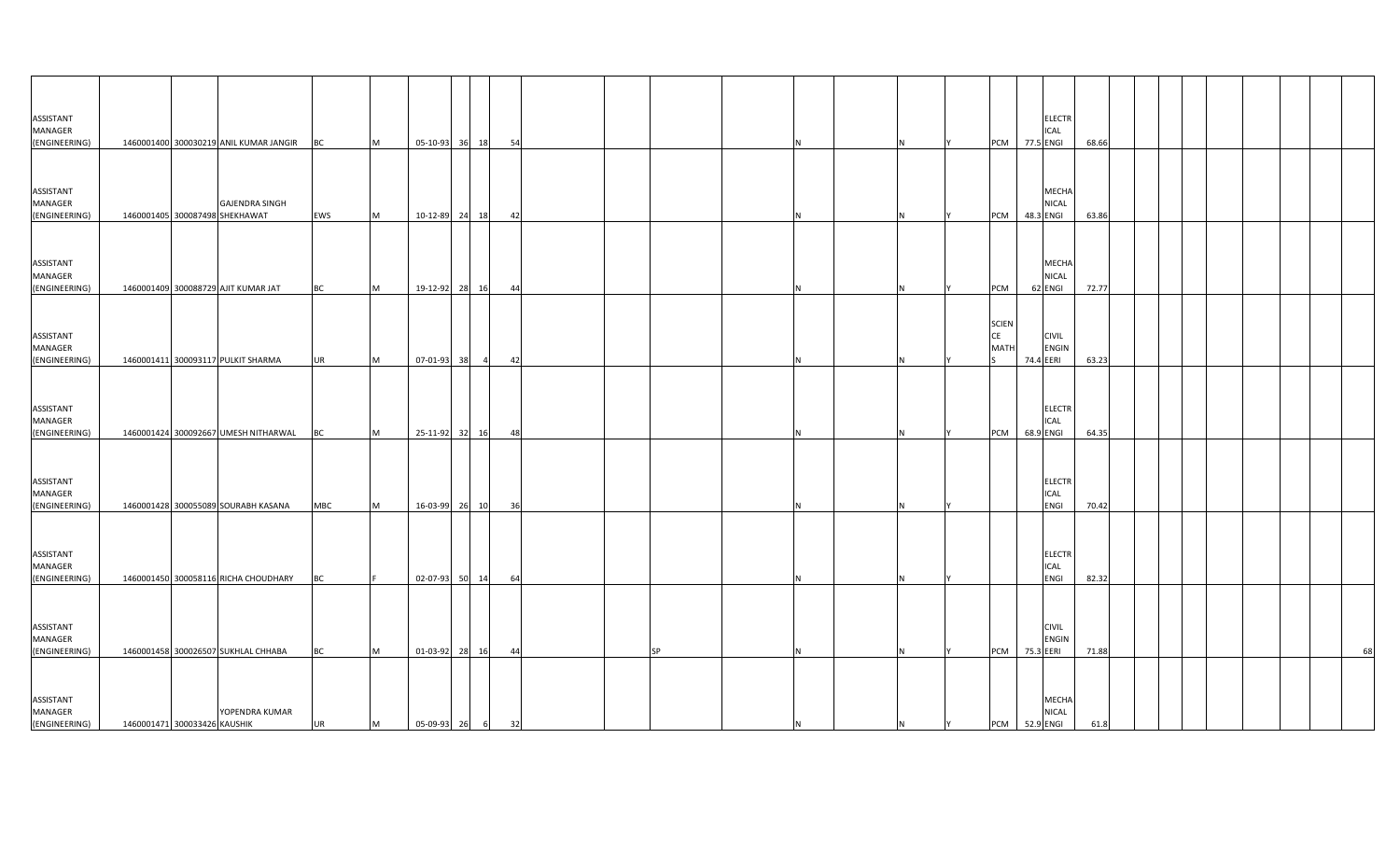|                                       |                              |                                            |            |           |                   |    |         |    |           |     |   |   | <b>SR</b>                         |           |                                         |            |    |  |  |      |
|---------------------------------------|------------------------------|--------------------------------------------|------------|-----------|-------------------|----|---------|----|-----------|-----|---|---|-----------------------------------|-----------|-----------------------------------------|------------|----|--|--|------|
| ASSISTANT<br>MANAGER                  |                              |                                            |            |           |                   |    |         |    |           |     |   |   | <b>HIGH</b><br>ER                 |           | <b>ELECTR</b><br><b>ICAL</b>            |            |    |  |  |      |
| (ENGINEERING)                         |                              | 1460001476 300059808 ABHISHEK JANGID       | <b>MBC</b> | M         | 15-09-95 24 10    |    | 34      |    |           |     |   |   | <b>SEC</b>                        |           | 59 ENGI                                 | 60.96 TECH | 61 |  |  |      |
| ASSISTANT<br>MANAGER                  |                              |                                            |            |           |                   |    |         |    |           |     |   |   |                                   |           | <b>MECHA</b><br><b>NICAL</b>            |            |    |  |  |      |
| (ENGINEERING)                         |                              | 1460001479 300016539 SOURABH SHARMA        | EWS        | M         | 29-05-98 24       |    |         | 32 | <b>SP</b> |     |   |   | PCM                               | 74.8 ENGI |                                         | 65         |    |  |  |      |
| ASSISTANT<br>MANAGER<br>(ENGINEERING) |                              | 1460001487 300084067 TARUN SAINI           | <b>BC</b>  | M         | 12-01-97 24 14    |    | 38      |    |           |     |   |   |                                   |           | <b>ELECTR</b><br><b>ICAL</b><br>ENGI    | 67.45      |    |  |  |      |
| ASSISTANT<br>MANAGER<br>(ENGINEERING) |                              | 1460001488 300094330 OM PRAKASH SHARMA EWS |            | M         | 03-10-92 36 16    |    | 52      |    |           |     |   |   | ALL                               |           | <b>CIVIL</b><br><b>ENGIN</b><br>58 EERI | 68.85      |    |  |  |      |
|                                       |                              |                                            |            |           |                   |    |         |    |           |     |   |   |                                   |           |                                         |            |    |  |  |      |
| ASSISTANT<br>MANAGER<br>(ENGINEERING) |                              | 1460001501 300062258 DEEPAK SHARMA         | EWS        | <b>IM</b> | 01-07-93 20 14    |    |         | 34 |           |     |   |   | ALL<br><b>SUBJE</b><br><b>CTS</b> | 68.2 ENGI | <b>ELECTR</b><br><b>ICAL</b>            | 68         |    |  |  |      |
| ASSISTANT<br>MANAGER<br>(ENGINEERING) |                              | 1460001502 300050578 KISHAN SAINI          | <b>BC</b>  | M         | 05-09-96          | 24 | - 8     | 32 |           |     |   |   | <b>SCIEN</b><br>CE<br><b>MATI</b> | 56.2 EERI | <b>CIVIL</b><br><b>ENGIN</b>            | 61.47      |    |  |  |      |
| ASSISTANT<br>MANAGER<br>(ENGINEERING) |                              | 1460001507 300001516 HUKMA RAM             | <b>BC</b>  | M         | 10-05-95 28       |    | 36<br>8 |    | <b>SP</b> |     |   |   | <b>SCIEN</b><br>CE                | 79.2 EERI | <b>CIVIL</b><br><b>ENGIN</b>            | 74.3       |    |  |  |      |
|                                       |                              |                                            |            |           |                   |    |         |    |           |     |   |   |                                   |           |                                         |            |    |  |  |      |
| ASSISTANT<br>MANAGER<br>(ENGINEERING) |                              | 1460001514 300045032 NISHA CHAPARWAL       | <b>BC</b>  |           | 03-04-96          | 20 | - 8     | 28 | <b>SP</b> |     |   |   | <b>SCIEN</b><br>CE<br>MATH        | 55.6 ENGI | MECHA<br><b>NICAL</b>                   | 62.26      |    |  |  | 80.5 |
| ASSISTANT<br>MANAGER<br>(ENGINEERING) | 1460001533 300105847 CHAUHAN | RAGHVENDRA SINGH                           | EWS        | M         | 15-09-88 44 16 60 |    |         |    |           | IN. | N | Y | PCM 89.5 ENGI                     |           | <b>ELECTR</b><br><b>ICAL</b>            | 72.07      |    |  |  |      |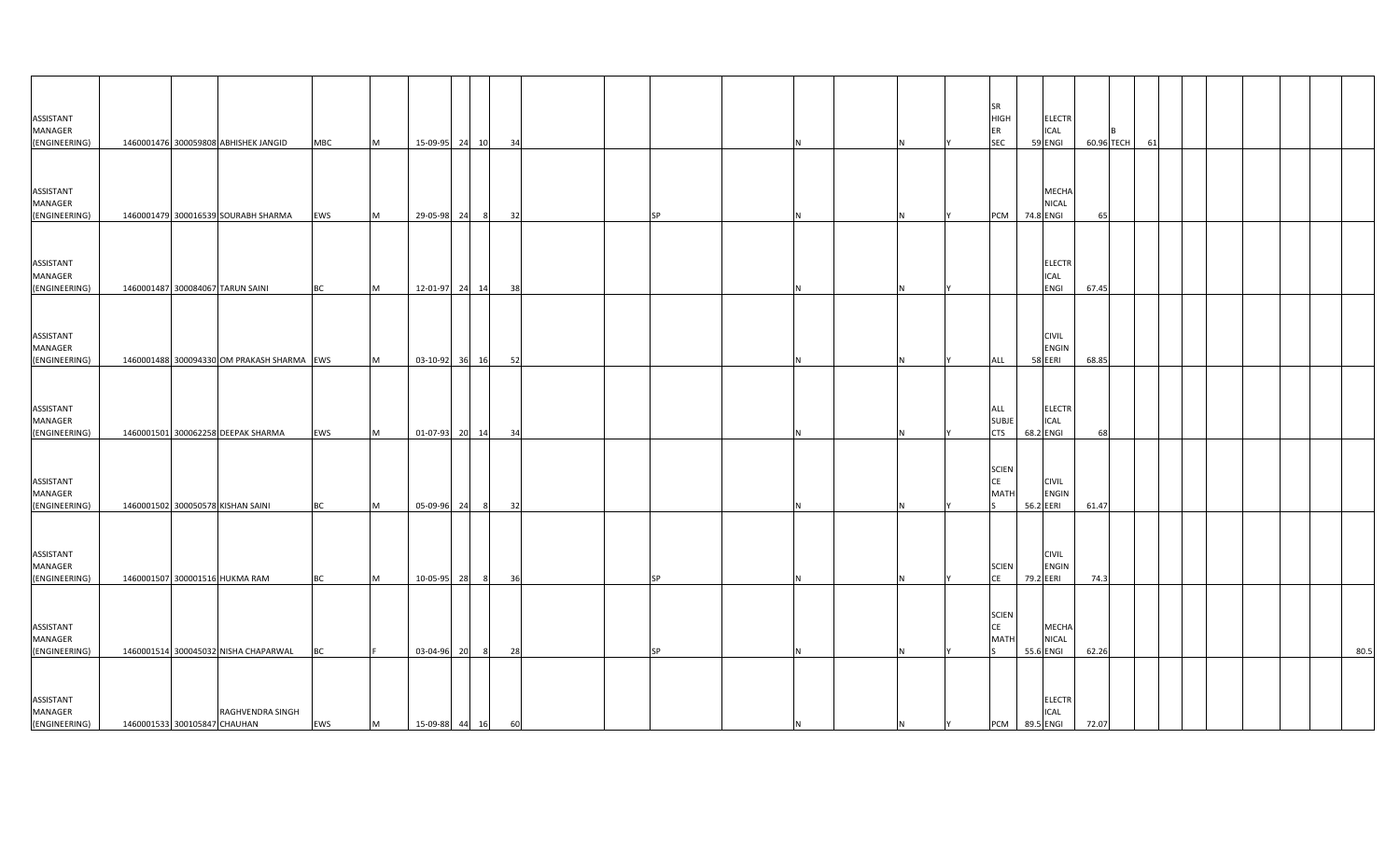| ASSISTANT<br>MANAGER<br>(ENGINEERING)        | 1460001535 300042660 SHARMA    | <b>CHETAN KUMAR</b>                 | <b>UR</b> | M        | 19-07-95 32       | 16 | - 48 |           |   |     |   | PCM                                       | <b>ELECTR</b><br>ICAL<br>63.4 ENGI        | 64.94       | M  | <b>TECH</b><br>PED<br>EE<br>65 |  |  | 53.4 |
|----------------------------------------------|--------------------------------|-------------------------------------|-----------|----------|-------------------|----|------|-----------|---|-----|---|-------------------------------------------|-------------------------------------------|-------------|----|--------------------------------|--|--|------|
| ASSISTANT<br>MANAGER<br>(ENGINEERING)        | 1460001544 300004618 MEENA     | <b>VIJENDRA SINGH</b>               | <b>ST</b> | M        | 10-06-92 20       | 10 | 30   |           |   |     |   | <b>SCIEN</b><br><b>CE</b>                 | <b>ELECTR</b><br>ICAL<br>58.2 ENGI        | 64.89       |    |                                |  |  |      |
| ASSISTANT<br>MANAGER<br>(ENGINEERING)        | 1460001564 300033788 KOLESARIA | PRAKASH CHAND                       | <b>UR</b> | <b>M</b> | 11-09-90 30       | 16 | 46   |           |   |     |   | <b>PCM</b>                                | <b>MECHA</b><br><b>NICAL</b><br>67.4 ENGI | 66.97       |    |                                |  |  |      |
| ASSISTANT<br>MANAGER<br>(ENGINEERING)        |                                | 1460001581 300094071 SHUBHAM GOYAL  | EWS       | M        | 20-06-94 52       | 14 | 66   | <b>SP</b> | N |     |   | <b>SENIO</b><br>R SEC                     | MECHA<br><b>NICAL</b><br>95.1 ENGI        | 74.78       |    |                                |  |  |      |
| ASSISTANT<br>MANAGER<br>(ENGINEERING)        |                                | 1460001588 300014222 KAMLESH SHARMA | <b>UR</b> | M        | 03-08-94 32       | 10 | 42   |           |   |     |   | <b>SCIEN</b><br><b>CE</b>                 | <b>ELECTR</b><br><b>ICAL</b><br>70.5 ENGI | 71.08 RSCIT | 68 |                                |  |  |      |
| ASSISTANT<br>MANAGER<br>(ENGINEERING)        |                                | 1460001592 300090406 SATISH KUMAWAT | <b>BC</b> | M        | 22-08-94 10       | 6  | 16   |           |   |     |   | ALL<br>GEN<br><b>SUB</b>                  | <b>ELECTR</b><br><b>ICAL</b><br>54.5 ENGI | 64.06       |    |                                |  |  |      |
| ASSISTANT<br>MANAGER<br>(ENGINEERING)        |                                | 1460001597 300017324 HANSRAJ MEENA  | <b>ST</b> | M        | 11-05-90 32 14    |    | 46   |           | N |     |   | PCM                                       | <b>ELECTR</b><br>ICAL<br>52.9 ENGI        | 68.77       |    |                                |  |  |      |
| ASSISTANT<br>MANAGER<br>(ENGINEERING)        |                                | 1460001609 300090485 AJITESH KALLA  | <b>UR</b> | <b>M</b> | 22-04-94 32       | 8  | 40   |           | N |     |   | <b>SENIO</b><br>RHIG<br><b>HERS</b><br>EC | MECHA<br>NICAL<br>74.6 ENGI               | 71.36       |    | MTE<br>CH  <br>75.3            |  |  |      |
| ASSISTANT<br><b>MANAGER</b><br>(ENGINEERING) | 1460001625 300027845 RATHORE   | RISHIRAJ SINGH                      | <b>UR</b> | M        | 12-01-90 22 12 34 |    |      |           | N | IN. | N | <b>MATH</b><br><sub>S</sub>               | MECHA<br><b>NICAL</b><br>54 ENGI          | 62.66       |    |                                |  |  |      |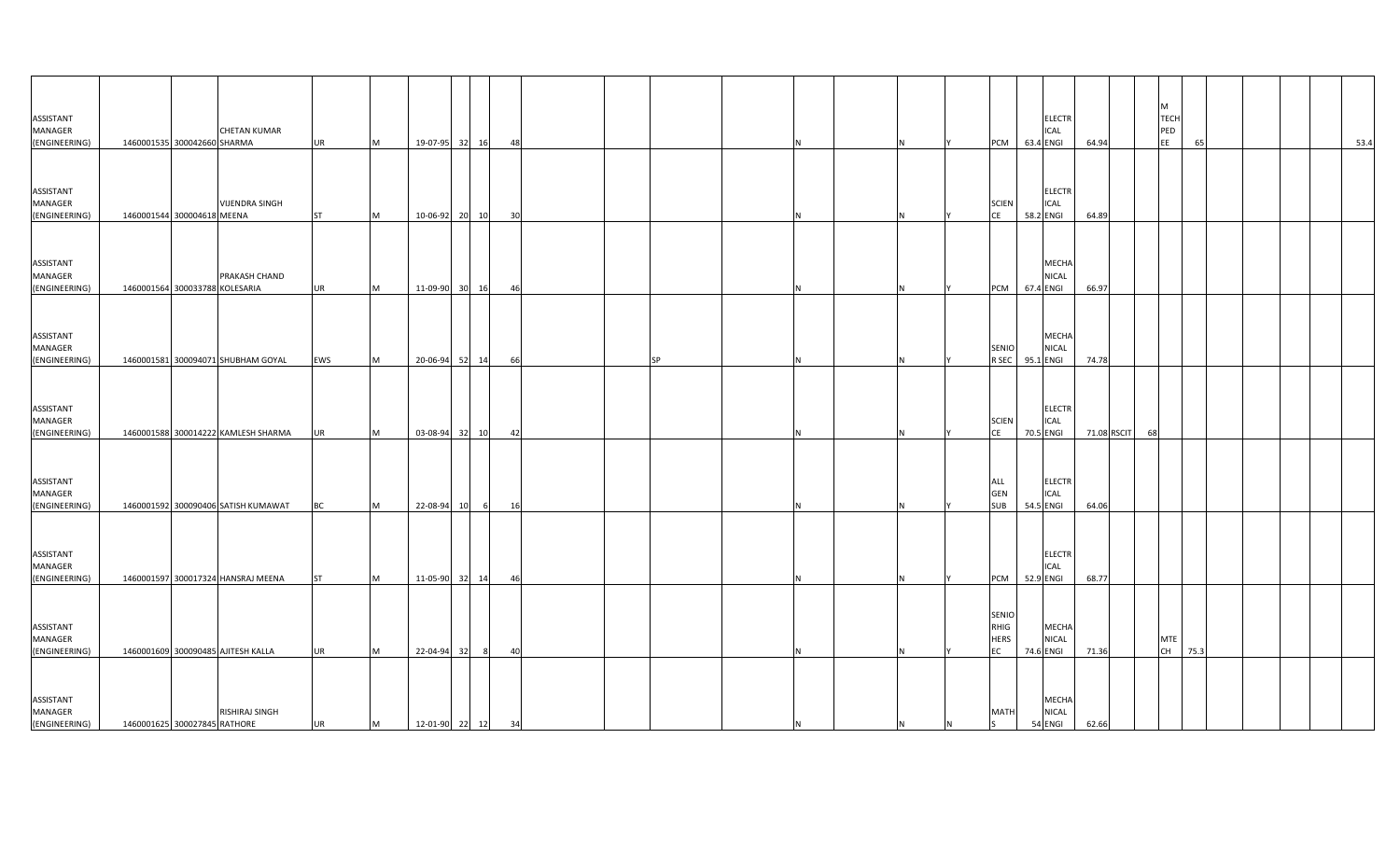| ASSISTANT<br>MANAGER                  |  |                                             |           |           |                   |                |    |  |    |  |                                       |           | <b>ELECTR</b><br><b>ICAL</b> |                 |            |         |  |  |  |
|---------------------------------------|--|---------------------------------------------|-----------|-----------|-------------------|----------------|----|--|----|--|---------------------------------------|-----------|------------------------------|-----------------|------------|---------|--|--|--|
| (ENGINEERING)                         |  | 1460001626 300075887 JAGVEER CHAUDHARY BC   |           | M         | 06-05-93 26 14    |                | 40 |  |    |  |                                       |           | <b>ENGI</b>                  | 74.03           |            |         |  |  |  |
| ASSISTANT<br>MANAGER<br>(ENGINEERING) |  | 1460001635 300076611 NAVEEN TAK             | <b>BC</b> | <b>M</b>  | 15-06-94 40 14    |                | 54 |  |    |  | <b>PCM</b>                            | 82.2 ENGI | <b>ELECTR</b><br><b>ICAL</b> | 75.07           |            |         |  |  |  |
|                                       |  |                                             |           |           |                   |                |    |  |    |  |                                       |           |                              |                 |            |         |  |  |  |
| ASSISTANT<br>MANAGER<br>(ENGINEERING) |  | 1460001640 300083687 ARVIND SINGH           | <b>BC</b> | M         | 27-07-88 34 12    |                | 46 |  |    |  | <b>PCM</b>                            | 67.2 ENGI | <b>ELECTR</b><br><b>ICAL</b> | 60.47           |            |         |  |  |  |
| ASSISTANT<br>MANAGER<br>(ENGINEERING) |  | 1460001643 300007637 MOHAN LAL MEENA        | <b>ST</b> | M         | 10-07-92 28 18    |                | 46 |  |    |  | <b>SCIEN</b><br>CE<br><b>MATI</b>     | 61.2 ENGI | ELECTR<br><b>ICAL</b>        | 63.61           |            |         |  |  |  |
|                                       |  |                                             |           |           |                   |                |    |  |    |  |                                       |           |                              |                 |            |         |  |  |  |
| ASSISTANT<br>MANAGER<br>(ENGINEERING) |  | 1460001654 300014689 BANWARI LAL SHARMA UR  |           | <b>M</b>  | 08-08-92 22 10    |                | 32 |  |    |  | <b>SCIEN</b><br>CE                    | 68.8 ENGI | <b>ELECTR</b><br><b>ICAL</b> | 64.16           |            |         |  |  |  |
| ASSISTANT<br>MANAGER<br>(ENGINEERING) |  | 1460001655 300003167 AVADHESH GUPTA         | <b>UR</b> | <b>IM</b> |                   | 04-06-92 30 10 | 40 |  |    |  | <b>PCM</b>                            | 70 ENGI   | MECHA<br><b>NICAL</b>        | 67.7            |            |         |  |  |  |
| ASSISTANT<br>MANAGER<br>(ENGINEERING) |  | 1460001664 300094920 LAGAN JEET BENIWAL MBC |           |           | 16-05-96 34       | 8              | 42 |  |    |  | PCM                                   | 78.8 ENGI | <b>ELECTR</b><br><b>ICAL</b> | 76.74           |            |         |  |  |  |
|                                       |  |                                             |           |           |                   |                |    |  |    |  |                                       |           |                              |                 |            |         |  |  |  |
| ASSISTANT<br>MANAGER<br>(ENGINEERING) |  | 1460001666 300064381 NIKHIL SHARMA          | <b>UR</b> | <b>IM</b> |                   | 18-12-87 42 10 | 52 |  |    |  | SR<br><b>SEC</b>                      | 78.5 ENGI | MECHA<br><b>NICAL</b>        | 72.21           | <b>MTE</b> | CH 81.7 |  |  |  |
| ASSISTANT<br>MANAGER<br>(ENGINEERING) |  | 1460001672 300042184 ALTAF HUSAIN           | <b>BC</b> | M         | 15-07-93 40 12 52 |                |    |  | ΙN |  | <b>SR</b><br>SECO<br><b>NDAR</b><br>Y |           | <b>ELECTR</b><br><b>ICAL</b> | 86.6 ENGI 77.37 |            |         |  |  |  |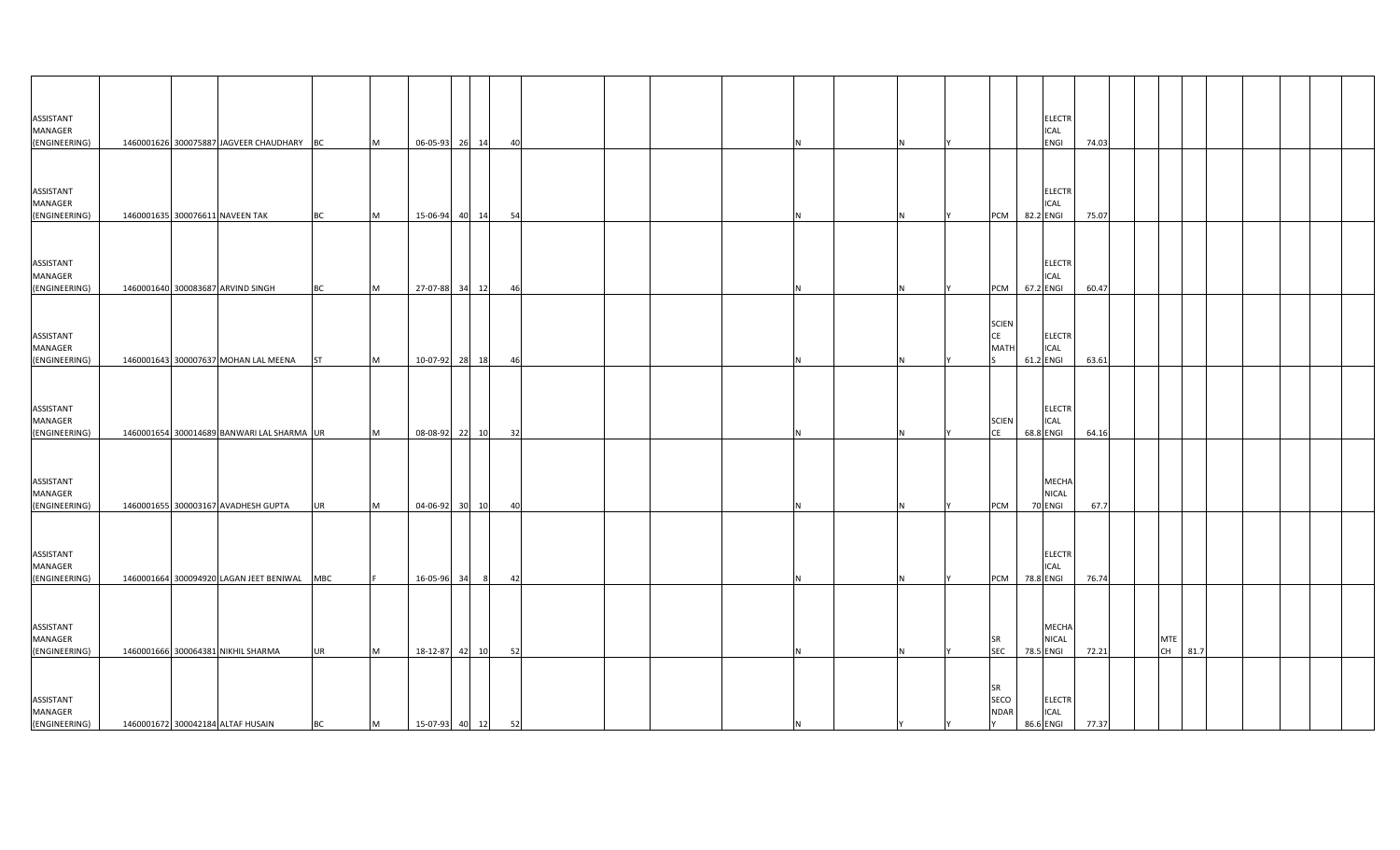| <b>ASSISTANT</b><br>MANAGER<br>(ENGINEERING)        |                             | 1460001675 300041443 SUMIT KUMAR SAIN BC   |           | M | 07-01-91 22 10    |                  | 32 |  |           | и   |   | <b>PCM</b> 73.4 ENGI            | MECHA<br>NICAL                       | 68.13 |  |  |  |    |
|-----------------------------------------------------|-----------------------------|--------------------------------------------|-----------|---|-------------------|------------------|----|--|-----------|-----|---|---------------------------------|--------------------------------------|-------|--|--|--|----|
|                                                     |                             |                                            |           |   |                   |                  |    |  |           |     |   |                                 |                                      |       |  |  |  |    |
| ASSISTANT<br>MANAGER<br>(ENGINEERING)               |                             | 1460001684 300068691 ANUJ KHANDELWAL       | EWS       | M | 08-08-93 38 14    |                  | 52 |  |           |     |   | PCM                             | <b>ELECTR</b><br>ICAL<br>80 ENGI     | 64.45 |  |  |  |    |
|                                                     |                             |                                            |           |   |                   |                  |    |  |           |     |   |                                 |                                      |       |  |  |  |    |
| ASSISTANT<br>MANAGER<br>(ENGINEERING)               |                             | 1460001687 300047540 DEVRAJ PAREEK         | EWS       | M | 30-10-94 28 10    |                  | 38 |  |           | IN. |   |                                 | <b>ELECTR</b><br>ICAL<br>ENGI        | 67.73 |  |  |  |    |
|                                                     |                             |                                            |           |   |                   |                  |    |  |           |     |   |                                 |                                      |       |  |  |  |    |
| <b>ASSISTANT</b><br><b>MANAGER</b><br>(ENGINEERING) |                             | 1460001689 300036679 NITIN GARG            | <b>UR</b> | M | 01-01-97 52       | 8 <sup>1</sup>   | 60 |  |           | N   |   | PCM 75.8 EERI                   | <b>CIVIL</b><br><b>ENGIN</b>         | 81.56 |  |  |  |    |
|                                                     |                             |                                            |           |   |                   |                  |    |  |           |     |   |                                 |                                      |       |  |  |  |    |
| ASSISTANT<br>MANAGER<br>(ENGINEERING)               | 1460001691 300033708 SHARMA | MAHENDRA KUMAR                             | UR        | M | $01 - 07 - 91$    | 20<br>$_{\rm 8}$ | 28 |  |           |     |   | PCM                             | <b>MECHA</b><br>NICAL<br>76.8 ENGI   | 61.12 |  |  |  |    |
|                                                     |                             |                                            |           |   |                   |                  |    |  |           |     |   | <b>SCIEN</b>                    |                                      |       |  |  |  |    |
| ASSISTANT<br>MANAGER<br>(ENGINEERING)               |                             | 1460001707 300046621 SOMIL JOSHI           | <b>UR</b> | M | 13-02-88 20 10    |                  | 30 |  |           |     |   | CE<br><b>MATH</b>               | MECHA<br><b>NICAL</b><br>54.8 ENGI   | 64.03 |  |  |  |    |
|                                                     |                             |                                            |           |   |                   |                  |    |  |           |     |   |                                 |                                      |       |  |  |  |    |
| <b>ASSISTANT</b><br>MANAGER<br>(ENGINEERING)        |                             | 1460001717 300101066 ANKIT MATHUR          | EWS       | M | 01-05-88 42 14    |                  | 56 |  |           | N   |   | <b>SUBJE</b><br><b>CT</b>       | MECHA<br><b>NICAL</b><br>70.8 ENGI   | 77.48 |  |  |  |    |
|                                                     |                             |                                            |           |   |                   |                  |    |  |           |     |   | <b>SR</b>                       |                                      |       |  |  |  |    |
| ASSISTANT<br><b>MANAGER</b><br>(ENGINEERING)        |                             | 1460001719 300048461 ANSHU KHANDELWAL UR   |           | M | 29-06-97 22       | $\overline{a}$   | 26 |  | <b>SP</b> | N.  |   | <b>HIGH</b><br>ER<br><b>SEC</b> | <b>ELECTR</b><br>ICAL<br>61.2 ENGI   | 68.67 |  |  |  | 65 |
|                                                     |                             |                                            |           |   |                   |                  |    |  |           |     |   |                                 |                                      |       |  |  |  |    |
| ASSISTANT<br><b>MANAGER</b><br>(ENGINEERING)        |                             | 1460001721 300097713 NEERAJ KUMAR MEENA ST |           | M | 28-05-97 34 16 50 |                  |    |  |           | IN. | N |                                 | <b>CIVIL</b><br><b>ENGIN</b><br>EERI | 69.52 |  |  |  |    |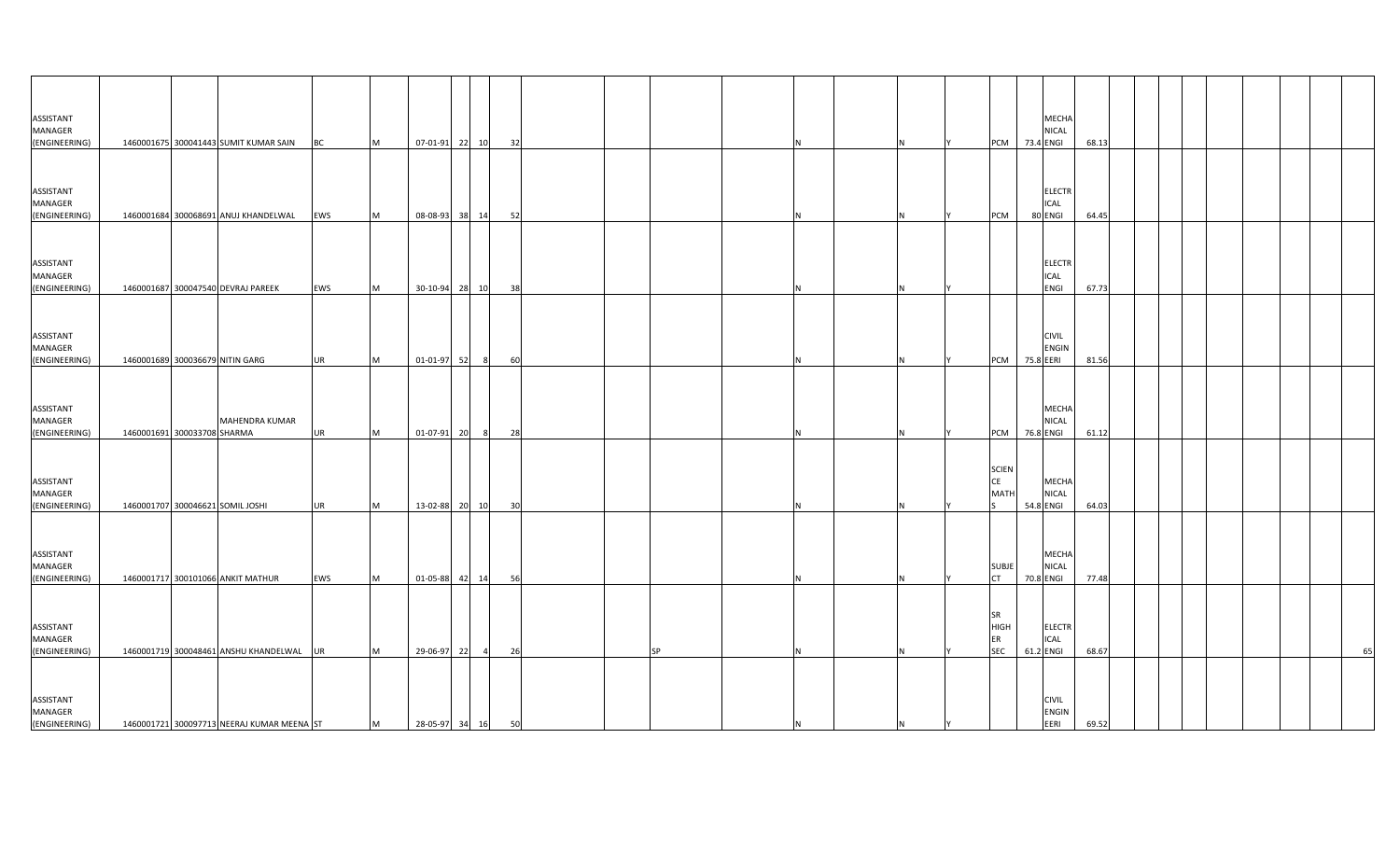| ASSISTANT<br>MANAGER<br>(ENGINEERING)        | 1460001727 300065159 SHIV KUMAR            | EWS       | M         | 05-01-94 22 10   |    | 32 |   |    | MATI                              | <b>CIVIL</b><br>ENGIN<br>66 EERI          | 65.23 |  |  | <b>CIVIL</b><br>ENG                            | 65.23       |
|----------------------------------------------|--------------------------------------------|-----------|-----------|------------------|----|----|---|----|-----------------------------------|-------------------------------------------|-------|--|--|------------------------------------------------|-------------|
|                                              |                                            |           |           |                  |    |    |   |    |                                   |                                           |       |  |  |                                                |             |
| ASSISTANT<br>MANAGER<br>(ENGINEERING)        | 1460001740 300046844 MUNEEM                | <b>BC</b> | M         | 11-12-98 34 20   |    | 54 |   |    | PCM                               | MECHA<br>NICAL<br>68.4 ENGI               | 67.43 |  |  |                                                |             |
|                                              |                                            |           |           |                  |    |    |   |    |                                   |                                           |       |  |  |                                                |             |
| ASSISTANT<br>MANAGER<br>(ENGINEERING)        | 1460001751 300099041 SHUBHAM GOYAL         | UR        | M         | 20-10-94 50      | 12 | 62 |   | N. | PCM                               | MECHA<br><b>NICAL</b><br>81.1 ENGI        | 64.71 |  |  |                                                |             |
|                                              |                                            |           |           |                  |    |    |   |    |                                   |                                           |       |  |  |                                                |             |
| ASSISTANT<br>MANAGER<br>(ENGINEERING)        | 1460001756 300018068 SHUBHAM JAIN          |           | M         | 08-09-96 30 12   |    | 42 |   |    | <b>SCIEN</b><br><b>CE</b><br>MATI | <b>ELECTR</b><br>ICAL<br>78 ENGI          | 68.03 |  |  | <b>BSC</b><br><b>OPEN</b><br><b>UNIVE</b><br>R | 60.68 71.33 |
|                                              |                                            | UR        |           |                  |    |    | N |    |                                   |                                           |       |  |  |                                                |             |
| ASSISTANT<br>MANAGER<br>(ENGINEERING)        | 1460001775 300024801 RAKESH SAINI          | ВC        | <b>IM</b> | 02-12-92 22 10   |    | 32 |   |    | PCM                               | <b>CIVIL</b><br>ENGIN<br>54.9 EERI        | 60.3  |  |  |                                                |             |
|                                              |                                            |           |           |                  |    |    |   |    |                                   |                                           |       |  |  |                                                |             |
| ASSISTANT<br><b>MANAGER</b><br>(ENGINEERING) | 1460001789 300083087 LOKESH KUMAR MEENA ST |           | M         | 29-03-92 28      | 6  | 34 |   |    |                                   | <b>ELECTR</b><br><b>ICAL</b><br>ENGI      | 70.06 |  |  |                                                |             |
| ASSISTANT<br>MANAGER                         |                                            |           |           |                  |    |    |   |    |                                   | <b>CIVIL</b><br>ENGIN                     |       |  |  |                                                |             |
| (ENGINEERING)                                | 1460001796 300023892 MANMOHAN SHARMA UR    |           | M         | 14-08-90 32 16   |    | 48 | N | N  | <b>PCM</b>                        | 52.8 EERI                                 | 64.88 |  |  |                                                |             |
| ASSISTANT<br>MANAGER<br>(ENGINEERING)        | 1460001802 300101231 ANUJ SACHAN           | <b>UR</b> | <b>M</b>  | 05-04-94 38 10   |    | 48 |   | N  | <b>SCIEN</b><br><b>CE</b>         | <b>CIVIL</b><br><b>ENGIN</b><br>71 EERI   | 61    |  |  |                                                |             |
|                                              |                                            |           |           |                  |    |    |   |    |                                   |                                           |       |  |  |                                                |             |
| ASSISTANT<br>MANAGER<br>(ENGINEERING)        | 1460001807 300092118 BALWANT SINGH         | UR        | M         | 30-06-88 14 6 20 |    |    | N |    | SECO<br><b>NDAR</b><br><b>Y</b>   | <b>ELECTR</b><br><b>ICAL</b><br>65.2 ENGI | 61.81 |  |  |                                                |             |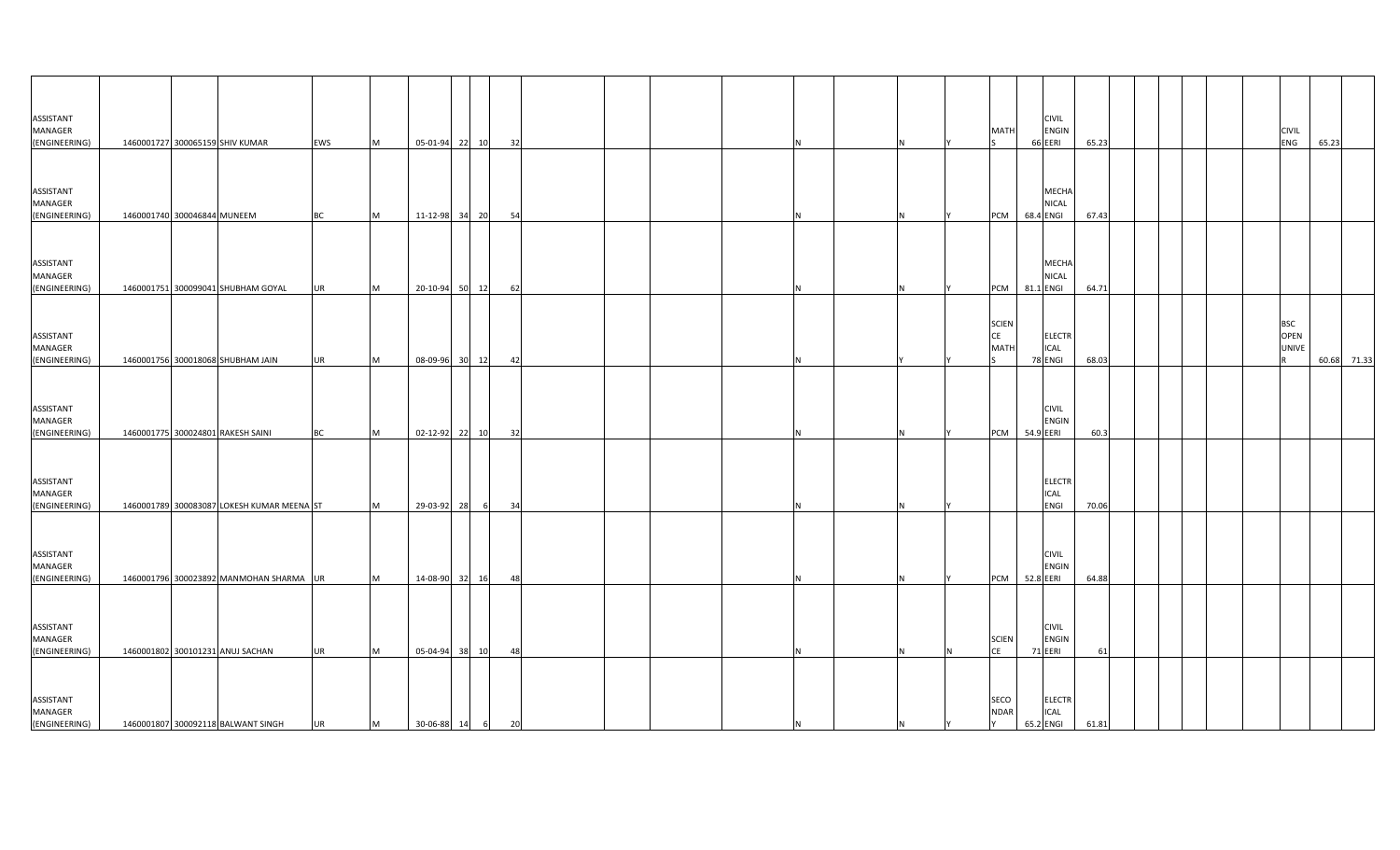| ASSISTANT<br>MANAGER<br>(ENGINEERING)        |                            | 1460001811 300091598 JITENDRA KUMAR            | <b>BC</b> | M         | 07-01-93 54       | 16<br>70             |    |           |   |   |     | PCM                              | MECHA<br><b>NICAL</b><br>74.8 ENGI        | 70.25 |                                      |        |                                         |      |              |      |    |
|----------------------------------------------|----------------------------|------------------------------------------------|-----------|-----------|-------------------|----------------------|----|-----------|---|---|-----|----------------------------------|-------------------------------------------|-------|--------------------------------------|--------|-----------------------------------------|------|--------------|------|----|
| ASSISTANT<br>MANAGER<br>(ENGINEERING)        |                            | 1460001813 300046170 NARESH BAIRWA             | <b>SC</b> | M         | 10-02-90 30       | 10                   | 40 |           |   |   |     | PCM 44.8 ENGI                    | <b>ELECTR</b><br><b>ICAL</b>              | 65.21 |                                      |        |                                         |      |              |      |    |
| ASSISTANT<br>MANAGER<br>(ENGINEERING)        |                            | RAJESH KUMAR<br>1460001821 300048069 CHOUDHARY | <b>BC</b> | <b>M</b>  | 01-08-94 30       | 36<br>6              |    |           |   |   |     | SR<br><b>SEC</b>                 | <b>MECHA</b><br>NICAL<br>62.8 ENGI        | 70    |                                      |        |                                         |      |              |      |    |
| ASSISTANT<br>MANAGER<br>(ENGINEERING)        |                            | 1460001823 300082408 RADHESHYAM                | <b>BC</b> | M         | 01-01-95 28       | 18                   | 46 |           | N |   |     | <b>SCIEN</b><br><b>CE</b>        | <b>ELECTR</b><br><b>ICAL</b><br>55.8 ENGI | 68.8  |                                      |        |                                         |      |              |      |    |
| ASSISTANT<br>MANAGER<br>(ENGINEERING)        |                            | 1460001826 300056890 HIMANSHU SHARMA           | UR        | <b>M</b>  | 08-05-92 26       | 34<br>8              |    | <b>SP</b> |   |   |     | PCM                              | <b>MECHA</b><br>NICAL<br>64 ENGI          | 61.8  |                                      |        |                                         |      | <b>BTECH</b> | 61.8 | 82 |
| ASSISTANT<br>MANAGER<br>(ENGINEERING)        |                            | 1460001831 300094060 ATUL KUMAR SHARMA UR      |           | <b>M</b>  | 06-12-92 30 14    | 44                   |    |           |   |   |     | <b>SR</b><br>SECO<br><b>NDAR</b> | <b>ELECTR</b><br><b>ICAL</b><br>64.2 ENGI | 64.83 |                                      |        |                                         |      |              |      |    |
| <b>ASSISTANT</b><br>MANAGER<br>(ENGINEERING) | 1460001835 300048514 MEENA | DEVENDRA KUMAR                                 | <b>UR</b> | M         | 04-01-90 22 12    | 34                   |    |           | N |   |     | PCM 57.4 EERI                    | <b>CIVIL</b><br><b>ENGIN</b>              | 57.48 |                                      |        |                                         |      |              |      |    |
| ASSISTANT<br>MANAGER<br>(ENGINEERING)        |                            | 1460001849 300022111 GAJANAND SHARMA           | <b>UR</b> | <b>IM</b> | 25-11-91 22       | 24<br>$\overline{2}$ |    |           |   |   |     | PCM                              | <b>ELECTR</b><br><b>ICAL</b><br>72.6 ENGI | 61.65 |                                      |        |                                         |      |              |      |    |
| ASSISTANT<br>MANAGER<br>(ENGINEERING)        |                            | 1460001851 300069234 SANJAY CHOUDHARY UR       |           | M         | 03-06-86 28 10 38 |                      |    |           | N | N | IY. | PCM 54.3 ENGI                    | <b>MECHA</b><br><b>NICAL</b>              |       | MEC<br>HANI<br>CAL<br>ENG<br>66.46 G | 68.1 G | PRO<br><b>DUC</b><br><b>TION</b><br>ENG | 67.7 |              |      |    |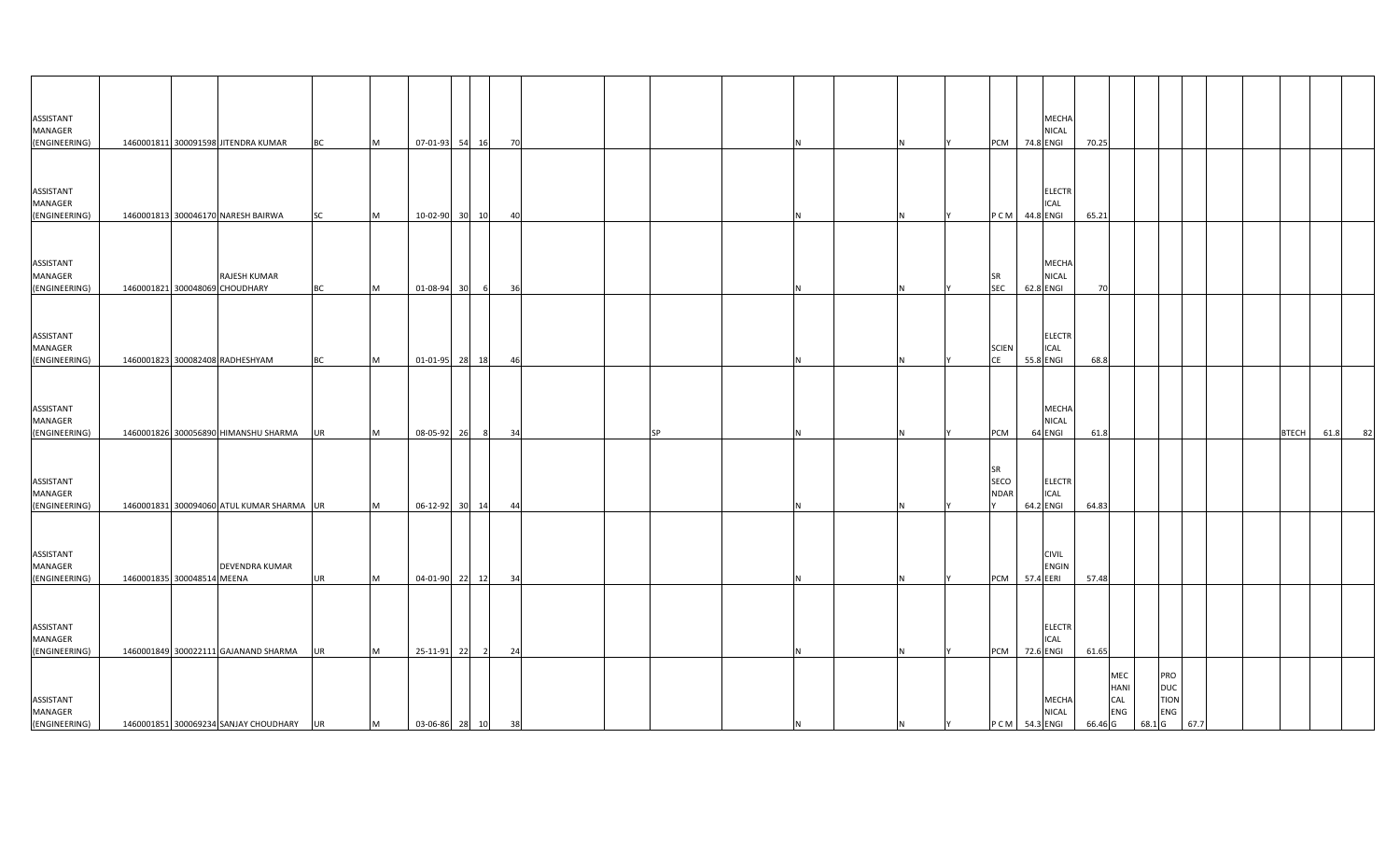| ASSISTANT<br>MANAGER<br>(ENGINEERING)        | 1460001854 300097286 NAEEM KHAN                         | <b>BC</b> | M        | 25-10-92 30 16    |    | 46   |          |    | NICAL<br>ENGI                                                   | MECHA         | 73.07 |  |  |  |    |
|----------------------------------------------|---------------------------------------------------------|-----------|----------|-------------------|----|------|----------|----|-----------------------------------------------------------------|---------------|-------|--|--|--|----|
|                                              |                                                         |           |          |                   |    |      |          |    |                                                                 |               |       |  |  |  |    |
| ASSISTANT<br>MANAGER<br>(ENGINEERING)        | 1460001860 300034923 ROHIT KUMAR GUPTA UR               |           | M        | 11-08-92 40       | 10 | - 50 |          |    | NICAL<br>91.2 ENGI<br>PCM                                       | MECHA         | -73   |  |  |  |    |
|                                              |                                                         |           |          |                   |    |      |          |    |                                                                 |               |       |  |  |  |    |
| ASSISTANT<br>MANAGER<br>(ENGINEERING)        | 1460001872 300065512 PULKIT GUPTA                       | UR        | M        | 05-12-91 34 16    |    | 50   | N        |    | ICAL<br><b>SCIEN</b><br>77.5 ENGI<br><b>CE</b>                  | <b>ELECTR</b> | 77.2  |  |  |  |    |
|                                              |                                                         |           |          |                   |    |      |          |    |                                                                 |               |       |  |  |  |    |
| ASSISTANT<br>MANAGER<br>(ENGINEERING)        | 1460001882 300045826 SANDEEP PHOGAT                     | BC        | M        | 01-09-91 26       | 16 | 42   |          |    | ICAL<br>ENGI                                                    | <b>ELECTR</b> | 62.1  |  |  |  |    |
|                                              |                                                         |           |          |                   |    |      |          |    |                                                                 |               |       |  |  |  |    |
| ASSISTANT<br><b>MANAGER</b><br>(ENGINEERING) | UTKARSH DHARAMPAL<br>1460001886 300075292 SINGH RATHORE | UR        | M        | 07-02-94 36       | 8  | 44   |          |    | <b>CIVIL</b><br><b>SCIEN</b><br><b>ENGIN</b><br>CE<br>68.8 EERI |               | 64    |  |  |  |    |
|                                              |                                                         |           |          |                   |    |      |          |    |                                                                 |               |       |  |  |  |    |
| ASSISTANT<br>MANAGER<br>(ENGINEERING)        | 1460001889 300012732 VISHVA NATH SHARMA UR              |           | <b>M</b> | 08-08-98 14 10    |    | 24   |          |    | ALL<br><b>SUBJE</b><br><b>NICAL</b><br><b>CT</b><br>57.5 ENGI   | MECHA         | 56.3  |  |  |  |    |
|                                              |                                                         |           |          |                   |    |      |          |    |                                                                 |               |       |  |  |  |    |
| ASSISTANT<br>MANAGER<br>(ENGINEERING)        | 1460001890 300042369 PANKAJ GARG                        | EWS       | <b>M</b> | 07-05-95 20 16    |    | 36   |          |    | <b>ICAL</b><br>63.2 ENGI<br>PCM                                 | <b>ELECTR</b> | 67.88 |  |  |  | 86 |
|                                              |                                                         |           |          |                   |    |      |          |    |                                                                 |               |       |  |  |  |    |
| ASSISTANT<br>MANAGER<br>(ENGINEERING)        | 1460001897 300057652 DINESH YADAV                       | <b>BC</b> | <b>M</b> | 30-03-90 26 12    |    | 38   |          | N. | <b>CIVIL</b><br>68.8 EERI<br>PCM                                | ENGIN         | 62.91 |  |  |  |    |
| ASSISTANT                                    |                                                         |           |          |                   |    |      |          |    |                                                                 | <b>ELECTR</b> |       |  |  |  |    |
| MANAGER<br>(ENGINEERING)                     | 1460001906 300105934 OM PRAKASH MEENA ST                |           | M        | 05-07-95 22 16 38 |    |      | <b>N</b> | N  | <b>ICAL</b><br>PCM 64.8 ENGI<br>IY.                             |               | 67.35 |  |  |  |    |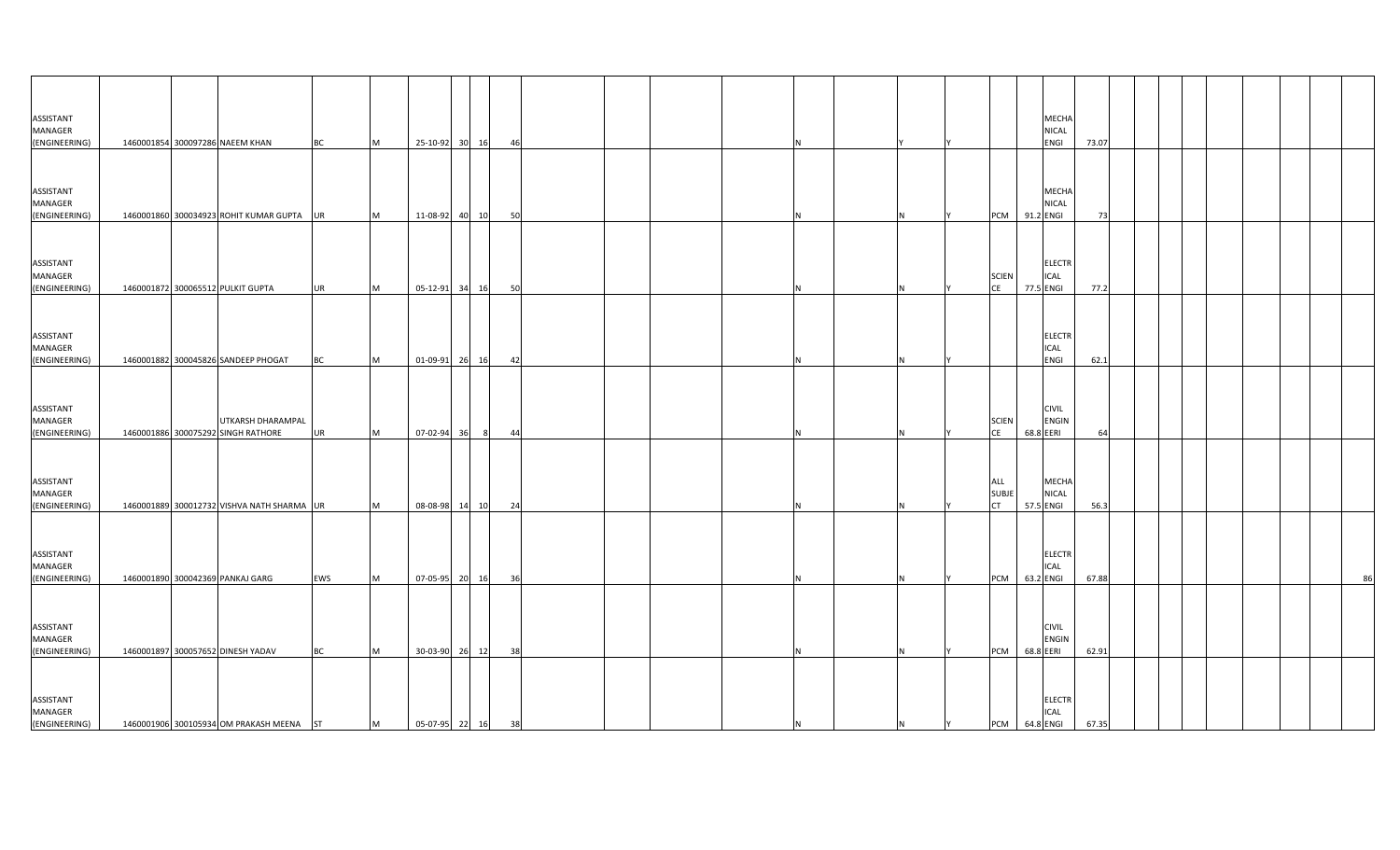| ASSISTANT<br>MANAGER<br>(ENGINEERING)                  |                             | 1460001907 300027934 DIGVIJAY SINGH HADA EWS                                  |                         | M         | 17-07-95 24      | $\overline{4}$                   | 28       |  |    |  |    | <b>MATH</b><br><b>EMAT</b><br><b>ICS</b>     | 48.4 EERI              | <b>CIVIL</b><br><b>ENGIN</b>            | 59.5           |    |                          |    |                                      |    |
|--------------------------------------------------------|-----------------------------|-------------------------------------------------------------------------------|-------------------------|-----------|------------------|----------------------------------|----------|--|----|--|----|----------------------------------------------|------------------------|-----------------------------------------|----------------|----|--------------------------|----|--------------------------------------|----|
| ASSISTANT<br>MANAGER                                   |                             |                                                                               |                         |           |                  |                                  |          |  |    |  |    |                                              |                        | <b>ELECTR</b><br>ICAL                   |                |    |                          |    |                                      |    |
| (ENGINEERING)<br>ASSISTANT<br>MANAGER<br>(ENGINEERING) |                             | 1460001913 300015679 RAJESH KUMAWAT<br>1460001916 300063776 VINOD KUMAR JATAV | <b>BC</b>               | M<br>M    |                  | 17-02-96 28 12<br>31-10-88 28 18 | 40       |  |    |  |    | <b>PCM</b><br><b>PCM</b>                     | 62.8 ENGI<br>55.5 ENGI | <b>ELECTR</b><br><b>ICAL</b>            | 66.67<br>60.54 |    |                          |    |                                      |    |
| ASSISTANT<br>MANAGER<br>(ENGINEERING)                  |                             | 1460001921 300082053 MANRAJ GURJAR                                            | <b>SC</b><br><b>MBC</b> | M         |                  | 25-07-95 16 10                   | 46<br>26 |  |    |  |    | PCM 52.4 ENGI                                |                        | <b>ELECTR</b><br><b>ICAL</b>            | 67.2           |    |                          |    |                                      |    |
| ASSISTANT<br>MANAGER<br>(ENGINEERING)                  |                             | 1460001924 300014883 TARANG MITTAL                                            | <b>UR</b>               | <b>IM</b> |                  | 19-04-92 18 12                   | 30       |  |    |  |    | <b>SCINC</b><br>E AND<br><b>MATH</b>         | 57.4 ENGI              | <b>ELECTR</b><br><b>ICAL</b>            | 64.33          |    |                          |    |                                      |    |
| ASSISTANT<br><b>MANAGER</b><br>(ENGINEERING)           | 1460001931 300107476 MATHUR | ATULESHWAR DUTT                                                               | <b>UR</b>               | <b>IM</b> |                  | 11-09-92 50 10                   | 60       |  |    |  |    | <b>PCM</b>                                   | 72.2 EERI              | <b>CIVIL</b><br><b>ENGIN</b>            | 67.05          |    |                          |    |                                      |    |
| ASSISTANT<br>MANAGER<br>(ENGINEERING)                  |                             | 1460001935 300063862 GAJENDRA SAINI                                           | <b>BC</b>               | <b>IM</b> | 01-08-93 38      | - 8                              | 46       |  |    |  |    |                                              |                        | MECHA<br><b>NICAL</b><br><b>ENGI</b>    | 76.08          |    |                          |    |                                      |    |
| ASSISTANT<br>MANAGER<br>(ENGINEERING)                  |                             | 1460001936 300083099 ATUL SHARMA                                              | <b>UR</b>               | <b>IM</b> |                  | 20-12-89 22 12                   | 34       |  |    |  |    |                                              |                        | <b>ELECTR</b><br>ICAL<br>ENGI           | 67             | ER | POW<br><b>SYST</b><br>EM | 68 |                                      |    |
| ASSISTANT<br>MANAGER<br>(ENGINEERING)                  |                             | 1460001941 300046873 MOHIT DHAKAR                                             | <b>UR</b>               | M         | 03-10-94 20 4 24 |                                  |          |  | ΙN |  | IY | <b>SR</b><br><b>HIGH</b><br>ER<br><b>SEC</b> |                        | <b>ELECTR</b><br><b>ICAL</b><br>50 ENGI | 58             |    |                          |    | <b>ELECT</b><br><b>RICAL</b><br>ENGG | 58 |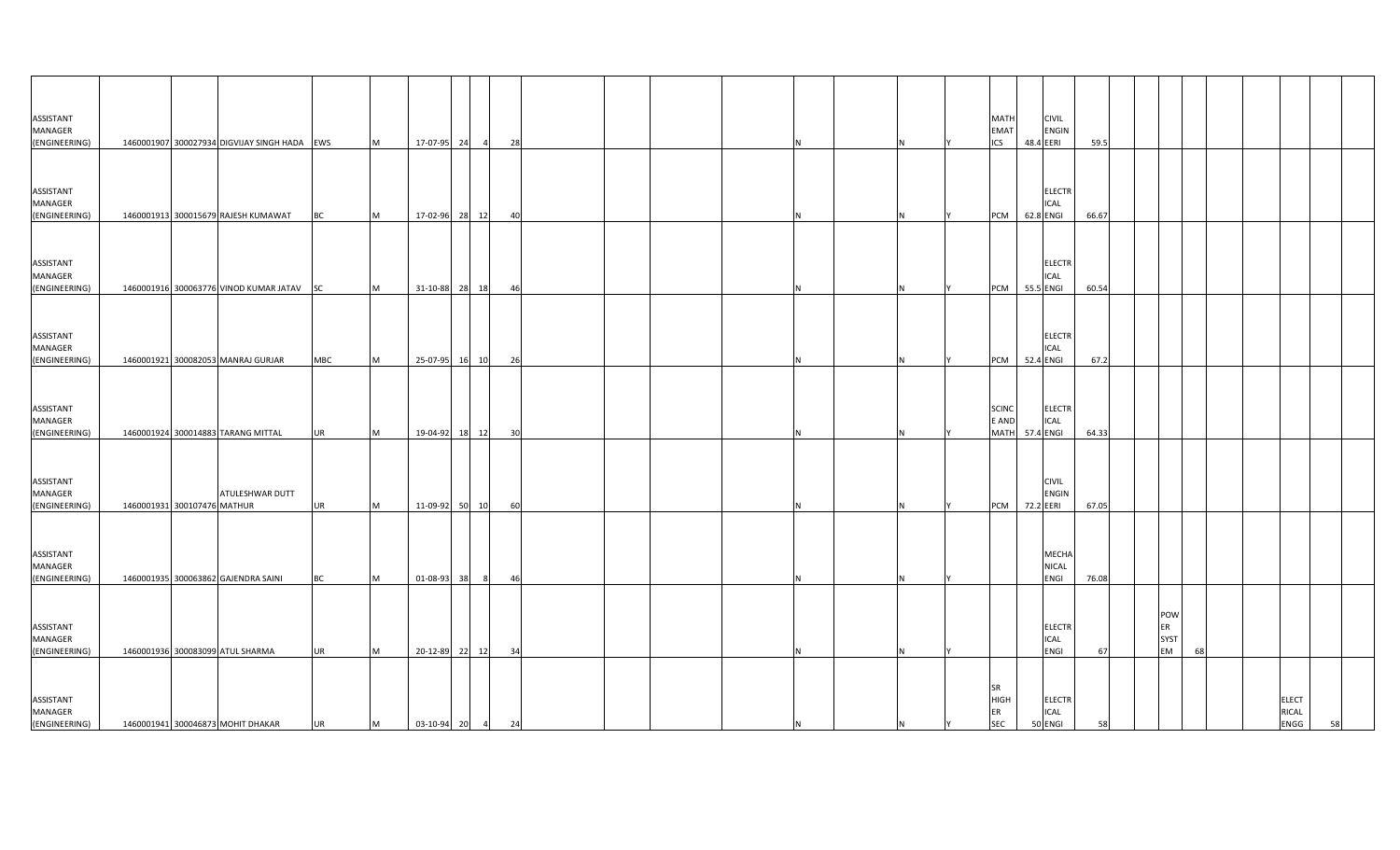| ASSISTANT            |                             |                                             |           |              |                   |    |    |  |           |   |   |                   | MECHA                         |       |  |  |  |  |
|----------------------|-----------------------------|---------------------------------------------|-----------|--------------|-------------------|----|----|--|-----------|---|---|-------------------|-------------------------------|-------|--|--|--|--|
| MANAGER              |                             | HARSHVARDHAN                                |           |              |                   |    |    |  |           |   |   |                   | NICAL                         |       |  |  |  |  |
| (ENGINEERING)        | 1460001950 300036310 YADAV  |                                             | <b>BC</b> | M            | 08-06-97 14 14    |    | 28 |  | <b>SP</b> |   |   | <b>HSC</b>        | 59.8 ENGI                     | 75.6  |  |  |  |  |
|                      |                             |                                             |           |              |                   |    |    |  |           |   |   |                   |                               |       |  |  |  |  |
|                      |                             |                                             |           |              |                   |    |    |  |           |   |   |                   |                               |       |  |  |  |  |
|                      |                             |                                             |           |              |                   |    |    |  |           |   |   | SR                |                               |       |  |  |  |  |
| ASSISTANT<br>MANAGER |                             |                                             |           |              |                   |    |    |  |           |   |   | <b>HIGH</b><br>ER | <b>ELECTR</b><br>ICAL         |       |  |  |  |  |
| (ENGINEERING)        |                             | 1460001970 300022285 RAVINDER DADHICH       | <b>UR</b> | <b>M</b>     | 31-08-94 42       | 18 | 60 |  |           |   |   | <b>SEC</b>        | 81.9 ENGI                     | 68.73 |  |  |  |  |
|                      |                             |                                             |           |              |                   |    |    |  |           |   |   |                   |                               |       |  |  |  |  |
|                      |                             |                                             |           |              |                   |    |    |  |           |   |   |                   |                               |       |  |  |  |  |
|                      |                             |                                             |           |              |                   |    |    |  |           |   |   |                   |                               |       |  |  |  |  |
| ASSISTANT<br>MANAGER |                             |                                             |           |              |                   |    |    |  |           |   |   |                   | MECHA<br>NICAL                |       |  |  |  |  |
| (ENGINEERING)        |                             | 1460001973 300043361 KSHITIJ YADAV          | <b>UR</b> | M            | 12-10-88 34 14    |    | 48 |  |           |   |   | PCM               | 64.5 ENGI                     | 66.67 |  |  |  |  |
|                      |                             |                                             |           |              |                   |    |    |  |           |   |   |                   |                               |       |  |  |  |  |
|                      |                             |                                             |           |              |                   |    |    |  |           |   |   |                   |                               |       |  |  |  |  |
|                      |                             |                                             |           |              |                   |    |    |  |           |   |   | <b>SCIEN</b>      |                               |       |  |  |  |  |
| ASSISTANT            |                             |                                             |           |              |                   |    |    |  |           |   |   | CE                | <b>ELECTR</b>                 |       |  |  |  |  |
| MANAGER              |                             | PRASHANT SINGH                              |           |              |                   |    |    |  |           |   |   | MATI              | ICAL                          |       |  |  |  |  |
| (ENGINEERING)        | 1460001978 300060231 TANWAR |                                             | <b>UR</b> | <b>IM</b>    | 28-11-95 24 10    |    | 34 |  |           |   | N |                   | 54.2 ENGI                     | 64.37 |  |  |  |  |
|                      |                             |                                             |           |              |                   |    |    |  |           |   |   |                   |                               |       |  |  |  |  |
|                      |                             |                                             |           |              |                   |    |    |  |           |   |   |                   |                               |       |  |  |  |  |
| ASSISTANT            |                             |                                             |           |              |                   |    |    |  |           |   |   |                   | <b>ELECTR</b>                 |       |  |  |  |  |
| MANAGER              |                             |                                             |           |              |                   |    |    |  |           |   |   |                   | ICAL                          |       |  |  |  |  |
| (ENGINEERING)        |                             | 1460001981 300023341 GAURAV SHARMA          | <b>UR</b> | <b>IM</b>    | 12-12-92 32       | 10 | 42 |  |           |   |   | PCM               | 66 ENGI                       | 65.77 |  |  |  |  |
|                      |                             |                                             |           |              |                   |    |    |  |           |   |   |                   |                               |       |  |  |  |  |
|                      |                             |                                             |           |              |                   |    |    |  |           |   |   |                   |                               |       |  |  |  |  |
| ASSISTANT            |                             |                                             |           |              |                   |    |    |  |           |   |   |                   | MECHA                         |       |  |  |  |  |
| <b>MANAGER</b>       |                             | <b>MANOJ KUMAR</b>                          |           |              |                   |    |    |  |           |   |   |                   | <b>NICAL</b>                  |       |  |  |  |  |
| (ENGINEERING)        | 1460001990 300009692 SUTHAR |                                             | <b>BC</b> | <b>IM</b>    | 15-04-96 38       | 10 | 48 |  |           |   |   |                   | ENGI                          | 81.32 |  |  |  |  |
|                      |                             |                                             |           |              |                   |    |    |  |           |   |   |                   |                               |       |  |  |  |  |
|                      |                             |                                             |           |              |                   |    |    |  |           |   |   |                   |                               |       |  |  |  |  |
| ASSISTANT            |                             |                                             |           |              |                   |    |    |  |           |   |   |                   | <b>CIVIL</b>                  |       |  |  |  |  |
| MANAGER              |                             | MOHIT SINGH                                 |           |              |                   |    |    |  |           |   |   |                   | <b>ENGIN</b>                  |       |  |  |  |  |
| (ENGINEERING)        |                             | 1460001992 300063110 SHEKHAWAT              | EWS       | <b>M</b>     | 08-06-92 42 18    |    | 60 |  |           |   |   | PCM               | 63.5 EERI                     | 63.26 |  |  |  |  |
|                      |                             |                                             |           |              |                   |    |    |  |           |   |   |                   |                               |       |  |  |  |  |
|                      |                             |                                             |           |              |                   |    |    |  |           |   |   |                   |                               |       |  |  |  |  |
|                      |                             |                                             |           |              |                   |    |    |  |           |   |   |                   |                               |       |  |  |  |  |
| ASSISTANT<br>MANAGER |                             |                                             |           |              |                   |    |    |  |           |   |   | <b>SR</b>         | <b>MECHA</b><br>NICAL         |       |  |  |  |  |
| (ENGINEERING)        |                             | 1460002000 300072576 BHANWAR DILIP SINGH UR |           | $\mathsf{M}$ | 23-05-86 32       | 8  | 40 |  |           |   |   | <b>SEC</b>        | 72.3 ENGI                     | 80    |  |  |  |  |
|                      |                             |                                             |           |              |                   |    |    |  |           |   |   |                   |                               |       |  |  |  |  |
|                      |                             |                                             |           |              |                   |    |    |  |           |   |   |                   |                               |       |  |  |  |  |
|                      |                             |                                             |           |              |                   |    |    |  |           |   |   |                   |                               |       |  |  |  |  |
| ASSISTANT            |                             |                                             |           |              |                   |    |    |  |           |   |   |                   | <b>CIVIL</b>                  |       |  |  |  |  |
| MANAGER              | 1460002004 300065538 SHARMA | <b>DEEPAK KUMAR</b>                         |           |              | 25-03-95 34 16 50 |    |    |  |           |   |   |                   | <b>ENGIN</b><br>PCM 83.4 EERI | 67.53 |  |  |  |  |
| (ENGINEERING)        |                             |                                             | EWS       | M            |                   |    |    |  |           | N | N | Y                 |                               |       |  |  |  |  |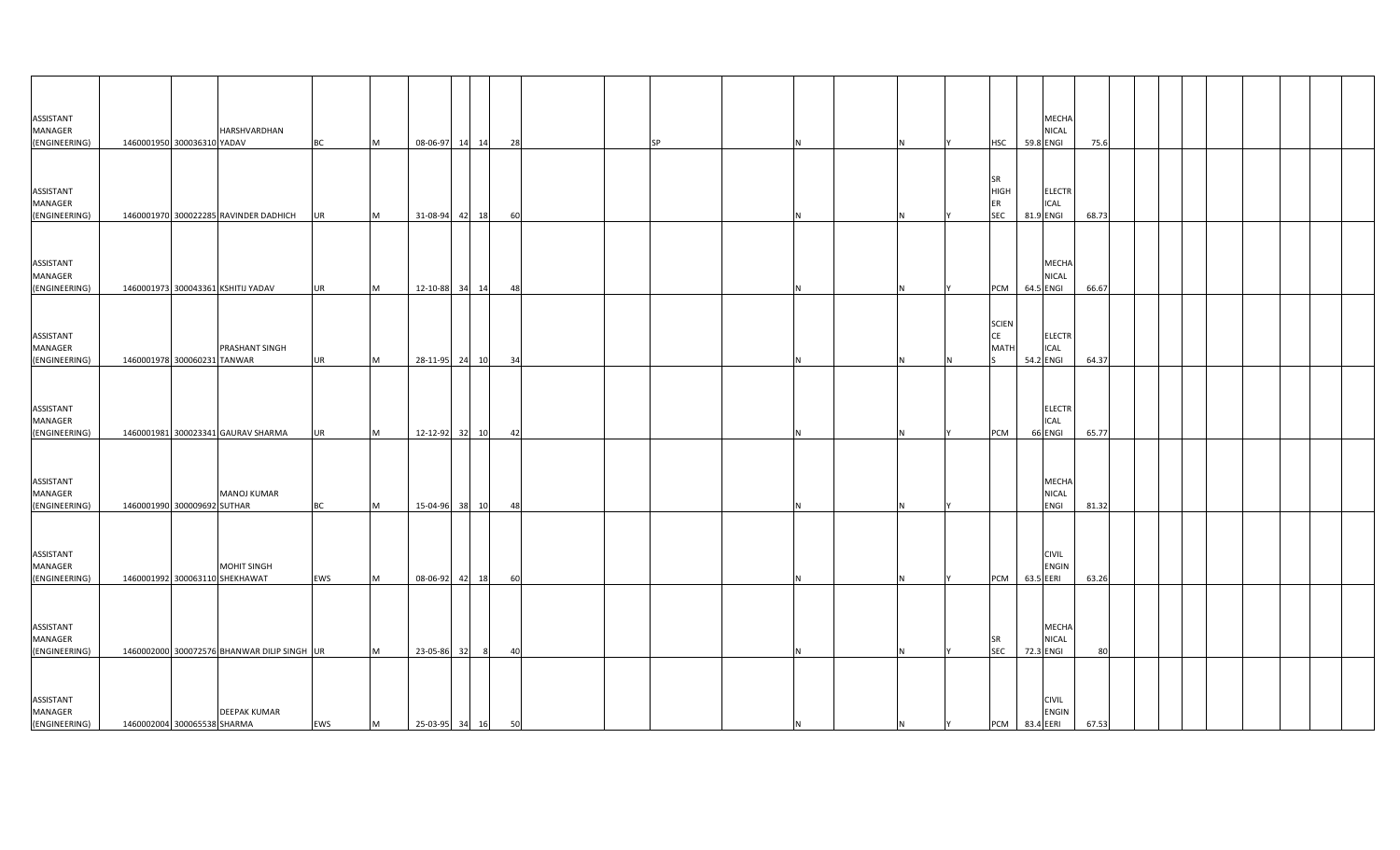| ASSISTANT<br>MANAGER<br>(ENGINEERING)                  |                                                               | 1460002008 300049666 NAMRATA TIWARI         | <b>UR</b>              |          | 01-01-89 24                         |       |     | 30 |  |     | IN. | <b>PCM</b>                                          | 62.6 ENGI              | <b>ELECTR</b><br><b>ICAL</b>  | 73.26 |                                                    |    | ISD 86.6  |  |  |  |
|--------------------------------------------------------|---------------------------------------------------------------|---------------------------------------------|------------------------|----------|-------------------------------------|-------|-----|----|--|-----|-----|-----------------------------------------------------|------------------------|-------------------------------|-------|----------------------------------------------------|----|-----------|--|--|--|
| ASSISTANT<br>MANAGER<br>(ENGINEERING)                  |                                                               | 1460002020 300026359 PUSHPENDRA SINGH       | <b>BC</b>              | M        | 06-08-90                            | 24    |     | 28 |  |     |     |                                                     |                        | <b>ELECTR</b><br>ICAL<br>ENGI | 61.95 |                                                    |    |           |  |  |  |
| ASSISTANT<br>MANAGER<br>(ENGINEERING)                  |                                                               | 1460002025 300075601 DEEPAK AGRAWAL         | <b>UR</b>              | M        | 04-10-92                            | 48 12 |     | 60 |  |     |     | ALL<br><b>SUBJE</b><br><b>CTS</b>                   | 87.2 ENGI              | <b>ELECTR</b><br>ICAL         | 79.26 |                                                    |    |           |  |  |  |
| ASSISTANT<br>MANAGER<br>(ENGINEERING)                  |                                                               | 1460002026 300033412 GURU PRASAD KULDEEP SC |                        | M        | 02-09-93 26 10                      |       |     | 36 |  |     |     | <b>HSC</b>                                          | 45.3 ENGI              | <b>ELECTR</b><br>ICAL         |       | <b>DIPL</b><br>68.17 OMA 63.2                      |    |           |  |  |  |
| ASSISTANT<br>MANAGER<br>(ENGINEERING)                  |                                                               | 1460002035 300103157 VIVEK MITTAL           | <b>UR</b>              | <b>M</b> | 04-09-92                            | 36    |     | 42 |  |     |     | <b>SCIEN</b><br>CE                                  | 84.9 ENGI              | <b>ELECTR</b><br><b>ICAL</b>  | 73.5  |                                                    |    |           |  |  |  |
| ASSISTANT<br>MANAGER<br>(ENGINEERING)                  |                                                               | 1460002044 300030800 VINIT KUMAR JAIN       | <b>UR</b>              | M        | 17-07-89                            | 16    | - 8 | 24 |  |     |     | <b>MATH</b><br>S<br><b>SCIEN</b><br><b>CE</b>       | 67.2 ENGI              | MECHA<br><b>NICAL</b>         | 58.45 |                                                    |    |           |  |  |  |
| <b>ASSISTANT</b><br>MANAGER                            |                                                               |                                             |                        |          |                                     |       |     |    |  |     |     |                                                     |                        | MECHA<br><b>NICAL</b>         |       |                                                    |    | м         |  |  |  |
| (ENGINEERING)<br>ASSISTANT<br>MANAGER                  | 1460002050 300029664 NIKHIL JAIN                              | MAHENDRA KUMAR                              | <b>UR</b>              | M        | 27-07-88 32 10                      |       |     | 42 |  |     |     | PCM                                                 | 68.8 ENGI              | MECHA<br>NICAL                | 63.21 |                                                    |    | TECH 69.1 |  |  |  |
| (ENGINEERING)<br>ASSISTANT<br>MANAGER<br>(ENGINEERING) | 1460002053 300042419 PAHADIYA<br>1460002054 300007382 CHOUHAN | <b>DINESH KUMAR</b>                         | <b>SC</b><br><b>SC</b> | M<br>M   | 09-04-92 26 14<br>15-07-85 20 18 38 |       |     | 40 |  | IN. | İΥ  | <b>PCM</b><br><b>SR</b><br>SECO<br><b>NDAR</b><br>Y | 51.5 ENGI<br>57.5 EERI | <b>CIVIL</b><br><b>ENGIN</b>  | 62.45 | <b>CIVIL</b><br><b>ENGI</b><br><b>NEER</b><br>58 I | 66 |           |  |  |  |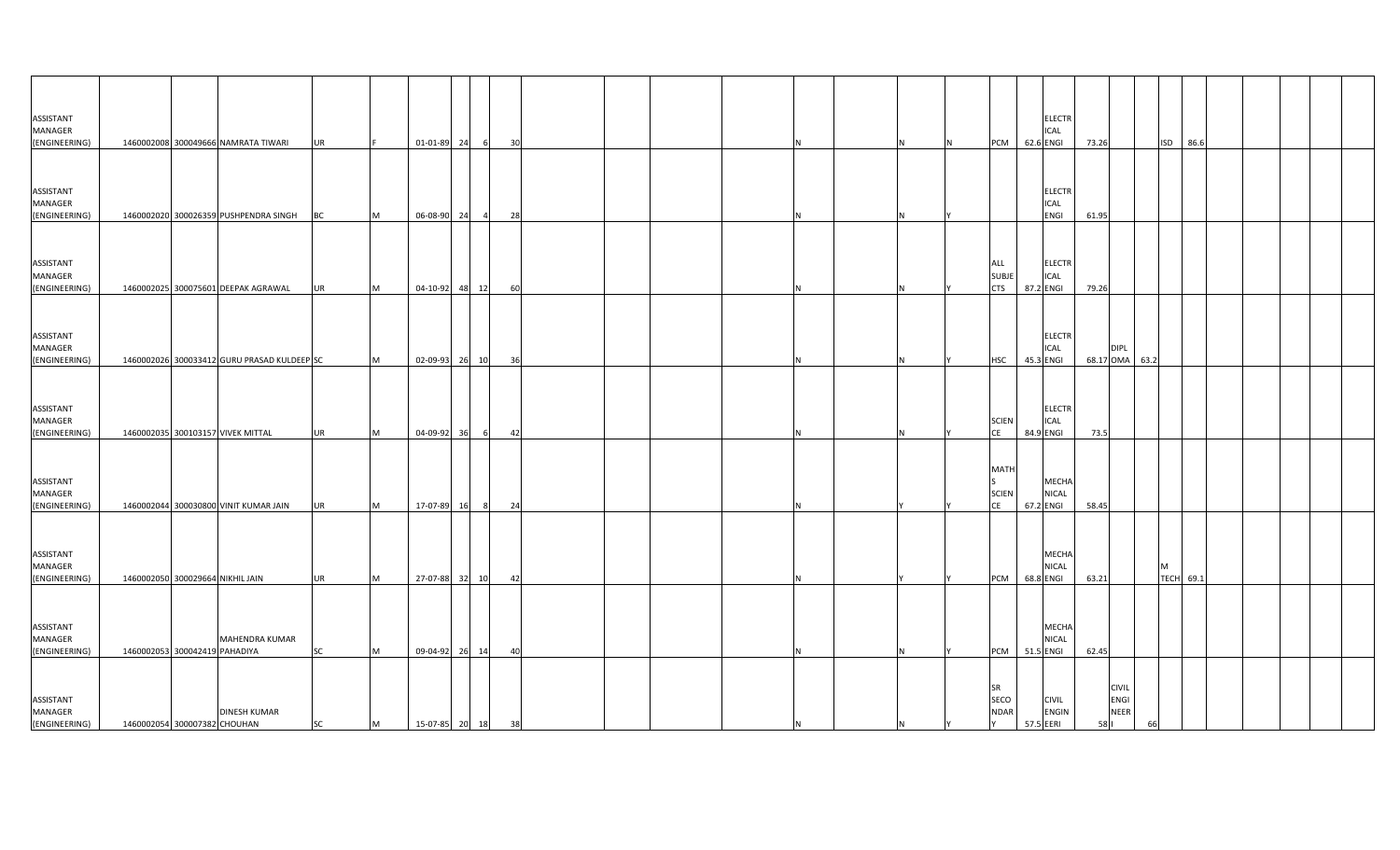| ASSISTANT<br>MANAGER<br>(ENGINEERING)                  |  | 1460002056 300007157 MANDEEP KUMAR                                      | <b>UR</b>              | M      | 20-11-92 20                   | $\overline{2}$ | 22       |    |   |   | IN. | SR                                                  | 56.6 ENGI                            | <b>MECHA</b><br><b>NICAL</b> | <b>DIPL</b><br><b>OMA</b><br>IN<br>MEC<br>67 H<br>62.8 |  |  |  |
|--------------------------------------------------------|--|-------------------------------------------------------------------------|------------------------|--------|-------------------------------|----------------|----------|----|---|---|-----|-----------------------------------------------------|--------------------------------------|------------------------------|--------------------------------------------------------|--|--|--|
| ASSISTANT<br>MANAGER                                   |  |                                                                         |                        |        |                               |                |          |    |   |   |     | PCM<br><b>HINDI</b>                                 |                                      | <b>MECHA</b><br>NICAL        |                                                        |  |  |  |
| (ENGINEERING)<br>ASSISTANT<br>MANAGER<br>(ENGINEERING) |  | 1460002058 300088714 ABHIJEET MOHAN<br>1460002065 300018571 ASHOK TOGRA | <b>UR</b><br><b>BC</b> | M<br>M | 24-12-91 30<br>11-01-94 36 16 |                | 34<br>52 |    |   |   |     | ENG<br><b>SR</b><br><b>HIGH</b><br>ER<br><b>SEC</b> | 66.6 ENGI<br><b>CIVIL</b><br>75 EERI | <b>ENGIN</b>                 | 63.15<br>69.45                                         |  |  |  |
| ASSISTANT<br>MANAGER<br>(ENGINEERING)                  |  | 1460002068 300033915 NAVEEN SINGH                                       | <b>BC</b>              | M      | 21-06-81 16 12                |                | 28       |    | N |   |     | <b>PCB</b>                                          | 59.4 ENGI                            | <b>MECHA</b><br><b>NICAL</b> | MEC<br><b>HANI</b><br>68.78 CAL<br>65.8                |  |  |  |
| ASSISTANT<br>MANAGER<br>(ENGINEERING)                  |  | 1460002077 300020127 BANWARI LAL JANGID BC                              |                        | M      | 15-03-90 24 10                |                | 34       |    |   |   |     | <b>PCM</b>                                          | <b>ICAL</b><br>75.7 ENGI             | <b>ELECTR</b>                | 67.43                                                  |  |  |  |
| ASSISTANT<br>MANAGER<br>(ENGINEERING)                  |  | 1460002093 300033075 TEJPAL CHOUDHARY                                   | BC                     | M      | 22-07-95 24                   | - 81           | 32       |    |   |   |     | <b>PCM</b>                                          | <b>ICAL</b><br>72.4 ENGI             | <b>ELECTR</b>                | 74.63                                                  |  |  |  |
| ASSISTANT<br>MANAGER<br>(ENGINEERING)                  |  | 1460002121 300018764 KHEMRAJ SHARMA                                     | <b>UR</b>              | M      | 16-07-92 44 14                |                | 58       |    | N |   |     | <b>SR</b><br><b>HIGH</b><br>ER<br><b>SEC</b>        | <b>ICAL</b><br>58.8 ENGI             | <b>ELECTR</b>                | 65.28                                                  |  |  |  |
| ASSISTANT<br>MANAGER<br>(ENGINEERING)                  |  | 1460002127 300107654 OMPRAKASH SAMOTA BC                                |                        | M      | 04-08-98 38 12                |                | 50       | SP |   |   |     | <b>SCIEN</b><br>CE<br><b>MATH</b>                   | <b>CIVIL</b><br>84.2 EERI            | <b>ENGIN</b>                 | 80                                                     |  |  |  |
| ASSISTANT<br>MANAGER<br>(ENGINEERING)                  |  | 1460002128 300040114 BRIJESH KUMAR MEENA ST                             |                        | M      | 27-05-88 36 10 46             |                |          |    | N | N | Y X |                                                     | PCM 55.1 ENGI                        | <b>MECHA</b><br><b>NICAL</b> | 55.94                                                  |  |  |  |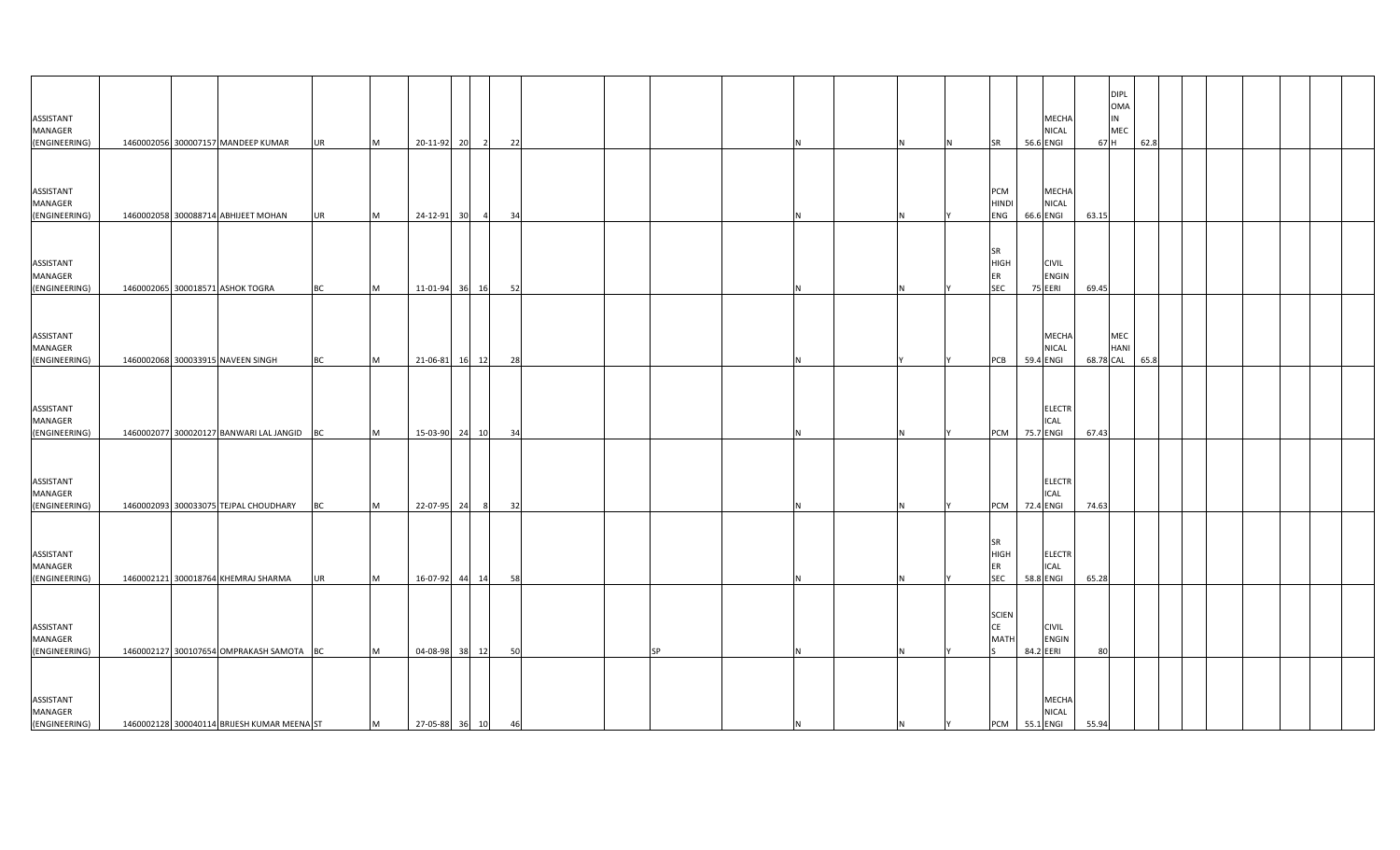| ASSISTANT<br>MANAGER<br>(ENGINEERING)                  |                                | 1460002138 300004614 DILEEP KUMAR SAINI BC           |                        | M         | 16-05-94 40 16                |                | 56       |  |  |  |   | <b>SCIEN</b><br>CE<br><b>MATH</b> | <b>CIVIL</b><br>ENGIN<br>74.3 EERI            | 74.2          |   |                  |  |  |     |
|--------------------------------------------------------|--------------------------------|------------------------------------------------------|------------------------|-----------|-------------------------------|----------------|----------|--|--|--|---|-----------------------------------|-----------------------------------------------|---------------|---|------------------|--|--|-----|
| ASSISTANT<br>MANAGER                                   |                                | HIMANSHU                                             |                        | Iм.       |                               |                |          |  |  |  |   |                                   | <b>ELECTR</b><br>ICAL<br>ENGI                 |               |   |                  |  |  |     |
| (ENGINEERING)<br>ASSISTANT<br>MANAGER<br>(ENGINEERING) | 1460002151 300024176 NITHARWAL | 1460002150 300100322 BHARADWAJ<br><b>ASHOK KUMAR</b> | <b>UR</b><br><b>BC</b> | <b>M</b>  | 26-09-90 36 20<br>26-09-98 28 | 8 <sup>l</sup> | 56<br>36 |  |  |  |   | PCM                               | <b>ELECTR</b><br><b>ICAL</b><br>88.2 ENGI     | 61.42<br>65.4 |   |                  |  |  | 100 |
| ASSISTANT<br>MANAGER<br>(ENGINEERING)                  |                                | 1460002158 300009851 RAJESH KUMAR                    | <b>BC</b>              | M         | 09-08-92 38                   | $\overline{4}$ | 42       |  |  |  |   | <b>SCIEN</b><br>CE                | MECHA<br>NICAL<br>82.5 ENGI                   | 75.51         | M | <b>TECH 88.2</b> |  |  |     |
| ASSISTANT<br>MANAGER<br>(ENGINEERING)                  |                                | 1460002165 300085073 RAKESH KUMAR JUNEJA UR          |                        | Iм.       |                               | 03-11-84 34 14 | 48       |  |  |  |   | PCM                               | <b>ELECTR</b><br>ICAL<br>60.8 ENGI            | 68.83         |   |                  |  |  |     |
| ASSISTANT<br>MANAGER<br>(ENGINEERING)                  |                                | 1460002169 300063221 BHAGCHAND GURJAR MBC            |                        | <b>M</b>  | 13-12-94 10 10                |                | 20       |  |  |  |   | PCM                               | <b>ELECTR</b><br><b>ICAL</b><br>68.8 ENGI     | 70.19         |   |                  |  |  |     |
| ASSISTANT<br>MANAGER<br>(ENGINEERING)                  |                                | 1460002177 300075752 TARUN KUMAR BANSAL EWS          |                        | <b>M</b>  | 17-07-94 34 10                |                | 44       |  |  |  |   | PCM                               | <b>CIVIL</b><br>ENGIN<br>72.2 EERI            | 67.4          |   |                  |  |  |     |
| ASSISTANT<br>MANAGER<br>(ENGINEERING)                  | 1460002186 300033266 BAIRWA    | RAVINDRA KUMAR                                       | <b>UR</b>              | <b>IM</b> | 20-08-89 20 12                |                | 32       |  |  |  |   |                                   | <b>ELECTR</b><br><b>ICAL</b><br>PCM 55.1 ENGI | 65.8          |   |                  |  |  |     |
| ASSISTANT<br>MANAGER<br>(ENGINEERING)                  | 1460002188 300090834 RAJ KUMAR |                                                      | <b>SC</b>              | M         | 21-06-90 30 12 42             |                |          |  |  |  | N | <b>PCM</b><br>Y                   | <b>CIVIL</b><br><b>ENGIN</b><br>52 EERI       | 67.13         |   |                  |  |  |     |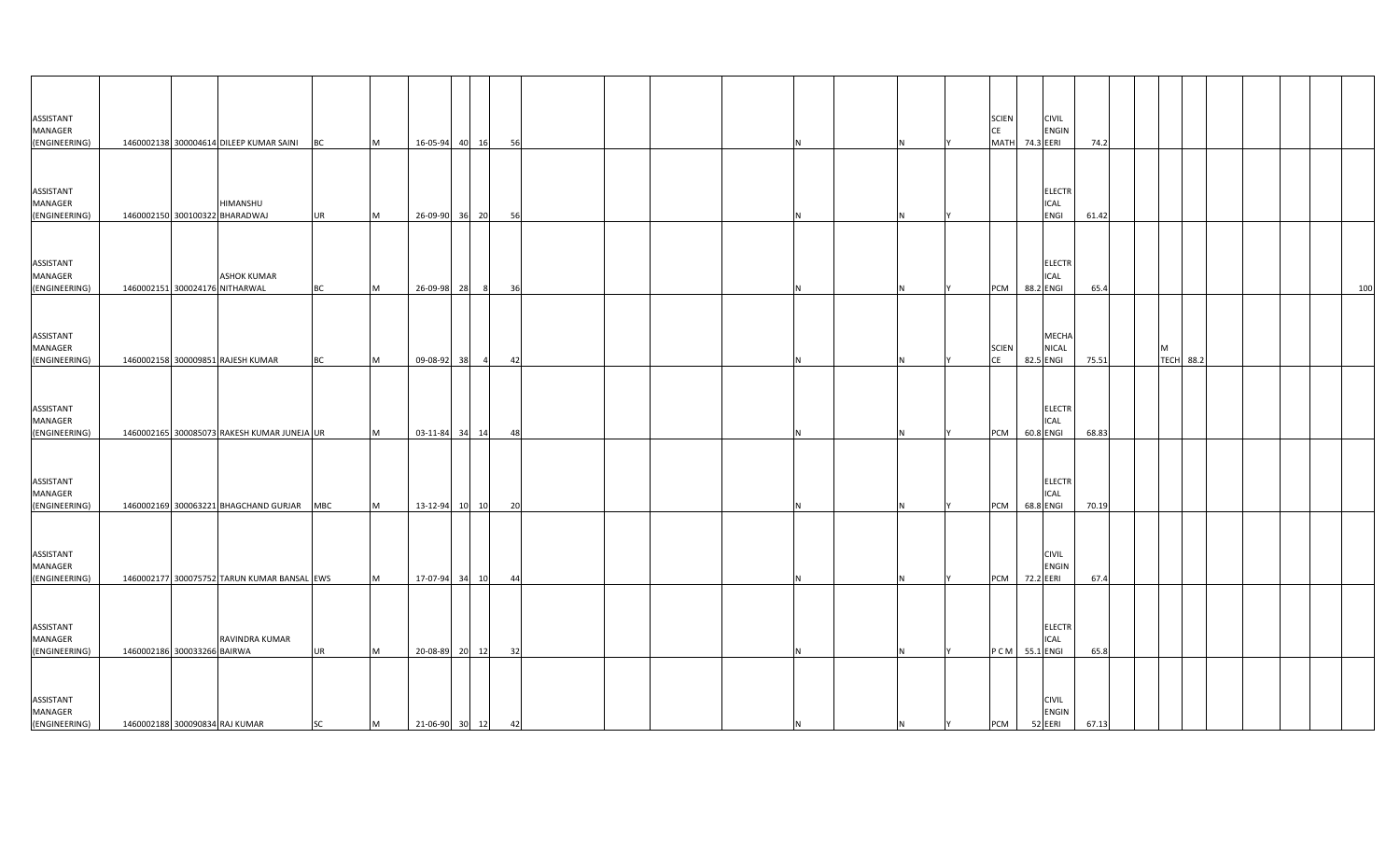| ASSISTANT<br>MANAGER<br>(ENGINEERING) |  | 1460002192 300025631 VIBHOR SAXENA           | <b>UR</b> | M        | 12-03-97            | 18    | 24<br>- 61 |    |  |     |   |                | PCM 81.8 ENGI                     |           | MECHA<br><b>NICAL</b>                | 75.33 |  |       |      |  |
|---------------------------------------|--|----------------------------------------------|-----------|----------|---------------------|-------|------------|----|--|-----|---|----------------|-----------------------------------|-----------|--------------------------------------|-------|--|-------|------|--|
| ASSISTANT<br>MANAGER<br>(ENGINEERING) |  | 1460002207 300007443 BHAGWAN RAM             | <b>BC</b> | M        | 15-08-94            | 38 18 |            | 56 |  |     |   |                | PCM<br><b>HIN</b><br>ENG          | 93.4 ENGI | <b>MECHA</b><br>NICAL                | 76.7  |  |       |      |  |
| ASSISTANT<br>MANAGER<br>(ENGINEERING) |  | 1460002213 300060944 DIVAKAR GUPTA           | EWS       | M        | 27-07-94 34 18      |       | 52         |    |  |     |   |                | <b>PCM</b>                        | 75.7 ENGI | <b>ELECTR</b><br><b>ICAL</b>         | 72.2  |  |       |      |  |
| ASSISTANT<br>MANAGER<br>(ENGINEERING) |  | 1460002220 300083518 MANOJ KUMAR MEENA UR    |           | M        | 15-08-93 34 16      |       |            | 50 |  |     |   |                |                                   |           | <b>ELECTR</b><br>ICAL<br><b>ENGI</b> | 64.2  |  |       |      |  |
| ASSISTANT<br>MANAGER<br>(ENGINEERING) |  | 1460002222 300002445 AMIT DADHICH            | <b>UR</b> | M        | 06-12-96            | 32    | 14         | 46 |  |     |   |                | <b>SCIEN</b><br>CE<br><b>MATH</b> | 86.8 ENGI | MECHA<br><b>NICAL</b>                | 71.2  |  | PGDCA | 71.2 |  |
| ASSISTANT<br>MANAGER<br>(ENGINEERING) |  | 1460002226 300082687 ABHISHEK MISHRA         | <b>UR</b> | M        | 28-02-91            | 18 10 | 28         |    |  |     |   |                | <b>SCIEN</b><br>CE<br><b>MATH</b> | 66 EERI   | <b>CIVIL</b><br>ENGIN                | 75.87 |  |       |      |  |
| ASSISTANT<br>MANAGER<br>(ENGINEERING) |  | 1460002228 300097684 SUDHIR TODWAL           | <b>UR</b> | <b>M</b> | 30-07-92 34 18      |       | 52         |    |  |     |   |                | <b>PCM</b>                        | 75.4 ENGI | <b>ELECTR</b><br><b>ICAL</b>         | 76.8  |  |       |      |  |
| ASSISTANT<br>MANAGER<br>(ENGINEERING) |  | 1460002248 300061897 DINESH PRATAP SINGH EWS |           | M        | 30-06-95            | 16 10 |            | 26 |  |     |   |                | <b>PCM</b>                        | 61.6 ENGI | <b>MECHA</b><br>NICAL                | 67    |  |       |      |  |
| ASSISTANT<br>MANAGER<br>(ENGINEERING) |  | 1460002261 300050965 NAVEEN CHOUDHARY UR     |           | M        | $10-02-94$ 38 16 54 |       |            |    |  | IN. | N | $\overline{N}$ | PCM 67.4 ENGI                     |           | <b>MECHA</b><br><b>NICAL</b>         | 59.45 |  |       |      |  |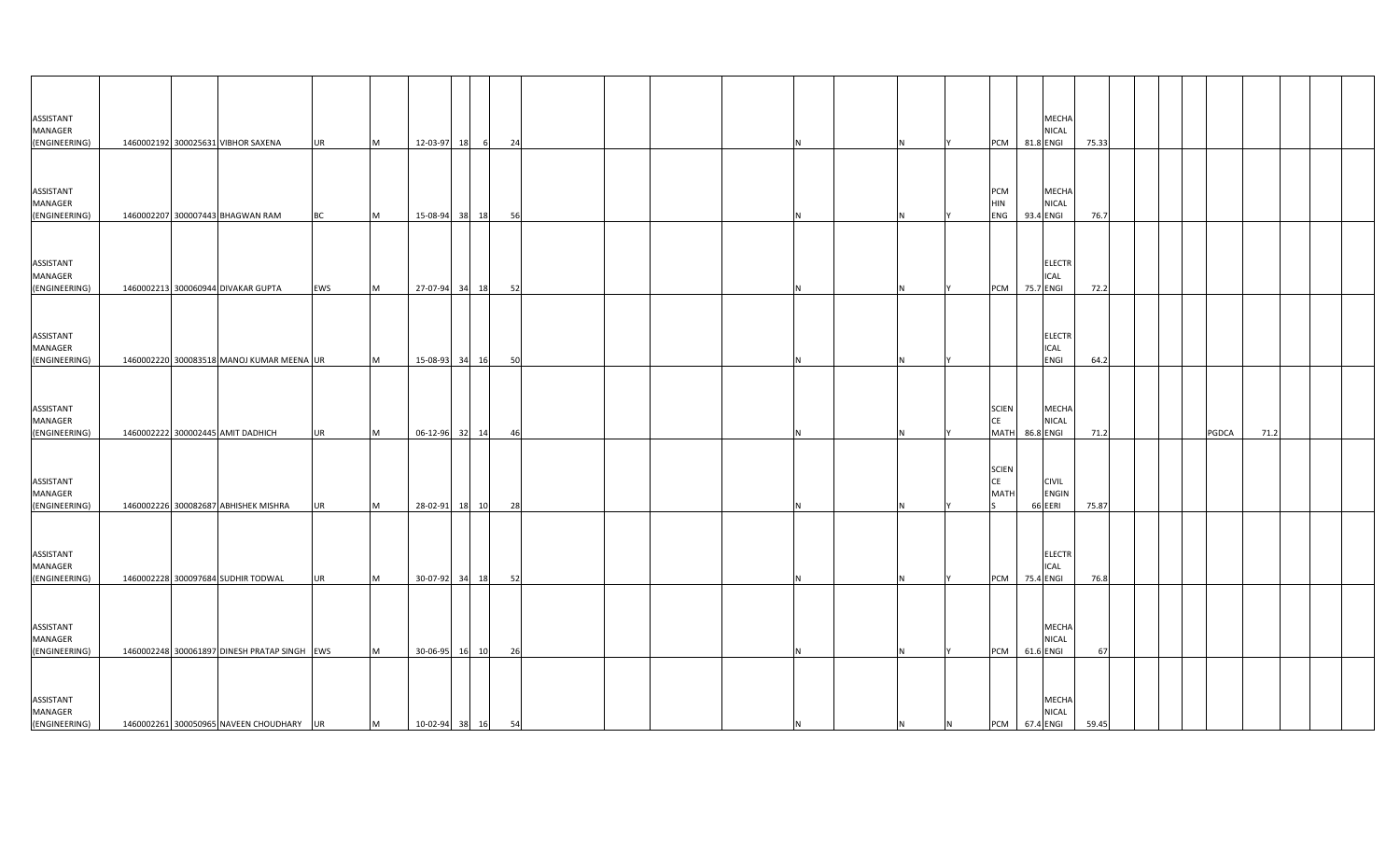| ASSISTANT<br>MANAGER<br>(ENGINEERING)        |                                | <b>SUNIL KUMAR</b><br>1460002282 300064727 CHOUDHARY  | <b>BC</b> | <b>M</b>  | 06-10-95 32       | 10             | 42              |   |   |     | <b>SCIEN</b><br><b>CE</b>   | <b>MECHA</b><br><b>NICAL</b><br>63.6 ENGI     | 60.91 |  |  |
|----------------------------------------------|--------------------------------|-------------------------------------------------------|-----------|-----------|-------------------|----------------|-----------------|---|---|-----|-----------------------------|-----------------------------------------------|-------|--|--|
| ASSISTANT<br>MANAGER<br>(ENGINEERING)        | 1460002287 300038648 KUMAR SAH | <b>SHYAM SUNDER</b>                                   | <b>UR</b> | <b>M</b>  | 15-12-86 22       | 8 <sup>l</sup> | 30              |   |   |     | <b>HSC</b>                  | <b>ELECTR</b><br>ICAL<br>38 ENGI              |       |  |  |
| ASSISTANT<br>MANAGER<br>(ENGINEERING)        | 1460002288 300064032 RATHORE   | KULDEEP SINGH                                         | <b>UR</b> | <b>M</b>  | 02-06-96 18       | 6              | 24<br><b>SP</b> | N |   |     | <b>SCIEN</b><br><b>CE</b>   | <b>MECHA</b><br><b>NICAL</b><br>69.2 ENGI     | 71.6  |  |  |
| ASSISTANT<br>MANAGER<br>(ENGINEERING)        |                                | <b>VIKRAM SINGH</b><br>1460002291 300099629 SHEKHAWAT | EWS       | <b>IM</b> | 20-01-93 24       | 8              | 32              |   |   |     | PCM                         | <b>MECHA</b><br><b>NICAL</b><br>68.8 ENGI     | 71.97 |  |  |
| ASSISTANT<br>MANAGER<br>(ENGINEERING)        | 1460002295 300065125 SHARMA    | PRADEEP KUMAR                                         | UR        | <b>M</b>  | 10-01-93 36       | 16             | 52              |   |   |     | PCM                         | MECHA<br>NICAL<br>76 ENGI                     | 73.7  |  |  |
| ASSISTANT<br>MANAGER<br>(ENGINEERING)        |                                | 1460002297 300007699 MOHIT GANDHI                     | <b>UR</b> | <b>M</b>  | 28-05-93 22       | 8 <sup>8</sup> | 30              |   |   |     | <b>INTER</b><br>MEDI<br>ATE | <b>MECHA</b><br><b>NICAL</b><br>66.2 ENGI     | 80    |  |  |
| <b>ASSISTANT</b><br>MANAGER<br>(ENGINEERING) | 1460002298 300073446 YADAV     | RAMESH KUMAR                                          | <b>BC</b> | <b>M</b>  | 10-05-94 18       | 12             | 30              | N |   |     | <b>PCM</b>                  | MECHA<br><b>NICAL</b><br>58.9 ENGI            | 70.19 |  |  |
| ASSISTANT<br>MANAGER<br>(ENGINEERING)        |                                | 1460002302 300073284 HIMANSHU GAUTAM                  | <b>SC</b> | <b>IM</b> | 20-10-95 40       | 14             | 54              |   |   |     | SECO<br><b>NDRY</b>         | <b>MECHA</b><br><b>NICAL</b><br>75.5 ENGI     | 67.45 |  |  |
| ASSISTANT<br>MANAGER<br>(ENGINEERING)        |                                | MITHLESH<br>1460002307 300059541 BRAHAMBHATT          | <b>BC</b> | M         | 15-03-95 20 12 32 |                |                 | N | N | IY. |                             | <b>MECHA</b><br><b>NICAL</b><br>PCM 60.4 ENGI | 78.85 |  |  |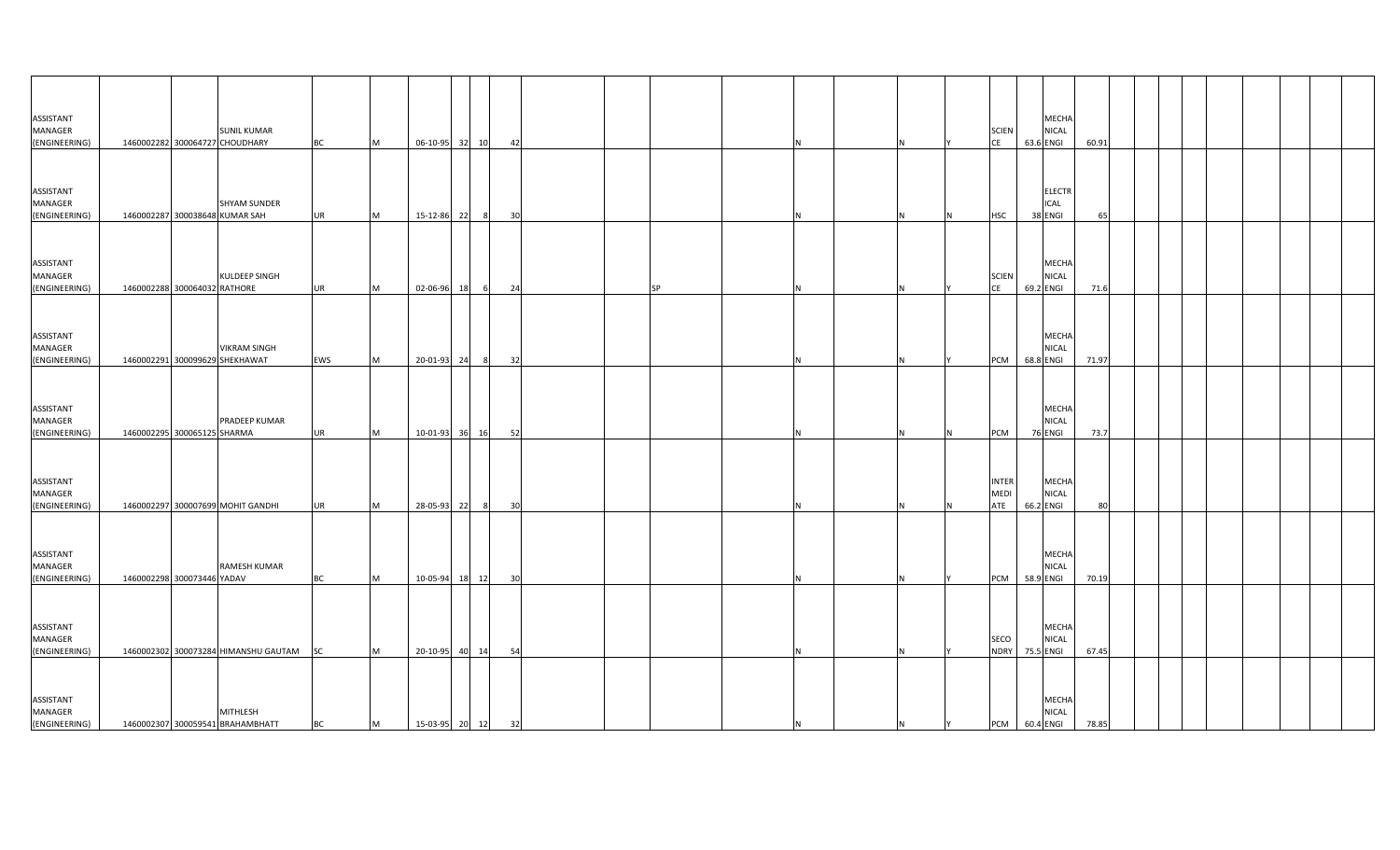| ASSISTANT<br>MANAGER<br>(ENGINEERING) |                             | 1460002315 300001179 HIMANSHU GOYAL        | UR        | M | 14-01-95 26 10   |       | 36 |    |  |     |   |                | <b>SCIEN</b><br>CE               | 61.9 ENGI | MECHA<br><b>NICAL</b>            | 66.15 |  |                  |      |  |  |
|---------------------------------------|-----------------------------|--------------------------------------------|-----------|---|------------------|-------|----|----|--|-----|---|----------------|----------------------------------|-----------|----------------------------------|-------|--|------------------|------|--|--|
| ASSISTANT<br>MANAGER<br>(ENGINEERING) |                             | 1460002329 300040859 MUKESH KUMAR SAINI BC |           | M | 05-04-94         | 20    | 28 |    |  |     |   |                | <b>SCIEN</b><br><b>CE</b>        | 68.9 ENGI | <b>ELECTR</b><br><b>ICAL</b>     | 64.91 |  | <b>MTE</b><br>CH | 75.3 |  |  |
| ASSISTANT<br>MANAGER<br>(ENGINEERING) |                             | 1460002332 300055513 RAKSHA BISEN          | <b>UR</b> |   | 20-11-92 24 14   |       | 38 |    |  |     |   | IN.            | <b>PCM</b>                       | 60.4 EERI | <b>CIVIL</b><br>ENGIN            | 75.5  |  |                  |      |  |  |
| ASSISTANT<br>MANAGER<br>(ENGINEERING) |                             | 1460002334 300071370 DHEERAJ UPADHYAY      | UR        | M | 01-07-89 44 12   |       | 56 |    |  |     |   |                | PCM                              |           | MECHA<br><b>NICAL</b><br>62 ENGI | 64.91 |  |                  |      |  |  |
| ASSISTANT<br>MANAGER<br>(ENGINEERING) |                             | 1460002338 300000982 SUBHASH DAGAR         | ВC        | M | 07-12-92 22 18   |       |    | 40 |  |     |   |                |                                  |           | <b>ELECTR</b><br>ICAL<br>ENGI    | 69.03 |  |                  |      |  |  |
| ASSISTANT<br>MANAGER<br>(ENGINEERING) | 1460002341 300031935 YOGESH |                                            | <b>UR</b> | M | 10-06-96         | 42 12 | 54 |    |  |     |   |                | <b>PCM</b>                       | 61.2 ENGI | MECHA<br>NICAL                   | 68.06 |  |                  |      |  |  |
| ASSISTANT<br>MANAGER<br>(ENGINEERING) | 1460002342 300057414 YADAV  | JITENDRA KUMAR                             | <b>UR</b> | M | 15-07-92 40 16   |       | 56 |    |  |     |   |                | <b>SR</b><br>SECO<br><b>NDAR</b> | 71.5 ENGI | MECHA<br><b>NICAL</b>            | 70.36 |  | <b>MTE</b><br>CH | 76.3 |  |  |
| ASSISTANT<br>MANAGER<br>(ENGINEERING) |                             | 1460002343 300018339 ARVIND KUMAR          | <b>UR</b> | M | 04-12-89         | 30 14 | 44 |    |  |     |   |                | <b>PCM</b>                       | 66.4 ENGI | <b>ELECTR</b><br>ICAL            | 60.46 |  |                  |      |  |  |
| ASSISTANT<br>MANAGER<br>(ENGINEERING) |                             | 1460002344 300075659 NAVEEN KANNOJIA       | <b>UR</b> | M | 24-02-94 46 6 52 |       |    |    |  | IN. | N | $\overline{N}$ | PCM 89.2 ENGI                    |           | <b>MECHA</b><br><b>NICAL</b>     | 68    |  |                  |      |  |  |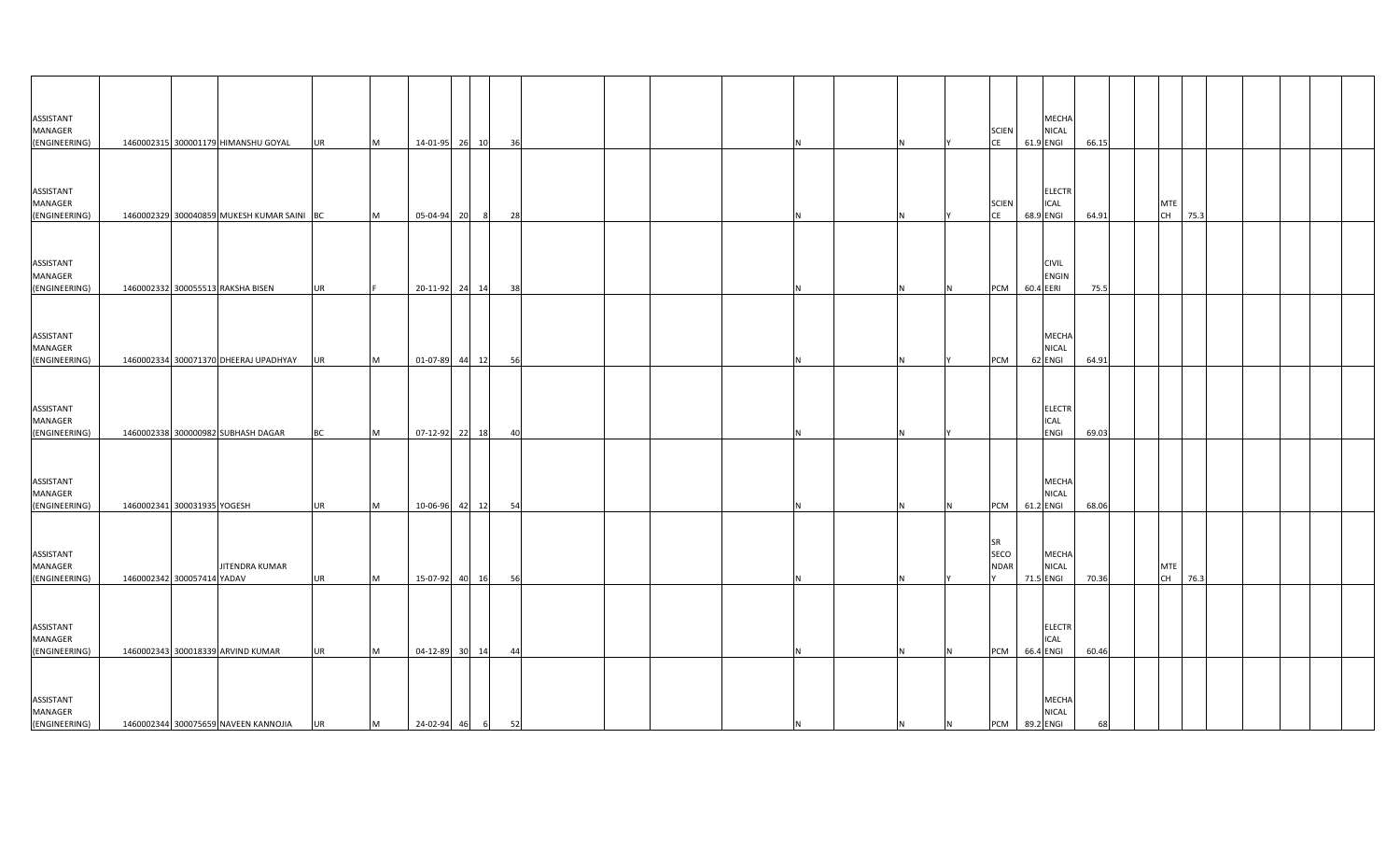| ASSISTANT<br>MANAGER<br>(ENGINEERING)                  | 1460002345 300004372 PRAJAPATI | SAHIL KUMAR                                                                        | <b>BC</b> | M | 08-05-95 22 10                      |       |                | 32 | <b>SP</b> |     |   |   | <b>SR</b><br><b>HIGH</b><br>ER<br><b>SEC</b> | 62.9 ENGI | MECHA<br><b>NICAL</b>            | 72.51      |  | <b>MTE</b><br>CH 74.5 |           |                   |       |  |
|--------------------------------------------------------|--------------------------------|------------------------------------------------------------------------------------|-----------|---|-------------------------------------|-------|----------------|----|-----------|-----|---|---|----------------------------------------------|-----------|----------------------------------|------------|--|-----------------------|-----------|-------------------|-------|--|
| ASSISTANT<br>MANAGER<br>(ENGINEERING)                  | 1460002352 300071658 GULSHAN   |                                                                                    | <b>BC</b> | M | 03-08-93                            | 30 12 |                | 42 |           |     |   |   | <b>PCM</b>                                   | 64.3 ENGI | <b>ELECTR</b><br><b>ICAL</b>     | 66.81      |  |                       |           |                   |       |  |
| ASSISTANT<br>MANAGER<br>(ENGINEERING)                  |                                | 1460002364 300083375 PRAVEEN KUMAR SAINI BC                                        |           | M | 04-03-91 20                         |       | 8 <sup>1</sup> | 28 |           |     |   |   | <b>SCIEN</b><br>CE<br><b>MATH</b>            | 59.7 EERI | <b>CIVIL</b><br><b>ENGIN</b>     | 56.1       |  |                       |           |                   |       |  |
| ASSISTANT<br>MANAGER<br>(ENGINEERING)                  |                                | 1460002365 300012415 KARTIK KHANDELWAL EWS                                         |           | M | 21-11-94 22                         |       | - 6            | 28 |           |     |   |   | PCM                                          |           | MECHA<br><b>NICAL</b><br>69 ENGI | 70         |  |                       |           |                   |       |  |
| ASSISTANT<br>MANAGER<br>(ENGINEERING)                  |                                | 1460002377 300028436 ANIL MEENA                                                    | <b>ST</b> | M | 13-07-94 24                         |       |                | 32 |           |     |   |   | <b>SR</b><br><b>HIGH</b><br>ER<br><b>SEC</b> | 66.2 ENGI | <b>ELECTR</b><br>ICAL            | 62.8       |  |                       |           |                   |       |  |
| ASSISTANT<br>MANAGER<br>(ENGINEERING)                  |                                | 1460002381 300075942 NIKHIL VIJAY                                                  | <b>UR</b> | M | 25-10-87                            | 34 10 |                | 44 |           |     |   |   | <b>PCM</b>                                   | 64.4 ENGI | MECHA<br>NICAL                   | 66.17      |  |                       | <b>NS</b> | PGDBAO<br>PERATIO | 70.48 |  |
| ASSISTANT<br>MANAGER                                   |                                |                                                                                    |           |   |                                     |       |                |    |           |     |   |   |                                              |           | <b>ELECTR</b><br><b>ICAL</b>     |            |  |                       |           |                   |       |  |
| (ENGINEERING)<br>ASSISTANT<br>MANAGER                  |                                | 1460002388 300047281 SIMRAN CHOUDHARY BC                                           |           |   | 20-11-95 34 16                      |       |                | 50 |           |     |   |   | PCM<br><b>MATH</b><br><b>SCIEN</b>           | 83.4 ENGI | <b>CIVIL</b><br><b>ENGIN</b>     | 81.2       |  |                       |           |                   |       |  |
| (ENGINEERING)<br>ASSISTANT<br>MANAGER<br>(ENGINEERING) |                                | 1460002390 300071033 PRIYANKA MEENA<br>1460002393 300075751 MANOJ KUMAR BANSAL EWS | <b>ST</b> | M | 10-07-93<br>$02 - 10 - 91$ 30 18 48 | 30 10 |                | 40 |           | IN. | N | Y | CE<br>PCM 73.7 ENGI                          | 67.7 EERI | <b>ELECTR</b><br><b>ICAL</b>     | 70.6<br>69 |  |                       |           |                   |       |  |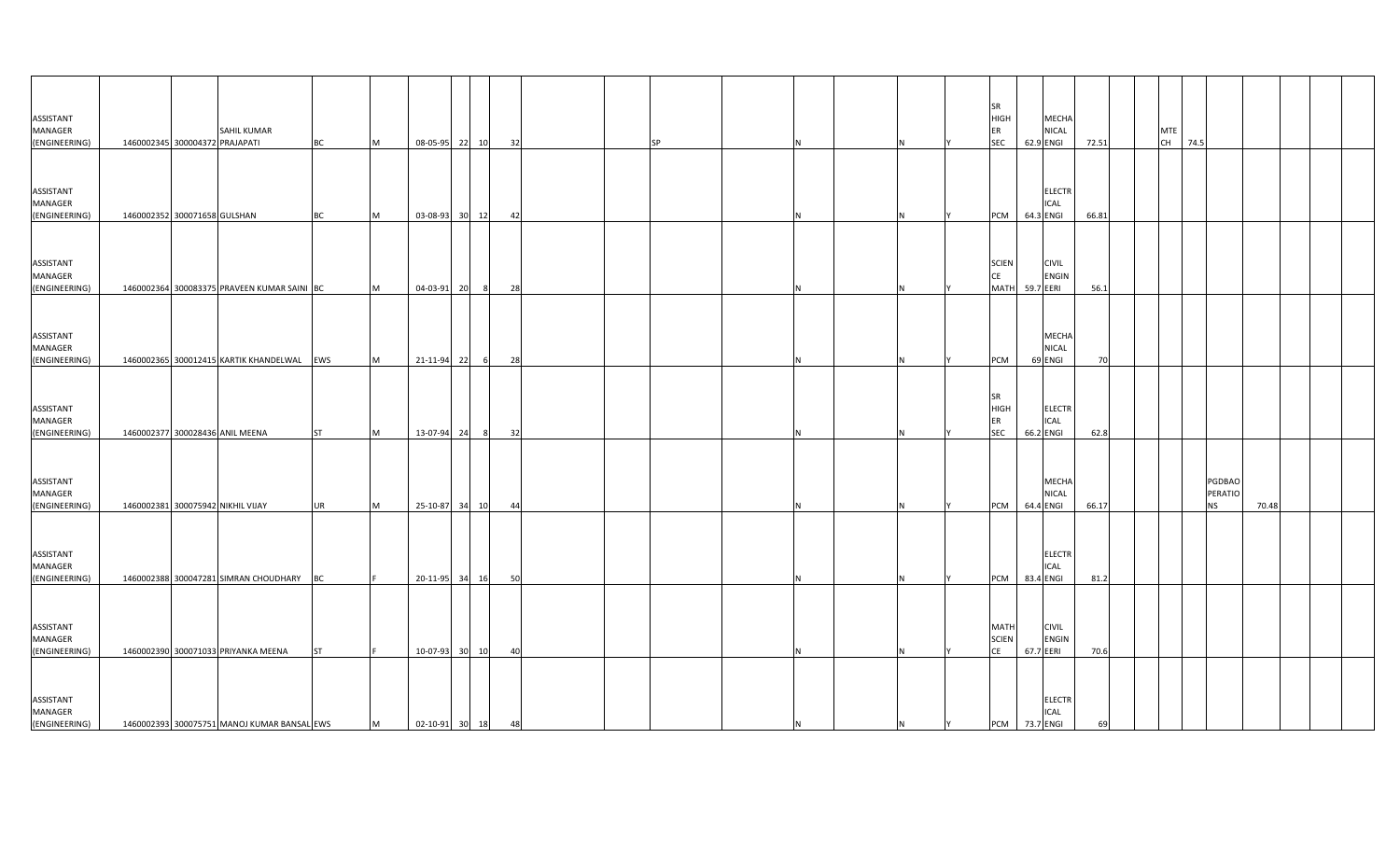| ASSISTANT<br>MANAGER<br>(ENGINEERING) |                            | 1460002399 300062198 SANJAY CHOUDHARY BC    |           | M         | 15-04-96 20      | $6^{\circ}$      | 26 |  |  |  |   | <b>SCIEN</b><br><b>CE</b> | <b>CIVIL</b><br>ENGIN<br>62.8 EERI        | 61.67 |  |  |           |          |
|---------------------------------------|----------------------------|---------------------------------------------|-----------|-----------|------------------|------------------|----|--|--|--|---|---------------------------|-------------------------------------------|-------|--|--|-----------|----------|
| ASSISTANT<br>MANAGER<br>(ENGINEERING) | 1460002402 300065184 MEENA | <b>GAURAV KUMAR</b>                         | <b>ST</b> | M         | 30-12-97 34      | 16               | 50 |  |  |  |   |                           | <b>CIVIL</b><br>ENGIN<br>EERI             | 69.55 |  |  |           |          |
| ASSISTANT<br>MANAGER<br>(ENGINEERING) |                            | 1460002403 300076278 PRAVEEN KUMAR          | <b>UR</b> | <b>IM</b> | 04-05-90 50      | $6 \overline{6}$ | 56 |  |  |  |   | PCM                       | <b>MECHA</b><br><b>NICAL</b><br>76.6 ENGI | 72.23 |  |  |           |          |
| ASSISTANT<br>MANAGER<br>(ENGINEERING) |                            | 1460002430 300000555 AKASH SHARMA           | EWS       | M         | 24-10-94 24 12   |                  | 36 |  |  |  |   |                           | <b>ELECTR</b><br>ICAL<br>PCM 71.8 ENGI    | 68.23 |  |  |           |          |
| ASSISTANT<br>MANAGER<br>(ENGINEERING) |                            | 1460002435 300071836 ASHISH PARASHAR        | <b>UR</b> | Iм.       | 09-07-88 30      | 10               | 40 |  |  |  |   | PCM                       | <b>ELECTR</b><br>ICAL<br>64 ENGI          | 66    |  |  | <b>BE</b> | 60<br>66 |
| ASSISTANT<br>MANAGER<br>(ENGINEERING) |                            | 1460002443 300019687 BRIJESH KUMAR YADAV UR |           | <b>M</b>  | 22-01-90 26      | $6 \overline{6}$ | 32 |  |  |  |   | <b>SCIEN</b><br><b>CE</b> | <b>ELECTR</b><br>ICAL<br>57.8 ENGI        | 65.77 |  |  |           |          |
| ASSISTANT<br>MANAGER<br>(ENGINEERING) |                            | 1460002448 300081564 HAZARI LAL SHARMA EWS  |           | <b>M</b>  | 21-07-90 42 18   |                  | 60 |  |  |  |   | PCM                       | <b>ELECTR</b><br>ICAL<br>61.2 ENGI        | 75.75 |  |  |           |          |
| ASSISTANT<br>MANAGER<br>(ENGINEERING) |                            | 1460002453 300059917 TARA CHAND YADAV       | <b>BC</b> | <b>IM</b> | 19-12-89 38 12   |                  | 50 |  |  |  |   | PCM                       | MECHA<br>NICAL<br>55.9 ENGI               | 66.55 |  |  |           |          |
| ASSISTANT<br>MANAGER<br>(ENGINEERING) |                            | 1460002455 300019354 LOKESH KUMAR           | <b>BC</b> | M         | 04-07-92 30 4 34 |                  |    |  |  |  | N | Y                         | MECHA<br><b>NICAL</b><br>PCM 52.8 ENGI    | 64.88 |  |  |           |          |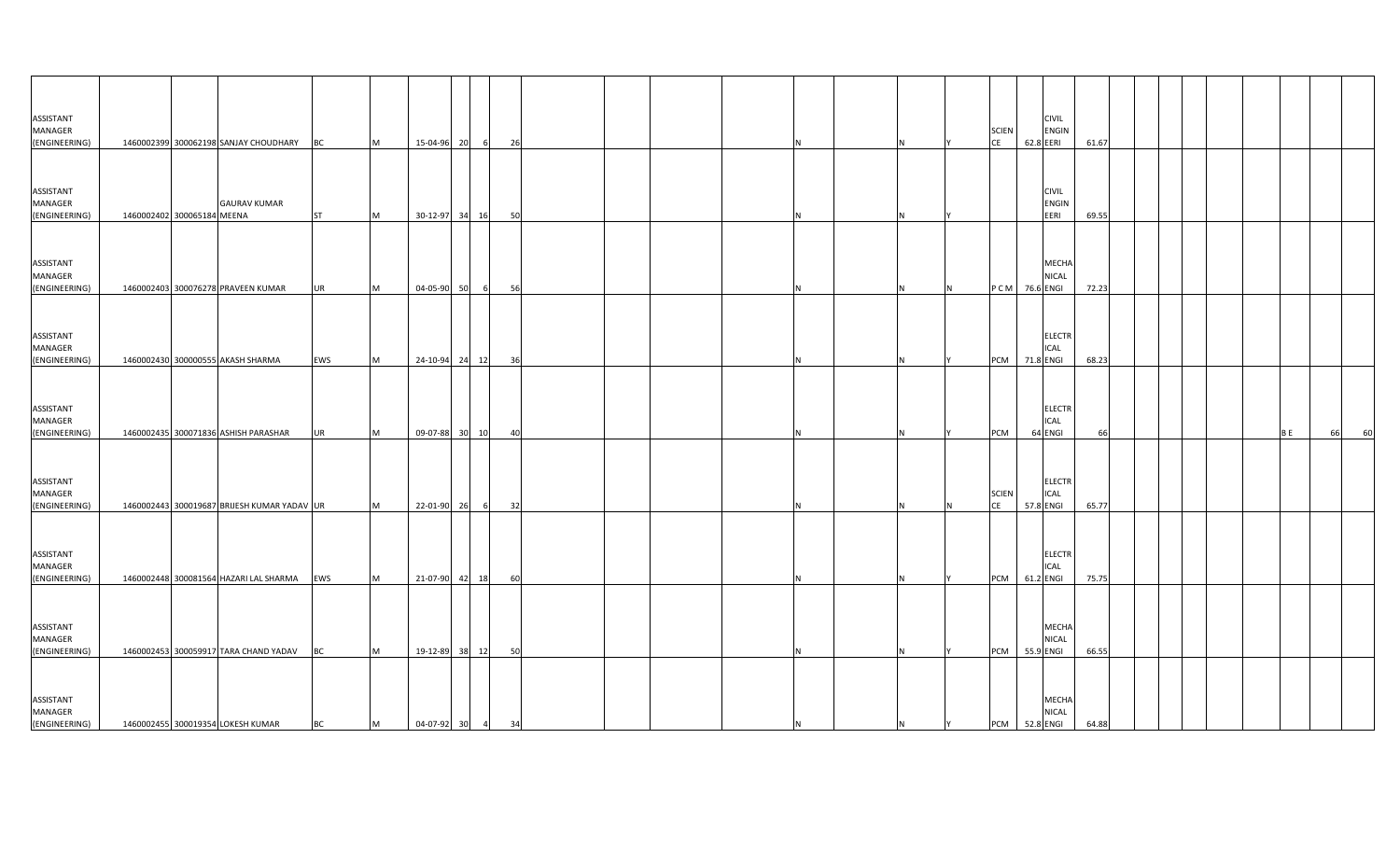| ASSISTANT<br>MANAGER<br>(ENGINEERING) | 1460002457 300075127 GOUTTAM | <b>BHANU PRAKASH</b>                       | <b>UR</b> | M | 11-10-93 10 16    |       |     | 26   |  |           |     |   |     |                                                  |           | MECHA<br>NICAL<br>ENGI       | 57.81 |   |                  |  |  |    |
|---------------------------------------|------------------------------|--------------------------------------------|-----------|---|-------------------|-------|-----|------|--|-----------|-----|---|-----|--------------------------------------------------|-----------|------------------------------|-------|---|------------------|--|--|----|
| ASSISTANT<br>MANAGER<br>(ENGINEERING) |                              | 1460002458 300077597 ANKIT SHARMA          | <b>BC</b> | M | 03-01-94 34       |       | 10  | 44   |  |           |     |   |     | <b>SCIEN</b><br><b>CE</b><br><b>MATI</b>         | 82.8 ENGI | <b>ELECTR</b><br><b>ICAL</b> | 72.57 |   |                  |  |  |    |
| ASSISTANT<br>MANAGER<br>(ENGINEERING) | 1460002464 300032255 RATHORE | RAJVEER SINGH                              | <b>UR</b> | M | 03-05-86          | 32 14 |     | 46   |  | <b>SP</b> |     |   |     | PCMS<br><b>CIENC</b><br><b>EMAT</b><br><b>HS</b> | 78.8 ENGI | MECHA<br><b>NICAL</b>        | 71.5  |   |                  |  |  |    |
| ASSISTANT<br>MANAGER<br>(ENGINEERING) |                              | 1460002478 300018085 RITESH KUMAR KEWAT UR |           | M | 08-02-95 14 10    |       |     | 24   |  |           |     |   | IN. | <b>HSC</b>                                       | 66.7 ENGI | MECHA<br>NICAL               | 67.4  |   |                  |  |  |    |
| ASSISTANT<br>MANAGER<br>(ENGINEERING) |                              | 1460002497 300090779 AJAY SINGH GAUR       | EWS       | M | 03-06-94          | 30 10 |     | 40   |  |           |     |   |     | <b>BSER</b><br><b>AJME</b>                       | 66.5 ENGI | <b>ELECTR</b><br><b>ICAL</b> | 61.83 |   |                  |  |  |    |
| ASSISTANT<br>MANAGER<br>(ENGINEERING) |                              | 1460002501 300073947 ANIL KUMAR MUHAL      | <b>BC</b> | M | 11-09-90          | 14    | - 8 | - 22 |  |           |     |   |     | <b>SCIEN</b><br><b>CE</b>                        | 53.1 ENGI | <b>MECHA</b><br><b>NICAL</b> | 63.35 |   |                  |  |  |    |
| ASSISTANT<br>MANAGER<br>(ENGINEERING) |                              | 1460002504 300001292 DEVANSHU JAIMAN       | <b>UR</b> | M | 02-08-95 36 18    |       |     | 54   |  |           |     |   |     | <b>PCM</b>                                       | 73.1 ENGI | <b>MECHA</b><br><b>NICAL</b> | 61.97 |   |                  |  |  | 84 |
| ASSISTANT<br>MANAGER<br>(ENGINEERING) |                              | 1460002518 300084748 SUNIL KUMAR MEENA ST  |           | M | 29-10-97          | 42 14 |     | 56   |  |           |     |   |     | <b>SCIEN</b><br>CE                               | 69.2 EERI | <b>CIVIL</b><br><b>ENGIN</b> | 80.77 | M | <b>TECH</b> 84.3 |  |  |    |
| ASSISTANT<br>MANAGER<br>(ENGINEERING) |                              | 1460002525 300027668 ASHISH SHARMA         | <b>UR</b> | M | 03-10-92 32 14 46 |       |     |      |  |           | IN. | N | Y   | PCM 59.5 ENGI                                    |           | <b>ELECTR</b><br><b>ICAL</b> | 60.21 |   |                  |  |  |    |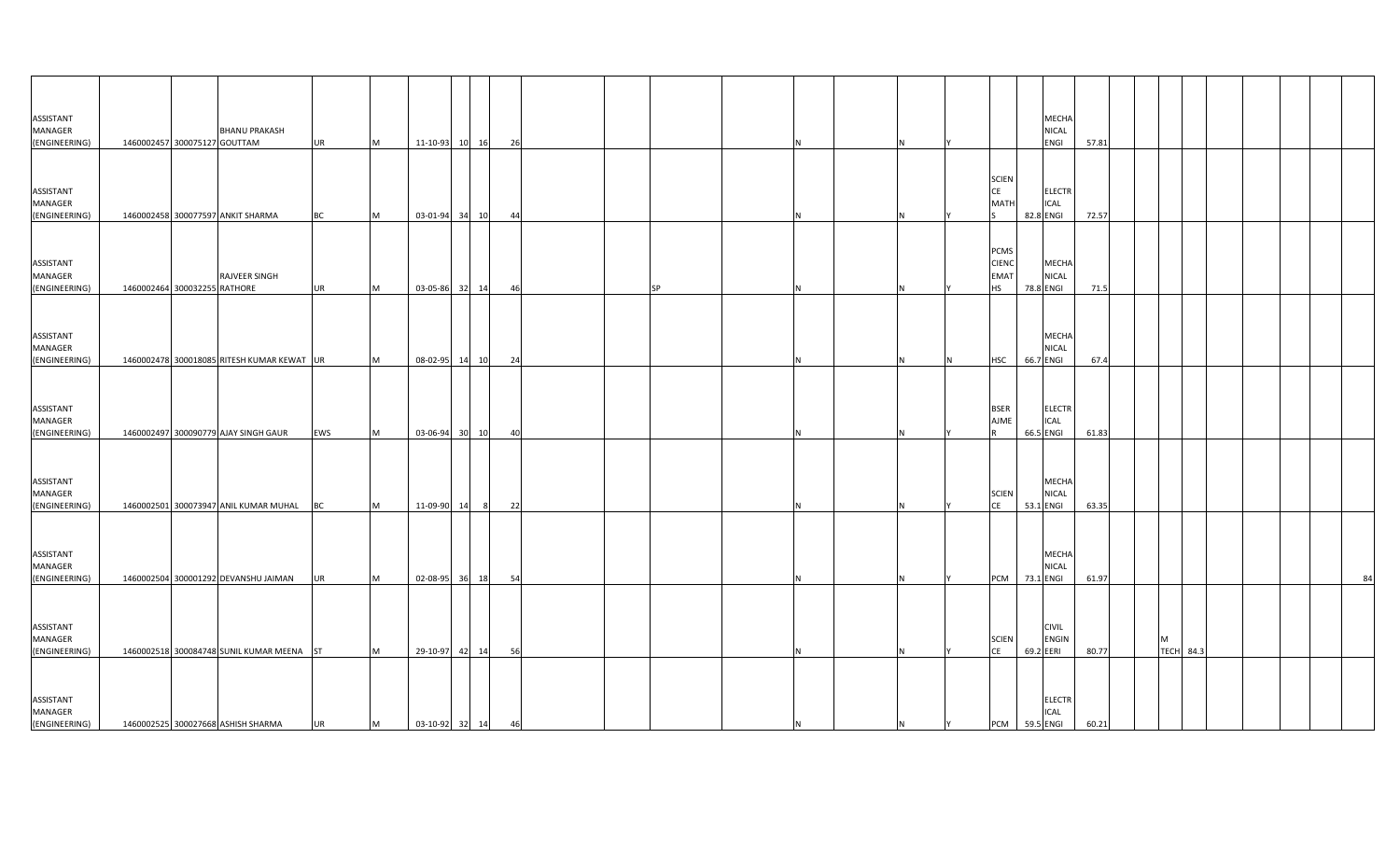| ASSISTANT<br>MANAGER<br>(ENGINEERING)                  |                            | 1460002526 300048164 RAJESH KUMAR JANGIR BC                               |                        | M      | 01-02-95 40 16                      |    | - 56     |  |  |     |   |     | <b>PCM</b>        | 82.5 ENGI | <b>ELECTR</b><br><b>ICAL</b>            | 80.01          |                  |         |       |    |    |
|--------------------------------------------------------|----------------------------|---------------------------------------------------------------------------|------------------------|--------|-------------------------------------|----|----------|--|--|-----|---|-----|-------------------|-----------|-----------------------------------------|----------------|------------------|---------|-------|----|----|
| ASSISTANT<br>MANAGER<br>(ENGINEERING)                  |                            | 1460002528 300029620 HIMANSHU SHARMA                                      | EWS                    | M      | 08-02-90                            | 34 | 12<br>46 |  |  |     |   |     | PCM               | 56 ENGI   | <b>ELECTR</b><br>ICAL                   | 65             |                  |         | PGDCA | 65 | 81 |
| ASSISTANT<br>MANAGER<br>(ENGINEERING)                  | 1460002532 300076152 IRFAN | SHEIKH MUHAMMED                                                           | <b>BC</b>              | M      | 15-12-86 20 12                      |    | 32       |  |  |     |   |     | <b>PCM</b>        | 54.6 ENGI | <b>ELECTR</b><br>ICAL                   | 63.95          |                  |         |       |    |    |
| ASSISTANT<br>MANAGER<br>(ENGINEERING)                  |                            | 1460002533 300011850 KRISHNA MOHAN                                        | <b>UR</b>              | M      | 31-12-90 46 10                      |    | 56       |  |  |     |   | IN. | <b>PCM</b>        | 76.2 ENGI | <b>ELECTR</b><br><b>ICAL</b>            | 74.2           |                  |         |       |    |    |
| ASSISTANT<br>MANAGER<br>(ENGINEERING)                  |                            | 1460002545 300045194 APEKSHA CHOUDHARY BC                                 |                        |        | 30-12-95 28 10                      |    | 38       |  |  |     |   |     |                   |           | <b>ELECTR</b><br>ICAL<br>ENGI           | 72.97          |                  |         |       |    |    |
| ASSISTANT<br>MANAGER<br>(ENGINEERING)                  |                            | <b>INDRA BAHADUR S</b><br>1460002551 300066480 SHEKHAWAT                  | <b>UR</b>              | M      | 13-11-91 22 14                      |    | - 36     |  |  |     |   |     | <b>PCM</b>        | 53.5 ENGI | <b>MECHA</b><br>NICAL                   | 60.37          |                  |         |       |    |    |
| ASSISTANT<br>MANAGER<br>(ENGINEERING)                  |                            | 1460002552 300074960 OM VEER SINGH                                        | <b>UR</b>              | M      | 31-12-92 40 14                      |    | 54       |  |  |     |   |     | PCM               | 82.5 ENGI | MECHA<br><b>NICAL</b>                   | 71.32          |                  |         |       |    |    |
| ASSISTANT<br>MANAGER                                   |                            |                                                                           |                        |        |                                     |    |          |  |  |     |   |     |                   |           | <b>ELECTR</b><br><b>ICAL</b>            |                | <b>MTE</b><br>CH | 83.5    |       |    |    |
| (ENGINEERING)<br>ASSISTANT<br>MANAGER<br>(ENGINEERING) |                            | 1460002554 300038354 SAURABH MISHRA<br>1460002571 300021692 NAVEEN SHARMA | <b>UR</b><br><b>UR</b> | M<br>M | 10-01-91 32 10<br>09-06-91 28 10 38 |    | 42       |  |  | IN. | N | Y   | <b>PCM</b><br>PCM | 72.8 ENGI | <b>ELECTR</b><br><b>ICAL</b><br>66 ENGI | 73.04<br>75.13 | <b>MTE</b>       | CH 75.4 |       |    |    |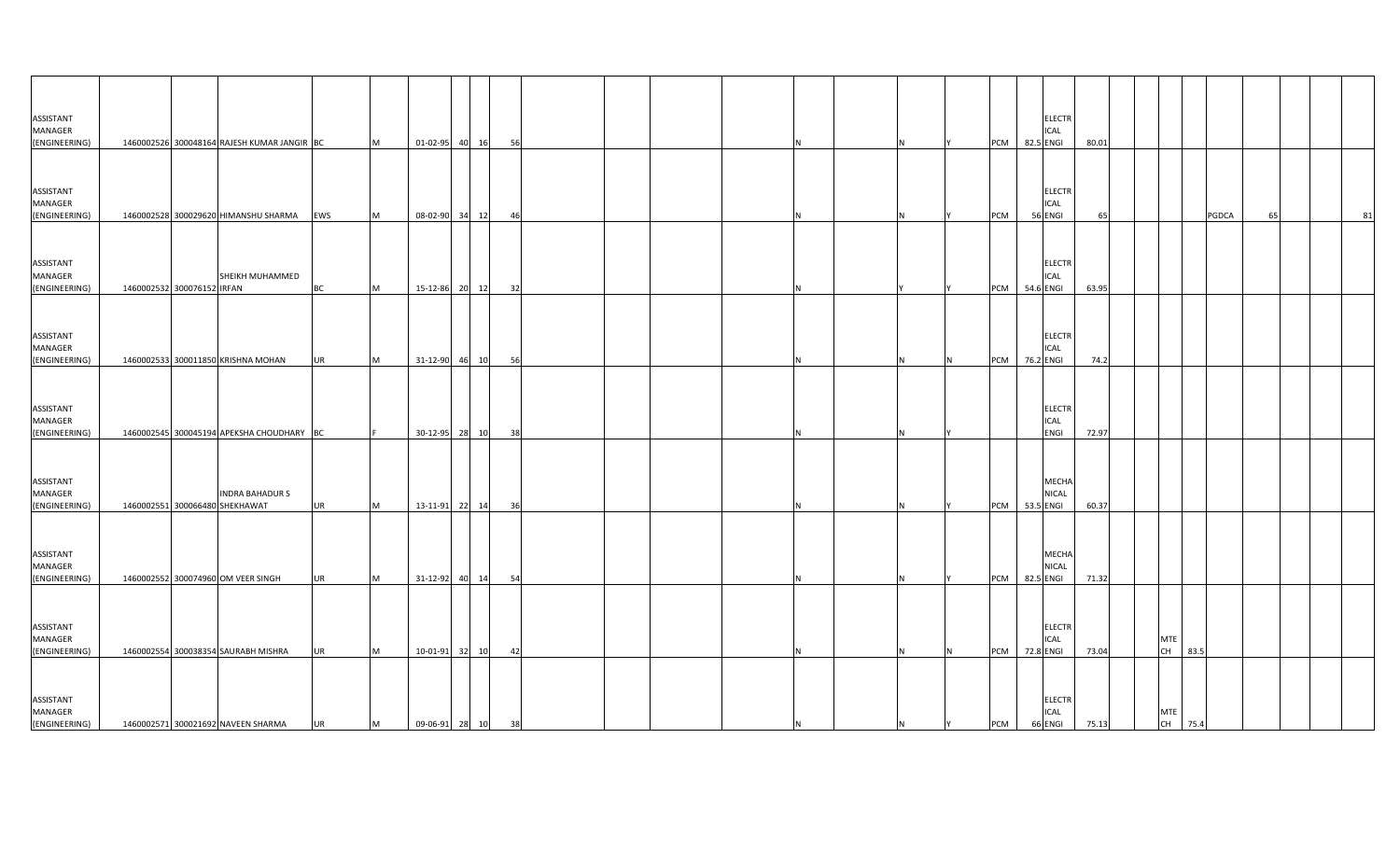| ASSISTANT<br>MANAGER<br>(ENGINEERING)        |                            | 1460002578 300001966 ATUL KUMAR SHARMA EWS |           | M         |                | 18-03-89 36 12 | 48 |  |           |    |   |              | PCM<br>ENG<br><b>HINDI</b>        | 53.5 ENGI | <b>ELECTR</b><br><b>ICAL</b>  | 61.31          |                                         |      |  |  |  |
|----------------------------------------------|----------------------------|--------------------------------------------|-----------|-----------|----------------|----------------|----|--|-----------|----|---|--------------|-----------------------------------|-----------|-------------------------------|----------------|-----------------------------------------|------|--|--|--|
| ASSISTANT<br>MANAGER<br>(ENGINEERING)        |                            | 1460002613 300011951 SANJAY GUPTA          | EWS       | <b>M</b>  |                | 04-04-93 30 10 | 40 |  |           |    |   |              |                                   |           | <b>ELECTR</b><br>ICAL<br>ENGI | 80.32          |                                         |      |  |  |  |
| ASSISTANT<br>MANAGER<br>(ENGINEERING)        |                            | 1460002619 300063781 KOMAL GOHIL           | <b>UR</b> |           | 27-10-91 20 12 |                | 32 |  |           |    |   |              | <b>PCM</b>                        | 64 ENGI   | <b>ELECTR</b><br><b>ICAL</b>  | 64             |                                         |      |  |  |  |
| ASSISTANT<br>MANAGER<br>(ENGINEERING)        |                            | 1460002640 300003019 SHIV SINGH PAL        | <b>BC</b> | M         | 03-03-87 28    | - 81           | 36 |  |           |    |   |              | <b>PCM</b>                        | 63.4 ENGI | <b>ELECTR</b><br><b>ICAL</b>  | 62.14          |                                         |      |  |  |  |
| ASSISTANT<br>MANAGER<br>(ENGINEERING)        |                            | 1460002644 300048786 VIJAY KHANDAL         | <b>UR</b> | <b>M</b>  |                | 07-11-94 32 14 | 46 |  | <b>SP</b> |    |   |              | <b>DIPLO</b><br>MA                | 59.7 ENGI | <b>ELECTR</b><br><b>ICAL</b>  | 76.56          |                                         |      |  |  |  |
| ASSISTANT<br><b>MANAGER</b><br>(ENGINEERING) |                            | 1460002658 300082396 SATENDRA SINGH        | EWS       | <b>IM</b> |                | 20-02-85 42 14 | 56 |  |           |    |   |              | <b>PCM</b>                        | 62.9 ENGI | <b>ELECTR</b><br><b>ICAL</b>  | 73.32 G        | <b>ELEC</b><br>TRIC<br><b>AL</b><br>ENG | 65.9 |  |  |  |
| ASSISTANT<br>MANAGER<br>(ENGINEERING)        | 1460002663 300065129 KARAN |                                            | <b>BC</b> | <b>IM</b> |                | 25-08-93 24 18 | 42 |  |           |    |   |              | <b>SCIEN</b><br>CE                | 62.6 EERI | <b>CIVIL</b><br><b>ENGIN</b>  | 57.8           |                                         |      |  |  |  |
| ASSISTANT<br>MANAGER<br>(ENGINEERING)        |                            | 1460002665 300020447 AYUSH SHARMA          | <b>UR</b> | <b>IM</b> | 25-09-97 22    | - 8            | 30 |  |           |    |   |              | SECO<br><b>NDAR</b>               | 73.3 ENGI | MECHA<br><b>NICAL</b>         | 65.38 ENG 72.6 | MEC<br>HANI<br>CAL                      |      |  |  |  |
| ASSISTANT<br>MANAGER<br>(ENGINEERING)        |                            | 1460002667 300013219 VIKRAM AGARWAL        | <b>UR</b> | M         | 11-09-90 32 10 |                | 42 |  |           | ΙN | N | $\mathsf{N}$ | PCM<br><b>HINDI</b><br><b>ENG</b> | 75 ENGI   | <b>ELECTR</b><br><b>ICAL</b>  | 69.82          |                                         |      |  |  |  |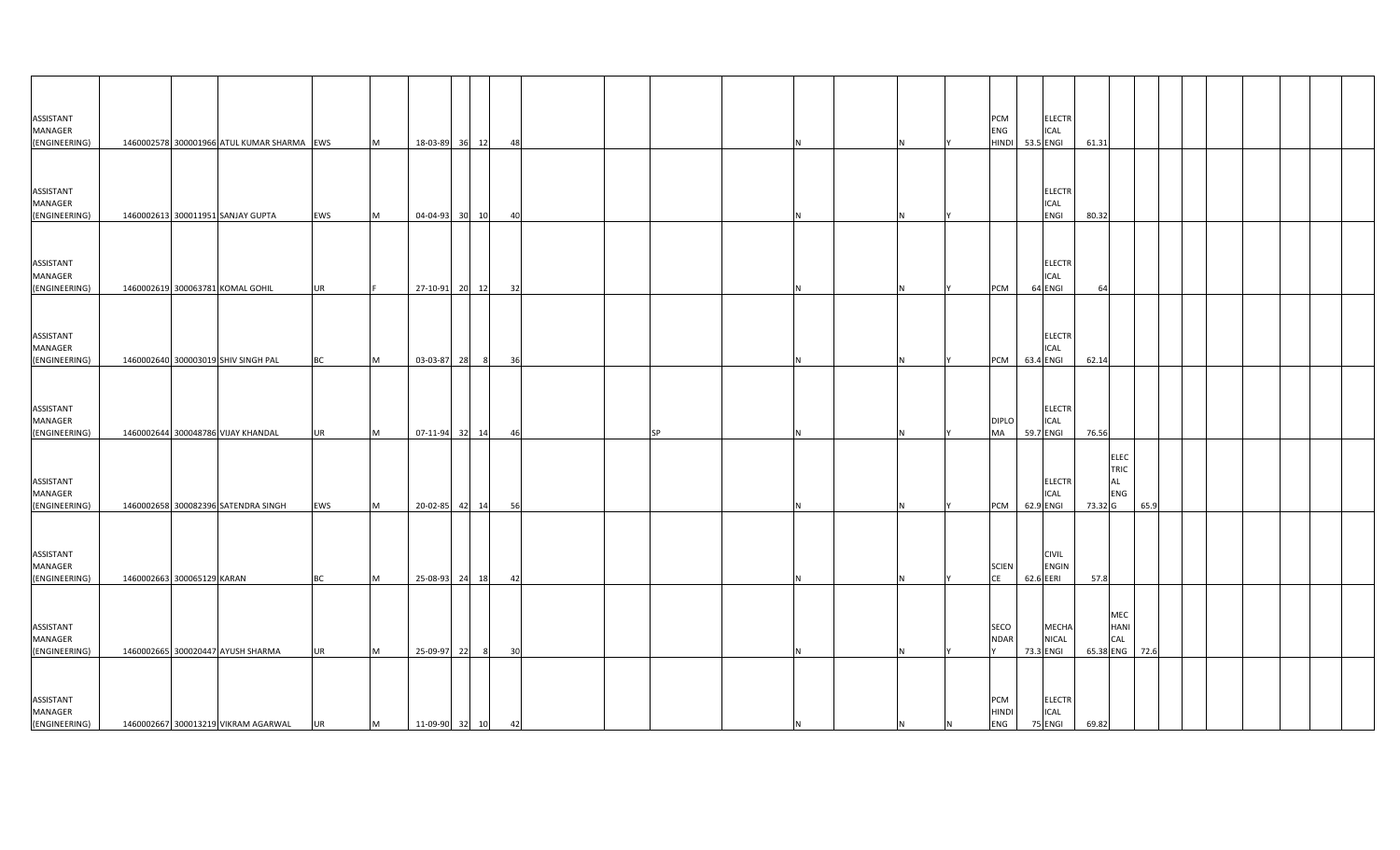| ASSISTANT<br>MANAGER<br>(ENGINEERING)                  | 1460002669 300043946 UMASHANKAR                                                          |                    | <b>UR</b> | M      | 20-09-92 58 12                   |           | 70       |                                                        |  |    |   |   | PCM                              | MECHA<br><b>NICAL</b><br>63.5 ENGI              | 67.05          |  | MEC<br><b>HANI</b><br>CAL 80.6 |  |  |  |
|--------------------------------------------------------|------------------------------------------------------------------------------------------|--------------------|-----------|--------|----------------------------------|-----------|----------|--------------------------------------------------------|--|----|---|---|----------------------------------|-------------------------------------------------|----------------|--|--------------------------------|--|--|--|
| ASSISTANT<br>MANAGER<br>(ENGINEERING)                  | 1460002670 300065420 SHARMA                                                              | <b>KUMAR SHANU</b> | <b>UR</b> | M      | 20-09-93                         | 32 12     | 44       |                                                        |  |    |   |   |                                  | MECHA<br>NICAL<br>ENGI                          | 69.55          |  |                                |  |  |  |
| ASSISTANT<br>MANAGER<br>(ENGINEERING)                  | 1460002672 300053505 PRASHANT KUMAR                                                      |                    | <b>UR</b> | M      | 16-05-97                         | 32<br>- 6 | 38       |                                                        |  |    |   | N | PCM                              | <b>ELECTR</b><br>ICAL<br>86 ENGI                | 86.2           |  |                                |  |  |  |
| ASSISTANT<br>MANAGER<br>(ENGINEERING)                  | 1460002677 300099394 SHAILENDRA SINGH                                                    |                    | <b>UR</b> | M      | 02-08-94 48 14                   |           |          | <b>ABSENT IN</b><br><b>DOCUMENT</b><br>62 VERIFICATION |  |    |   |   | <b>SCIEN</b><br>CE               | <b>ELECTR</b><br>ICAL<br>72.9 ENGI              | 70.56          |  |                                |  |  |  |
| ASSISTANT<br>MANAGER<br>(ENGINEERING)                  | 1460002680 300065763 SHAGUN SARASWAT                                                     |                    | UR        | M      | 26-08-85                         | 34        | 42       |                                                        |  |    |   |   | SR<br>SECO<br><b>NDAR</b>        | <b>ELECTR</b><br>ICAL<br>48.2 ENGI              | 53.37          |  |                                |  |  |  |
| ASSISTANT<br>MANAGER<br>(ENGINEERING)                  | 1460002683 300048382 SHAILENDRA SAINI                                                    |                    | BC        | M      | 15-03-91 26 12                   |           | 38       |                                                        |  |    |   |   | <b>SCIEN</b><br><b>CE</b><br>PCM | <b>ELECTR</b><br><b>ICAL</b><br>84.8 ENGI       | 67.26          |  |                                |  |  |  |
| ASSISTANT<br>MANAGER                                   |                                                                                          |                    |           |        |                                  |           |          |                                                        |  |    |   |   |                                  | <b>ELECTR</b><br><b>ICAL</b>                    |                |  |                                |  |  |  |
| (ENGINEERING)<br>ASSISTANT<br>MANAGER                  | 1460002690 300084943 ANIMESH VERMA                                                       |                    | <b>UR</b> | IM.    | 26-09-87 20 12                   |           | 32       |                                                        |  |    |   |   |                                  | PCMB 71.4 ENGI<br><b>ELECTR</b><br><b>ICAL</b>  | 68.01          |  |                                |  |  |  |
| (ENGINEERING)<br>ASSISTANT<br>MANAGER<br>(ENGINEERING) | 1460002692 300102154 SHYAM SUNDER SWAMI BC<br>1460002707 300002383 PARIKSHIT BHARDWAJ UR |                    |           | M<br>M | 03-06-92 34 14<br>19-09-91 26 14 |           | 48<br>40 |                                                        |  | IN | N |   | PCM<br><b>SCIEN</b><br>CE        | 73.1 ENGI<br><b>ELECTR</b><br>ICAL<br>66.9 ENGI | 66.86<br>64.83 |  |                                |  |  |  |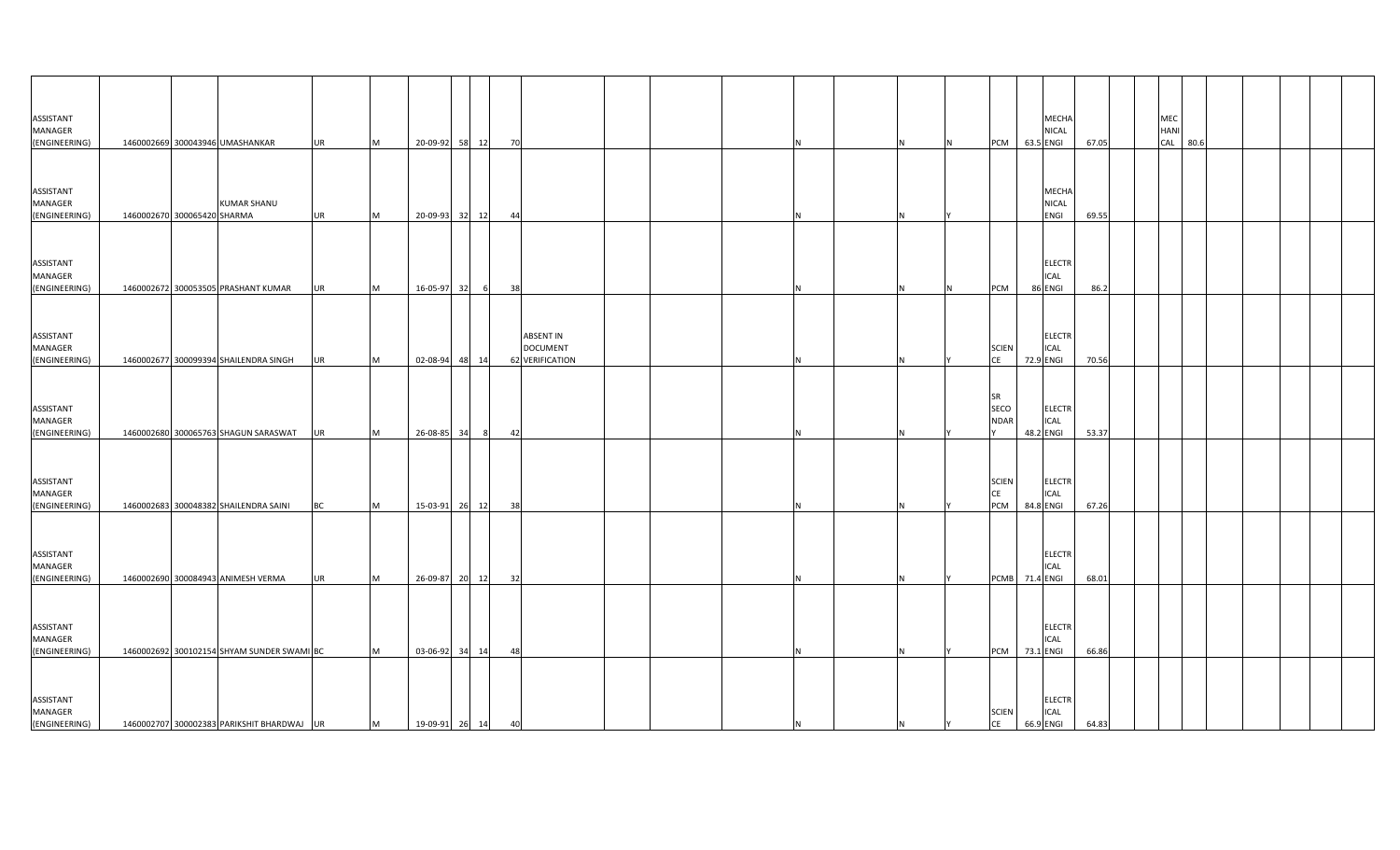| ASSISTANT<br>MANAGER<br>(ENGINEERING) |  | 1560000050 300037317 VINEET KUMAR         | <b>UR</b>  | M | 23-05-85 46 10    |           | 56 |  |           |    |  | SR<br><b>HIGH</b><br>ER<br><b>SEC</b>    | 80.6 ENGI | <b>MECHA</b><br><b>NICAL</b>            | 70.06 | м<br><b>TECH 92.1</b> |      |        |       |    |
|---------------------------------------|--|-------------------------------------------|------------|---|-------------------|-----------|----|--|-----------|----|--|------------------------------------------|-----------|-----------------------------------------|-------|-----------------------|------|--------|-------|----|
| ASSISTANT<br>MANAGER<br>(ENGINEERING) |  | 1560000057 300022297 VISHAL SINGH         | <b>UR</b>  | M | 21-08-94          | 30 14     | 44 |  |           |    |  | PCM 63.3 ENGI                            |           | <b>ELECTR</b><br><b>ICAL</b>            | 73.26 |                       |      |        |       |    |
| ASSISTANT<br>MANAGER<br>(ENGINEERING) |  | 1560000064 300056682 NARSI RAM DEWASI     | <b>MBC</b> | M | 03-07-92 38 18    |           | 56 |  |           |    |  | PCM                                      | 62.2 EERI | <b>CIVIL</b><br><b>ENGIN</b>            | 72.83 |                       |      |        |       | 74 |
| ASSISTANT<br>MANAGER<br>(ENGINEERING) |  | 1560000065 300106014 PAWAN KACHHAWAHA BC  |            | M | 04-07-95 42 14    |           | 56 |  |           |    |  | <b>HSC</b>                               | 60.8 EERI | <b>CIVIL</b><br><b>ENGIN</b>            | 69.26 |                       |      |        |       |    |
| ASSISTANT<br>MANAGER<br>(ENGINEERING) |  | 1560000073 300057668 KAILASH PALIWAL      | <b>UR</b>  | M | 05-02-92 26 18    |           | 44 |  |           |    |  | PCM                                      | 72.6 ENGI | <b>ELECTR</b><br><b>ICAL</b>            | 72.48 |                       |      |        |       | 68 |
| ASSISTANT<br>MANAGER<br>(ENGINEERING) |  | 1560000074 300029738 GAURAV SHARMA        | <b>UR</b>  | M | 15-08-93          | 22<br>- 6 | 28 |  |           |    |  | <b>SCIEN</b><br>CE<br><b>MATH</b>        | 53.1 ENGI | <b>ELECTR</b><br><b>ICAL</b>            | 60.45 |                       |      |        |       | 68 |
| ASSISTANT<br>MANAGER<br>(ENGINEERING) |  | 1560000077 300035462 GAURAV SHARMA        | <b>UR</b>  | M | 21-07-94 30       | - 8       | 38 |  | <b>SP</b> |    |  | PCM                                      | 64.6 ENGI | <b>ELECTR</b><br><b>ICAL</b>            | 71.4  |                       |      |        |       |    |
| ASSISTANT<br>MANAGER<br>(ENGINEERING) |  | 1560000078 300077510 LOKENDRA KUMAR       | <b>SC</b>  | M | 03-08-91 38 12    |           | 50 |  |           |    |  | <b>SCIEN</b><br>CE<br><b>MATH</b>        | 79.1 ENGI | <b>MECHA</b><br><b>NICAL</b>            | 61.68 | MTE<br><b>CH</b>      | 76.1 |        |       |    |
| ASSISTANT<br>MANAGER<br>(ENGINEERING) |  | 1560000079 300093325 PRAVEEN CHOUDHARY BC |            | M | 29-06-90 24 14 38 |           |    |  |           | ΙN |  | <b>SCIEN</b><br>CE<br><b>MATH</b><br>ls. |           | <b>ELECTR</b><br><b>ICAL</b><br>70 ENGI | 74.11 |                       | PPE  | PGD IN | 77.17 |    |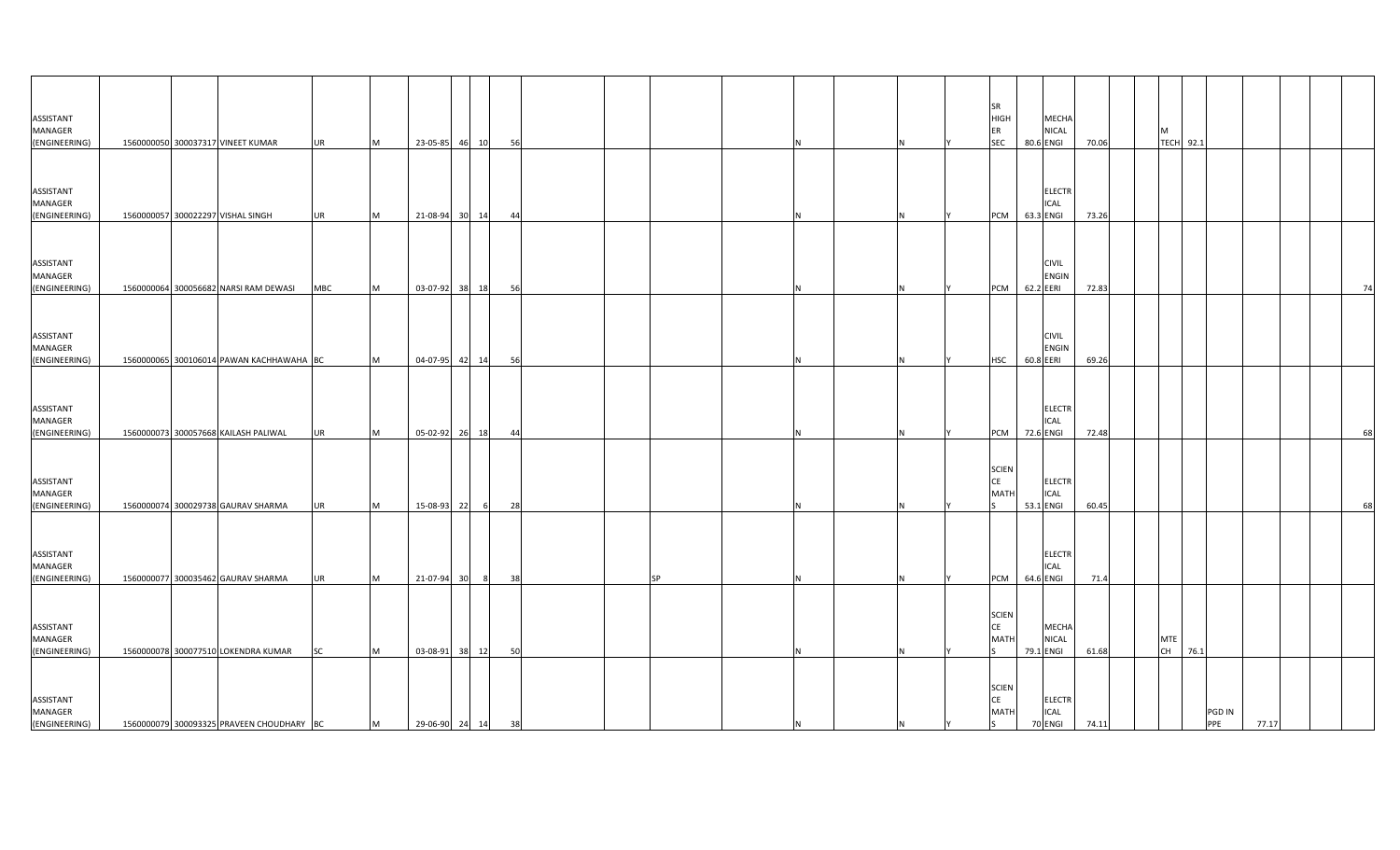| ASSISTANT<br>MANAGER<br>(ENGINEERING)                  |                             | 1560000083 300092006 AADIL KHAN                                        | <b>UR</b>       | M        | 26-05-87                       | 16 16 | 32 | <b>SP</b> |    |     |   | <b>BIOLO</b><br>GY                                         | MECHA<br><b>NICAL</b><br>66.3 ENGI                     | 65.22 G        | MEC<br><b>HANI</b><br>CAL<br>ENG | 63.7 |                          |       |  |  |
|--------------------------------------------------------|-----------------------------|------------------------------------------------------------------------|-----------------|----------|--------------------------------|-------|----|-----------|----|-----|---|------------------------------------------------------------|--------------------------------------------------------|----------------|----------------------------------|------|--------------------------|-------|--|--|
| ASSISTANT<br>MANAGER<br>(ENGINEERING)                  |                             | 1560000093 300070091 TARUN SINGH DEORA                                 | <b>UR</b>       | M        | 21-07-91 26 16                 |       | 42 |           |    |     |   | <b>PCM</b>                                                 | <b>ELECTR</b><br><b>ICAL</b><br>78.2 ENGI              | 77.42          |                                  |      | PGDC IN<br><b>THERMA</b> | 78.62 |  |  |
| ASSISTANT<br>MANAGER<br>(ENGINEERING)                  |                             | 1560000094 300007461 MAHENDRA KUMAR                                    | SC              | M        | 25-02-91 32 16                 |       | 48 |           |    |     |   | <b>SCIEN</b><br><b>CE</b>                                  | <b>ELECTR</b><br><b>ICAL</b><br>68.8 ENGI              | 65.09 AL       | ELEC<br><b>TRIC</b>              | 73.7 |                          |       |  |  |
| ASSISTANT<br>MANAGER<br>(ENGINEERING)                  |                             | 1560000097 300067551 RAHUL GOYAL                                       | <b>SC</b>       | M        | 17-09-97 20 14                 |       | 34 |           |    |     |   | SR<br><b>HIGH</b><br>ER<br><b>SCE</b>                      | <b>ELECTR</b><br><b>ICAL</b><br>54.6 ENGI              | 64.08          |                                  |      |                          |       |  |  |
| ASSISTANT<br>MANAGER<br>(ENGINEERING)                  | 1560000100 300048723 CHARAN | SURENDRA DAN                                                           | ВC              | M        | 03-07-96 30 20                 |       | 50 |           |    |     |   | <b>SR</b><br><b>SEC</b>                                    | <b>ELECTR</b><br><b>ICAL</b><br>74 ENGI                | 71.36          |                                  |      |                          |       |  |  |
| ASSISTANT<br>MANAGER<br>(ENGINEERING)                  |                             | 1560000103 300027007 AVINASH PUROHIT                                   | <b>UR</b>       | M        | 13-05-90 32 10                 |       | 42 |           |    |     |   |                                                            | <b>ELECTR</b><br><b>ICAL</b><br>ENGI                   | 62.99          |                                  |      |                          |       |  |  |
| ASSISTANT<br>MANAGER                                   |                             |                                                                        |                 |          |                                |       |    |           |    |     |   |                                                            | MECHA<br><b>NICAL</b>                                  |                |                                  |      |                          |       |  |  |
| (ENGINEERING)<br>ASSISTANT<br>MANAGER                  |                             | 1560000106 300069417 GAURAV SAWRIYA                                    | <b>SC</b>       | <b>M</b> | 01-07-93                       | 18 12 | 30 |           |    |     |   | <b>PCM</b>                                                 | 49.1 ENGI<br><b>ELECTR</b><br><b>ICAL</b><br>58.5 ENGI | 61             |                                  |      |                          |       |  |  |
| (ENGINEERING)<br>ASSISTANT<br>MANAGER<br>(ENGINEERING) |                             | 1560000108 300095021 LALIT GEHLOT<br>1560000112 300021939 MANGAL KUMAR | <b>SC</b><br>UR | M<br>M   | 25-03-93<br>$05-01-97$ 24 4 28 | 30 16 | 46 |           | IN | IN. | N | <b>PCM</b><br><b>BSEB</b><br><b>PATN</b><br>$\overline{A}$ | <b>ELECTR</b><br><b>ICAL</b><br>69.4 ENGI              | 63.01<br>72.86 |                                  |      |                          |       |  |  |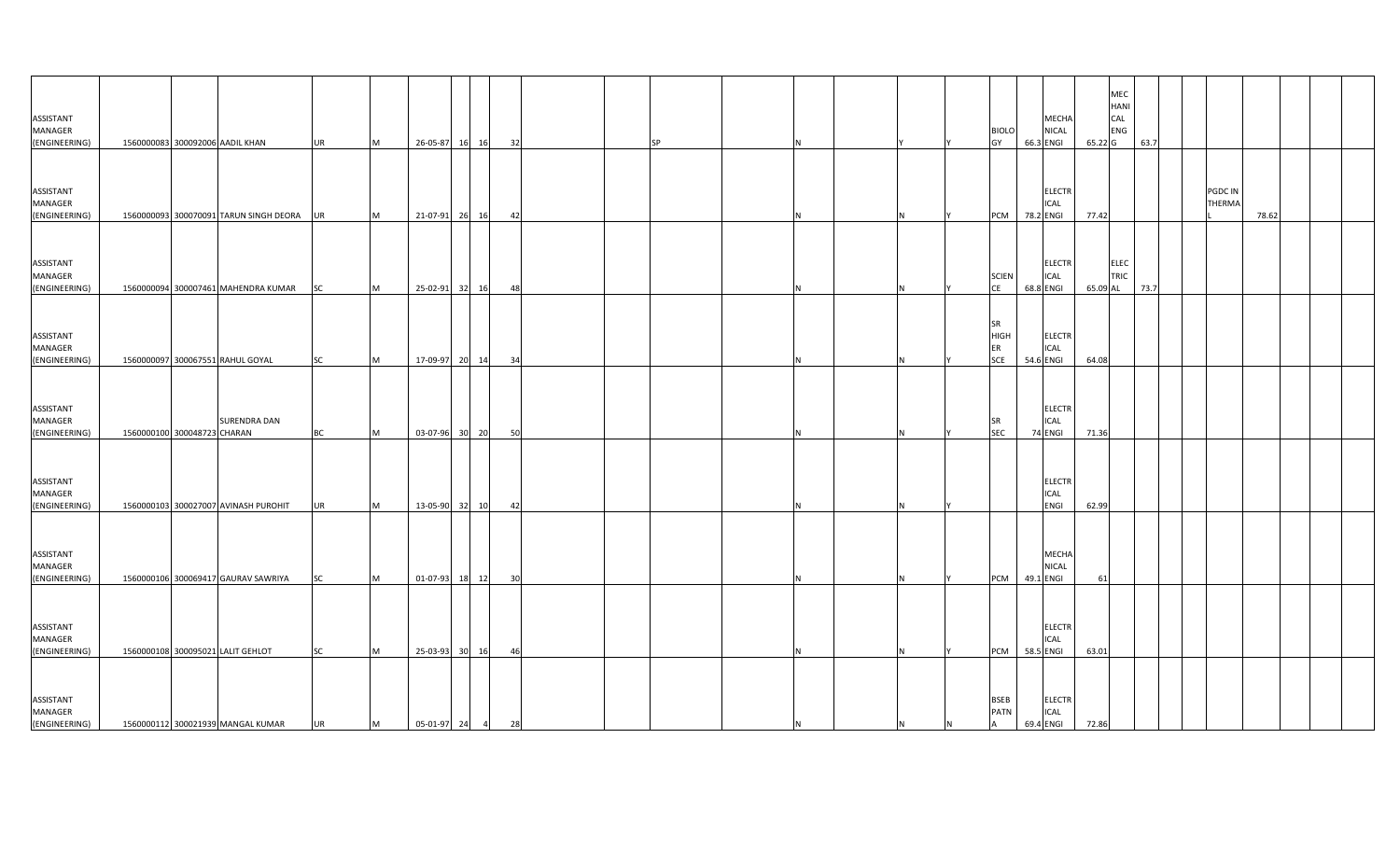| ASSISTANT<br>MANAGER<br>(ENGINEERING) |  | 1560000125 300104437 SUNIL GAUR                      | <b>UR</b> | M | 15-02-93 28 10    |       |    | 38 |           |    |     |           | <b>SCIEN</b><br><b>CE</b><br><b>MATH</b>         | <b>ELECTR</b><br><b>ICAL</b><br>64.6 ENGI   | 71.8  |  |  |  |  |
|---------------------------------------|--|------------------------------------------------------|-----------|---|-------------------|-------|----|----|-----------|----|-----|-----------|--------------------------------------------------|---------------------------------------------|-------|--|--|--|--|
| ASSISTANT<br>MANAGER<br>(ENGINEERING) |  | 1560000130 300084427 BALDEV RAM                      | <b>BC</b> | M | 10-06-91          | 38 14 |    | 52 |           |    |     |           | <b>HSC</b><br><b>PCM</b>                         | <b>ELECTR</b><br><b>ICAL</b><br>69.1 ENGI   | 65.54 |  |  |  |  |
| ASSISTANT<br>MANAGER<br>(ENGINEERING) |  | 1560000137 300080143 GANPAT RAM                      | <b>BC</b> | M | 15-03-93 20 14    |       |    | 34 |           |    |     |           |                                                  | <b>ELECTR</b><br><b>ICAL</b><br><b>ENGI</b> | 62.08 |  |  |  |  |
| ASSISTANT<br>MANAGER<br>(ENGINEERING) |  | 1560000140 300064946 PIYUSH BHADU                    | BC        | M | 15-08-96 20 12    |       |    | 32 |           |    |     |           | PCM 61.7 ENGI                                    | MECHA<br><b>NICAL</b>                       | 63.28 |  |  |  |  |
| ASSISTANT<br>MANAGER<br>(ENGINEERING) |  | 1560000150 300089143 HIMANSHU BAWANKAR UR            |           | M | 14-11-96 42       |       | 12 | 54 |           |    |     |           | SENIO<br><b>RSEC</b><br><b>ONDA</b><br><b>RY</b> | <b>MECHA</b><br><b>NICAL</b><br>70.6 ENGI   | 67.35 |  |  |  |  |
| ASSISTANT<br>MANAGER<br>(ENGINEERING) |  | 1560000151 300097704 YOGITA LAKHANI                  | <b>UR</b> |   | 23-07-91 34       |       | 6  | 40 |           |    |     |           | P C M<br><b>HIN</b><br><b>ENG</b>                | <b>ELECTR</b><br><b>ICAL</b><br>81.4 ENGI   | 75.63 |  |  |  |  |
| ASSISTANT<br>MANAGER<br>(ENGINEERING) |  | 1560000152 300092680 MAHENDERA SINGH                 | <b>UR</b> | M | 01-07-89 24 14    |       |    | 38 | <b>SP</b> |    |     |           | SENIO<br>SECO<br><b>NDAR</b>                     | MECHA<br><b>NICAL</b><br>44.5 ENGI          | 56.28 |  |  |  |  |
| ASSISTANT<br>MANAGER<br>(ENGINEERING) |  | 1560000153 300105363 ARPIT PARIHAR                   | <b>BC</b> | M | 23-05-92 26 10    |       |    | 36 |           |    |     |           | <b>PCM</b>                                       | <b>ELECTR</b><br><b>ICAL</b><br>62.6 ENGI   | 70.02 |  |  |  |  |
| ASSISTANT<br>MANAGER<br>(ENGINEERING) |  | <b>PRATAP SINGH</b><br>1560000175 300044676 KUMPAWAT | EWS       | M | 27-09-93 22 10 32 |       |    |    |           | IN | IN. | <b>IY</b> |                                                  | <b>CIVIL</b><br>ENGIN<br>EERI               | 62    |  |  |  |  |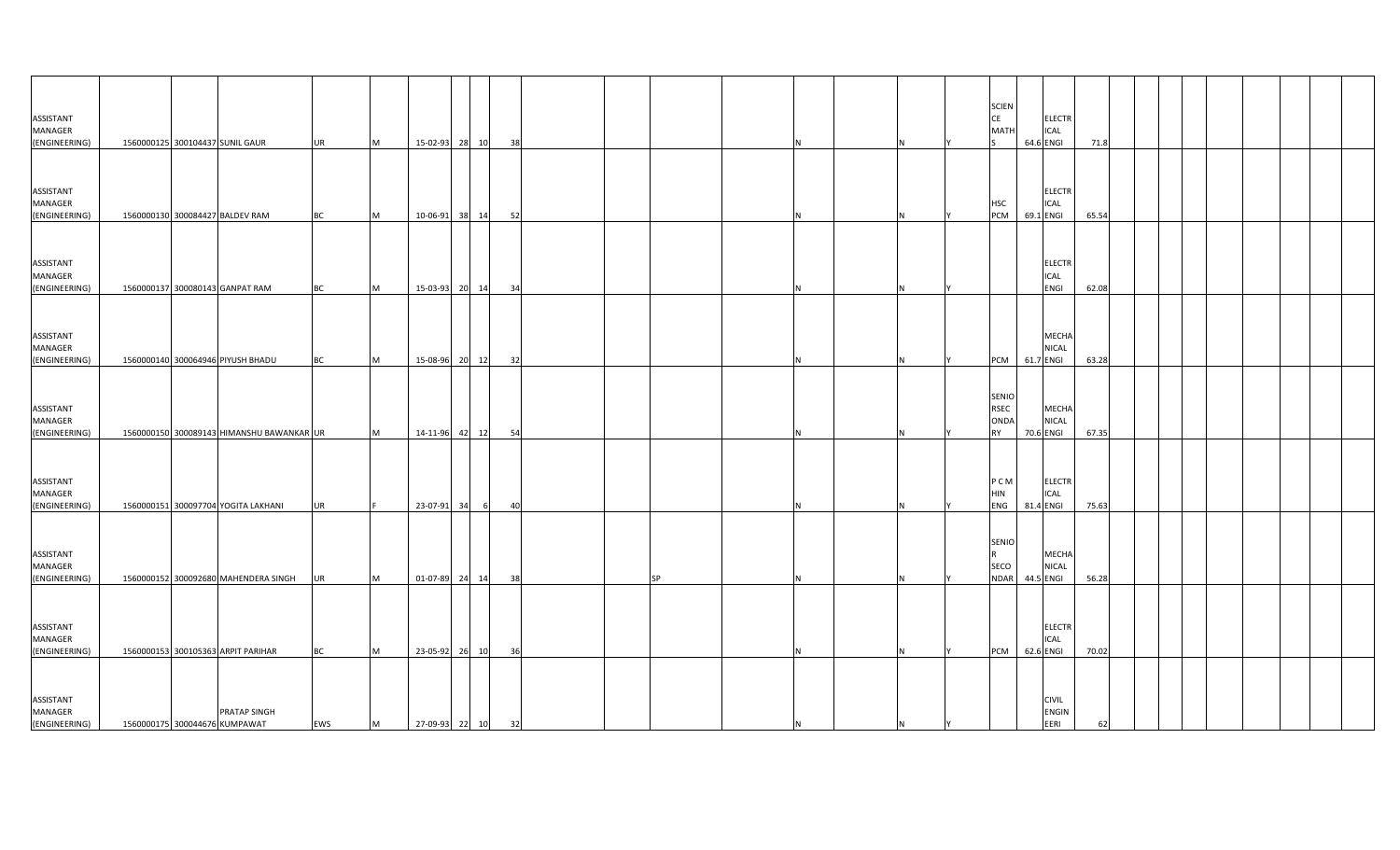| ASSISTANT<br>MANAGER<br>(ENGINEERING)        | 1560000185 300058919 CHALLA | VENKATARAMIREDDY                                      | <b>UR</b> | M        | 15-05-83 26    |       | 32 |  |           |     |                | N  | MPC 76.6 ENGI                     |           | <b>ELECTR</b><br><b>ICAL</b>                | 65.73                                              | TRIC<br>AL | ELEC<br>ENGI 77.1 |  |  |
|----------------------------------------------|-----------------------------|-------------------------------------------------------|-----------|----------|----------------|-------|----|--|-----------|-----|----------------|----|-----------------------------------|-----------|---------------------------------------------|----------------------------------------------------|------------|-------------------|--|--|
| ASSISTANT<br>MANAGER<br>(ENGINEERING)        |                             | 1560000203 300066165 NEPAL SINGH                      | <b>UR</b> | M        | 02-09-96       | 44 18 | 62 |  |           |     |                |    | PCM 73.2 ENGI                     |           | <b>ELECTR</b><br><b>ICAL</b>                | 70.61                                              |            |                   |  |  |
| ASSISTANT<br>MANAGER<br>(ENGINEERING)        |                             | 1560000204 300055171 KAMLESHCHHAJER                   | EWS       | M        | 23-03-89       | 18 12 | 30 |  |           |     |                |    |                                   |           | <b>ELECTR</b><br><b>ICAL</b><br><b>ENGI</b> | 60.26                                              |            |                   |  |  |
| ASSISTANT<br>MANAGER<br>(ENGINEERING)        |                             | <b>ASHISH KUMAR</b><br>1560000207 300061456 KACHHAWHA | <b>BC</b> | M        | 12-12-83 16 14 |       | 30 |  |           |     |                |    | <b>SCIEN</b><br><b>CE</b>         | 44.5 ENGI | <b>ELECTR</b><br><b>ICAL</b>                | 53.9                                               |            |                   |  |  |
| ASSISTANT<br>MANAGER<br>(ENGINEERING)        |                             | <b>SOHAN LAL</b><br>1560000208 300024301 CHOUDHARY    | BC        | <b>M</b> | 01-10-94 26 14 |       | 40 |  | <b>SP</b> |     |                |    | <b>SECIN</b><br><b>CE</b>         | 67 ENGI   | <b>MECHA</b><br><b>NICAL</b>                | 69.87                                              |            |                   |  |  |
| ASSISTANT<br><b>MANAGER</b><br>(ENGINEERING) |                             | <b>DHARMENDRA</b><br>1560000210 300053217 CHOUDHARY   | <b>BC</b> | <b>M</b> | 22-03-85       | 16 20 | 36 |  |           |     |                |    | ALL<br><b>SUBJE</b><br><b>CTS</b> | 68 ENGI   | <b>ELECTR</b><br><b>ICAL</b>                | <b>ELEC</b><br>TRIC<br><b>AL</b><br>ENG<br>66.75 G | 65.5       |                   |  |  |
| ASSISTANT<br>MANAGER<br>(ENGINEERING)        |                             | 1560000211 300070754 HEMANT MEHRA                     | <b>BC</b> | M        | 28-09-87 36 12 |       | 48 |  |           |     |                |    | PCM 71.5 EERI                     |           | <b>CIVIL</b><br><b>ENGIN</b>                | 62                                                 |            |                   |  |  |
| ASSISTANT<br>MANAGER<br>(ENGINEERING)        |                             | 1560000217 300021323 VIKAS SOLANKI                    | <b>BC</b> | M        | 28-02-94 28 16 |       | 44 |  |           |     |                |    |                                   |           | <b>ELECTR</b><br><b>ICAL</b><br>ENGI        | 74.47                                              |            |                   |  |  |
| ASSISTANT<br>MANAGER<br>(ENGINEERING)        |                             | 1560000219 300051477 KARAN GUPTA                      | <b>UR</b> | M        | 22-11-94 36 8  |       | 44 |  |           | IN. | N <sub>1</sub> | IY |                                   |           | <b>ELECTR</b><br><b>ICAL</b><br><b>ENGI</b> | 68.36                                              |            |                   |  |  |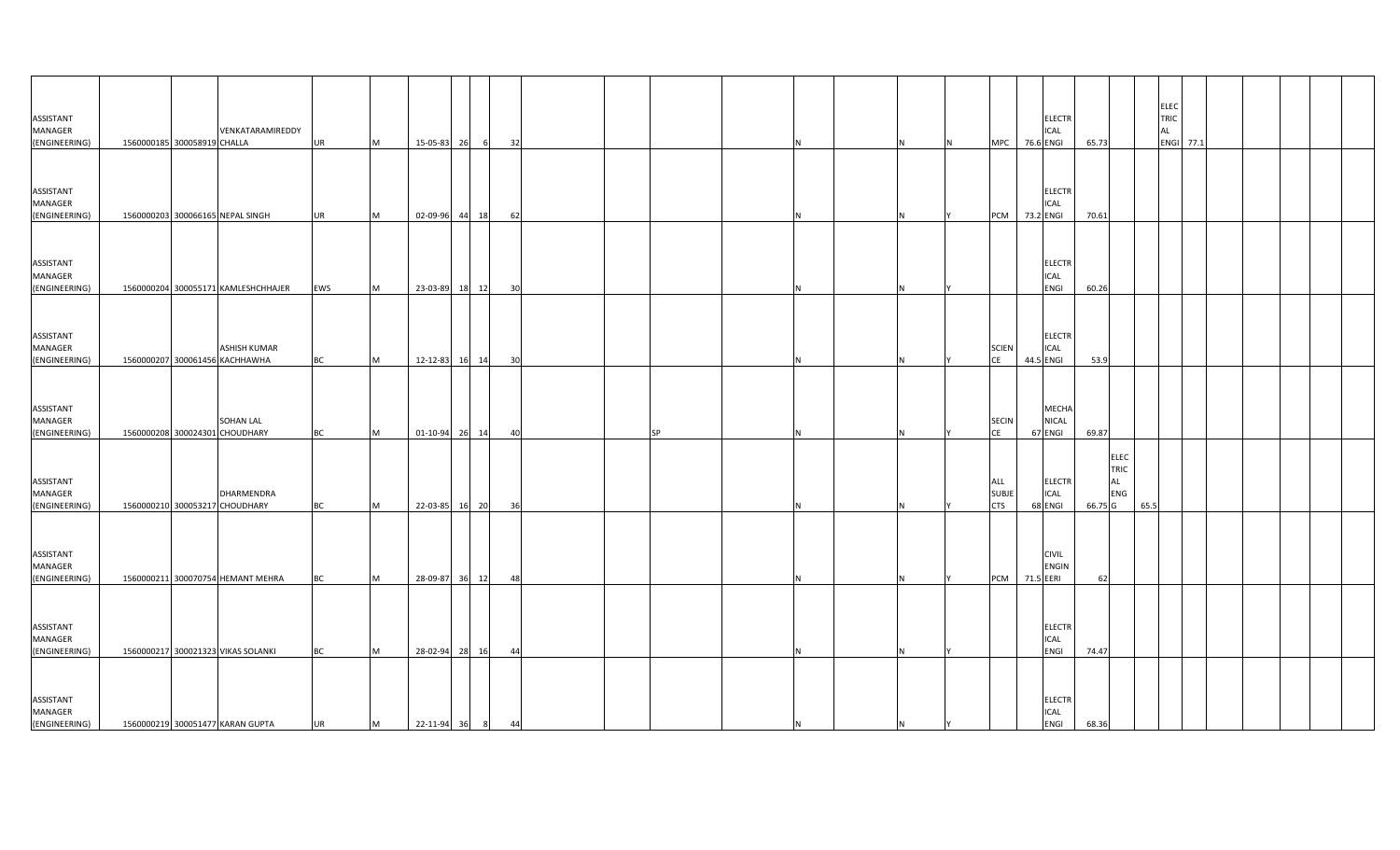| ASSISTANT<br>MANAGER<br>(ENGINEERING)                  | 1560000222 300045052 GOVIND |                                              | <b>BC</b> | M        | 04-04-90 24 18                  |       |          | 42 |           |    |     |                                                 |           | <b>ELECTR</b><br>ICAL<br><b>ENGI</b>      | 60.87        |  |                                       |      |  |    |
|--------------------------------------------------------|-----------------------------|----------------------------------------------|-----------|----------|---------------------------------|-------|----------|----|-----------|----|-----|-------------------------------------------------|-----------|-------------------------------------------|--------------|--|---------------------------------------|------|--|----|
| ASSISTANT<br>MANAGER<br>(ENGINEERING)                  |                             | 1560000227 300016886 AJEET KUMAR             | <b>BC</b> | <b>M</b> | 10-05-91                        | 16    | - 8      | 24 |           |    |     | <b>SCIEN</b><br>CE                              | 70.5 ENGI | <b>ELECTR</b><br><b>ICAL</b>              | 67           |  |                                       |      |  |    |
| ASSISTANT<br>MANAGER<br>(ENGINEERING)                  |                             | 1560000238 300025426 RUSTAM KUMAR            | <b>UR</b> | M        | 05-04-94 34                     |       | $\sim$ 4 | 38 |           |    | IN. | <b>INTER</b><br><b>MEDI</b><br>ATE              |           | <b>ELECTR</b><br><b>ICAL</b><br>68 ENGI   | 69           |  |                                       |      |  |    |
| ASSISTANT<br>MANAGER<br>(ENGINEERING)                  |                             | 1560000258 300045842 HARI RAM SEERVI         | <b>BC</b> | M        | 01-07-89 40 16                  |       |          | 56 |           |    |     | <b>SCIEN</b><br>CE<br><b>STREA</b><br><b>IM</b> | 67.5 EERI | <b>CIVIL</b><br><b>ENGIN</b>              | 60.07        |  | <b>ENVI</b><br>RON<br>MEN<br>TAL 67.2 |      |  | 66 |
| ASSISTANT<br>MANAGER<br>(ENGINEERING)                  |                             | 1560000265 300050392 RAHUL AADIWAL           | <b>UR</b> | M        | 06-09-89                        | 38    |          | 46 |           |    |     | <b>SR</b><br>SECO<br><b>NDAR</b>                |           | MECHA<br><b>NICAL</b><br>73.5 ENGI        | 62.21        |  | M E<br>THE<br><b>RMA</b>              | 58.7 |  |    |
| ASSISTANT<br>MANAGER<br>(ENGINEERING)                  |                             | 1560000273 300077476 BHAGAWANA RAM           | <b>BC</b> | M        | 01-06-90                        | 30 14 |          | 44 |           |    |     | <b>SCIEN</b><br><b>CE</b>                       |           | <b>ELECTR</b><br><b>ICAL</b><br>54.5 ENGI | 62.26        |  |                                       |      |  |    |
| ASSISTANT<br>MANAGER<br>(ENGINEERING)                  |                             | 1560000275 300073145 JAI DEEP SINGH DEORA UR |           | M        |                                 |       |          |    | <b>SP</b> |    |     | PCM                                             | 63.2 ENGI | MECHA<br><b>NICAL</b>                     | 64.62        |  |                                       |      |  |    |
| ASSISTANT<br>MANAGER                                   |                             | 1560000282 300043733 VIKRAM SINGH MIRDHA BC  |           |          | 19-08-93 20 10                  |       |          | 30 |           |    |     | RBSE<br>MATH<br><b>EMAT</b><br>IC               |           | MECHA<br><b>NICAL</b><br>72 ENGI          |              |  |                                       |      |  |    |
| (ENGINEERING)<br>ASSISTANT<br>MANAGER<br>(ENGINEERING) |                             | 1560000293 300080248 RAM SINGH CHOUHAN UR    |           | M<br>M   | 27-10-91<br>$20-04-90$ 22 10 32 | 56 14 |          | 70 | <b>SP</b> | IN | I٢  | <b>SR</b><br><b>HIGH</b><br>ER<br><b>SEC</b>    |           | <b>MECHA</b><br><b>NICAL</b><br>64.6 ENGI | 69.4<br>71.1 |  |                                       |      |  |    |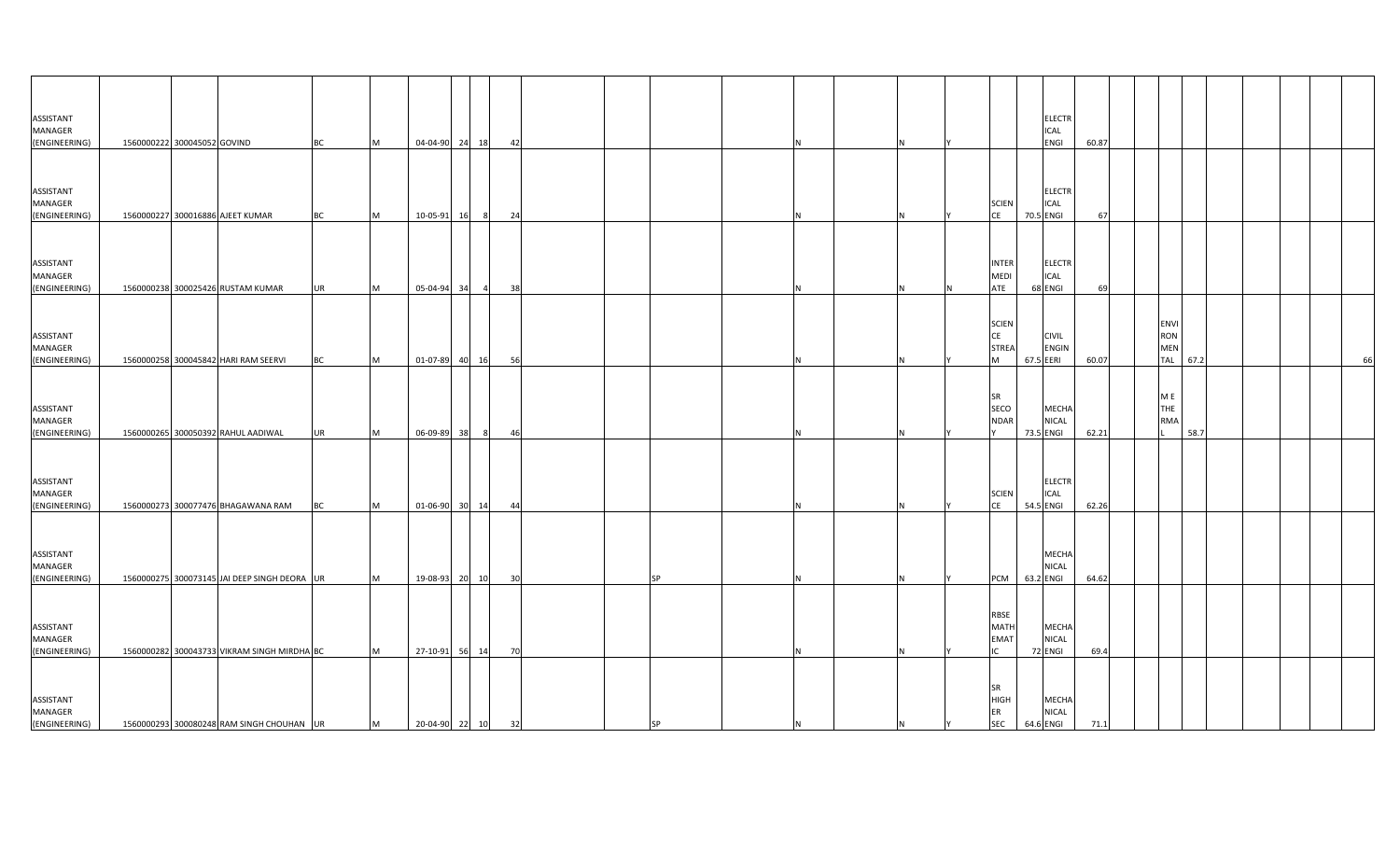| ASSISTANT<br>MANAGER<br>(ENGINEERING) |                            | 1560000306 300032581 BHARAT SHARMA           | EWS       | M | 01-07-93 32 18    |       |   | 50 |  |     |   |   |                                     |           | <b>ELECTR</b><br>ICAL<br><b>ENGI</b> | 72.2  |  |  |  |  |
|---------------------------------------|----------------------------|----------------------------------------------|-----------|---|-------------------|-------|---|----|--|-----|---|---|-------------------------------------|-----------|--------------------------------------|-------|--|--|--|--|
| ASSISTANT<br>MANAGER                  |                            |                                              |           |   |                   |       |   |    |  |     |   |   |                                     |           | <b>ELECTR</b><br>ICAL                |       |  |  |  |  |
| (ENGINEERING)                         |                            | 1560000308 300033883 RAKESH KUMAWAT          | <b>BC</b> | M | 20-07-93          | 30 14 |   | 44 |  |     |   |   | <b>PCM</b>                          | 72.9 ENGI |                                      | 73.66 |  |  |  |  |
| ASSISTANT<br>MANAGER<br>(ENGINEERING) |                            | 1560000315 300025309 REWAT RAM GOYAL         | <b>UR</b> | M | 22-06-86          | 42 16 |   | 58 |  |     |   |   | <b>HSC</b>                          | 56.2 EERI | <b>CIVIL</b><br><b>ENGIN</b>         | 67.09 |  |  |  |  |
| ASSISTANT<br>MANAGER<br>(ENGINEERING) |                            | 1560000317 300015208 AVINASH SARAN           | <b>UR</b> | M | 25-02-97 40 18    |       |   | 58 |  |     |   |   | <b>BSER</b><br>RAJAS<br><b>THAN</b> | 88.6 ENGI | <b>ELECTR</b><br><b>ICAL</b>         | 66.3  |  |  |  |  |
| ASSISTANT<br>MANAGER<br>(ENGINEERING) |                            | 1560000322 300004625 TANWAR SINGH            | EWS       | M | 15-01-96          | 48 18 |   | 66 |  |     |   |   | <b>PCM</b>                          | 92.8 ENGI | MECHA<br>NICAL                       | 77    |  |  |  |  |
| ASSISTANT<br>MANAGER<br>(ENGINEERING) |                            | 1560000348 300056101 AJIT KUMAR              | <b>UR</b> | M | 28-12-86          | 26    | 6 | 32 |  |     |   |   | <b>SCIEN</b><br><b>CE</b>           | 70.3 ENGI | <b>ELECTR</b><br><b>ICAL</b>         | 80.9  |  |  |  |  |
| ASSISTANT<br>MANAGER<br>(ENGINEERING) |                            | 1560000351 300097963 DEEPAK SISODIYA         | <b>SC</b> | M | 08-06-92 22 12    |       |   | 34 |  |     |   |   | PCM                                 | 60 ENGI   | ELECTR<br><b>ICAL</b>                | 69.9  |  |  |  |  |
| ASSISTANT<br>MANAGER<br>(ENGINEERING) |                            | SHAILENDRA<br>1560000354 300104586 CHOUDHARY | <b>BC</b> | M | 07-12-90          | 24    |   | 30 |  |     |   |   | <b>PCM</b>                          | 64.6 ENGI | <b>ELECTR</b><br>ICAL                | 64.81 |  |  |  |  |
| ASSISTANT<br>MANAGER<br>(ENGINEERING) | 1560000355 300020928 JODHA | <b>BHANU PRATAP SINGH</b>                    | UR        | M | 25-06-91 34 18 52 |       |   |    |  | IN. | N | Y | PCM 53.4 ENGI                       |           | <b>ELECTR</b><br><b>ICAL</b>         | 68.03 |  |  |  |  |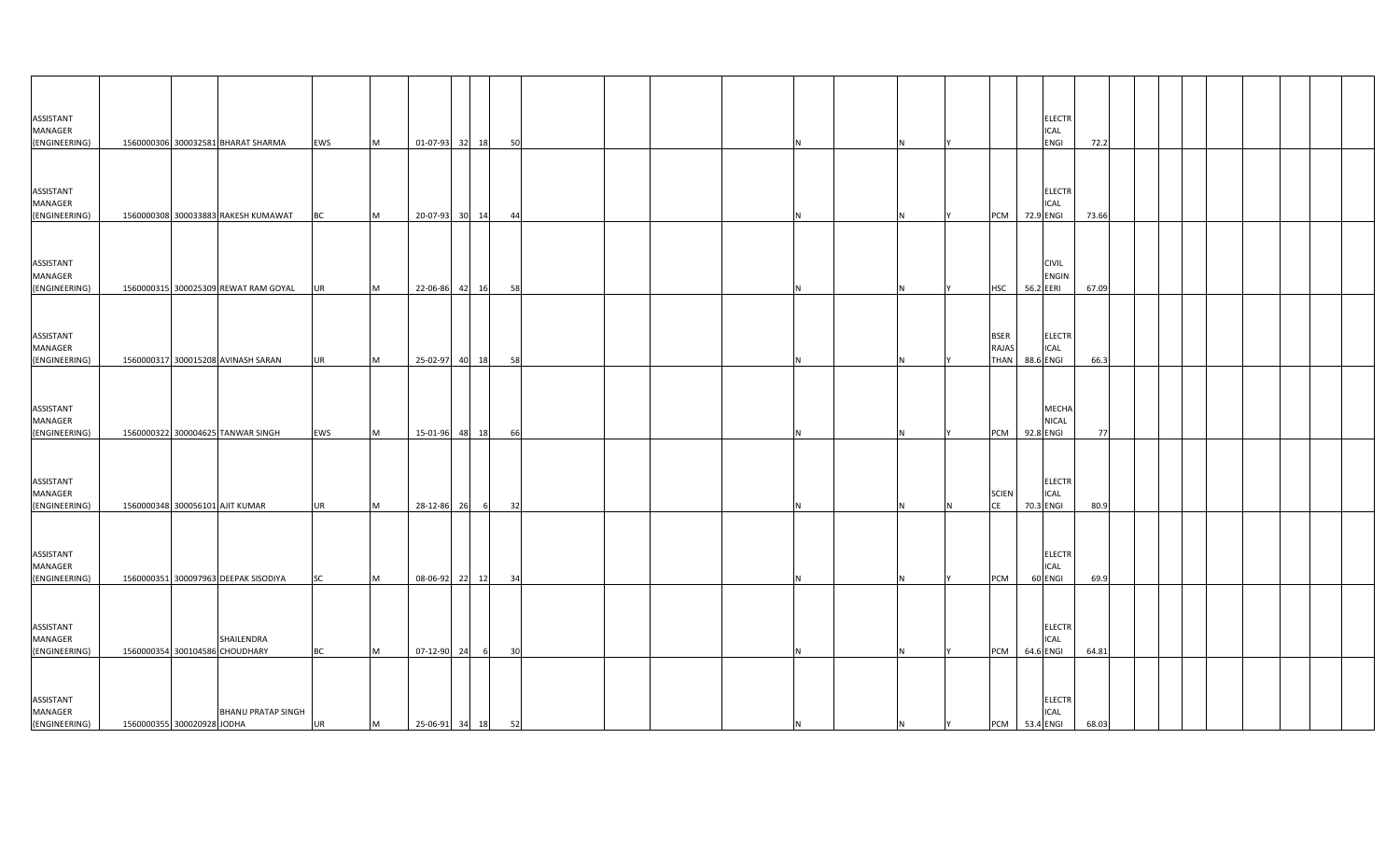| ASSISTANT<br>MANAGER<br>(ENGINEERING) | 1560000358 300037436 PREM |                                          | <b>BC</b> | M | 12-12-90 30 12 | 42 |                                                               |  |           |   |   | PCM 52.6 ENGI                             | <b>ELECTR</b><br><b>ICAL</b>                | 63.28 |          |  |  |    |
|---------------------------------------|---------------------------|------------------------------------------|-----------|---|----------------|----|---------------------------------------------------------------|--|-----------|---|---|-------------------------------------------|---------------------------------------------|-------|----------|--|--|----|
| ASSISTANT<br>MANAGER<br>(ENGINEERING) |                           | 1560000360 300103799 ANURAG GEHLOT       | <b>BC</b> | M | 18-06-90 22 12 | 34 |                                                               |  |           |   |   |                                           | <b>ELECTR</b><br><b>ICAL</b><br><b>ENGI</b> | 72.75 |          |  |  |    |
| ASSISTANT<br>MANAGER<br>(ENGINEERING) |                           | 1560000365 300100771 MONIKA CHOUDHARY BC |           |   | 10-03-88 26 12 | 38 |                                                               |  |           |   |   | <b>DIPLO</b><br>MAE<br><b>NGIN</b><br>EER | MECHA<br><b>NICAL</b><br>61.7 ENGI          | 60.58 |          |  |  |    |
| ASSISTANT<br>MANAGER<br>(ENGINEERING) |                           | 1560000367 300057508 GOVIND SINGH        | EWS       | M | 05-04-97 46 16 |    | <b>ABSENT IN</b><br><b>DOCUMENT</b><br><b>62 VERIFICATION</b> |  |           |   |   | <b>SCIEN</b><br>CE<br><b>MATH</b>         | <b>MECHA</b><br><b>NICAL</b><br>79.2 ENGI   | 77.06 |          |  |  | 60 |
| ASSISTANT<br>MANAGER<br>(ENGINEERING) |                           | 1560000368 300032186 JUHI DAUKIYA        | BC        |   | 28-08-93 44 20 | 64 |                                                               |  |           |   |   | <b>SCIEN</b><br>CE<br><b>MATH</b>         | <b>ELECTR</b><br><b>ICAL</b><br>57.4 ENGI   | 62.05 |          |  |  |    |
| ASSISTANT<br>MANAGER<br>(ENGINEERING) |                           | 1560000375 300098146 MANIT CHOUDHARY     | <b>BC</b> | M | 03-03-91 34 16 | 50 |                                                               |  |           |   |   | <b>SCIEN</b><br><b>CE</b><br><b>MATH</b>  | <b>MECHA</b><br><b>NICAL</b><br>53.7 ENGI   | 66.36 | MBA 70.7 |  |  |    |
| ASSISTANT<br>MANAGER<br>(ENGINEERING) |                           | 1560000376 300029564 NAND KISHORE        | <b>UR</b> | M | 10-08-95 42 14 | 56 |                                                               |  |           |   |   | <b>PCM</b>                                | <b>ELECTR</b><br><b>ICAL</b><br>84 ENGI     | 72.4  |          |  |  |    |
| ASSISTANT<br>MANAGER<br>(ENGINEERING) |                           | 1560000385 300027641 BANSHI LAL BISHNOI  | <b>BC</b> | M | 25-07-77 42 16 | 58 |                                                               |  | <b>XS</b> |   |   | PCM                                       | <b>MECHA</b><br><b>NICAL</b><br>48.2 ENGI   | 66.26 |          |  |  |    |
| ASSISTANT<br>MANAGER<br>(ENGINEERING) |                           | 1560000387 300083401 MAHENDRA BHATI      | <b>SC</b> | M | 21-05-91 34 10 | 44 |                                                               |  | IN.       | N | Y | PCM 74.6 EERI                             | <b>CIVIL</b><br><b>ENGIN</b>                | 80.95 |          |  |  |    |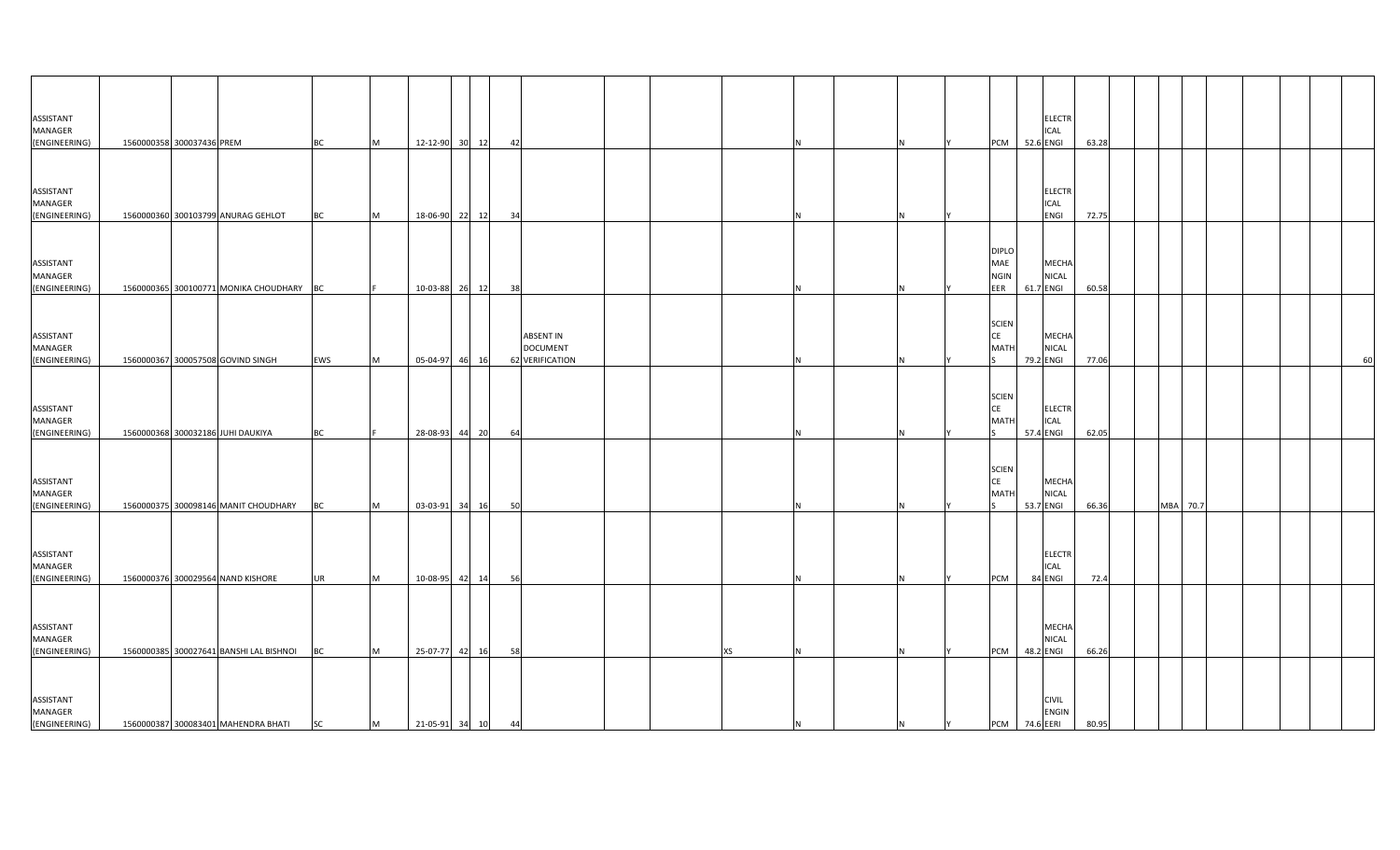| ASSISTANT<br>MANAGER<br>(ENGINEERING)        | 1560000396 300012294 SUMER SINGH                     | <b>BC</b> | M | 21-09-92 44 16    |    | 60              |   |    | <b>MATH</b><br><b>ELECTR</b><br><b>EMAT</b><br>ICAL<br><b>ICS</b><br>71.4 ENGI     | 70.65 |  |  |  |    |
|----------------------------------------------|------------------------------------------------------|-----------|---|-------------------|----|-----------------|---|----|------------------------------------------------------------------------------------|-------|--|--|--|----|
|                                              |                                                      |           |   |                   |    |                 |   |    |                                                                                    |       |  |  |  |    |
| ASSISTANT<br>MANAGER<br>(ENGINEERING)        | 1560000399 300058018 BHARAT JANGID                   | UR        | M | 30-08-91 34       | 16 | 50              |   |    | <b>ELECTR</b><br>ICAL<br>ENGI                                                      | 64.02 |  |  |  |    |
|                                              |                                                      |           |   |                   |    |                 |   |    |                                                                                    |       |  |  |  |    |
| ASSISTANT<br>MANAGER<br>(ENGINEERING)        | 1560000410 300022179 TANUJ CHAUBISA                  | EWS       | M | 29-10-89 24       | 10 | - 34            |   | N. | <b>ELECTR</b><br>ICAL<br>52 ENGI<br>PCM                                            | 63.1  |  |  |  | 74 |
|                                              |                                                      |           |   |                   |    |                 |   |    |                                                                                    |       |  |  |  |    |
| ASSISTANT<br>MANAGER<br>(ENGINEERING)        | <b>KULDEEP SINGH</b><br>1560000423 300069098 SOLANKI | ВC        | M | 02-02-86 30 16    |    | 46              | N | N  | <b>SCIEN</b><br><b>CE</b><br>MECHA<br>NICAL<br>MATI<br>55.2 ENGI                   | 65.97 |  |  |  | 65 |
|                                              |                                                      |           |   |                   |    |                 |   |    |                                                                                    |       |  |  |  |    |
| ASSISTANT<br><b>MANAGER</b><br>(ENGINEERING) | NAGENDRA SINGH<br>1560000424 300033040 RAJPUROHIT    | UR.       | M | 28-01-92 38       | 16 | 54              |   |    | <b>SR</b><br><b>HIGH</b><br><b>CIVIL</b><br>ER<br>ENGIN<br><b>SEC</b><br>83.4 EERI | 70.7  |  |  |  |    |
|                                              |                                                      |           |   |                   |    |                 |   |    |                                                                                    |       |  |  |  |    |
| ASSISTANT<br><b>MANAGER</b><br>(ENGINEERING) | MD SHAHNAWAZ<br>1560000429 300058160 ANSARI          | UR        | M | 21-08-92 30       | 8  | 38              |   |    | <b>INTER</b><br><b>ELECTR</b><br>MEDI<br>ICAL<br>ATE<br>74.4 ENGI                  | 72.37 |  |  |  |    |
| ASSISTANT<br>MANAGER                         |                                                      |           |   |                   |    |                 |   |    | <b>SCIEN</b><br><b>CE</b><br>MECHA<br>MATI<br>NICAL                                |       |  |  |  |    |
| (ENGINEERING)                                | 1560000434 300011661 PRASHANT JOSHI                  | <b>BC</b> | M | 09-07-89 16 12    |    | 28              | N | N  | 61.1 ENGI                                                                          | 59.78 |  |  |  |    |
| ASSISTANT<br>MANAGER<br>(ENGINEERING)        | 1560000440 300086203 ANURAG GAJJA                    | <b>UR</b> | M | 31-05-92 18       | 12 | 30 <sup>1</sup> |   |    | <b>ELECTR</b><br><b>SCIEN</b><br>ICAL<br><b>CE</b><br>56 ENGI                      | 58    |  |  |  |    |
| ASSISTANT<br>MANAGER<br>(ENGINEERING)        | 1560000449 300034930 RAHUL JEENGAR                   | <b>SC</b> | M | 18-04-96 38 14 52 |    |                 | N | N  | <b>ELECTR</b><br>ICAL<br>PCM 71.4 ENGI<br>Y                                        | 74.4  |  |  |  |    |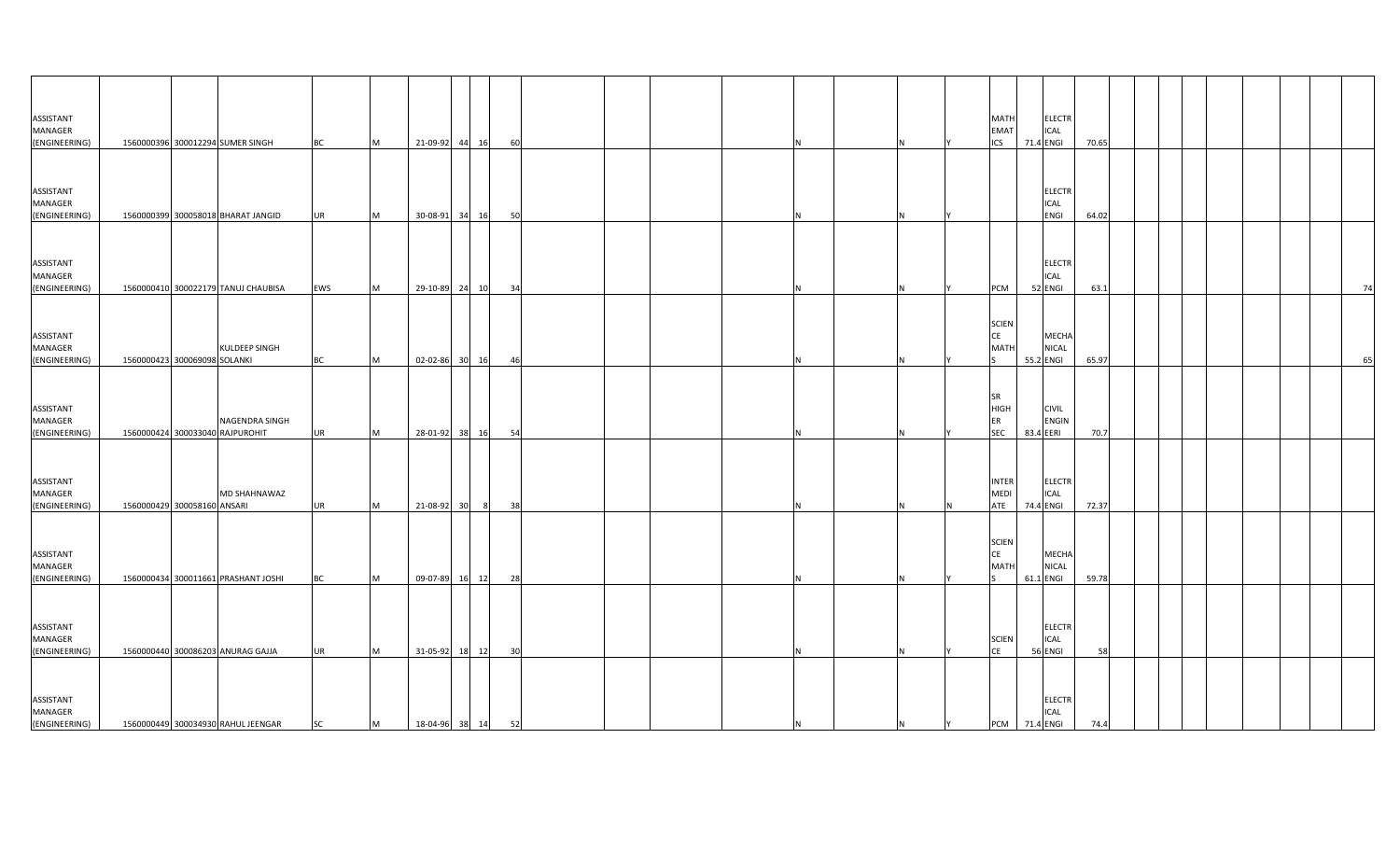| ASSISTANT<br>MANAGER<br>(ENGINEERING) |                              | 1560000450 300046530 SHAKTI SINGH         | EWS        | M | 20-11-96 24 18    |       |                | 42 |           |     |   |     | <b>SCIEN</b><br>CE                |           | MECHA<br><b>NICAL</b><br>66.6 ENGI        | 62.17 |  |  |  |    |
|---------------------------------------|------------------------------|-------------------------------------------|------------|---|-------------------|-------|----------------|----|-----------|-----|---|-----|-----------------------------------|-----------|-------------------------------------------|-------|--|--|--|----|
| ASSISTANT<br>MANAGER<br>(ENGINEERING) | 1560000458 300103752 RANAWAT | <b>DALJEET SINGH</b>                      | EWS        | M | 12-09-92          | 18 12 |                | 30 |           |     |   |     | <b>PCM</b>                        | 79.4 ENGI | <b>ELECTR</b><br>ICAL                     | 62    |  |  |  |    |
| ASSISTANT<br>MANAGER<br>(ENGINEERING) |                              | 1660000033 300053574 ROHIT KUMAR MEENA ST |            | M | 30-07-94 24 10    |       |                | 34 | <b>SP</b> |     |   |     |                                   |           | <b>ELECTR</b><br>ICAL<br>ENGI             | 60.18 |  |  |  |    |
| ASSISTANT<br>MANAGER<br>(ENGINEERING) |                              | 1660000064 300026879 DHARMA RAJ           | <b>MBC</b> | M | 08-08-92 22       |       | $_{\rm 8}$     | 30 |           |     |   |     | <b>SCIEN</b><br>CE                | 62.5 ENGI | <b>ELECTR</b><br><b>ICAL</b>              | 66.88 |  |  |  |    |
| ASSISTANT<br>MANAGER<br>(ENGINEERING) |                              | 1660000065 300072730 BHUPESH VERMA        | SC         | M | 21-07-88          | 38    |                | 46 |           |     |   |     | <b>SCIEN</b><br>CE                | 73.4 ENGI | MECHA<br><b>NICAL</b>                     | 61.27 |  |  |  |    |
| ASSISTANT<br>MANAGER<br>(ENGINEERING) |                              | 1660000068 300016514 ANKIT GUPTA          | <b>UR</b>  | M | 11-12-94 30 12    |       |                | 42 |           |     |   |     | <b>HINDI</b><br>ENG<br>PCM        |           | <b>ELECTR</b><br><b>ICAL</b><br>86.3 ENGI | 71.58 |  |  |  | 76 |
| ASSISTANT<br>MANAGER<br>(ENGINEERING) |                              | 1660000071 300079745 RAJAT KHANDELWAL     | <b>UR</b>  | M | 03-11-90 26       |       | $\overline{4}$ | 30 |           |     |   |     | SECO<br><b>NDAR</b>               |           | ELECTR<br><b>ICAL</b><br>50.8 ENGI        | 60.73 |  |  |  |    |
| ASSISTANT<br>MANAGER<br>(ENGINEERING) |                              | 1660000076 300076534 UMESH SWAMI          | <b>BC</b>  | M | 04-04-93          | 34    | 16             | 50 |           |     |   |     | <b>PCM</b>                        | 81.2 ENGI | MECHA<br>NICAL                            | 75.38 |  |  |  |    |
| ASSISTANT<br>MANAGER<br>(ENGINEERING) |                              | 1660000078 300040103 RAHUL SINGHAL        | UR         | M | 09-11-90 28 10 38 |       |                |    |           | IN. | N | IY. | <b>MATH</b><br><b>SCIEN</b><br>CE |           | <b>ELECTR</b><br><b>ICAL</b><br>57.7 ENGI | 64    |  |  |  |    |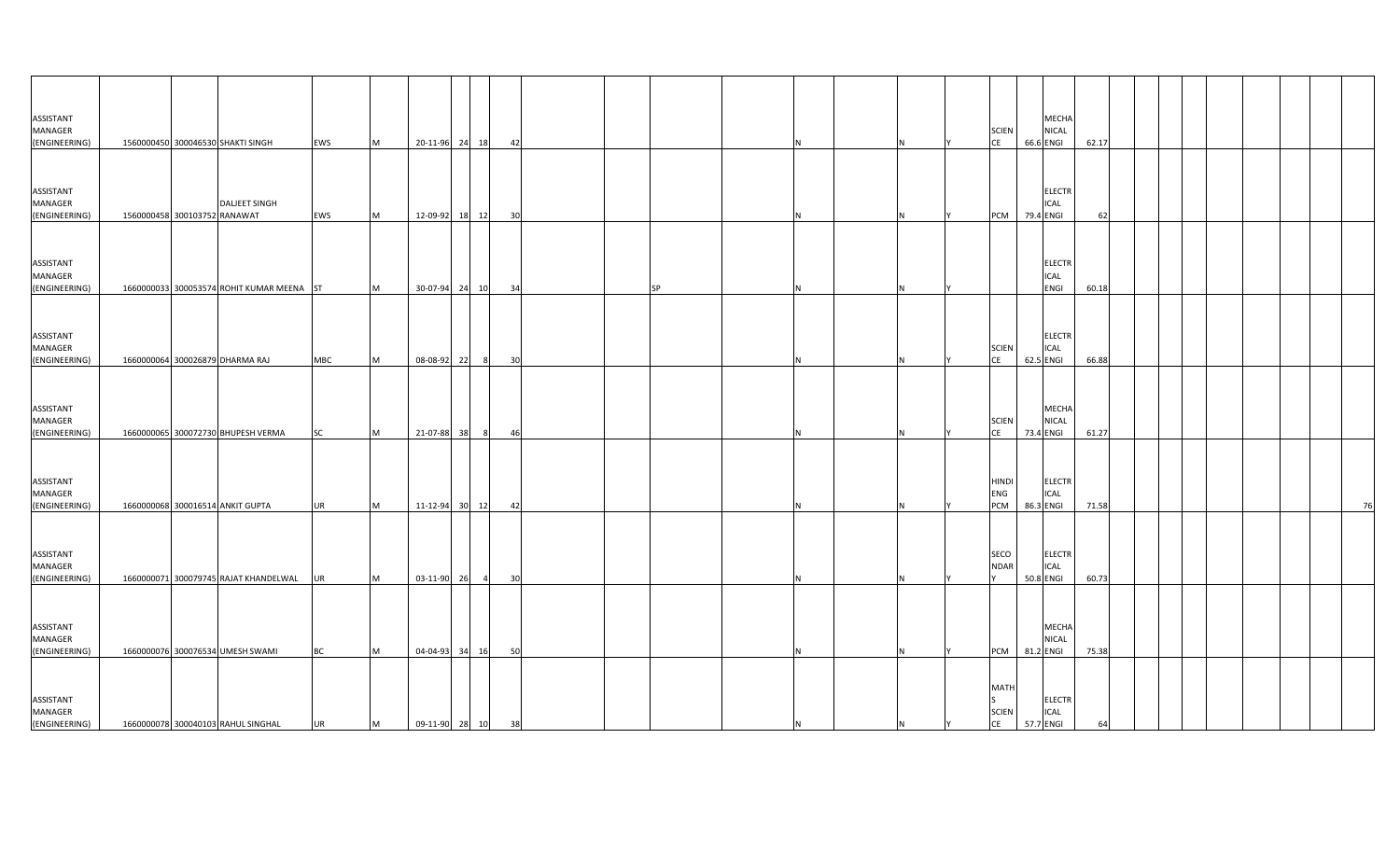| <b>ASSISTANT</b><br>MANAGER<br>(ENGINEERING) |                            | 1660000085 300043559 RAVINDRA SARASWAT UR   |           | M        | 07-11-84 22 10    |   | 32 |  |  |    |   |     | PCM 47.2 ENGI                                | <b>ELECTR</b><br>ICAL                   | 63.17   |                                         |      |                         |    |              |             |    |
|----------------------------------------------|----------------------------|---------------------------------------------|-----------|----------|-------------------|---|----|--|--|----|---|-----|----------------------------------------------|-----------------------------------------|---------|-----------------------------------------|------|-------------------------|----|--------------|-------------|----|
|                                              |                            |                                             |           |          |                   |   |    |  |  |    |   |     |                                              |                                         |         |                                         |      |                         |    |              |             |    |
| ASSISTANT<br>MANAGER<br>(ENGINEERING)        |                            | 1660000088 300067338 RAHUL SUMAN            | <b>UR</b> | M        | 25-11-94 20 12    |   | 32 |  |  |    |   |     | <b>HIGH</b><br>ER<br>SEC                     | <b>CIVIL</b><br><b>ENGIN</b><br>74 EERI | 64.88   |                                         |      |                         |    |              |             | 63 |
|                                              |                            |                                             |           |          |                   |   |    |  |  |    |   |     |                                              |                                         |         |                                         |      |                         |    |              |             |    |
| ASSISTANT<br>MANAGER<br>(ENGINEERING)        | 1660000089 300103108 MEENA | <b>CHANDRA PRAKASH</b>                      | <b>ST</b> | M        | 03-11-91 36 10    |   | 46 |  |  |    |   |     | PCM                                          | <b>ELECTR</b><br>ICAL<br>76 ENGI        | 69.65   |                                         |      |                         |    |              |             |    |
| <b>ASSISTANT</b><br>MANAGER                  |                            |                                             |           |          |                   |   |    |  |  |    |   |     |                                              | <b>ELECTR</b><br><b>ICAL</b>            |         |                                         |      |                         |    |              |             |    |
| (ENGINEERING)                                |                            | 1660000091 300076497 SHOBHA MEENA           | <b>ST</b> |          | 05-08-93 36 12    |   | 48 |  |  | N  |   |     | PCM 79.4 ENGI                                |                                         | 79.5    |                                         |      |                         |    |              |             |    |
| ASSISTANT<br>MANAGER<br>(ENGINEERING)        |                            | 1660000095 300009748 MOHD ZEESHAN GORI      | BC        | M        | 02-07-89 24 10    |   | 34 |  |  |    |   |     | <b>MATH</b>                                  | MECHA<br><b>NICAL</b><br>52.9 ENGI      | 58.77   |                                         |      |                         |    |              |             |    |
| ASSISTANT<br>MANAGER<br>(ENGINEERING)        |                            | 1660000116 300091441 AKSHAY SHARMA          | EWS       | M        | 26-12-93 32       | 6 | 38 |  |  |    |   |     | <b>SR</b><br><b>HIGH</b><br>ER<br><b>SEC</b> | MECHA<br><b>NICAL</b><br>68.6 ENGI      | 59.3    |                                         |      |                         |    | <b>BTECH</b> | 59.3        | 61 |
| ASSISTANT<br>MANAGER<br>(ENGINEERING)        |                            | 1660000117 300094605 RAHUL SUNIL YERAWAR UR |           | M        | 06-02-93 30       | 6 | 36 |  |  | N  |   |     |                                              | <b>ELECTR</b><br>ICAL<br>ENGI           | 69.23 G | <b>ELEC</b><br>TRIC<br><b>AL</b><br>ENG | 82.6 |                         |    |              |             |    |
|                                              |                            |                                             |           |          |                   |   |    |  |  |    |   |     |                                              |                                         |         |                                         |      |                         |    |              |             |    |
| <b>ASSISTANT</b><br>MANAGER<br>(ENGINEERING) |                            | 1660000128 300047101 ABHISHEK DOSAYA        | <b>BC</b> | <b>M</b> | 14-06-96 40 16    |   | 56 |  |  | N. |   |     | PCM 77.8 ENGI                                | <b>ELECTR</b><br>ICAL                   | 69.73   |                                         |      |                         |    |              |             |    |
| ASSISTANT<br><b>MANAGER</b><br>(ENGINEERING) |                            | 1660000129 300104238 VIKRRAM SINGH          | <b>ST</b> | <b>M</b> | 31-08-91 26 14 40 |   |    |  |  | N  | N | IY. | HSSC 71.5 ENGI                               | <b>ELECTR</b><br>ICAL                   | 68.38   |                                         |      | <b>MTE</b><br><b>CH</b> | 69 |              | BTECH 68.38 |    |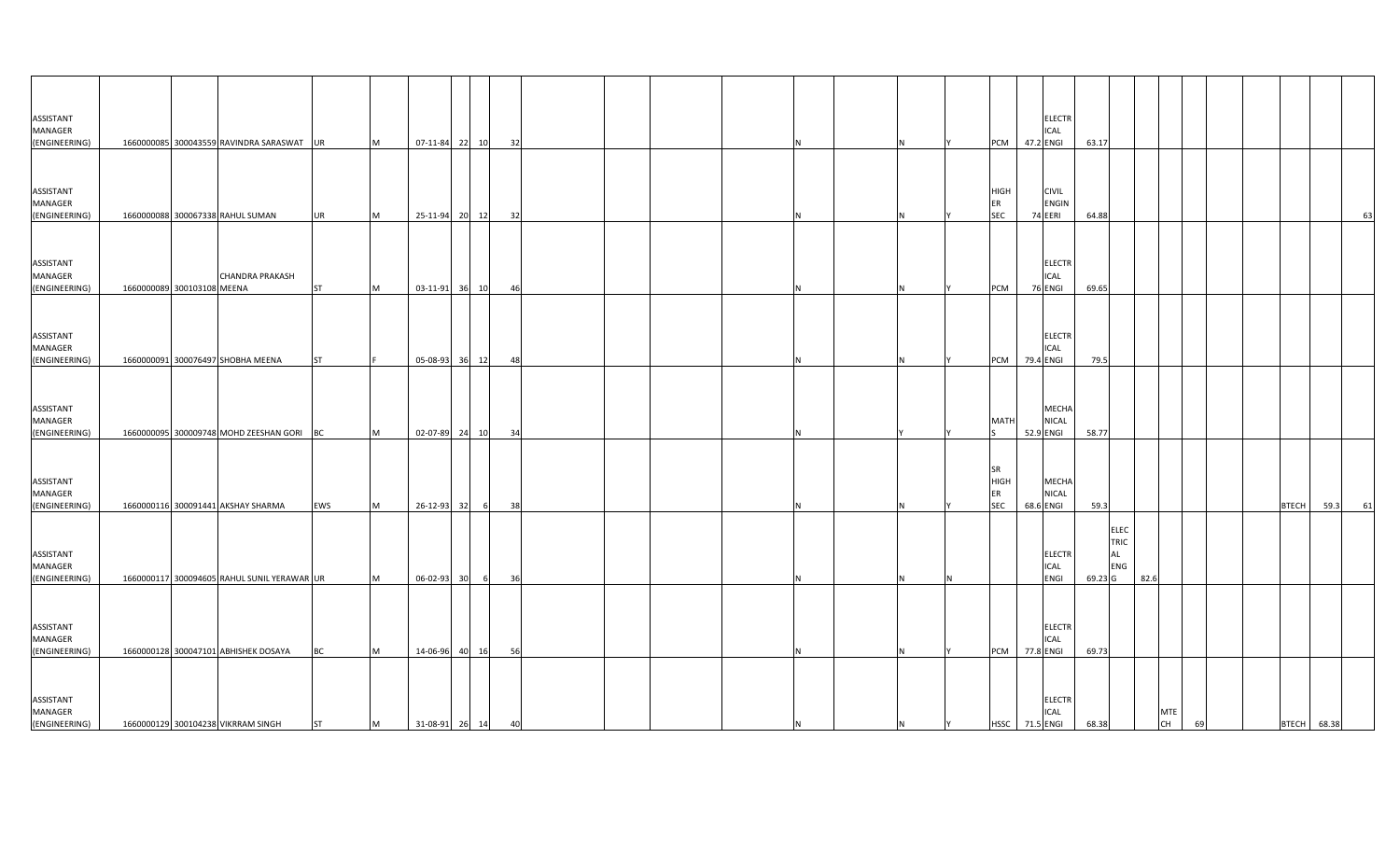| ASSISTANT<br>MANAGER                         |                                |                                           |           |           |                  |       |   |    |  |     |   |    | <b>SCIEN</b><br>CE<br><b>MAT</b>  |           | <b>ELECTR</b><br><b>ICAL</b>  |       |                   |                  |      |  |  |
|----------------------------------------------|--------------------------------|-------------------------------------------|-----------|-----------|------------------|-------|---|----|--|-----|---|----|-----------------------------------|-----------|-------------------------------|-------|-------------------|------------------|------|--|--|
| (ENGINEERING)                                | 1660000138 300063339 AJHER ALI |                                           | <b>BC</b> | M         | 23-10-95 36 12   |       |   | 48 |  |     |   |    |                                   | 67.4 ENGI |                               | 66.6  |                   |                  |      |  |  |
| ASSISTANT<br>MANAGER                         |                                |                                           |           |           |                  |       |   |    |  |     |   |    | <b>SR</b><br>HIGH<br>ER           |           | <b>MECHA</b><br>NICAL         |       | M                 |                  |      |  |  |
| (ENGINEERING)                                |                                | 1660000141 300000265 ARUN SINGH DAGUR     | BC        | M         | 13-12-92         | 42 16 |   | 58 |  |     |   |    | <b>SEC</b>                        | 84.8 ENGI |                               | 87.7  |                   | <b>TECH</b>      | 78   |  |  |
| ASSISTANT<br>MANAGER<br>(ENGINEERING)        |                                | 1660000143 300102864 ANKIT SHARMA         | <b>UR</b> | M         | 16-12-96         | 40 10 |   | 50 |  |     |   |    |                                   |           | MECHA<br><b>NICAL</b><br>ENGI | 85    |                   |                  |      |  |  |
| ASSISTANT<br>MANAGER<br>(ENGINEERING)        |                                | 1660000159 300083481 KULDEEP SUMAN        | <b>BC</b> | M         | 20-09-92 18 14   |       |   | 32 |  |     |   |    | PCM                               | 55.1 EERI | <b>CIVIL</b><br><b>ENGIN</b>  | 65.91 |                   |                  |      |  |  |
| ASSISTANT<br>MANAGER<br>(ENGINEERING)        | 1660000160 300079247 CHAUHAN   | <b>GAJENDRA SINGH</b>                     | EWS       | <b>IM</b> | 30-11-91         | 32    |   | 38 |  |     |   |    | SECO<br><b>NDAR</b>               | 55.5 ENGI | <b>ELECTR</b><br><b>ICAL</b>  | 61.22 |                   |                  |      |  |  |
| ASSISTANT<br>MANAGER<br>(ENGINEERING)        |                                | 1660000164 300053602 UTTAM KUMAR MEENA ST |           | M         | 03-06-90 22 10   |       |   | 32 |  |     |   |    | PCM                               | 65 ENGI   | MECHA<br>NICAL                | 65    | <b>MTE</b><br>CH  |                  | 65   |  |  |
| <b>ASSISTANT</b><br>MANAGER<br>(ENGINEERING) | 1660000174 300045119 SINGH     | <b>JINENDRA KUMAR</b>                     | <b>UR</b> | M         | 25-09-93 26 10   |       |   | 36 |  |     |   |    | <b>SCIEN</b><br>CE<br>MATI        | 56.5 EERI | <b>CIVIL</b><br><b>ENGIN</b>  | 70.56 | CTU<br>RAL<br>ENG | <b>STRU</b><br>G | 71.6 |  |  |
| ASSISTANT<br>MANAGER<br>(ENGINEERING)        | 1660000175 300106205 ANKITA    |                                           | <b>ST</b> |           | 21-04-94         | 36    | 8 | 44 |  |     |   |    | <b>PCM</b>                        | 76.6 ENGI | <b>ELECTR</b><br>ICAL         | 69    |                   |                  |      |  |  |
| ASSISTANT<br>MANAGER<br>(ENGINEERING)        | 1660000176 300099833 RANAWAT   | JITENDRA SINGH                            | <b>UR</b> | M         | 15-11-90 32 4 36 |       |   |    |  | IN. | N | I٢ | <b>MATH</b><br>EMAT<br><b>ICS</b> | 50 ENGI   | MECHA<br><b>NICAL</b>         | 67.02 |                   |                  |      |  |  |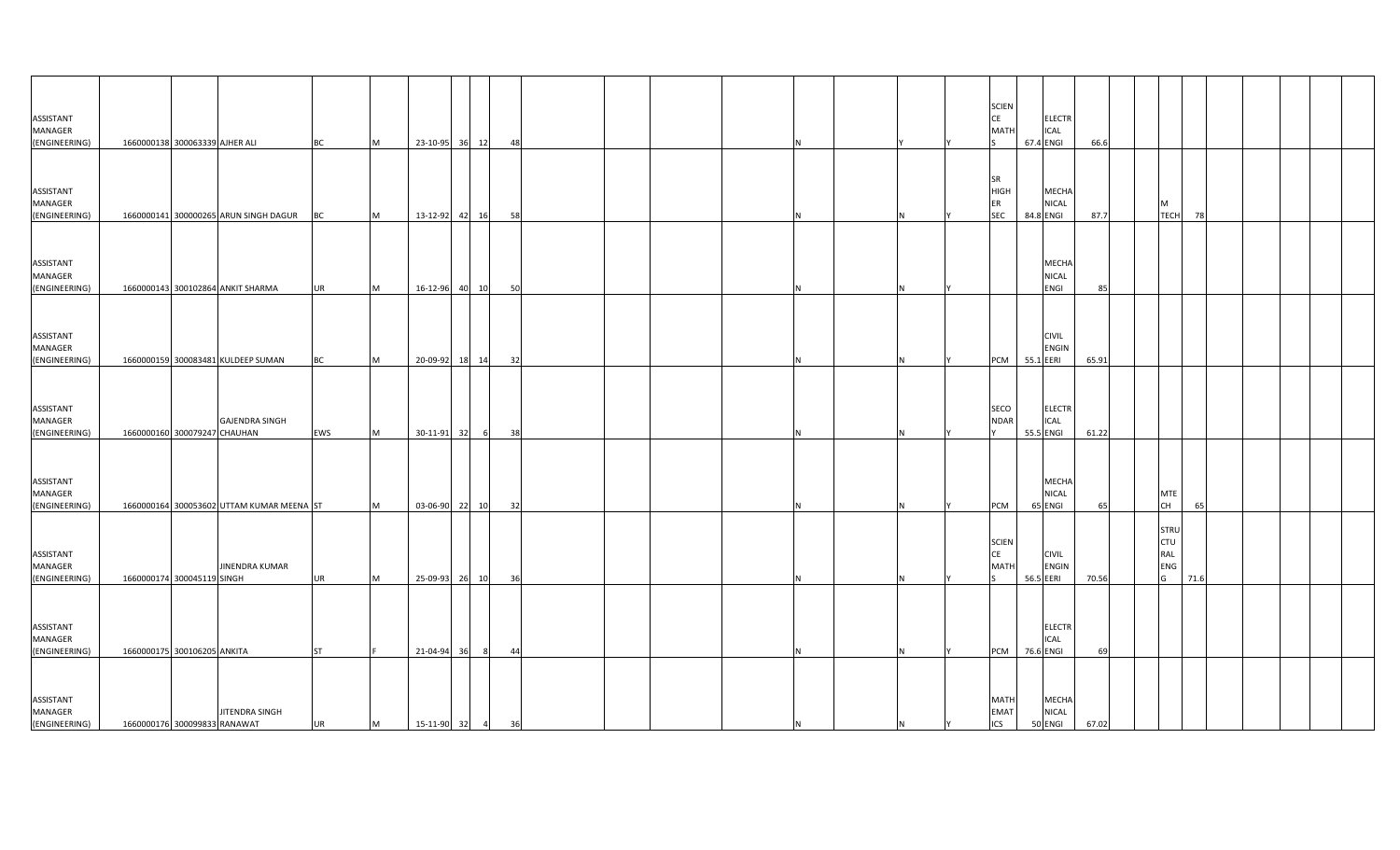| ASSISTANT<br>MANAGER<br>(ENGINEERING)        | <b>HEMANT KUMAR</b><br>1660000178 300019662 NAGAR | <b>BC</b>  | M        | 12-08-91 22 14    |    | 36  |   |    | <b>ELECTR</b><br>ICAL<br>PCM 71.1 ENGI                              | 71.52 |                          |    |  |                                       |       |
|----------------------------------------------|---------------------------------------------------|------------|----------|-------------------|----|-----|---|----|---------------------------------------------------------------------|-------|--------------------------|----|--|---------------------------------------|-------|
|                                              |                                                   |            |          |                   |    |     |   |    |                                                                     |       |                          |    |  |                                       |       |
| ASSISTANT<br>MANAGER<br>(ENGINEERING)        | JITENDRA KUMAR<br>1660000186 300094193 CHOURASIYA | ВC         | M        | 13-07-84 38       | 16 | -54 |   |    | MECHA<br>NICAL<br>78.2 ENGI<br>PCM                                  | 72.45 |                          |    |  |                                       |       |
|                                              |                                                   |            |          |                   |    |     |   |    |                                                                     |       |                          |    |  |                                       |       |
| ASSISTANT<br>MANAGER<br>(ENGINEERING)        | RAKESH KUMAR<br>1660000187 300092198 SHARMA       | EWS        | M        | 18-11-88 26 20    |    | 46  |   | N  | MECHA<br><b>NICAL</b><br>60 ENGI<br>PCM                             | 64.38 |                          |    |  |                                       |       |
|                                              |                                                   |            |          |                   |    |     |   |    |                                                                     |       |                          |    |  |                                       |       |
| ASSISTANT<br>MANAGER<br>(ENGINEERING)        | 1660000189 300075401 SANDEEP DOI                  | <b>MBC</b> | M        | 15-03-93 26       | 8  | 34  |   |    | <b>SCIEN</b><br>CE<br><b>ELECTR</b><br>MATI<br>ICAL<br>48 ENGI      | 68.5  |                          |    |  |                                       |       |
|                                              |                                                   |            |          |                   |    |     |   |    |                                                                     |       |                          |    |  |                                       |       |
| ASSISTANT<br><b>MANAGER</b><br>(ENGINEERING) | 1660000191 300105413 NEERAJ SINGH                 | UR         | M        | 05-07-86 36       | 14 | 50  |   |    | PCM<br><b>MECHA</b><br>GROU<br>NICAL<br>63.8 ENGI                   |       | MEC<br>HENI<br>69.68 CAL | 71 |  | <b>BTECH</b><br>MECH<br><b>ENICAL</b> | 69.68 |
|                                              |                                                   |            |          |                   |    |     |   |    |                                                                     |       |                          |    |  |                                       |       |
| ASSISTANT<br>MANAGER<br>(ENGINEERING)        | 1660000196 300077820 AYUSH SHARMA                 | UR         | M        | 28-10-95 16       | 12 | 28  |   |    | <b>ELECTR</b><br>ICAL<br>67 ENGI<br>PCM                             | 62.68 |                          |    |  |                                       |       |
|                                              |                                                   |            |          |                   |    |     |   |    |                                                                     |       |                          |    |  |                                       |       |
| ASSISTANT<br>MANAGER<br>(ENGINEERING)        | 1660000198 300037291 PRIYAM NANDWANA              | UR         | M        | 12-07-97 32 10    |    | 42  |   |    | MECHA<br><b>NICAL</b><br>77.4 ENGI<br>PCM                           | 73.28 |                          |    |  |                                       |       |
|                                              |                                                   |            |          |                   |    |     |   |    |                                                                     |       |                          |    |  |                                       |       |
| ASSISTANT<br>MANAGER<br>(ENGINEERING)        | 1660000202 300020488 PRABJEET SINGH               | <b>BC</b>  | <b>M</b> | 20-11-94 22 12    |    | 34  |   |    | <b>ELECTR</b><br>ICAL<br>93 ENGI<br>PCM                             | 75.85 |                          |    |  |                                       |       |
|                                              |                                                   |            |          |                   |    |     |   |    |                                                                     |       |                          |    |  |                                       |       |
| ASSISTANT<br>MANAGER<br>(ENGINEERING)        | 1660000203 300011737 CHAITANYA SHARMA             | <b>UR</b>  | M        | 05-07-92 34 14 48 |    |     | N | N. | HINDI<br><b>ELECTR</b><br>ENG<br><b>ICAL</b><br>PCM 79.7 ENGI 75.12 |       |                          |    |  |                                       | 52    |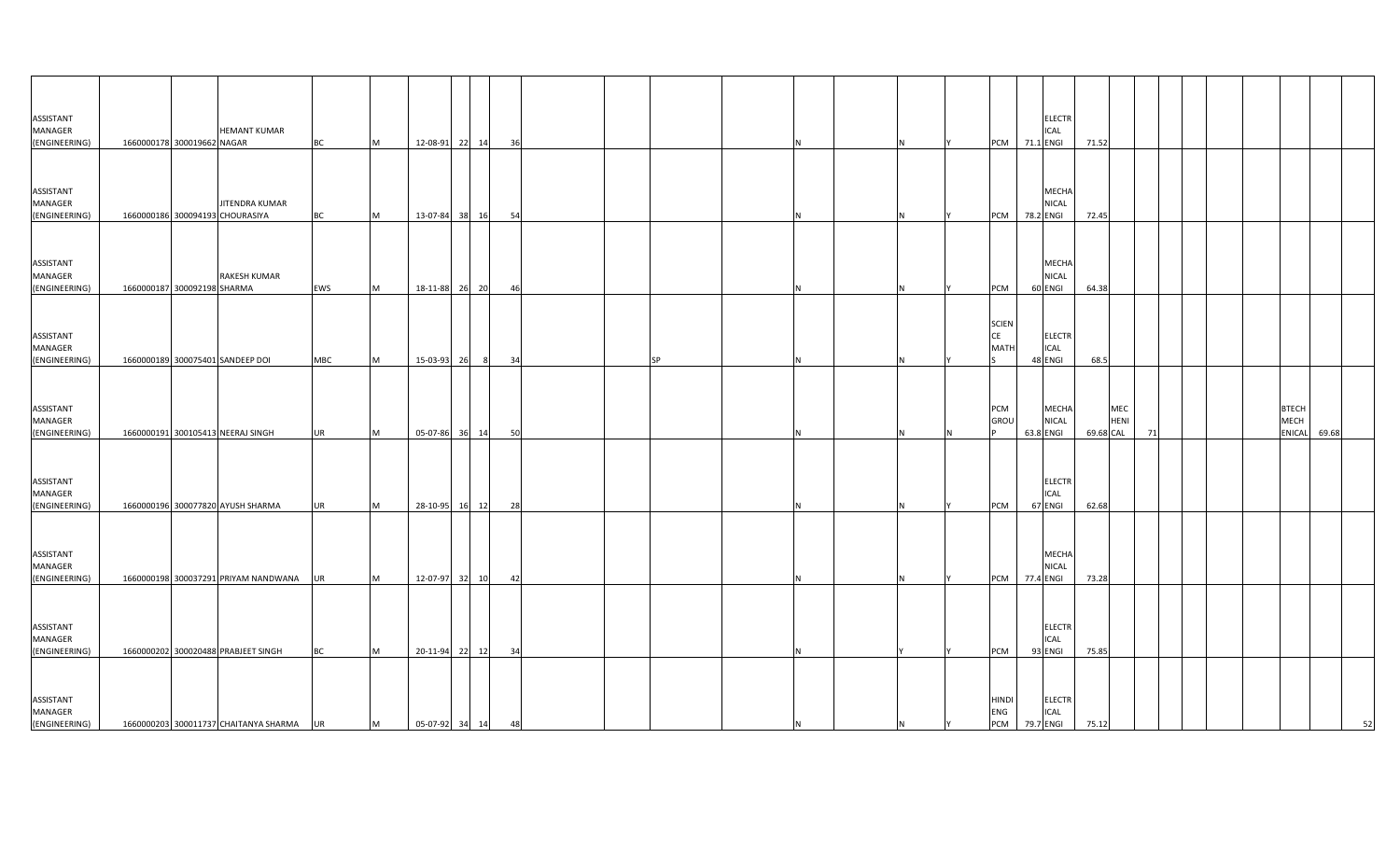| ASSISTANT<br><b>MANAGER</b><br>(ENGINEERING) | PAWAN RAJ SINGH<br>1660000204 300107613 JAILIYA | <b>SC</b>  | M        | 26-07-87 22 14     |    | 36 |          |   | MECHA<br>NICAL<br><b>SEC</b><br><b>SR</b><br>59.6 ENGI                                | 62.67 | CH | <b>MTE</b><br>MD<br>60.2 |    |  | 50 |
|----------------------------------------------|-------------------------------------------------|------------|----------|--------------------|----|----|----------|---|---------------------------------------------------------------------------------------|-------|----|--------------------------|----|--|----|
|                                              |                                                 |            |          |                    |    |    |          |   |                                                                                       |       |    |                          |    |  |    |
| ASSISTANT<br>MANAGER<br>(ENGINEERING)        | 1660000211 300071945 VIKAS SHARMA               | <b>UR</b>  | M        | 18-01-90 34 18     |    | 52 |          |   | <b>SCIEN</b><br><b>CE</b><br><b>CIVIL</b><br><b>MATH</b><br><b>ENGIN</b><br>69.9 EERI | 65.15 |    |                          |    |  |    |
| ASSISTANT<br>MANAGER                         |                                                 |            |          |                    |    |    |          |   | <b>ELECTR</b><br>ICAL                                                                 |       |    |                          |    |  |    |
| (ENGINEERING)                                | 1660000213 300084263 SANDEEP KUMAR              | <b>BC</b>  | M        | 02-06-90 34 18     |    | 52 |          | N | ENGI                                                                                  | 60.76 |    |                          |    |  |    |
| ASSISTANT<br>MANAGER<br>(ENGINEERING)        | 1660000216 300054678 NIDHIRAJ GOYAL             | UR         | <b>M</b> | 16-06-93 34 10     |    | 44 | N        | N | MECHA<br>NICAL<br><b>CBSE</b><br>75 ENGI                                              | 67.76 |    |                          |    |  |    |
| ASSISTANT<br>MANAGER<br>(ENGINEERING)        | 1660000219 300050347 RANJEET                    | ВC         | M        | 16-04-93 32        | 6  | 38 |          |   | <b>ELECTR</b><br>ICAL<br>56.2 ENGI<br>PCM                                             | 59.12 |    |                          |    |  |    |
| ASSISTANT<br><b>MANAGER</b><br>(ENGINEERING) | 1660000224 300076184 HARSH MALAV                | ВC         | M        | 12-06-94 40        | 16 | 56 |          |   | <b>ELECTR</b><br>ICAL<br>84.9 ENGI<br>PCM                                             | 65.1  |    |                          |    |  |    |
| ASSISTANT<br>MANAGER<br>(ENGINEERING)        | 1660000226 300079898 SACHIN GOCHER              | <b>MBC</b> | M        | 31-01-94 32 10     |    | 42 | N        | N | <b>ELECTR</b><br>ICAL<br>ENGI                                                         | 67.08 |    |                          |    |  |    |
| ASSISTANT<br>MANAGER<br>(ENGINEERING)        | 1660000232 300019932 JALAJ ARYA                 | <b>UR</b>  | M        | 01-09-90 44 14     |    | 58 |          | N | PHY<br><b>ELECTR</b><br>CHEM<br>ICAL<br>72.6 ENGI<br><b>MATH</b>                      | 67.85 | CH | <b>MTE</b><br>PED        | 75 |  |    |
| ASSISTANT<br>MANAGER<br>(ENGINEERING)        | 1660000241 300095545 SHASHI KANT                | <b>UR</b>  | M        | $23-02-95$ 34 6 40 |    |    | <b>N</b> | N | MECHA<br><b>SCIEN</b><br><b>NICAL</b><br>CE<br>57.6 ENGI<br>N                         | 69.83 |    |                          |    |  |    |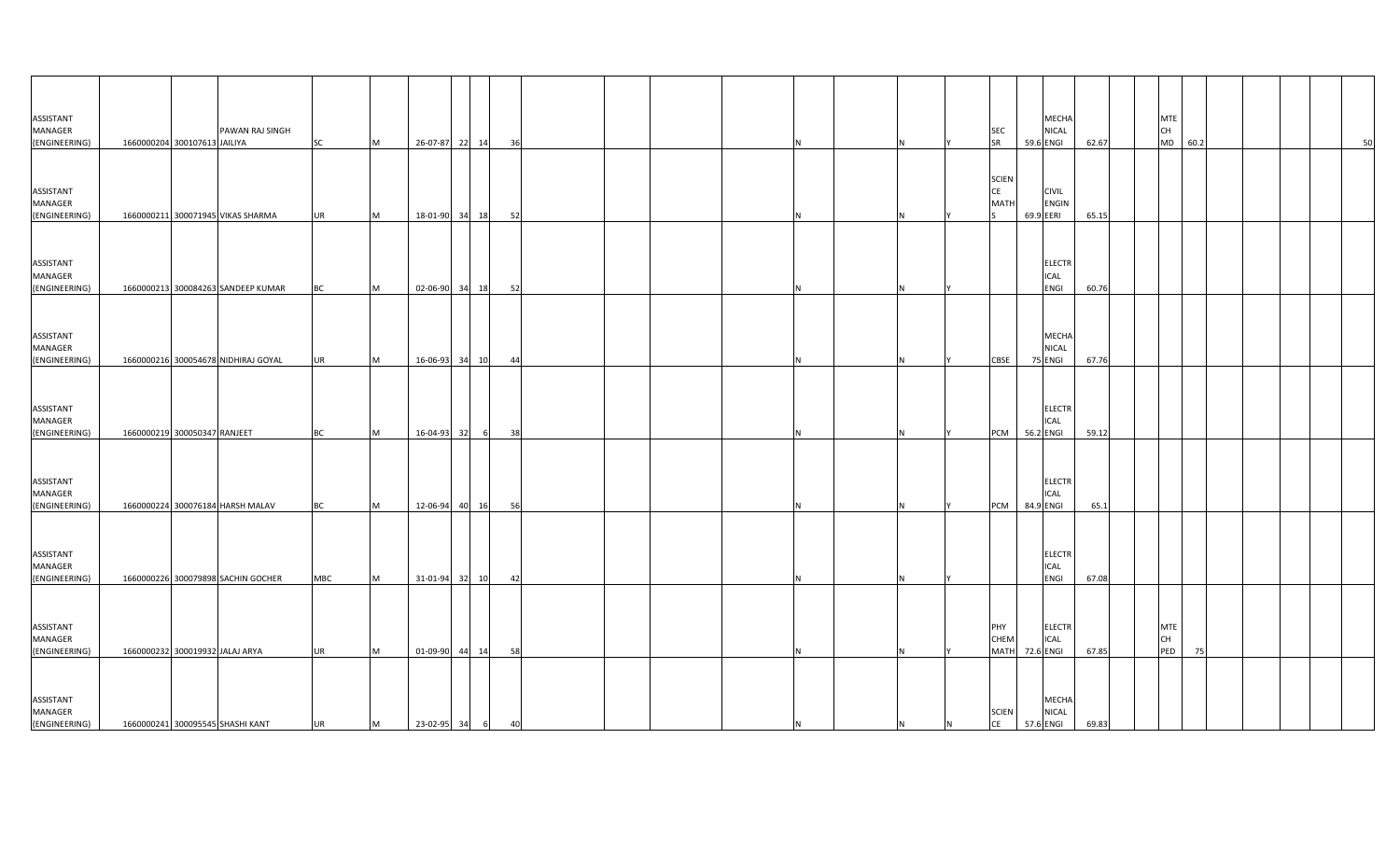| ASSISTANT<br>MANAGER<br>(ENGINEERING) | 1660000248 300076749 OMENDER SHARMA                 | <b>EWS</b> | M        | 03-01-94 22         | 8 <sup>8</sup> | 30 |  |    |     |   | CBSE<br><b>BOAR</b>                      | <b>ELECTR</b><br><b>ICAL</b><br>58 ENGI   | 81    | <b>MTE</b><br>CH | 60 | <b>MANA</b><br><b>GEME</b><br><b>NT</b><br><b>DEG</b> | 81 | 67 |
|---------------------------------------|-----------------------------------------------------|------------|----------|---------------------|----------------|----|--|----|-----|---|------------------------------------------|-------------------------------------------|-------|------------------|----|-------------------------------------------------------|----|----|
| ASSISTANT<br>MANAGER<br>(ENGINEERING) | 1660000251 300091820 AKLESH MALAV                   | <b>BC</b>  | M        | 12-08-92 28 14      |                | 42 |  |    |     |   |                                          | <b>CIVIL</b><br>ENGIN<br>EERI             | 63.82 |                  |    |                                                       |    |    |
| ASSISTANT<br>MANAGER<br>(ENGINEERING) | <b>NEERAJ KUMAR</b><br>1660000256 300059448 SHRINGI | <b>UR</b>  | <b>M</b> | 30-06-92 22         | 8 <sup>8</sup> | 30 |  |    |     |   | <b>RBSE</b><br><b>AJME</b>               | MECHA<br><b>NICAL</b><br>77.5 ENGI        | 65.78 |                  |    |                                                       |    |    |
| ASSISTANT<br>MANAGER<br>(ENGINEERING) | 1660000258 300061186 SHEKHAR PAL                    | <b>BC</b>  | M        | 08-04-91 24 10      |                | 34 |  | SP |     |   | <b>SCINC</b><br>E OR<br>MATH             | MECHA<br>NICAL<br>57 ENGI                 | 61    |                  |    |                                                       |    |    |
| ASSISTANT<br>MANAGER<br>(ENGINEERING) | 1660000265 300063732 PARTH SHARMA                   | UR         | M        | 03-01-94 24         | 6              | 30 |  |    |     |   | PCM                                      | <b>ELECTR</b><br><b>ICAL</b><br>63.5 ENGI | 69.9  |                  |    |                                                       |    |    |
| ASSISTANT<br>MANAGER<br>(ENGINEERING) | 1660000267 300035433 KESHAV VYAS                    | <b>UR</b>  | M        | 15-05-94 26 10      |                | 36 |  |    |     |   | <b>SCIEN</b><br><b>CE</b><br><b>MATH</b> | <b>CIVIL</b><br><b>ENGIN</b><br>54.6 EERI | 62.04 |                  |    |                                                       |    | 76 |
| ASSISTANT<br>MANAGER<br>(ENGINEERING) | 1660000278 300014642 PRATIBHA SHARMA                | <b>UR</b>  |          | 17-06-93 36 18      |                | 54 |  |    |     |   | PCM                                      | <b>ELECTR</b><br>ICAL<br>80 ENGI          | 76    |                  |    |                                                       |    |    |
| ASSISTANT<br>MANAGER<br>(ENGINEERING) | 1660000280 300030867 DIPENDRA                       | <b>UR</b>  | M        | 23-10-88 34 12      |                | 46 |  |    |     |   | SR<br>HIGH<br><b>SEC</b>                 | MECHA<br><b>NICAL</b><br>75.8 ENGI        | 69.71 |                  |    |                                                       |    |    |
| ASSISTANT<br>MANAGER<br>(ENGINEERING) | 1660000284 300057169 ANOOP SINGH MAKHIJA UR         |            | M        | $01-11-91$ 34 18 52 |                |    |  |    | IN. | Y | <b>PCM</b>                               | MECHA<br>NICAL<br>71 ENGI                 | 64.63 |                  |    |                                                       |    |    |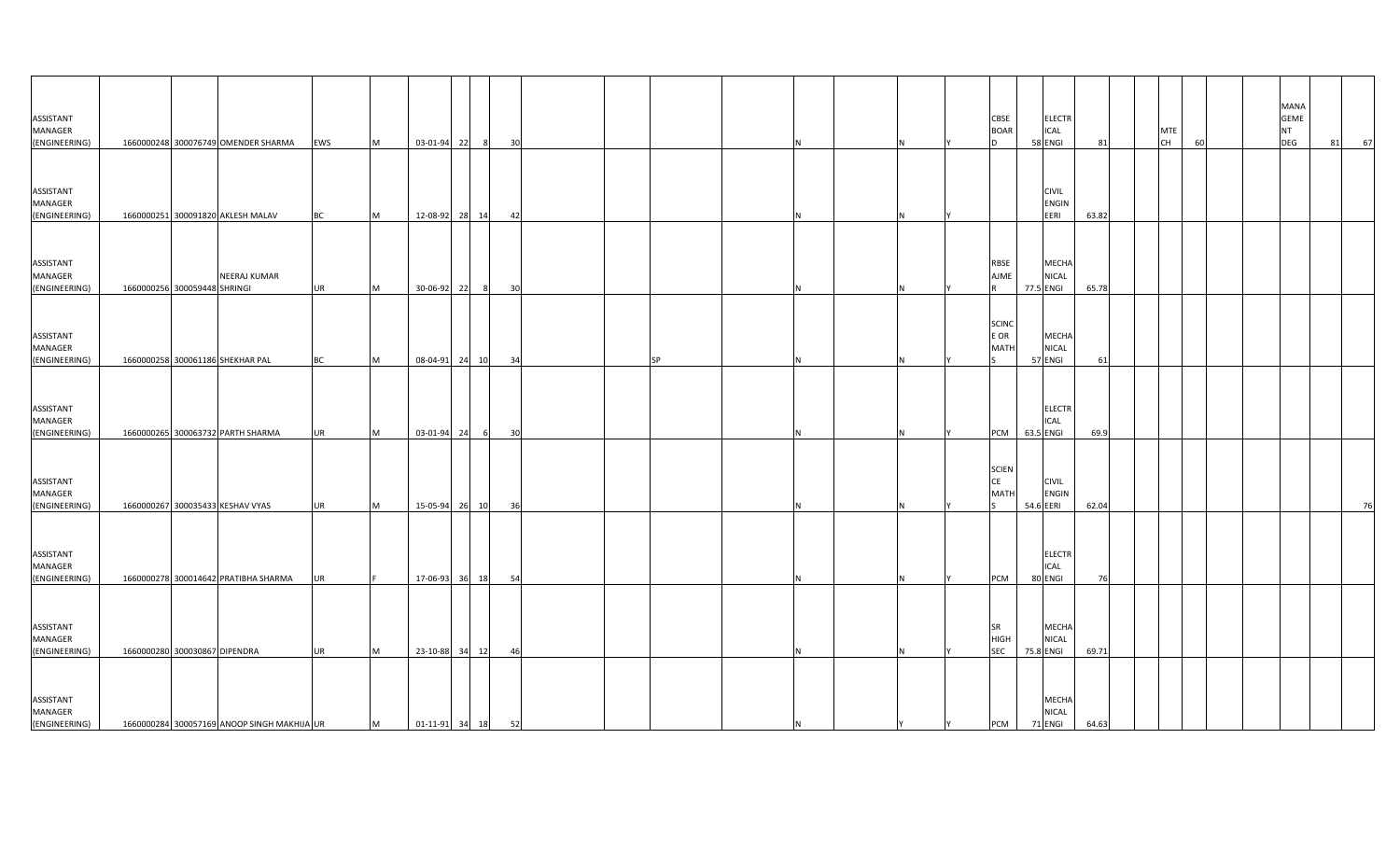| ASSISTANT<br>MANAGER<br>(ENGINEERING) | 1660000285 300047802 MANISH NAGAR           |                      | <b>BC</b> | M        | 30-06-97 24         |           | 30 |  |  |    |   |                                 | <b>ELECTR</b><br>ICAL<br>ENGI             | 73.1  |                  |      |  |  |
|---------------------------------------|---------------------------------------------|----------------------|-----------|----------|---------------------|-----------|----|--|--|----|---|---------------------------------|-------------------------------------------|-------|------------------|------|--|--|
|                                       |                                             |                      |           |          |                     |           |    |  |  |    |   |                                 |                                           |       |                  |      |  |  |
| ASSISTANT<br>MANAGER<br>(ENGINEERING) | 1660000287 300047229 SHUKLA                 | <b>KRISHAN KUMAR</b> | <b>UR</b> | M        | 21-07-92            | 30        | 38 |  |  |    |   | <b>ALL</b>                      | MECHA<br>NICAL<br>72.2 ENGI               | 65.28 |                  |      |  |  |
|                                       |                                             |                      |           |          |                     |           |    |  |  |    |   |                                 |                                           |       |                  |      |  |  |
| ASSISTANT<br>MANAGER<br>(ENGINEERING) | 1660000295 300022327 MEENA                  | <b>NARESH KUMAR</b>  | <b>ST</b> | M        | 01-01-90            | 30<br>- 6 | 36 |  |  |    |   | PCM                             | <b>ELECTR</b><br>ICAL<br>56.5 ENGI        | 67.17 |                  |      |  |  |
|                                       |                                             |                      |           |          |                     |           |    |  |  |    |   |                                 |                                           |       |                  |      |  |  |
| ASSISTANT<br>MANAGER<br>(ENGINEERING) | 1660000299 300022771 JITENDRA BHARGAVA      |                      | <b>UR</b> | M        | 14-11-87 32         |           | 40 |  |  |    |   | PCM                             | <b>ELECTR</b><br>ICAL<br>66.2 ENGI        | 73.49 |                  |      |  |  |
|                                       |                                             |                      |           |          |                     |           |    |  |  |    |   |                                 |                                           |       |                  |      |  |  |
| ASSISTANT<br>MANAGER<br>(ENGINEERING) | 1660000303 300102815 DEEPAK JOSHI           |                      | EWS       | M        | 03-09-90            | 42 14     | 56 |  |  |    |   | PCM                             | ELECTR<br>ICAL<br>85.7 ENGI               | 69.38 | <b>MTE</b><br>CH | 69.4 |  |  |
|                                       |                                             |                      |           |          |                     |           |    |  |  |    |   | <b>SCIEN</b>                    |                                           |       |                  |      |  |  |
| ASSISTANT<br>MANAGER<br>(ENGINEERING) | 1660000310 300055326 ACHINT SHRINGI         |                      | <b>UR</b> | M        | 10-10-95            | 30<br>- 6 | 36 |  |  |    |   | CE<br><b>MATH</b>               | <b>ELECTR</b><br>ICAL<br>81.6 ENGI        | 72.52 |                  |      |  |  |
|                                       |                                             |                      |           |          |                     |           |    |  |  |    |   |                                 |                                           |       |                  |      |  |  |
| ASSISTANT<br>MANAGER<br>(ENGINEERING) | 1660000315 300045125 GAJENDRA GAHALOT EWS   |                      |           | <b>M</b> | 02-03-95 24 12      |           | 36 |  |  |    |   | <b>PCM</b>                      | <b>ELECTR</b><br><b>ICAL</b><br>60.8 ENGI | 65.9  |                  |      |  |  |
|                                       |                                             |                      |           |          |                     |           |    |  |  |    |   |                                 |                                           |       |                  |      |  |  |
| ASSISTANT<br>MANAGER<br>(ENGINEERING) | 1660000318 300013763 DINESH KUMAR MEENA ST  |                      |           | M        | 24-11-90 36 10      |           | 46 |  |  |    |   | PCM                             | <b>ELECTR</b><br><b>ICAL</b><br>50 ENGI   | 59.77 |                  |      |  |  |
|                                       |                                             |                      |           |          |                     |           |    |  |  |    |   | <b>SR</b>                       |                                           |       |                  |      |  |  |
| ASSISTANT<br>MANAGER<br>(ENGINEERING) | 1660000319 300065964 AVANESH SHRIVASTAVA UR |                      |           | M        | $01-10-86$ 36 14 50 |           |    |  |  | IN | N | <b>HIGH</b><br>ER<br><b>SEC</b> | MECHA<br><b>NICAL</b><br>80.6 ENGI        | 67.3  |                  |      |  |  |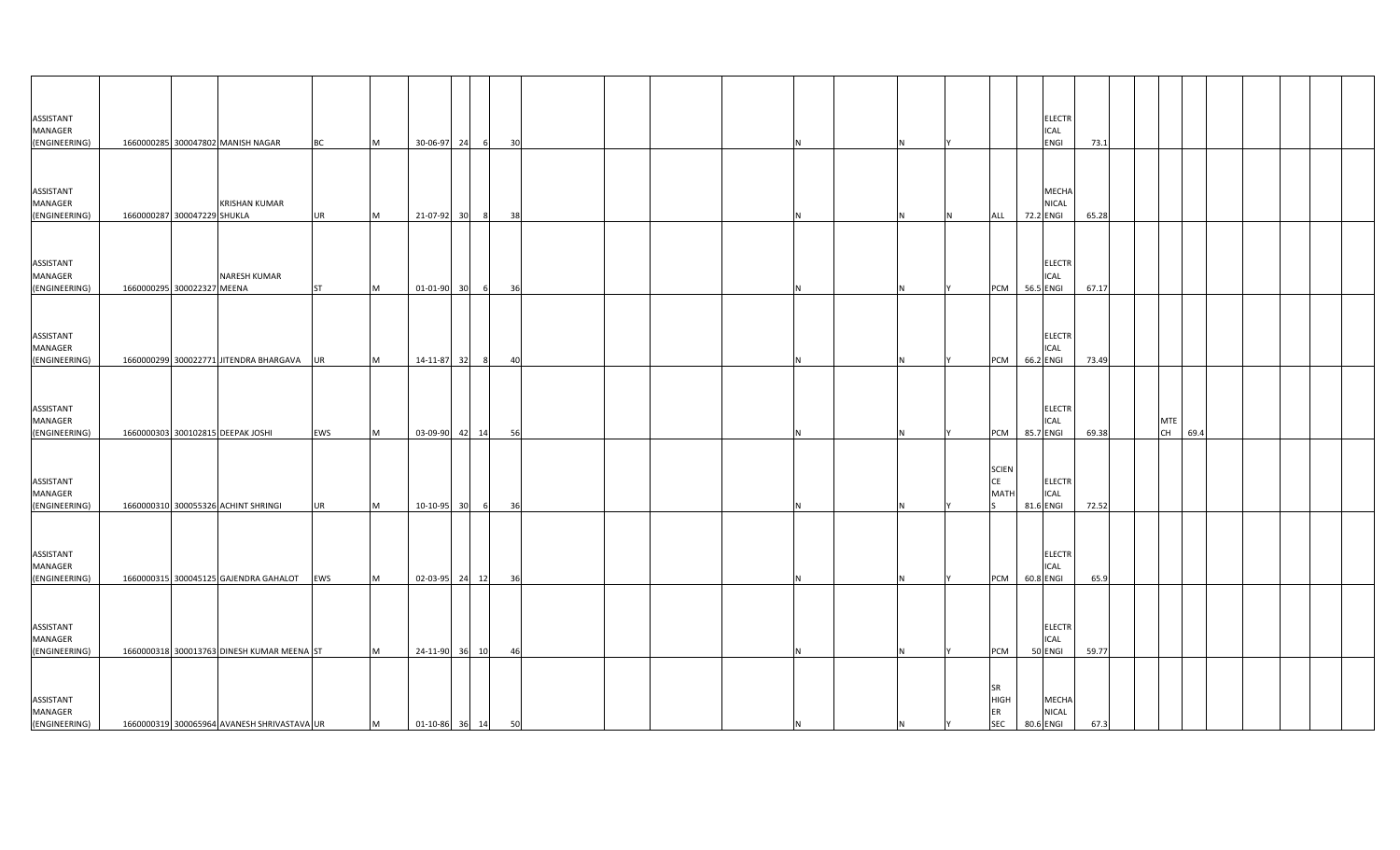| ASSISTANT<br>MANAGER                         |                            |                                              |           |           |                   |                         |    |  |           |  |  |                                          |           | MECHA<br><b>NICAL</b>            |       |  |                  |      |  |  |
|----------------------------------------------|----------------------------|----------------------------------------------|-----------|-----------|-------------------|-------------------------|----|--|-----------|--|--|------------------------------------------|-----------|----------------------------------|-------|--|------------------|------|--|--|
| (ENGINEERING)                                |                            | 1660000321 300082567 ARUN KUMAR SHARMA EWS   |           | M         |                   | 12-01-90 24 10          | 34 |  |           |  |  | PCM                                      | 46.9 ENGI |                                  | 61.28 |  |                  |      |  |  |
| ASSISTANT<br>MANAGER<br>(ENGINEERING)        |                            | 1660000325 300057120 GUPTA CHETAN            | <b>UR</b> | <b>M</b>  | 15-07-90 26       |                         | 32 |  |           |  |  | <b>MATH</b><br><b>EMAT</b><br><b>ICS</b> |           | MECHA<br><b>NICAL</b><br>76 ENGI | 70.4  |  |                  |      |  |  |
|                                              |                            |                                              |           |           |                   |                         |    |  |           |  |  |                                          |           |                                  |       |  |                  |      |  |  |
| ASSISTANT<br>MANAGER<br>(ENGINEERING)        |                            | 1660000326 300027091 MANOJ KUMAR MEENA ST    |           | <b>M</b>  |                   | 15-05-91 24 14          | 38 |  |           |  |  | <b>PCM</b>                               | 79.5 ENGI | <b>ELECTR</b><br><b>ICAL</b>     | 67.75 |  |                  |      |  |  |
| ASSISTANT<br>MANAGER                         |                            | 1660000330 300107121 MRIGANK SINGH           | <b>UR</b> | M         |                   | 09-02-90 38 18          | 56 |  |           |  |  |                                          |           | <b>ELECTR</b><br>ICAL<br>ENGI    | 73.55 |  |                  |      |  |  |
| (ENGINEERING)                                |                            |                                              |           |           |                   |                         |    |  |           |  |  |                                          |           |                                  |       |  |                  |      |  |  |
| ASSISTANT<br>MANAGER<br>(ENGINEERING)        |                            | 1660000331 300034482 VIKRAM SINGH GURJAR MBC |           | <b>IM</b> |                   | 06-08-94 32 12          | 44 |  |           |  |  | <b>PCM</b>                               | 67.6 ENGI | <b>ELECTR</b><br><b>ICAL</b>     | 65.31 |  |                  |      |  |  |
| ASSISTANT<br>MANAGER<br>(ENGINEERING)        |                            | 1660000334 300003886 SHARAD ARYA             | <b>UR</b> | <b>IM</b> |                   | 14-10-86 18 10          | 28 |  |           |  |  | <b>PCM</b>                               | 55.4 ENGI | <b>ELECTR</b><br><b>ICAL</b>     | 61.57 |  | MBA<br><b>HR</b> | 64.5 |  |  |
| ASSISTANT<br>MANAGER<br>(ENGINEERING)        |                            | 1660000335 300055745 VIKRAM MEENA            | <b>ST</b> | M         | 27-12-92 42 16    |                         | 58 |  |           |  |  | PCM                                      |           | MECHA<br><b>NICAL</b><br>72 ENGI | 67.18 |  |                  |      |  |  |
| ASSISTANT<br>MANAGER<br>(ENGINEERING)        |                            | 1660000337 300019135 MANISH SHARMA           | <b>UR</b> | <b>IM</b> | 11-02-87 32       | $\overline{\mathbf{2}}$ | 34 |  | <b>SP</b> |  |  | <b>SCIEN</b><br>CE<br><b>MATH</b>        | 62.6 ENGI | MECHA<br><b>NICAL</b>            | 68.8  |  |                  |      |  |  |
| <b>ASSISTANT</b><br>MANAGER<br>(ENGINEERING) | 1660000341 300080488 SINGH | <b>MAHENDRA PRATAP</b>                       | UR        | M         | 13-07-91 24 14 38 |                         |    |  |           |  |  | SECO<br><b>NDAR</b><br>I٢                | 56.3 EERI | <b>CIVIL</b><br><b>ENGIN</b>     | 58.72 |  |                  |      |  |  |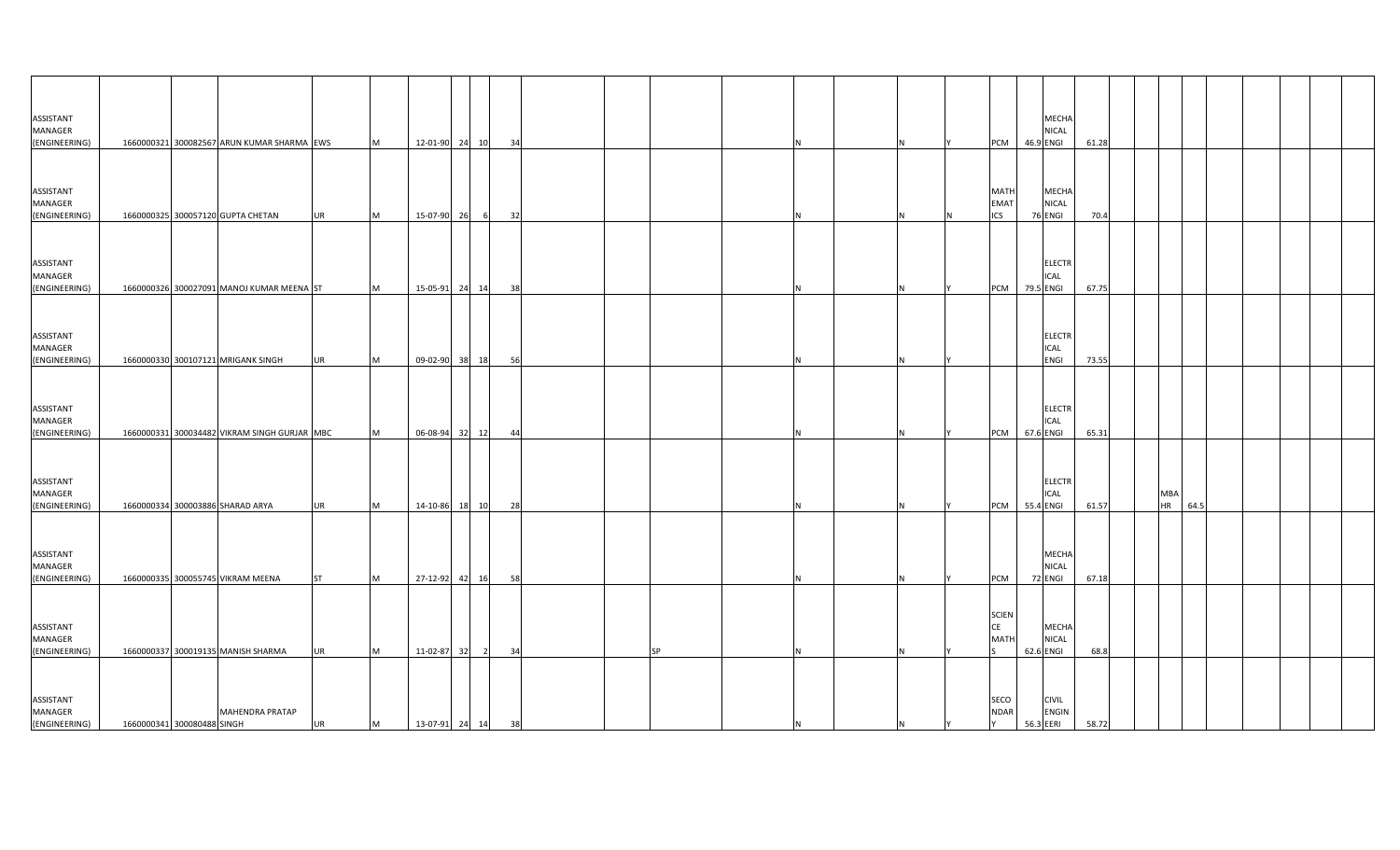| ASSISTANT<br>MANAGER<br>(ENGINEERING) |                              | 1660000342 300066903 BHUPENDRA MEENA ST      |           | M        | 13-10-91 28 10   |    |     | 38              |  |     |    |    | <b>SCINC</b><br><b>MATH</b>                    | 62.3 ENGI | <b>ELECTR</b><br><b>ICAL</b>  | 65        |                     |      |                            |                     |    |  |
|---------------------------------------|------------------------------|----------------------------------------------|-----------|----------|------------------|----|-----|-----------------|--|-----|----|----|------------------------------------------------|-----------|-------------------------------|-----------|---------------------|------|----------------------------|---------------------|----|--|
| ASSISTANT<br>MANAGER<br>(ENGINEERING) |                              | 1660000344 300075941 JAI WARDHAN SINGH UR    |           | M        | 09-10-96         | 22 |     | 30 <sup>1</sup> |  |     |    |    |                                                |           | MECHA<br>NICAL<br>ENGI        | 67.28     |                     |      |                            |                     |    |  |
| ASSISTANT<br>MANAGER<br>(ENGINEERING) |                              | 1660000346 300075130 IRFAN AHAMAD            | <b>BC</b> | M        | 01-07-90 24 18   |    |     | 42              |  |     |    |    | <b>SCIEN</b><br><b>CE</b><br>MATI              | 67.7 ENGI | <b>ELECTR</b><br>ICAL         | 67.17 ICS | <b>ELEC</b><br>TRON | 68.7 |                            |                     |    |  |
| ASSISTANT<br>MANAGER<br>(ENGINEERING) |                              | PRASHANT<br>1660000347 300067281 SHRIVASTAVA | <b>UR</b> | M        | 05-12-92 40 16   |    |     | 56              |  |     |    |    | PCM                                            | 56.2 EERI | <b>CIVIL</b><br><b>ENGIN</b>  | 61.7      |                     |      |                            |                     |    |  |
| ASSISTANT<br>MANAGER<br>(ENGINEERING) |                              | 1660000352 300025149 SANDEEP PAREEK          | <b>UR</b> | <b>M</b> | 23-03-88         | 34 | 12  | 46              |  |     |    |    | <b>PCM</b>                                     | 76.6 ENGI | MECHA<br>NICAL                | 71.1      |                     |      |                            | <b>FINANA</b><br>CE | 50 |  |
| ASSISTANT<br>MANAGER<br>(ENGINEERING) |                              | 1760000033 300103136 VIKRAM JEET SHARMA UR   |           | M        | 07-02-84 20 16   |    |     | - 36            |  |     |    |    | <b>SCIEN</b><br><b>CE</b>                      | 60.8 ENGI | <b>MECHA</b><br><b>NICAL</b>  | 63.94     |                     |      | <b>MTE</b><br>CH  <br>67.9 |                     |    |  |
| ASSISTANT<br>MANAGER<br>(ENGINEERING) |                              | 1760000034 300020114 RAHUL CHOUDHARY         | <b>UR</b> | M        | 23-12-91 30 14   |    |     | 44              |  |     | LD |    | <b>SCIEN</b><br>CE                             | 63.7 ENGI | <b>ELECTR</b><br><b>ICAL</b>  | 60.1      |                     |      |                            |                     |    |  |
| ASSISTANT<br>MANAGER<br>(ENGINEERING) |                              | 1760000036 300055615 YASHPAL SINGH           | <b>UR</b> | M        | 26-01-90         | 18 | - 6 | 24              |  |     | LD |    |                                                |           | <b>ELECTR</b><br>ICAL<br>ENGI | 61.91 G   | C S<br>ENG          | 68.2 |                            |                     |    |  |
| ASSISTANT<br>MANAGER<br>(ENGINEERING) | 1760000046 300086536 NIRANIA | <b>SANJAY KUMAR</b>                          | <b>BC</b> | M        | 26-06-93 28 6 34 |    |     |                 |  | IN. |    | İΥ | <b>SCIEN</b><br><b>CE</b><br><b>MATH</b><br>S. | 70.2 ENGI | MECHA<br><b>NICAL</b>         | 70.01     |                     |      |                            |                     |    |  |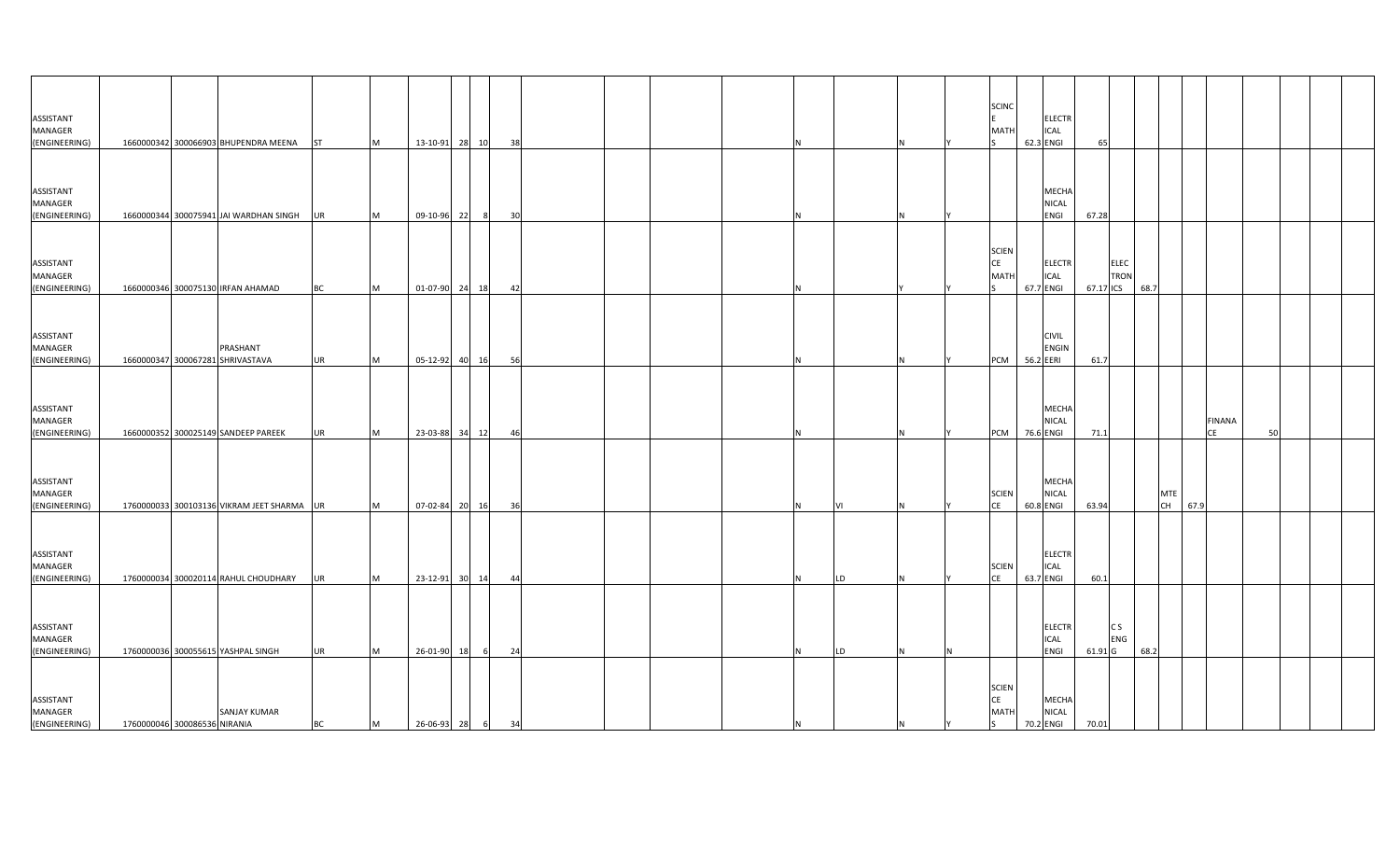| ASSISTANT<br>MANAGER                         |                             |                                     |            |           |                   |                |    |  |    |   |    |                                          |           | <b>ELECTR</b><br><b>ICAL</b>                |       |  |                                              |  |  |    |
|----------------------------------------------|-----------------------------|-------------------------------------|------------|-----------|-------------------|----------------|----|--|----|---|----|------------------------------------------|-----------|---------------------------------------------|-------|--|----------------------------------------------|--|--|----|
| (ENGINEERING)                                |                             | 1760000053 300101864 MANISH KUMAR   | <b>MBC</b> | M         |                   | 31-01-96 10 16 | 26 |  |    |   |    | PCM 77.2 ENGI                            |           |                                             | 69.42 |  |                                              |  |  |    |
| ASSISTANT<br>MANAGER<br>(ENGINEERING)        |                             | 1760000054 300088233 PAWAN KUMAR    | <b>BC</b>  | M         |                   | 07-07-85 32 14 | 46 |  |    |   |    | <b>PCM</b>                               | 73.1 ENGI | <b>ELECTR</b><br><b>ICAL</b>                | 61.5  |  |                                              |  |  |    |
| ASSISTANT<br>MANAGER<br>(ENGINEERING)        | 1760000058 300007647 THALOR | <b>SURYA PRAKASH</b>                | <b>BC</b>  | M         |                   | 31-12-95 22 12 | 34 |  |    |   |    | <b>SCIEN</b><br>CE<br><b>MATH</b>        | 52.6 EERI | <b>CIVIL</b><br><b>ENGIN</b>                | 62.1  |  |                                              |  |  |    |
| ASSISTANT<br>MANAGER<br>(ENGINEERING)        |                             | 1760000060 300080759 PRIYADERSHANA  | <b>BC</b>  |           |                   | 25-08-94 42 20 | 62 |  |    |   |    | <b>PCM</b>                               | 89.1 EERI | <b>CIVIL</b><br><b>ENGIN</b>                | 82.31 |  |                                              |  |  |    |
| ASSISTANT<br>MANAGER<br>(ENGINEERING)        |                             | 1760000061 300058132 HEMANT BAJIYA  | BC         | <b>M</b>  |                   | 08-05-97 26 14 | 40 |  |    |   |    | <b>SCIEN</b><br>CE<br><b>MATH</b>        | 82.6 ENGI | <b>ELECTR</b><br><b>ICAL</b>                | 74.24 |  |                                              |  |  |    |
| ASSISTANT<br>MANAGER<br>(ENGINEERING)        | 1760000062 300017056 MEENA  | <b>SUBHASH CHANDER</b>              | ST         | <b>IM</b> |                   | 04-03-84 18 12 | 30 |  |    |   |    | <b>PCM</b>                               | 47.4 ENGI | MECHA<br><b>NICAL</b>                       | 60.65 |  |                                              |  |  | 64 |
| <b>ASSISTANT</b><br>MANAGER<br>(ENGINEERING) |                             | 1760000070 300038083 SUMIT KUMAR    | <b>BC</b>  | <b>IM</b> |                   | 22-05-93 44 16 | 60 |  |    |   |    | <b>MATH</b><br><b>SCIEN</b><br><b>CE</b> | 73.1 ENGI | MECHA<br><b>NICAL</b>                       | 66.2  |  | MAC<br><b>HINE</b><br><b>DESI</b><br>GN 80.6 |  |  |    |
| ASSISTANT<br>MANAGER<br>(ENGINEERING)        |                             | 1760000096 300094403 SANJEEV KUMAR  | <b>BC</b>  | <b>IM</b> |                   | 15-04-83 34 16 | 50 |  |    |   |    |                                          |           | <b>ELECTR</b><br>ICAL<br>ENGI               | 65.24 |  |                                              |  |  |    |
| ASSISTANT<br>MANAGER<br>(ENGINEERING)        |                             | 1760000104 300076960 BIJENDER SINGH | <b>UR</b>  | M         | 13-09-93 42 14 56 |                |    |  | ΙN | N | IY |                                          |           | <b>ELECTR</b><br><b>ICAL</b><br><b>ENGI</b> | 68.68 |  |                                              |  |  |    |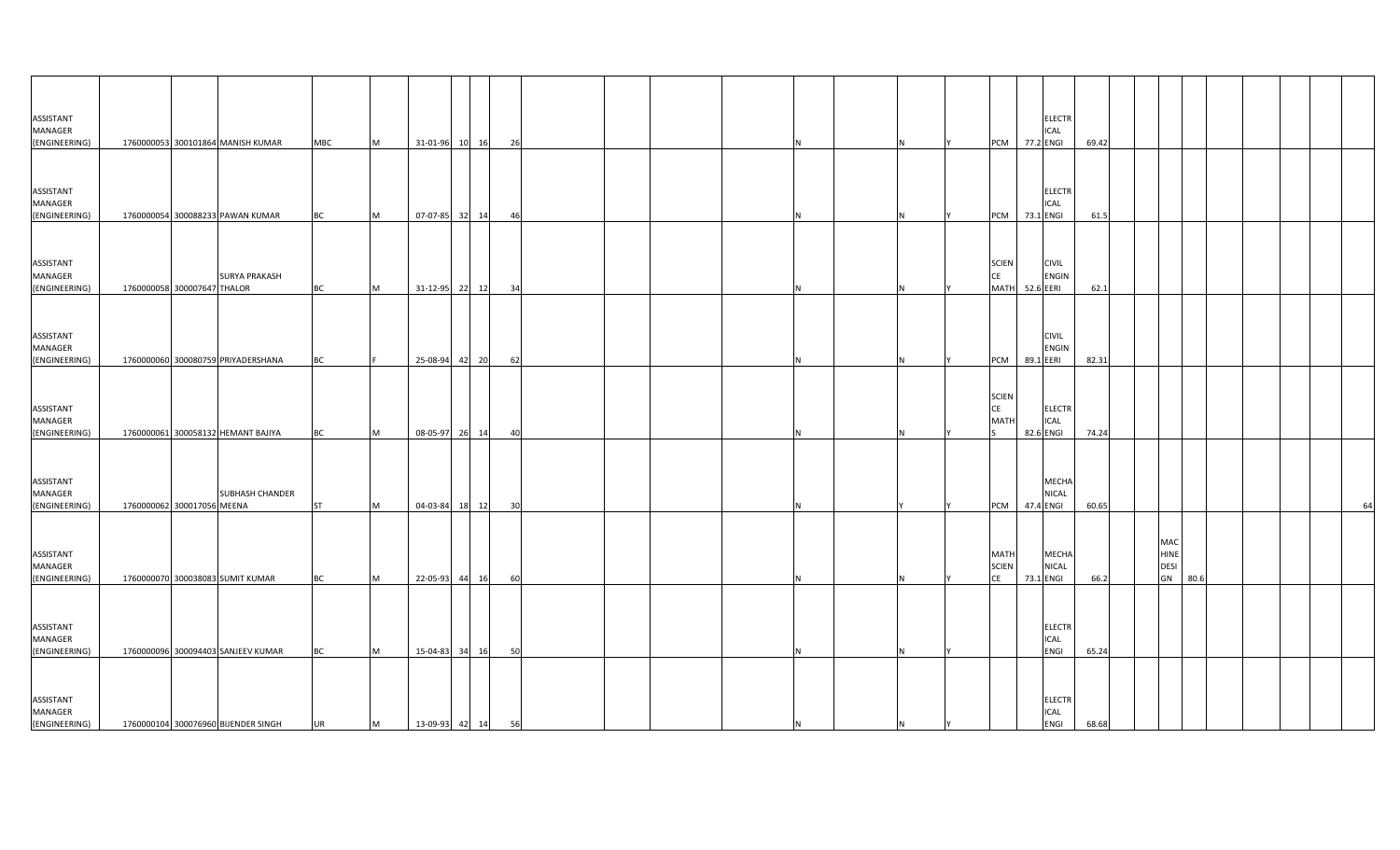| ASSISTANT                             |                              |                                     |           |          |                  |       |   |      |  |  |     |   |   |                                          |           | MECHA                                     |       |  |                  |      |  |  |
|---------------------------------------|------------------------------|-------------------------------------|-----------|----------|------------------|-------|---|------|--|--|-----|---|---|------------------------------------------|-----------|-------------------------------------------|-------|--|------------------|------|--|--|
| MANAGER                               |                              | <b>MANOJ KUMAR</b>                  |           |          |                  |       |   |      |  |  |     |   |   |                                          |           | <b>NICAL</b>                              |       |  |                  |      |  |  |
| (ENGINEERING)                         | 1760000119 300075083 PACHAR  |                                     | <b>BC</b> | <b>M</b> | 01-03-94 30      |       | 6 | 36   |  |  |     |   |   | <b>PCM</b>                               |           | 64.8 ENGI                                 | 60.02 |  |                  |      |  |  |
| ASSISTANT<br>MANAGER<br>(ENGINEERING) |                              | 1760000124 300092507 SANDEEP KUMAR  | <b>UR</b> | M        | 09-10-93 24 18   |       |   | 42   |  |  |     |   |   | <b>SCIEN</b><br>CE                       |           | <b>ELECTR</b><br><b>ICAL</b><br>68.9 ENGI | 68.42 |  | <b>MTE</b><br>CH | 63.6 |  |  |
| ASSISTANT<br>MANAGER<br>(ENGINEERING) | 1760000125 300100704 SHARMA  | CHANDRAKANT                         | EWS       | M        | 14-09-84 32 16   |       |   | 48   |  |  |     |   |   |                                          |           | MECHA<br><b>NICAL</b><br>ENGI             | 65.5  |  |                  |      |  |  |
| ASSISTANT<br>MANAGER<br>(ENGINEERING) |                              | 1760000169 300057787 DINESH KUMAR   | BC        | M        | 20-12-91 46 10   |       |   | 56   |  |  |     |   |   | <b>PCM</b>                               | 72.9 ENGI | <b>ELECTR</b><br>ICAL                     | 75.56 |  |                  |      |  |  |
| ASSISTANT<br>MANAGER<br>(ENGINEERING) | 1760000175 300064859 BHINDA  | <b>RAKESH KUMAR</b>                 | BC        | <b>M</b> | 20-10-96         | 26 18 |   | 44   |  |  |     |   |   | PCM                                      | 80.2 ENGI | <b>ELECTR</b><br><b>ICAL</b>              | 69.58 |  |                  |      |  |  |
| ASSISTANT<br>MANAGER<br>(ENGINEERING) | 1760000178 300040969 KUMAWAT | DHARMENDRA KUMAR                    | BC        | M        | 02-12-89 20 16   |       |   | - 36 |  |  |     |   |   | PCM                                      | 60.5 ENGI | MECHA<br>NICAL                            | 66.86 |  |                  |      |  |  |
| ASSISTANT<br>MANAGER<br>(ENGINEERING) |                              | 1760000190 300033888 RAMESH KUMAR   | <b>BC</b> | M        | 13-05-94 36 12   |       |   | 48   |  |  |     |   |   | <b>SCIEN</b><br><b>CE</b><br><b>MATH</b> | 69.7 ENGI | <b>MECHA</b><br>NICAL                     | 74.54 |  |                  |      |  |  |
| ASSISTANT<br>MANAGER<br>(ENGINEERING) |                              | 1760000195 300012390 JITENDER SINGH | <b>BC</b> | M        | 26-07-94 52 20   |       |   | 72   |  |  |     |   |   | MATI<br>ES                               | 73.5 ENGI | MECHA<br><b>NICAL</b>                     | 65.9  |  |                  |      |  |  |
| ASSISTANT<br>MANAGER<br>(ENGINEERING) |                              | 1760000199 300047882 JAI PRAKASH    | <b>BC</b> | M        | 22-10-96 20 2 22 |       |   |      |  |  | IN. | N | Y | PCM 52.9 ENGI                            |           | <b>ELECTR</b><br><b>ICAL</b>              | 67.49 |  |                  |      |  |  |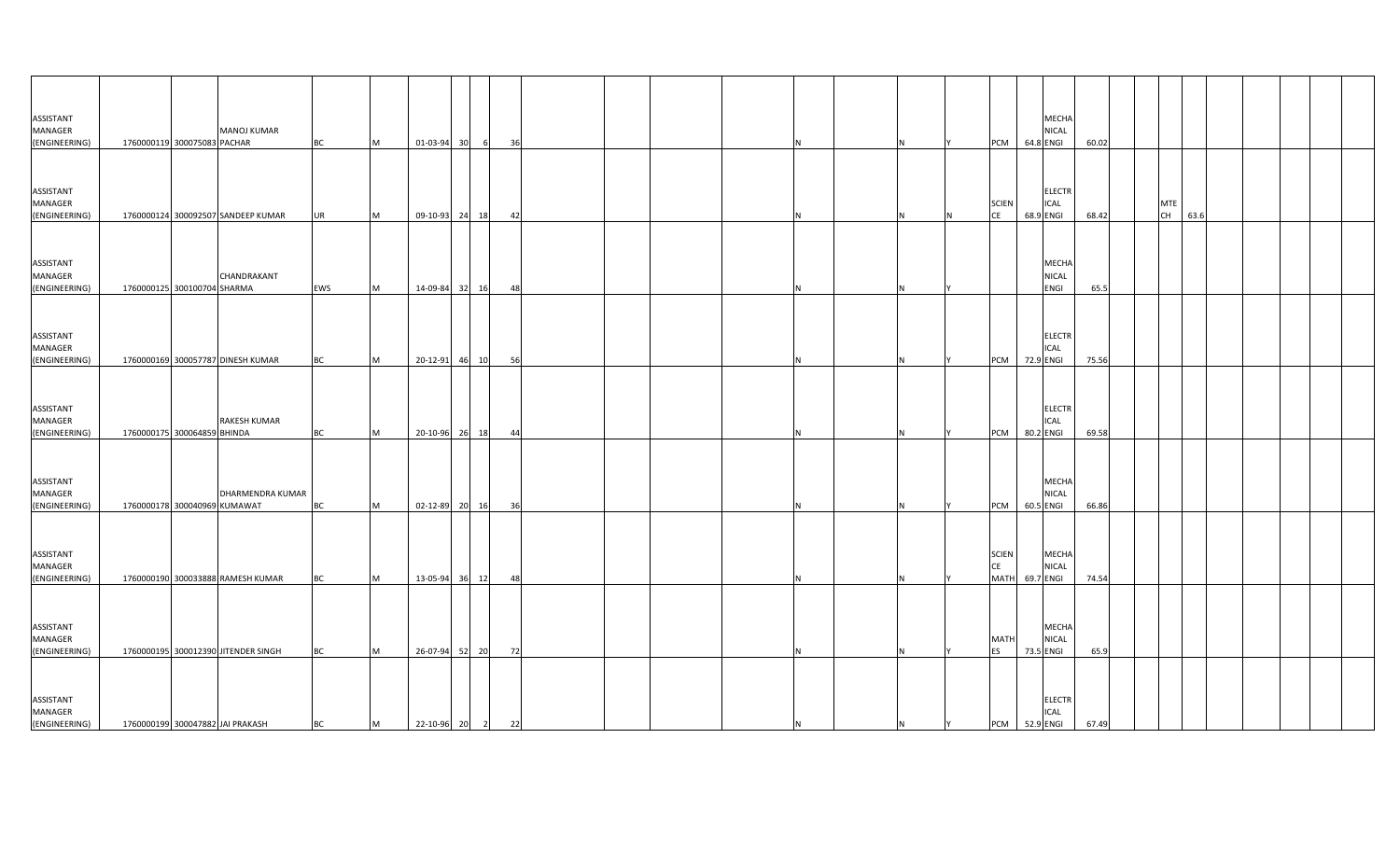| ASSISTANT<br>MANAGER<br>(ENGINEERING) |                              | 1760000202 300091434 MANISH KUMAR      | <b>UR</b>  | M | 17-08-90 18 10          |       |                | 28  |  |    |     |   | <b>SCIEN</b><br><b>CE</b>         | MECHA<br><b>NICAL</b><br>49.9 ENGI        | 65.1  |  | <b>MTE</b><br><b>CH</b> | 56 |  |  |
|---------------------------------------|------------------------------|----------------------------------------|------------|---|-------------------------|-------|----------------|-----|--|----|-----|---|-----------------------------------|-------------------------------------------|-------|--|-------------------------|----|--|--|
| ASSISTANT<br>MANAGER<br>(ENGINEERING) |                              | 1760000211 300074417 NAVEEN KUMAR      | <b>BC</b>  | M | 14-07-96 34 14          |       |                | 481 |  |    |     |   | <b>PCM</b>                        | <b>ELECTR</b><br><b>ICAL</b><br>90 ENGI   | 75.79 |  |                         |    |  |  |
| ASSISTANT<br>MANAGER<br>(ENGINEERING) |                              | 1760000216 300038744 SUNIL KUMAR       | <b>MBC</b> | M | 17-06-92 22 12          |       |                | 34  |  |    |     |   | <b>PCM</b>                        | <b>MECHA</b><br><b>NICAL</b><br>61.6 ENGI | 66.75 |  |                         |    |  |  |
| ASSISTANT<br>MANAGER<br>(ENGINEERING) | 1760000237 300026637 RAMDHAN |                                        | <b>BC</b>  | M | 02-01-87 30 20          |       |                | 50  |  |    |     |   | <b>MATH</b>                       | <b>CIVIL</b><br><b>ENGIN</b><br>72.5 EERI | 76    |  |                         |    |  |  |
| ASSISTANT<br>MANAGER<br>(ENGINEERING) |                              | 1760000241 300075824 RAJ KUMAR JAKHAR  | ВC         | M | 27-09-94 36 20          |       |                | 56  |  |    |     |   | <b>SCIEN</b><br>CE<br><b>MATH</b> | <b>ELECTR</b><br><b>ICAL</b><br>73.4 ENGI | 60.38 |  |                         |    |  |  |
| ASSISTANT<br>MANAGER<br>(ENGINEERING) |                              | 1760000245 300001122 VINOD KUMAR SAINI | BC         | M | 30-11-91 16 10          |       |                | 26  |  |    |     |   | <b>PCM</b>                        | <b>ELECTR</b><br><b>ICAL</b><br>55.2 ENGI | 63.01 |  |                         |    |  |  |
| ASSISTANT<br>MANAGER<br>(ENGINEERING) |                              | 1760000267 300063746 SOURABH SHARMA    | <b>UR</b>  | M |                         |       | $\overline{4}$ | 36  |  |    |     |   | PCM 54.8 ENGI                     | <b>ELECTR</b><br><b>ICAL</b>              | 62.18 |  |                         |    |  |  |
| ASSISTANT<br>MANAGER<br>(ENGINEERING) |                              | 1760000270 300069081 DINESH KUMAR SONI | <b>BC</b>  | M | 18-12-92 32<br>24-09-91 | 46 12 |                | 58  |  |    |     |   | <b>PCM</b>                        | <b>MECHA</b><br><b>NICAL</b><br>77.4 ENGI | 71.41 |  |                         |    |  |  |
| ASSISTANT<br>MANAGER<br>(ENGINEERING) |                              | 1760000283 300087222 ASHVINI KUMAR     | UR         | M | 25-10-91 24 10 34       |       |                |     |  | IN | IN. | Y | PCM 64.8 ENGI                     | <b>MECHA</b><br><b>NICAL</b>              | 61.43 |  |                         |    |  |  |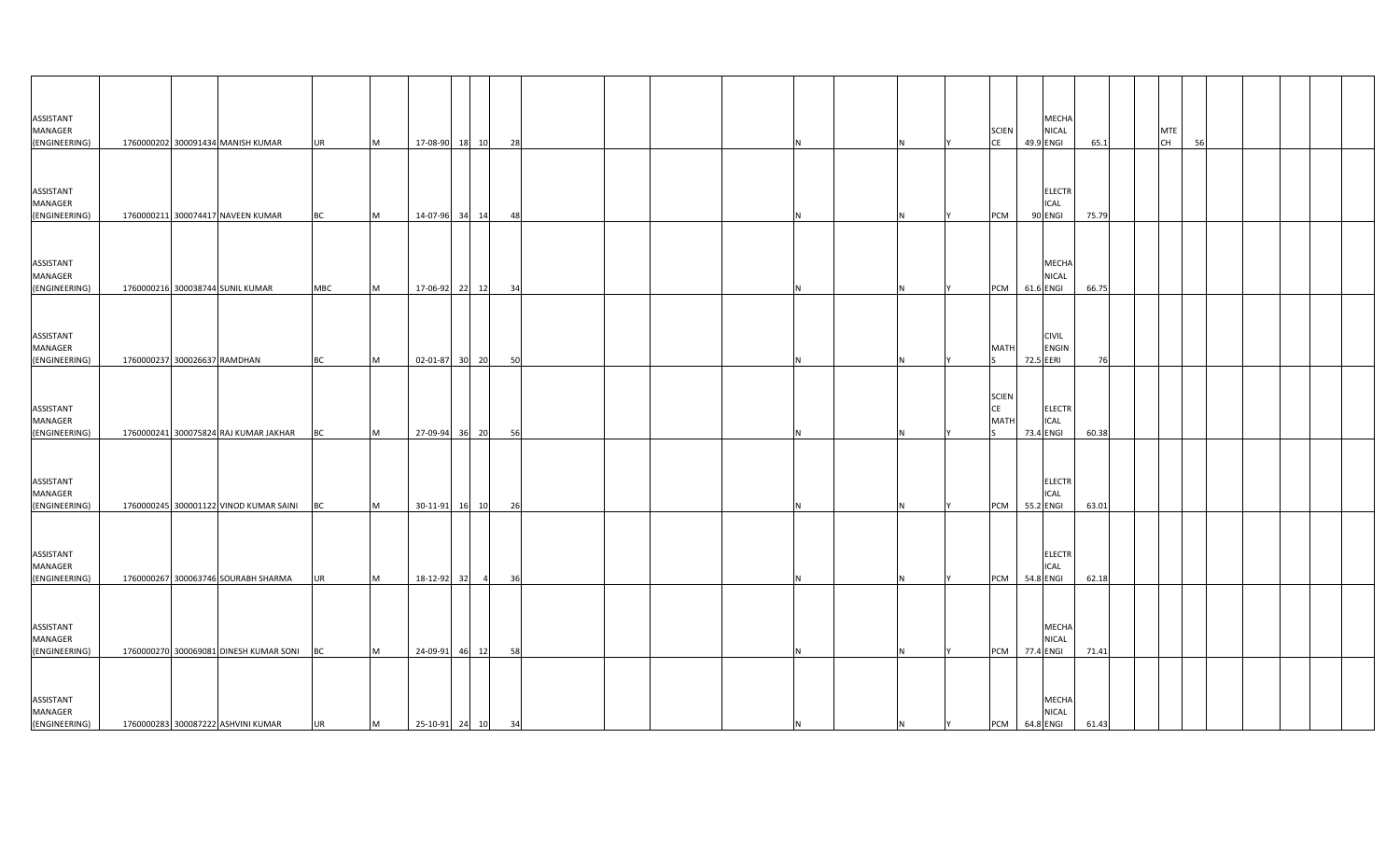| <b>ASSISTANT</b><br>MANAGER                         |                             |                                           |           |   |                   |         |    |  |         |  | <b>SCIEN</b><br>CE        | <b>ELECTR</b><br>ICAL                     |           |                    |      |    |
|-----------------------------------------------------|-----------------------------|-------------------------------------------|-----------|---|-------------------|---------|----|--|---------|--|---------------------------|-------------------------------------------|-----------|--------------------|------|----|
| (ENGINEERING)                                       |                             | 1760000303 300023956 GYAN CHAND SAINI     | <b>BC</b> | M | 01-12-90 36 12    |         | 48 |  |         |  | PCM                       | 64.5 ENGI                                 | 62.4      |                    |      | 62 |
| ASSISTANT<br>MANAGER                                |                             |                                           |           |   |                   |         |    |  |         |  | <b>SCIEN</b><br><b>CE</b> | <b>CIVIL</b><br><b>ENGIN</b>              |           |                    |      |    |
| (ENGINEERING)                                       |                             | 1760000305 300009864 VIRENDRA GADHWAL BC  |           | M | 30-11-96 38 18    |         | 56 |  |         |  | PCM                       | 79.4 EERI                                 | 92.6      |                    |      |    |
| ASSISTANT<br>MANAGER<br>(ENGINEERING)               | 1760000335 300095297 ASHISH |                                           | BC        | M | 20-07-97          | 32<br>8 | 40 |  |         |  |                           | <b>ELECTR</b><br><b>ICAL</b><br>ENGI      | 70.68     |                    |      |    |
| <b>ASSISTANT</b><br><b>MANAGER</b><br>(ENGINEERING) | 1760000357 300082581 SWAMI  | <b>SURENDRA KUMAR</b>                     | <b>BC</b> | M | 25-05-92 28 12    |         | 40 |  | N       |  |                           | <b>ELECTR</b><br>ICAL<br>ENGI             | 72.14     |                    |      |    |
| ASSISTANT<br>MANAGER<br>(ENGINEERING)               |                             | 1760000364 300096695 PANKAJ KUMAR         | ВC        | M | 25-10-94          | 20<br>8 | 28 |  |         |  | PCM                       | <b>ELECTR</b><br><b>ICAL</b><br>61.9 ENGI | 71.42     |                    |      |    |
| ASSISTANT<br>MANAGER<br>(ENGINEERING)               |                             | 1760000370 300062189 SACHIN MEEL          | <b>BC</b> | M | 15-01-95 26       | 6       | 32 |  |         |  | ALL<br><b>SUB</b>         | <b>ELECTR</b><br><b>ICAL</b><br>52.8 ENGI | 56.42     |                    |      |    |
| <b>ASSISTANT</b><br>MANAGER<br>(ENGINEERING)        |                             | 1760000383 300072976 PARAS KUMAR SAINI BC |           | M | 13-09-91 26 10    |         | 36 |  |         |  | <b>RBSE</b>               | <b>ELECTR</b><br>ICAL<br>70.5 ENGI        | 67.35     |                    |      |    |
| ASSISTANT<br><b>MANAGER</b><br>(ENGINEERING)        |                             | 1860000018 300000450 SURESH KUMAR         | <b>UR</b> | M | 20-10-88 30 18    |         | 48 |  | LD<br>N |  |                           | MECHA<br>NICAL<br>ENGI                    | 62.53 CAL | MEC<br><b>HANI</b> | 63.6 |    |
| ASSISTANT<br><b>MANAGER</b><br>(ENGINEERING)        |                             | 1860000038 300084944 YUDHVEER BISHNOI     | <b>BC</b> | M | 12-06-88 24 10 34 |         |    |  | IN.     |  | <b>SCIEN</b><br>CE        | ELECTR<br><b>ICAL</b><br>57 ENGI          | 66        |                    |      |    |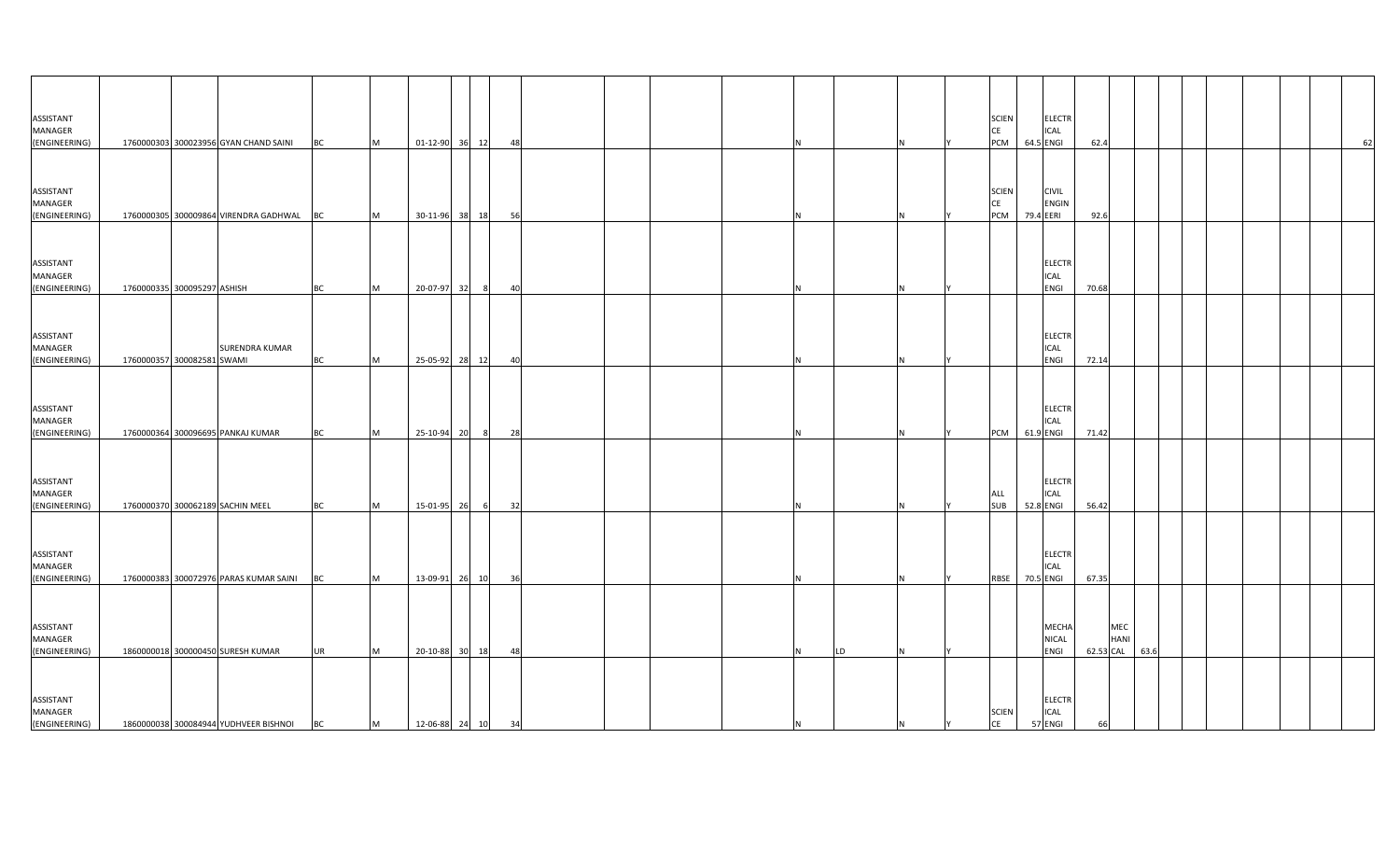| ASSISTANT<br>MANAGER<br>(ENGINEERING)                  | 1860000041 300076833 SHIV KANT |                                       | <b>BC</b>              | M         |                                 | 14-04-93 32 12 | 44 |  |  |  |    | <b>NON</b><br><b>MEDI</b><br>CAL  | 76 ENGI   | <b>ELECTR</b><br><b>ICAL</b>  | 62.83 G  | <b>ELEC</b><br>TRIC<br>AL<br>ENG | 75.6 |  |  |    |
|--------------------------------------------------------|--------------------------------|---------------------------------------|------------------------|-----------|---------------------------------|----------------|----|--|--|--|----|-----------------------------------|-----------|-------------------------------|----------|----------------------------------|------|--|--|----|
| ASSISTANT<br>MANAGER<br>(ENGINEERING)                  |                                | 1860000042 300041705 PRINCE PHUTELA   | EWS                    | M         |                                 | 18-08-94 42 14 | 56 |  |  |  |    | <b>HSC</b>                        | 67.3 ENGI | <b>MECHA</b><br><b>NICAL</b>  | 73.8 CAL | MEC<br>HANI                      | 71.6 |  |  |    |
| ASSISTANT<br>MANAGER<br>(ENGINEERING)                  |                                | 1860000043 300059264 RAHUL SAINI      | <b>BC</b>              | M         |                                 | 02-10-90 28 14 | 42 |  |  |  |    | <b>NON</b><br><b>MEDI</b><br>CAL  | 66.5 ENGI | <b>MECHA</b><br><b>NICAL</b>  | 64.81    |                                  |      |  |  |    |
| ASSISTANT<br>MANAGER<br>(ENGINEERING)                  |                                | 1860000044 300098461 NARENDRA SHARMA  | EWS                    | M         |                                 | 02-05-93 44 14 | 58 |  |  |  |    | <b>SCIEN</b><br>CE<br><b>MATH</b> | 73.4 ENGI | <b>MECHA</b><br><b>NICAL</b>  | 65.2     |                                  |      |  |  |    |
| ASSISTANT<br>MANAGER<br>(ENGINEERING)                  |                                | 1860000045 300104756 VIKRAMJEET SINGH | <b>BC</b>              | M         |                                 | 25-03-91 48 20 | 68 |  |  |  |    | <b>NON</b><br><b>MEDI</b><br>CAL  | 79.5 ENGI | <b>ELECTR</b><br><b>ICAL</b>  | 78.76    |                                  |      |  |  |    |
| ASSISTANT<br>MANAGER<br>(ENGINEERING)                  |                                | 1860000052 300074407 RAJENDRA PRASHAD | <b>BC</b>              | <b>IM</b> |                                 | 05-07-92 38 20 | 58 |  |  |  |    |                                   |           | <b>ELECTR</b><br>ICAL<br>ENGI | 67.78    |                                  |      |  |  |    |
| <b>ASSISTANT</b><br>MANAGER<br>(ENGINEERING)           |                                | 1860000055 300063595 HARDEV SINGH     | <b>SC</b>              | <b>IM</b> | 18-01-93 28                     | $\overline{4}$ | 32 |  |  |  |    | PCM                               | 61.7 ENGI | MECHA<br><b>NICAL</b>         | 67.71    |                                  |      |  |  | 73 |
| ASSISTANT<br>MANAGER                                   |                                | 1860000059 300050511 AMAN MIDDHA      |                        | <b>IM</b> |                                 | - 8            |    |  |  |  |    | CBSE<br>DELHI                     | 78.4 ENGI | MECHA<br><b>NICAL</b>         | 81.82    |                                  |      |  |  |    |
| (ENGINEERING)<br>ASSISTANT<br>MANAGER<br>(ENGINEERING) |                                | 1860000060 300063268 NAVNEET SINGH    | <b>UR</b><br><b>BC</b> | M         | 20-01-92 22<br>22-10-94 24 4 28 |                | 30 |  |  |  | IY | <b>SCIEN</b><br>CE                | 67 EERI   | <b>CIVIL</b><br>ENGIN         | 67.28    |                                  |      |  |  |    |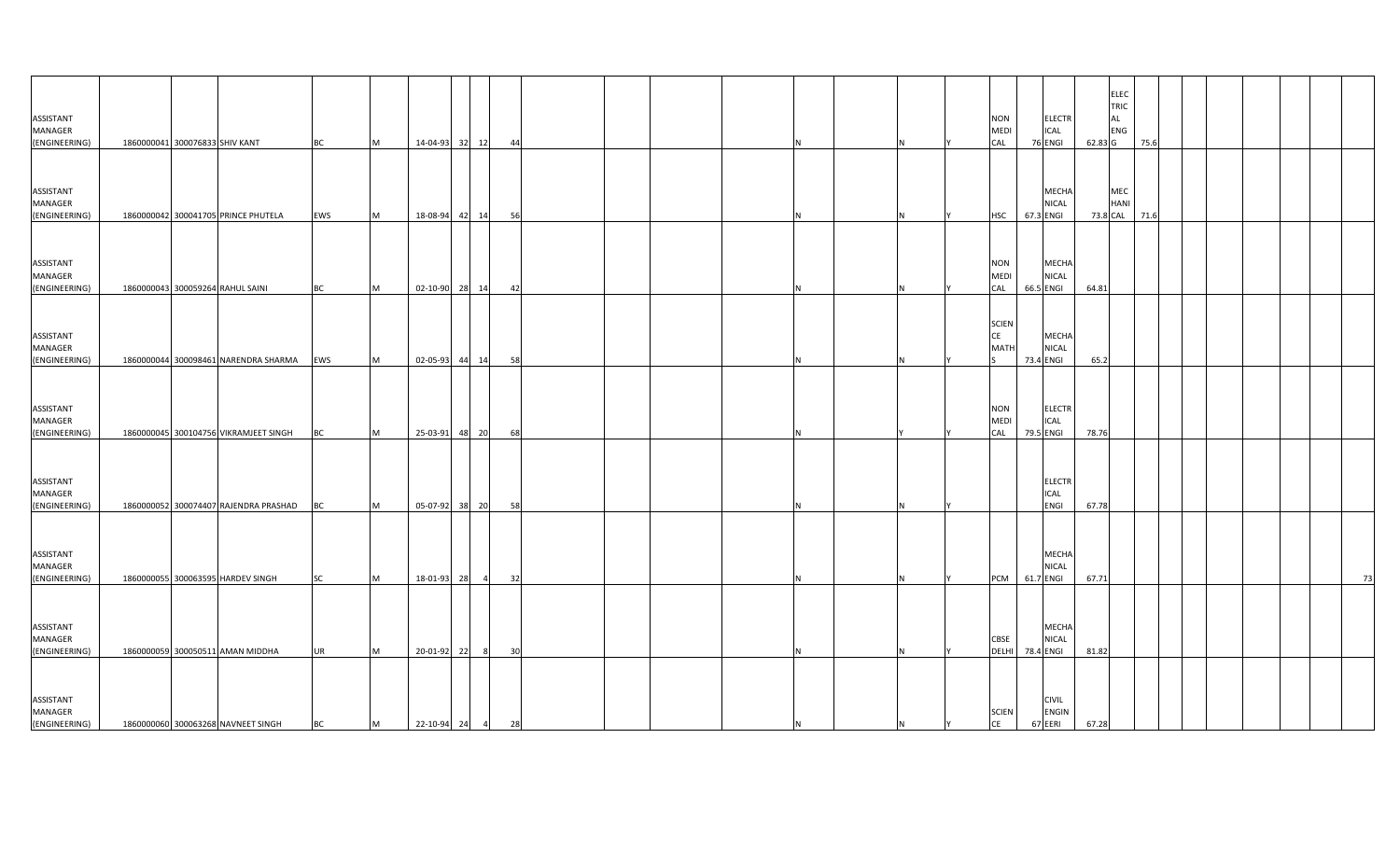| ASSISTANT<br>MANAGER                         |                             |                                      |           |           |                   |                |    |  |    |  |  |                                              |           | <b>ELECTR</b><br><b>ICAL</b>  |           |                     |      |  |  |    |
|----------------------------------------------|-----------------------------|--------------------------------------|-----------|-----------|-------------------|----------------|----|--|----|--|--|----------------------------------------------|-----------|-------------------------------|-----------|---------------------|------|--|--|----|
| (ENGINEERING)                                |                             | 1860000062 300055633 SANDEEP KUMAR   | <b>BC</b> | M         |                   | 10-09-94 22 14 | 36 |  |    |  |  | PCM                                          | 66.9 ENGI |                               | 66.48     |                     |      |  |  |    |
| ASSISTANT<br>MANAGER                         |                             |                                      |           |           |                   |                |    |  |    |  |  | <b>SCIEN</b><br>CE                           |           | <b>ELECTR</b><br><b>ICAL</b>  |           |                     |      |  |  |    |
| (ENGINEERING)                                | 1860000068 300014504 VIKASH |                                      | <b>BC</b> | <b>M</b>  |                   | 12-06-94 36 12 | 48 |  |    |  |  | <b>PCM</b>                                   | 74.6 ENGI |                               | 67.63     |                     |      |  |  |    |
| ASSISTANT<br>MANAGER<br>(ENGINEERING)        |                             | 1860000076 300094039 YUNUS KHAN      | BC        | M         |                   | 03-04-87 24 18 | 42 |  |    |  |  | <b>PCM</b>                                   | 58.4 ENGI | MECHA<br><b>NICAL</b>         | 68.72 ING | <b>ENGI</b><br>NEER | 66.6 |  |  |    |
| ASSISTANT<br>MANAGER<br>(ENGINEERING)        |                             | 1860000079 300062167 GOVIND SINGH    | <b>BC</b> | M         |                   | 20-03-89 30 10 | 40 |  |    |  |  |                                              |           | <b>ELECTR</b><br>ICAL<br>ENGI | 67.75 AL  | ELEC<br>TRIC        | 67.9 |  |  |    |
| ASSISTANT<br>MANAGER<br>(ENGINEERING)        |                             | 1860000089 300067125 MOHIT SHARMA    | <b>UR</b> | <b>M</b>  |                   | 30-10-95 46 12 | 58 |  |    |  |  |                                              |           | MECHA<br><b>NICAL</b><br>ENGI | 66.54     |                     |      |  |  |    |
| ASSISTANT<br><b>MANAGER</b><br>(ENGINEERING) | 1860000101 300107070 MEENA  | PRAHLAD KUMAR                        | <b>ST</b> | <b>IM</b> |                   | 15-07-93 18 16 | 34 |  |    |  |  | <b>PCM</b>                                   | 56.2 EERI | <b>CIVIL</b><br><b>ENGIN</b>  | 65.22     |                     |      |  |  |    |
| ASSISTANT<br>MANAGER<br>(ENGINEERING)        |                             | 1860000105 300098089 MAHESH KUMAR    | <b>BC</b> | <b>M</b>  | 11-03-88 20       | 8              | 28 |  |    |  |  | PCM                                          | 62.6 ENGI | MECHA<br><b>NICAL</b>         | 62.45 TY  | FIRE<br>AND<br>SAFE | 83.5 |  |  | 73 |
| ASSISTANT<br>MANAGER<br>(ENGINEERING)        |                             | 1860000107 300031541 AMANDEEP GODARA | <b>UR</b> | M         |                   | 28-05-91 34 14 | 48 |  |    |  |  | PCM                                          | 59 ENGI   | MECHA<br><b>NICAL</b>         | 61        |                     |      |  |  | 72 |
| ASSISTANT<br>MANAGER<br>(ENGINEERING)        |                             | 1860000119 300048536 SUMIT KUMAR     | <b>UR</b> | M         | 05-02-91 34 18 52 |                |    |  | ΙN |  |  | <b>MATH</b><br><b>PHYS</b><br>CHEM 64.5 ENGI |           | <b>ELECTR</b><br><b>ICAL</b>  | 67.86     |                     |      |  |  |    |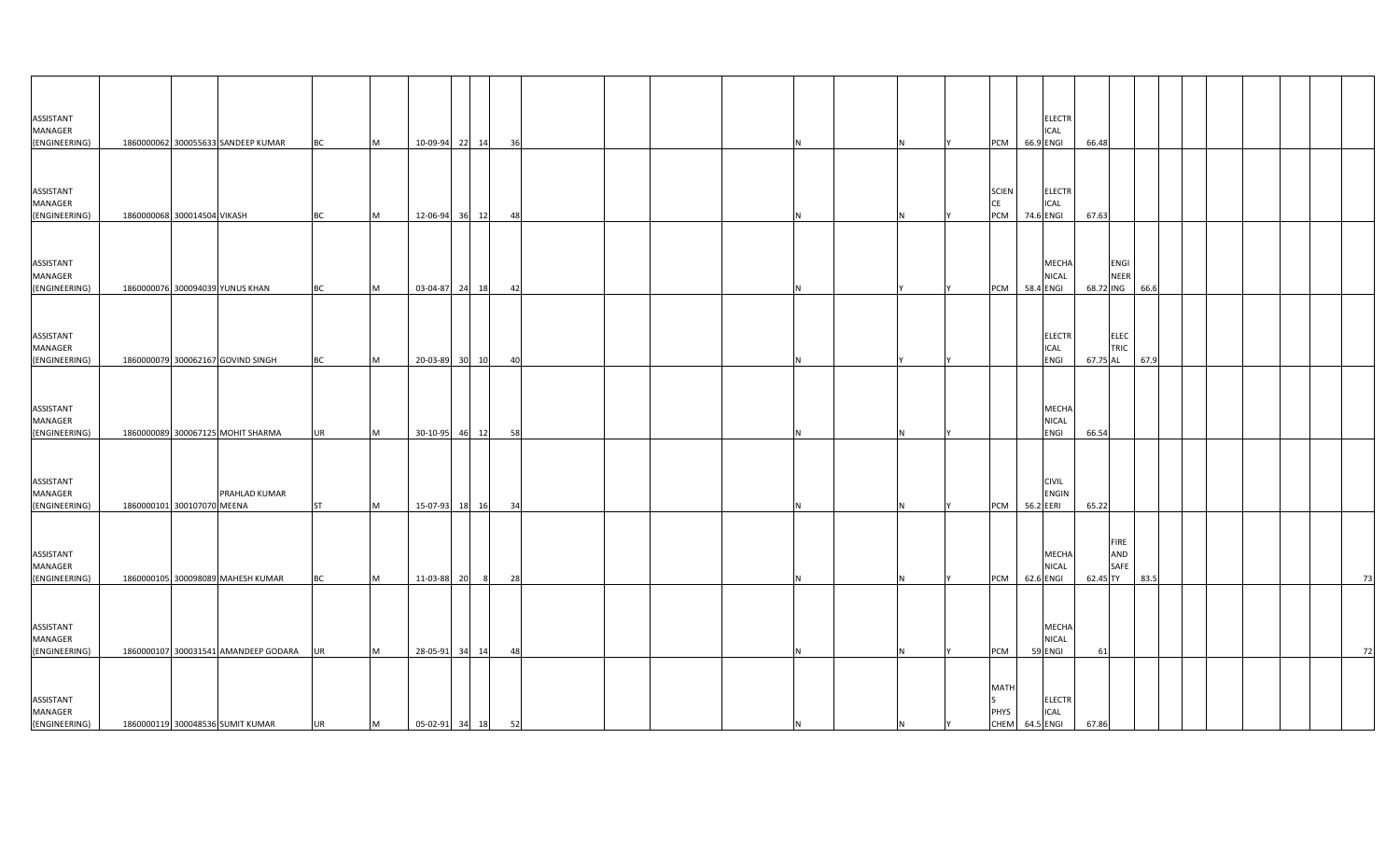| ASSISTANT<br>MANAGER<br>(ENGINEERING) |                               | 1860000126 300069495 RAVI PRAKASH POONIA BC |            | M        | 15-08-93          | 48 16 |                | 64 |  |    |  |          | <b>NON</b><br><b>MEDI</b><br>CAL         | MECHA<br><b>NICAL</b><br>83.7 ENGI          | 66.2  |  | ME<br>MEC<br>HANI<br>CAL<br>77.2 |  |  |  |
|---------------------------------------|-------------------------------|---------------------------------------------|------------|----------|-------------------|-------|----------------|----|--|----|--|----------|------------------------------------------|---------------------------------------------|-------|--|----------------------------------|--|--|--|
| ASSISTANT<br>MANAGER<br>(ENGINEERING) | 1860000130 300076079 DWIVEDI  | RAJENDRA KUMAR                              | <b>UR</b>  | M        | 19-06-86 26 12    |       |                | 38 |  |    |  | N        | <b>PCM</b>                               | <b>MECHA</b><br><b>NICAL</b><br>70.6 ENGI   | 62.8  |  |                                  |  |  |  |
| ASSISTANT<br>MANAGER<br>(ENGINEERING) |                               | 1860000138 300069201 ABHISHEK MODI          | <b>UR</b>  | M        | 08-06-93 20 12    |       |                | 32 |  |    |  |          | <b>SCIEN</b><br><b>CE</b>                | MECHA<br><b>NICAL</b><br>85.7 ENGI          | 72.04 |  |                                  |  |  |  |
| ASSISTANT<br>MANAGER<br>(ENGINEERING) |                               | 1860000140 300080287 DINESH MEENA           | <b>ST</b>  | M        | 08-12-89 26 14    |       |                | 40 |  |    |  |          |                                          | <b>ELECTR</b><br><b>ICAL</b><br><b>ENGI</b> | 54.56 |  |                                  |  |  |  |
| ASSISTANT<br>MANAGER<br>(ENGINEERING) |                               | 1960000050 300100547 NEERAJ SAHU            | BC         | M        | 19-01-93 20 12    |       |                | 32 |  |    |  |          | <b>SCIEN</b><br>CE<br><b>MATH</b>        | <b>CIVIL</b><br><b>ENGIN</b><br>63.2 EERI   | 73.58 |  |                                  |  |  |  |
| ASSISTANT<br>MANAGER<br>(ENGINEERING) |                               | 1960000054 300075643 JAI PALIWAL            | <b>UR</b>  | M        | 29-03-92          | 34    | 8 <sup>8</sup> | 42 |  |    |  | <b>N</b> |                                          | <b>ELECTR</b><br><b>ICAL</b><br>ENGI        | 60.61 |  |                                  |  |  |  |
| ASSISTANT<br>MANAGER<br>(ENGINEERING) |                               | 1960000061 300010200 MUKUL AUDICHYA         | EWS        | <b>M</b> | 03-11-88 52 20    |       |                | 72 |  |    |  |          | <b>SCIEN</b><br><b>CE</b><br><b>MATH</b> | MECHA<br><b>NICAL</b><br>83.7 ENGI          | 73    |  |                                  |  |  |  |
| ASSISTANT<br>MANAGER<br>(ENGINEERING) | 1960000063 300018237 SAVA RAM |                                             | <b>MBC</b> | M        | 20-06-94          | 14    | 10             | 24 |  |    |  |          | <b>SCIEN</b><br><b>CE</b><br><b>MATH</b> | <b>MECHA</b><br><b>NICAL</b><br>76.2 ENGI   | 67.03 |  |                                  |  |  |  |
| ASSISTANT<br>MANAGER<br>(ENGINEERING) |                               | 1960000072 300040680 DEEPAK JAROLI          | <b>UR</b>  | M        | 29-05-89 30 12 42 |       |                |    |  | IN |  | <b>Y</b> | <b>SCIEN</b><br>CE                       | <b>MECHA</b><br><b>NICAL</b><br>90.6 ENGI   | 80.42 |  |                                  |  |  |  |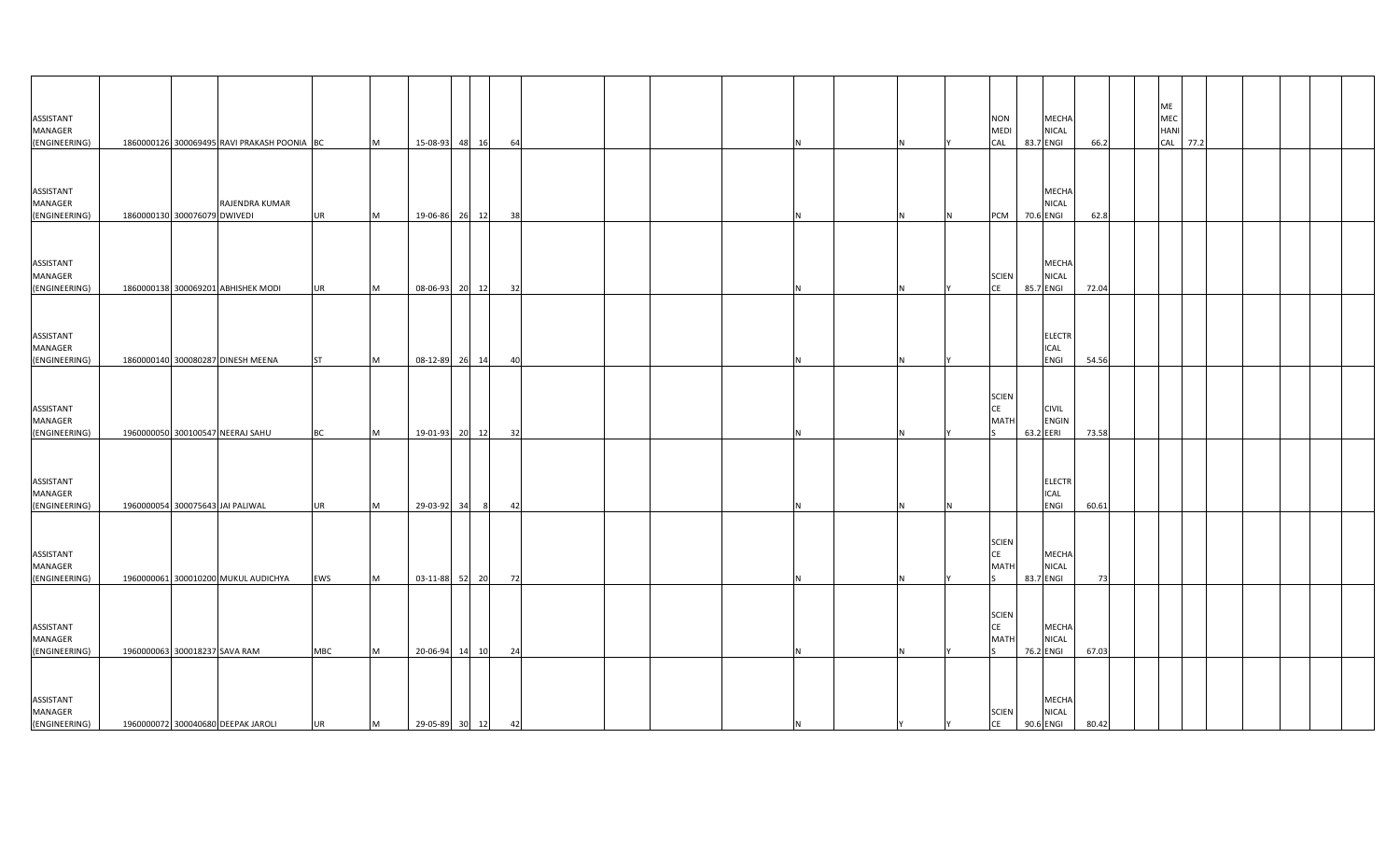| <b>ASSISTANT</b>                             |                               |                                           |           |   |                   |                |    |  |  |     |  |                                          | MECHA                                     |       |  |  |  |  |
|----------------------------------------------|-------------------------------|-------------------------------------------|-----------|---|-------------------|----------------|----|--|--|-----|--|------------------------------------------|-------------------------------------------|-------|--|--|--|--|
| MANAGER                                      |                               |                                           |           |   |                   |                |    |  |  |     |  |                                          | NICAL                                     |       |  |  |  |  |
| (ENGINEERING)                                |                               | 1960000077 300028123 SANJAY SWAMY         | <b>BC</b> | M | 01-03-93 26 12    |                | 38 |  |  | N   |  |                                          | ENGI                                      | 68.22 |  |  |  |  |
|                                              |                               |                                           |           |   |                   |                |    |  |  |     |  |                                          |                                           |       |  |  |  |  |
| ASSISTANT<br>MANAGER                         |                               | PRABHU LAL                                |           |   |                   |                |    |  |  |     |  |                                          | <b>ELECTR</b>                             |       |  |  |  |  |
|                                              |                               | 1960000080 300023840 CHOUDHARY            | <b>BC</b> | M | 03-10-92 10 12    |                | 22 |  |  |     |  |                                          | ICAL<br>ENGI                              | 62    |  |  |  |  |
| (ENGINEERING)                                |                               |                                           |           |   |                   |                |    |  |  |     |  |                                          |                                           |       |  |  |  |  |
| ASSISTANT<br>MANAGER                         |                               |                                           |           |   |                   |                |    |  |  |     |  | <b>SCIEN</b><br><b>CE</b><br><b>MATH</b> | <b>ELECTR</b><br>ICAL                     |       |  |  |  |  |
| (ENGINEERING)                                |                               | 1960000082 300024628 PANKAJ MISHRA        | <b>UR</b> | M | 11-09-89 28       | 8 <sup>8</sup> | 36 |  |  |     |  |                                          | 66.9 ENGI                                 | 71.11 |  |  |  |  |
| <b>ASSISTANT</b><br>MANAGER<br>(ENGINEERING) | 1960000083 300075703 SUKHWAL  | PRAHLAD RAY                               | EWS       | M | 25-05-92 20 12    |                | 32 |  |  | N   |  | <b>SCIEN</b><br>CE<br><b>MATH</b>        | ELECTR<br>ICAL<br>65.7 ENGI               | 63.55 |  |  |  |  |
| ASSISTANT<br>MANAGER<br>(ENGINEERING)        |                               | 1960000096 300056254 YOGENDRA SAIDAWAT UR |           | M | 01-04-89 22 10    |                | 32 |  |  |     |  | MATH<br><b>SCIEN</b><br>CE               | MECHA<br>NICAL<br>78.9 ENGI               | 70.34 |  |  |  |  |
| ASSISTANT<br>MANAGER<br>(ENGINEERING)        | 1960000098 300066931 VAISHNAV | <b>ARVIND KUMAR</b>                       | <b>BC</b> | M | 25-02-90 12       | 8 <sup>8</sup> | 20 |  |  |     |  | <b>SCIEN</b><br><b>CE</b><br><b>MATH</b> | <b>MECHA</b><br><b>NICAL</b><br>52.8 ENGI | 61.06 |  |  |  |  |
| ASSISTANT<br>MANAGER<br>(ENGINEERING)        | 1960000102 300016977 KARTIK   |                                           | <b>UR</b> | M | 15-01-90 30       | 6              | 36 |  |  | N   |  |                                          | MECHA<br><b>NICAL</b><br>ENGI             | 68.2  |  |  |  |  |
| <b>ASSISTANT</b><br>MANAGER<br>(ENGINEERING) | 1960000104 300088238 PALIWAL  | <b>BHAWESH KUMAR</b>                      | <b>UR</b> | M | 15-06-92 32 16    |                | 48 |  |  | N.  |  | <b>SCIEN</b><br><b>CE</b>                | <b>ELECTR</b><br>ICAL<br>60.3 ENGI        | 62.3  |  |  |  |  |
| ASSISTANT<br><b>MANAGER</b><br>(ENGINEERING) | 1960000106 300081217 RANAWAT  | <b>KRISHANPAL SINGH</b>                   | EWS       | M | 21-06-97 20 16 36 |                |    |  |  | IN. |  | <b>SCIEN</b><br>CE                       | MECHA<br><b>NICAL</b><br>56.4 ENGI        | 64.82 |  |  |  |  |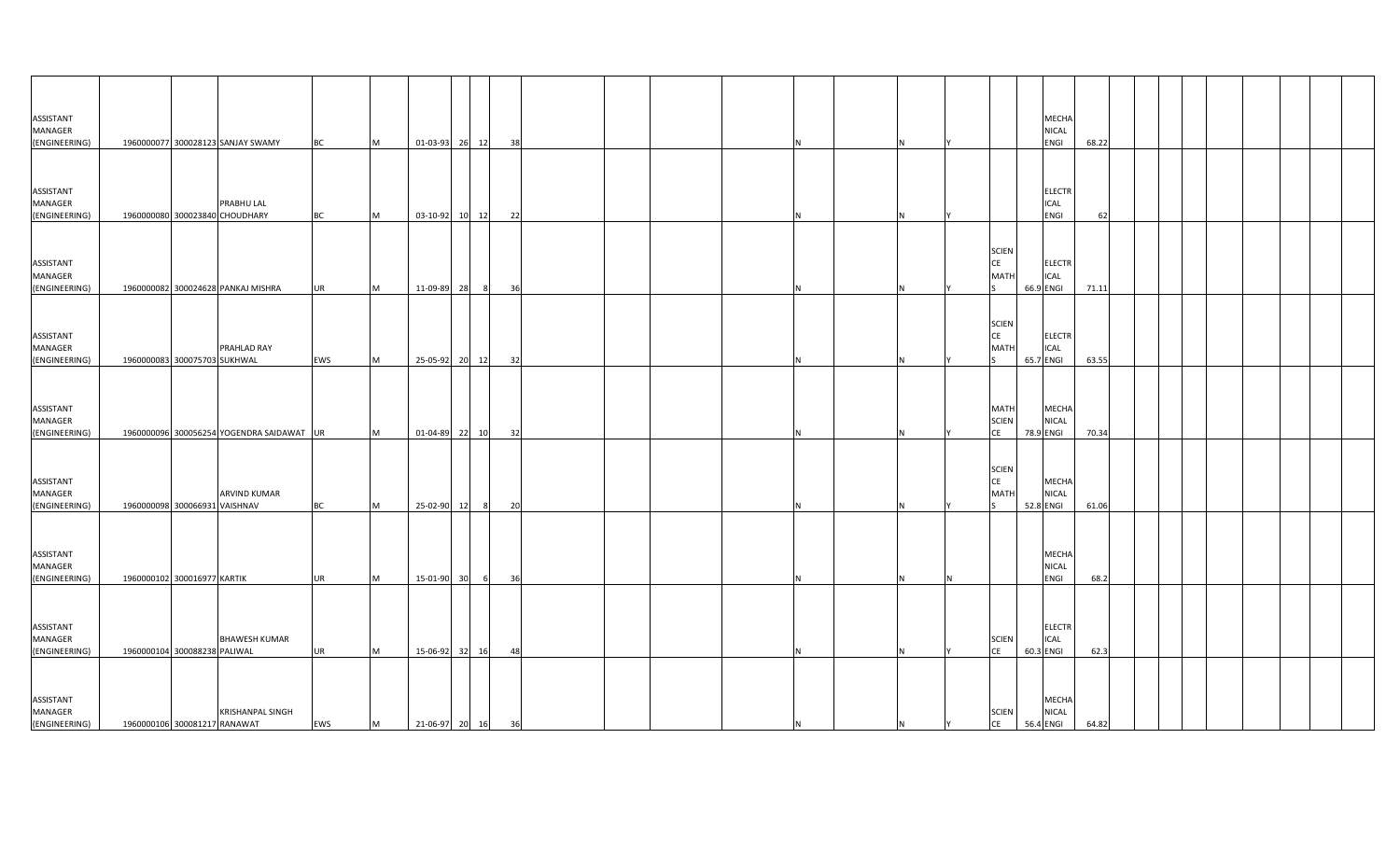| ASSISTANT                             |                                  |                                                                    |           |           |                |                |    |  |           |    |   |   |                                          | <b>ELECTR</b>                               |       |      |  |  |  |  |
|---------------------------------------|----------------------------------|--------------------------------------------------------------------|-----------|-----------|----------------|----------------|----|--|-----------|----|---|---|------------------------------------------|---------------------------------------------|-------|------|--|--|--|--|
| MANAGER                               |                                  |                                                                    |           |           |                |                |    |  |           |    |   |   |                                          | <b>ICAL</b>                                 |       |      |  |  |  |  |
| (ENGINEERING)<br>ASSISTANT<br>MANAGER |                                  | 1960000115 300042624 SANWAR LAL SHARMA EWS<br><b>KULDEEP SINGH</b> |           | M         |                | 07-07-90 20 14 | 34 |  |           |    |   |   | <b>MATH</b><br><b>MATI</b>               | <b>ENGI</b><br><b>ELECTR</b><br><b>ICAL</b> | 67.71 |      |  |  |  |  |
| (ENGINEERING)                         | 1960000116 300089900 CHOUHAN     |                                                                    | EWS       | <b>M</b>  | 11-01-90       | 8 14           | 22 |  | <b>SP</b> |    |   |   | <b>CS</b>                                | 57.2 ENGI                                   | 60.77 |      |  |  |  |  |
| ASSISTANT<br>MANAGER<br>(ENGINEERING) | 1960000122 300034139 KALAL       | KAILASH CHANDRA                                                    | <b>UR</b> | M         |                | 22-01-86 14 14 | 28 |  |           |    |   |   | <b>SCIEN</b><br><b>CE</b><br><b>MATH</b> | MECHA<br><b>NICAL</b><br>49.7 ENGI          | 60.25 |      |  |  |  |  |
| ASSISTANT<br>MANAGER<br>(ENGINEERING) |                                  | 1960000124 300090657 CHIRAG SHUKLA                                 | <b>UR</b> | M         |                | 08-06-89 32 12 | 44 |  |           |    |   |   | <b>MATH</b><br><b>SCIEN</b><br>CE        | MECHA<br><b>NICAL</b><br>76.8 ENGI          |       | 62.8 |  |  |  |  |
| ASSISTANT<br>MANAGER<br>(ENGINEERING) | 1960000125 300027317 RAHUL SEN   |                                                                    | <b>BC</b> | <b>IM</b> |                | 06-02-98 16 10 | 26 |  |           |    |   |   | <b>SR</b><br>SECO<br><b>NDAR</b>         | MECHA<br><b>NICAL</b><br>43.6 ENGI          | 66.79 |      |  |  |  |  |
| ASSISTANT<br>MANAGER<br>(ENGINEERING) |                                  | 1960000129 300071773 AYUSH MATHUR                                  | <b>UR</b> | <b>IM</b> |                | 18-10-93 42 12 | 54 |  |           |    |   |   |                                          | <b>ELECTR</b><br>ICAL<br><b>ENGI</b>        | 77.88 |      |  |  |  |  |
| ASSISTANT<br>MANAGER<br>(ENGINEERING) |                                  | 1960000132 300092154 MUKESH MEENA                                  | <b>ST</b> | <b>IM</b> | 03-06-93 14    | $\overline{4}$ | 18 |  |           |    |   |   | PCM                                      | <b>ELECTR</b><br><b>ICAL</b><br>65 ENGI     | 68.3  |      |  |  |  |  |
| ASSISTANT<br>MANAGER<br>(ENGINEERING) | 1960000135 300047510 JATIN SAINI |                                                                    | <b>BC</b> | <b>IM</b> | 02-11-92 26    | - 8            | 34 |  |           |    |   |   | PCM                                      | <b>ELECTR</b><br><b>ICAL</b><br>70 ENGI     |       | 65   |  |  |  |  |
| ASSISTANT<br>MANAGER<br>(ENGINEERING) | 1960000139 300065712 PRAJAPAT    | SANDEEP KUMAR                                                      | <b>BC</b> | M         | 26-12-90 44 16 |                | 60 |  |           | ΙN | N | Y | PCM 65.7 ENGI                            | <b>ELECTR</b><br><b>ICAL</b>                | 65.91 |      |  |  |  |  |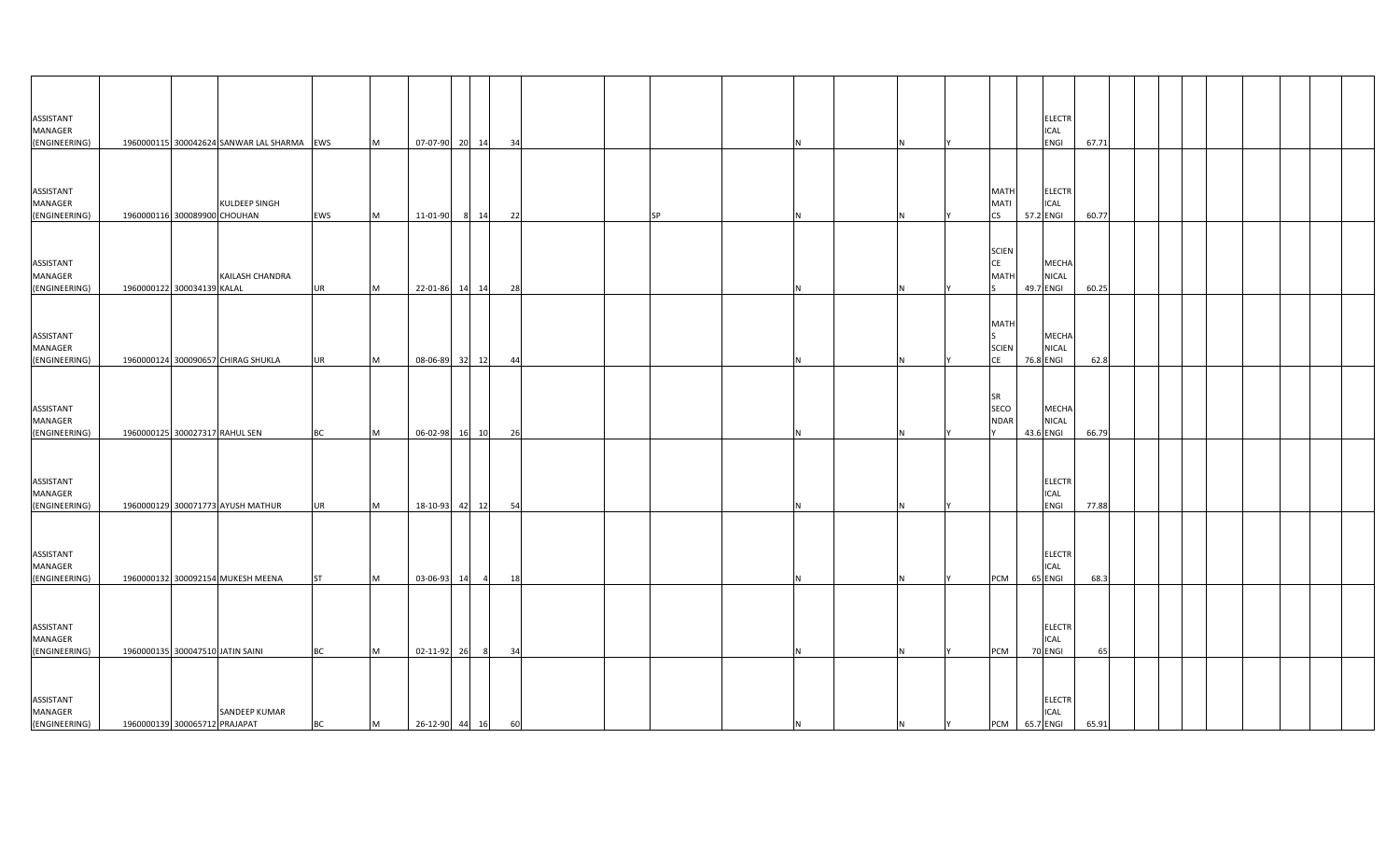| ASSISTANT<br>MANAGER<br>(ENGINEERING) | 1960000149 300031254 PANWAR     | <b>AJAYPAL SINGH</b>                   | <b>UR</b> | <b>M</b>  | 03-07-96 22    | 8<br>30 <sup>1</sup> |    |   | <b>HSC</b>                | MECHA<br><b>NICAL</b><br>68.2 ENGI<br>77.93        |                                             |      |       |    |  |
|---------------------------------------|---------------------------------|----------------------------------------|-----------|-----------|----------------|----------------------|----|---|---------------------------|----------------------------------------------------|---------------------------------------------|------|-------|----|--|
| ASSISTANT<br>MANAGER<br>(ENGINEERING) | 1960000153 300094932 ASIF KHAN  |                                        | <b>UR</b> | M         | 18-10-91 16    | 24<br>8 <sup>8</sup> |    |   | PCM                       | MECHA<br>NICAL<br>64.2 ENGI                        | 63.7                                        |      |       |    |  |
| ASSISTANT<br>MANAGER<br>(ENGINEERING) | 1960000163 300102833 RANAWAT    | MANVENDRA SINGH                        | EWS       | <b>M</b>  | 03-08-91 22 14 | 36                   | N. |   | PCM                       | <b>MECHA</b><br><b>NICAL</b><br>60 ENGI            | 64.4                                        |      |       |    |  |
| ASSISTANT<br>MANAGER<br>(ENGINEERING) |                                 | 1960000165 300045030 MUKESH KUMAWAT    | <b>BC</b> | M         | 14-05-91 30    | 6<br>36              | N  |   |                           | MECHA<br><b>NICAL</b><br>ENGI<br>62.16             |                                             |      |       |    |  |
| ASSISTANT<br>MANAGER<br>(ENGINEERING) | 1960000166 300103387 DINESH JAT |                                        | <b>BC</b> | M         | 01-03-90 24    | 12<br>36             |    |   | PCM                       | <b>ELECTR</b><br><b>ICAL</b><br>76.4 ENGI          | 69.4                                        |      |       |    |  |
| ASSISTANT<br>MANAGER<br>(ENGINEERING) |                                 | 1960000173 300079921 RAJESH AGARWAL    | EWS       | M         | 27-04-83 18 10 | 28                   |    |   | PCM                       | MECHA<br><b>NICAL</b><br>59.5 ENGI                 | MEC<br><b>HANI</b><br>CAL<br>ENG<br>64.44 G | 72.6 | PGDIM | 56 |  |
| ASSISTANT<br>MANAGER<br>(ENGINEERING) |                                 | 1960000174 300075739 ATAL BHARDWAJ     | EWS       | <b>M</b>  | 05-12-94 22 10 | 32                   | N  |   | <b>SCIEN</b><br><b>CE</b> | MECHA<br><b>NICAL</b><br>66.4 ENGI<br>66.85        |                                             |      |       |    |  |
| ASSISTANT<br>MANAGER<br>(ENGINEERING) |                                 | 1960000176 300106770 DILIP SINGH AVANA | <b>UR</b> | <b>IM</b> | 05-07-93 24    | 12<br>36             | N. | N | PCM                       | <b>CIVIL</b><br>ENGIN<br>56.2 EERI<br>60.73        |                                             |      |       |    |  |
| ASSISTANT<br>MANAGER<br>(ENGINEERING) | 1960000183 300059537 SINGARIYA  | DHARMENDRA                             | <b>SC</b> | M         | 25-10-90 26 14 | 40                   |    |   | <b>SCIEN</b><br>CE        | <b>ELECTR</b><br><b>ICAL</b><br>48.9 ENGI<br>63.31 |                                             |      |       |    |  |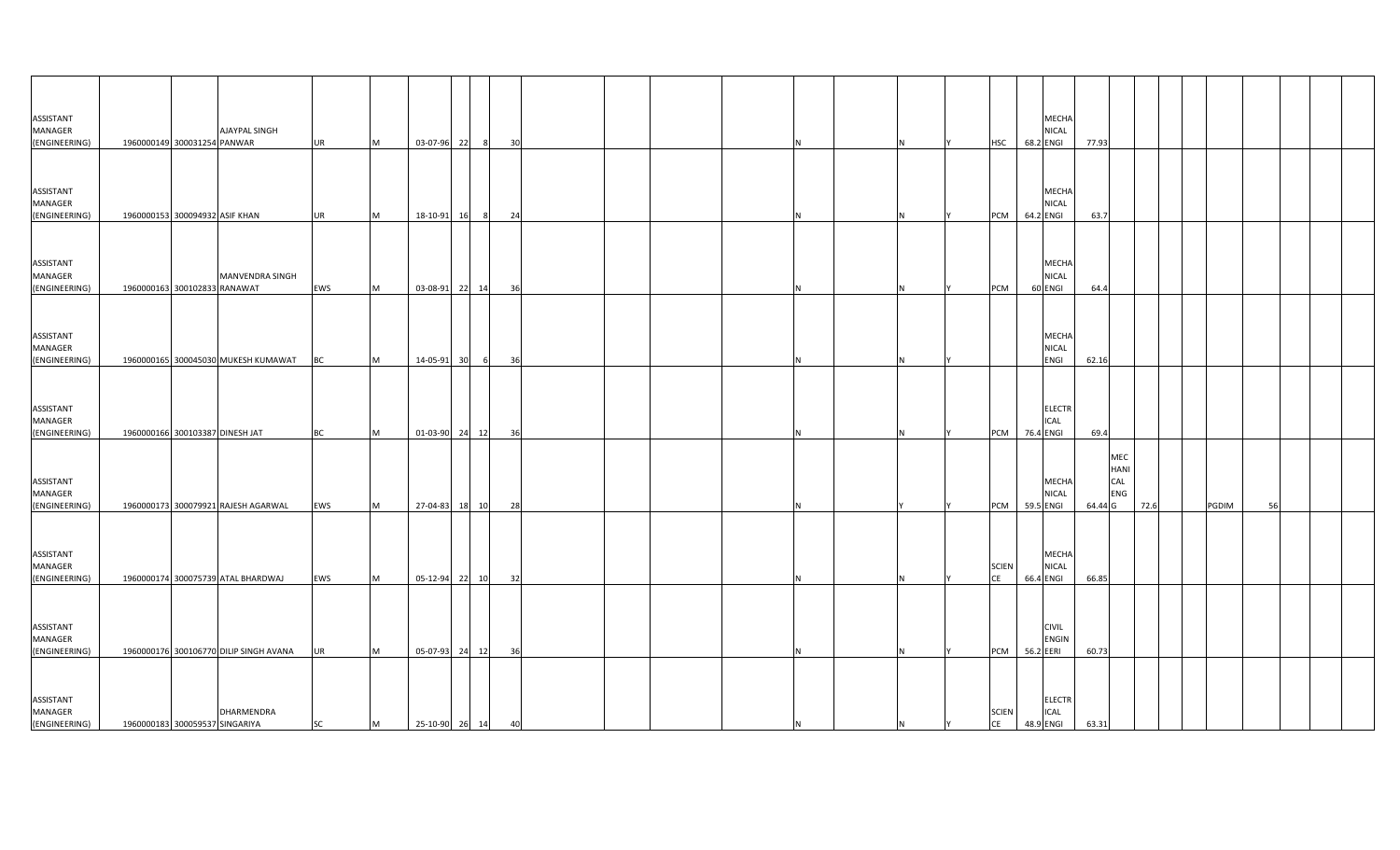| ASSISTANT<br>MANAGER<br>(ENGINEERING)        | 1960000184 300009400 KITAWAT | MAHIPAL SINGH                              | <b>UR</b>  | M         | 30-01-94 38       | 16             | 54 |  |  |   |   |                                  | MECHA<br>NICAL<br>ENGI                          | 74.82 |                                         |                |  |                                          |       |
|----------------------------------------------|------------------------------|--------------------------------------------|------------|-----------|-------------------|----------------|----|--|--|---|---|----------------------------------|-------------------------------------------------|-------|-----------------------------------------|----------------|--|------------------------------------------|-------|
|                                              |                              |                                            |            |           |                   |                |    |  |  |   |   |                                  |                                                 |       |                                         |                |  |                                          |       |
| ASSISTANT<br>MANAGER<br>(ENGINEERING)        |                              | 1960000186 300056435 SURYKANT SANADHYA EWS |            | Iм.       | 10-11-94 26       | 18             | 44 |  |  |   |   | <b>SCIEN</b><br><b>CE</b>        | <b>ELECTR</b><br>ICAL<br>71.5 ENGI              |       | <b>ELEC</b><br><b>RTIC</b><br><b>AL</b> | 67.1 ENGI 65.6 |  |                                          |       |
| ASSISTANT<br>MANAGER<br>(ENGINEERING)        |                              | 1960000194 300035023 DILIP KUMAWAT         | <b>UR</b>  | <b>IM</b> | 20-04-95 32 14    |                | 46 |  |  |   |   | <b>SCIEN</b><br><b>CE</b><br>PCM | <b>ELECTR</b><br>ICAL<br>65.4 ENGI              | 71.69 |                                         |                |  |                                          | 61    |
| ASSISTANT<br>MANAGER<br>(ENGINEERING)        |                              | 1960000196 300072044 RAJSHREE SHARMA       | BC         |           |                   | 07-01-94 40 12 | 52 |  |  |   |   |                                  | ELECTR<br>ICAL<br>ENGI                          | 75.44 |                                         |                |  |                                          |       |
| ASSISTANT<br>MANAGER<br>(ENGINEERING)        | 1960000201 300000633 AGWANI  | MOHAMMAD FARAZ                             | BC         | M         | 15-01-93 24       | - 6            | 30 |  |  |   |   |                                  | <b>ELECTR</b><br>ICAL<br>ENGI                   | 59.56 |                                         |                |  |                                          |       |
| ASSISTANT<br>MANAGER<br>(ENGINEERING)        |                              | 1960000210 300044497 DHARM RAJ GURJAR      | <b>MBC</b> | <b>M</b>  | 01-07-88 20 12    |                | 32 |  |  |   |   | PCM                              | <b>ELECTR</b><br>ICAL<br>52.8 ENGI              |       | COM<br>SCI<br>ENG<br>64.1 G             | 63.4           |  |                                          |       |
| <b>ASSISTANT</b><br>MANAGER<br>(ENGINEERING) | 1960000216 300013605 MEGHWAL | PRITAM KUMAR                               | <b>SC</b>  | <b>M</b>  | 09-06-84 26 12    |                | 38 |  |  |   |   | PCM                              | <b>ELECTR</b><br>ICAL<br>48.8 ENGI              | 68.64 |                                         |                |  |                                          |       |
| ASSISTANT<br>MANAGER<br>(ENGINEERING)        |                              | 1960000224 300091365 HARSH BHAWSAR         | <b>UR</b>  | <b>M</b>  | 21-07-93 26       | $_{8}$         | 34 |  |  |   |   | PCM                              | MECHA<br>NICAL<br>81.1 ENGI                     | 69.61 |                                         |                |  |                                          |       |
| ASSISTANT<br>MANAGER<br>(ENGINEERING)        |                              | 1960000236 300027266 DILIP SHARMA          | <b>UR</b>  | M         | 08-10-84 18 14 32 |                |    |  |  | N | N | Y                                | <b>ELECTR</b><br>ICAL<br>PCM 56.9 ENGI 63.12 AL |       | <b>ELEC</b><br>TRIC                     | 57.9           |  | <b>DIPLO</b><br><b>MA</b><br><b>ELEC</b> | 57.86 |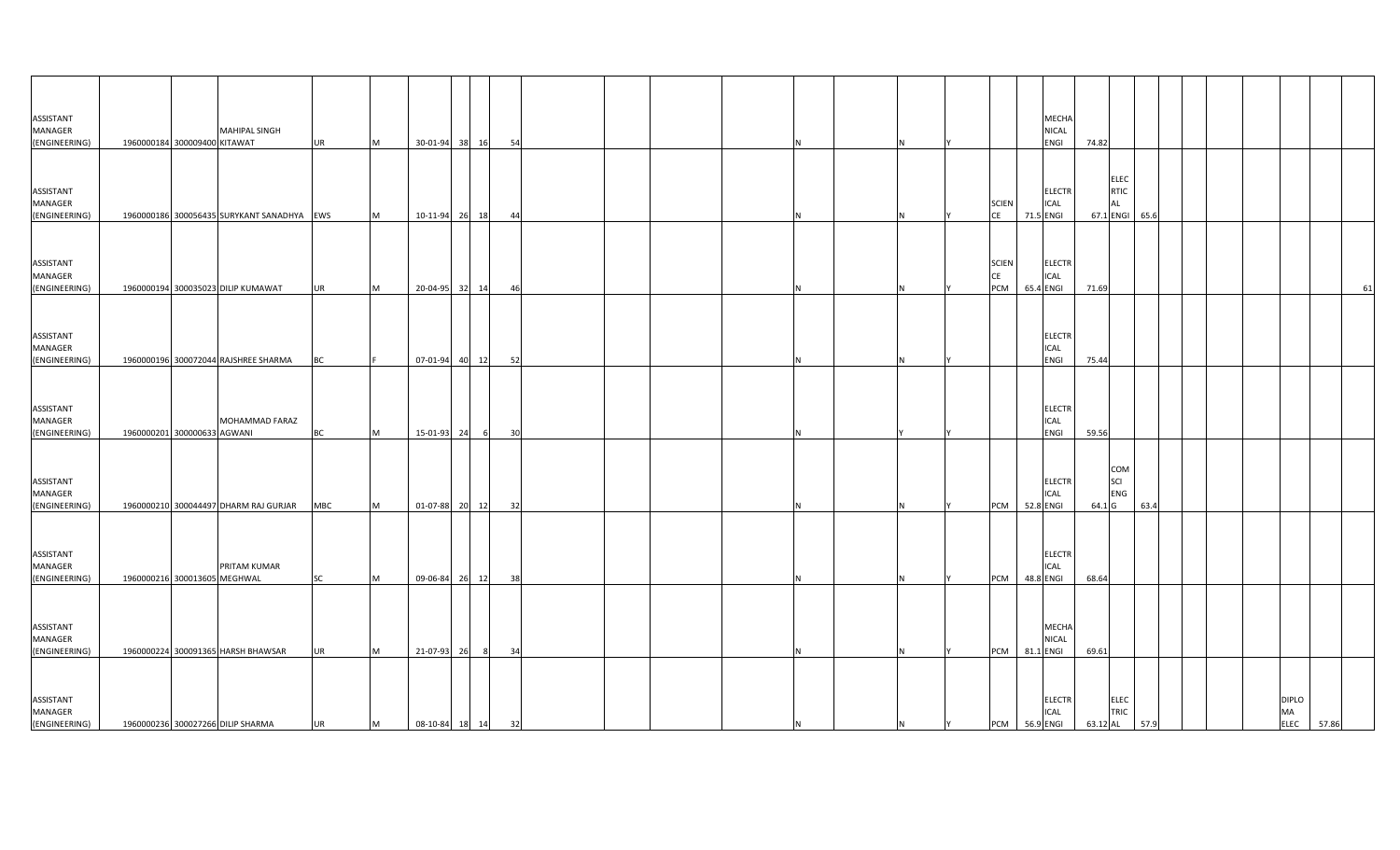| <b>ASSISTANT</b><br>MANAGER                  |                              |                                                 |            |   |                   |         |    |  |  |     |   |   |                                                 | <b>ELECTR</b><br><b>ICAL</b>              |       | <b>ELEC</b><br><b>TRIC</b><br><b>AL</b> |                            |  |  |
|----------------------------------------------|------------------------------|-------------------------------------------------|------------|---|-------------------|---------|----|--|--|-----|---|---|-------------------------------------------------|-------------------------------------------|-------|-----------------------------------------|----------------------------|--|--|
| (ENGINEERING)                                |                              | 1960000237 300075813 SARVODAYA MOUD             | UR         | M | 30-09-88 28 14    |         | 42 |  |  |     |   |   | PCM 73.9 ENGI                                   |                                           |       | 73.3 ENG 83.6                           |                            |  |  |
| <b>ASSISTANT</b><br>MANAGER                  |                              | <b>KAMLESH KUMAR</b>                            |            |   |                   |         |    |  |  |     |   |   | <b>SCIEN</b><br><b>CE</b><br><b>MATH</b>        | <b>ELECTR</b><br>ICAL                     |       |                                         |                            |  |  |
| (ENGINEERING)                                | 1960000238 300040127 PURBIYA |                                                 | <b>MBC</b> | M | 05-01-94          | 16 14   | 30 |  |  |     |   |   |                                                 | 61.4 ENGI                                 | 64.11 |                                         |                            |  |  |
| ASSISTANT<br><b>MANAGER</b><br>(ENGINEERING) |                              | 1960000240 300101443 NEERAJ PRATAP SINGH UR     |            | M | 24-05-87          | 16<br>6 | 22 |  |  |     |   |   | SENIO<br><b>HIGH</b><br>ER S                    | <b>MECHA</b><br>NICAL<br>60.2 ENGI        | 63.25 |                                         |                            |  |  |
| <b>ASSISTANT</b><br>MANAGER<br>(ENGINEERING) |                              | NARENDRA SINGH<br>1960000244 300013261 NATHAWAT | EWS        | M | 14-07-91 32 18    |         | 50 |  |  | N   |   |   | <b>SCIEN</b><br>CE<br><b>MATH</b>               | <b>ELECTR</b><br>ICAL<br>71.2 ENGI        | 70.33 |                                         |                            |  |  |
| ASSISTANT<br>MANAGER<br>(ENGINEERING)        | 1960000245 300066896 CHOUHAN | PUSHKAR SINGH                                   | EWS        | м | 10-05-93          | 20<br>6 | 26 |  |  |     |   |   | <b>SCIEN</b><br>CE<br>PCM                       | <b>ELECTR</b><br>ICAL<br>64.6 ENGI        | 69.23 |                                         |                            |  |  |
| ASSISTANT<br><b>MANAGER</b><br>(ENGINEERING) |                              | 1960000251 300077070 DEVENDRA SHARMA            | EWS        | M | 04-03-94 30 16    |         | 46 |  |  |     |   |   | <b>SCIEN</b><br><b>CE</b><br><b>MATH</b><br>EMA | <b>ELECTR</b><br><b>ICAL</b><br>74.8 ENGI | 70.4  |                                         |                            |  |  |
| <b>ASSISTANT</b><br>MANAGER<br>(ENGINEERING) |                              | 1960000252 300055392 PANKAJ KUMAR MEHTA UR      |            | M | 07-09-90 24 10    |         | 34 |  |  | N   |   |   | PCM                                             | ELECTR<br><b>ICAL</b><br>60.6 ENGI        | 71.83 |                                         | <b>MTE</b><br>CH  <br>65.7 |  |  |
| <b>ASSISTANT</b><br>MANAGER<br>(ENGINEERING) | 1960000254 300066745 SHARMA  | SANDEEP KUMAR                                   | <b>UR</b>  | M | 05-02-92 34 14    |         | 48 |  |  | N.  |   |   | PCM 77.5 ENGI                                   | <b>ELECTR</b><br>ICAL                     | 75.5  |                                         |                            |  |  |
| ASSISTANT<br><b>MANAGER</b><br>(ENGINEERING) |                              | 1960000261 300095584 AMIT SINGH                 | UR         | M | 10-05-94 26 12 38 |         |    |  |  | IN. | N | Y | PCM 74.9 ENGI                                   | <b>ELECTR</b><br>ICAL                     | 72.81 |                                         |                            |  |  |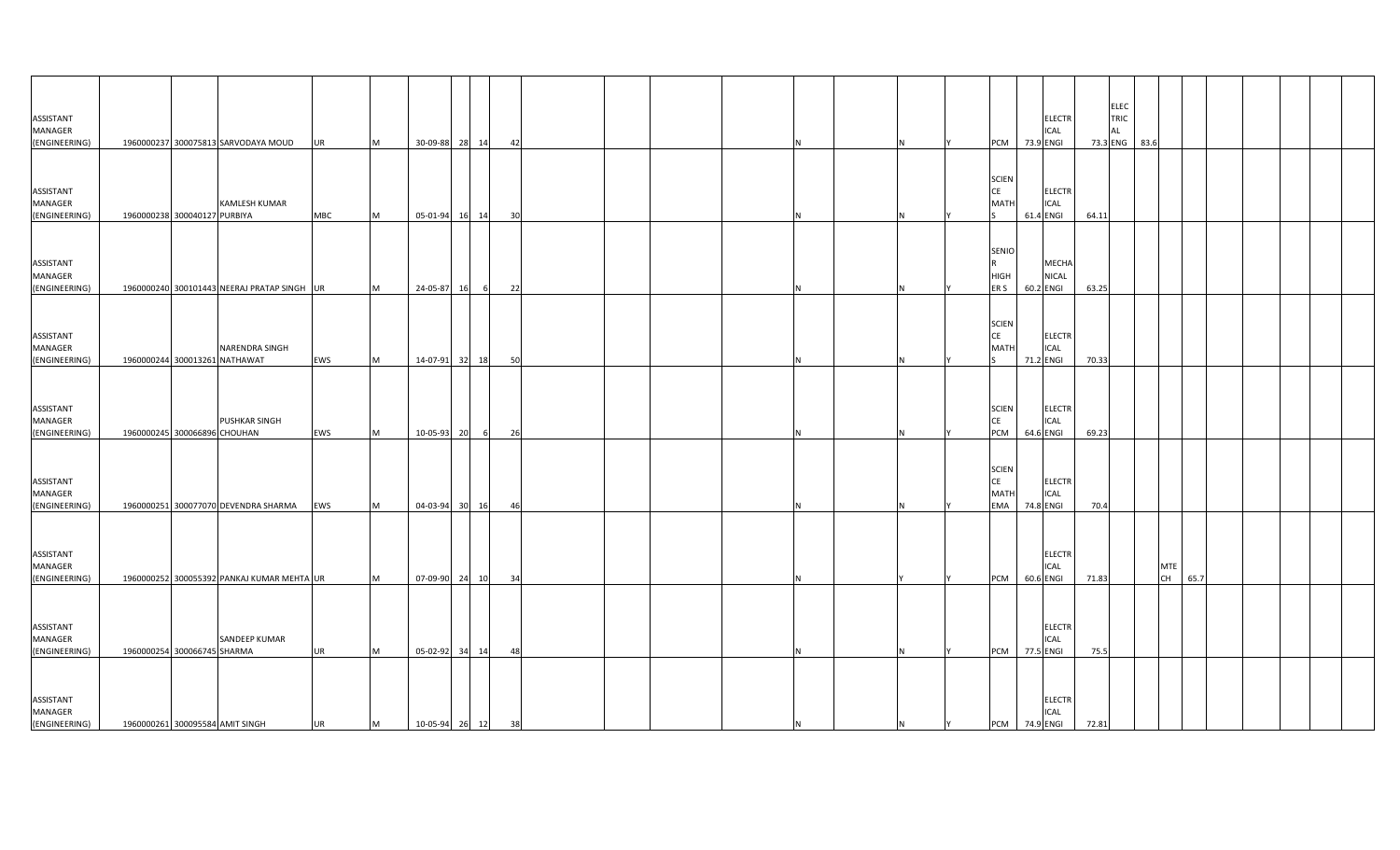| ASSISTANT<br><b>MANAGER</b><br>(ENGINEERING) | <b>KISHOR SINGH</b><br>1960000265 300041933 RATHORE | EWS       | M         | 16-08-91 16       | 8 <sup>8</sup> | 24 |          |    | <b>ELECTR</b><br><b>MATR</b><br>ICAL<br>65.7 ENGI<br>IX                  |       |                                             | 62.76 ECS 64.6 |                                |  |        |    |
|----------------------------------------------|-----------------------------------------------------|-----------|-----------|-------------------|----------------|----|----------|----|--------------------------------------------------------------------------|-------|---------------------------------------------|----------------|--------------------------------|--|--------|----|
|                                              |                                                     |           |           |                   |                |    |          |    |                                                                          |       |                                             |                |                                |  |        |    |
| ASSISTANT<br>MANAGER<br>(ENGINEERING)        | 1960000266 300078945 SHRI RAM NAGAR                 | <b>BC</b> | M         | 06-02-90 46       | 14             | 60 |          |    | <b>ELECTR</b><br>ICAL<br>86 ENGI<br>PCM                                  | 69    |                                             |                |                                |  |        |    |
| ASSISTANT                                    |                                                     |           |           |                   |                |    |          |    | MECHA                                                                    |       |                                             |                |                                |  |        |    |
| MANAGER<br>(ENGINEERING)                     | 1960000274 300027398 SANJAY PALIWAL                 | <b>UR</b> | M         | 23-10-91 38 20    |                | 58 |          | N  | <b>NICAL</b><br>PCM<br>78 ENGI                                           | 70    |                                             |                |                                |  | PGDIRI | 64 |
| ASSISTANT<br>MANAGER<br>(ENGINEERING)        | 1960000275 300058223 ASHUTOSH MISHRA                | UR        | M         | 13-03-93 28       | $\overline{4}$ | 32 | N        | N  | <b>INTER</b><br>MECHA<br><b>MEDI</b><br><b>NICAL</b><br>ATE<br>64.4 ENGI | 75.1  |                                             |                | MEC<br>HANI<br>CAL<br>ENG 90.2 |  |        |    |
| ASSISTANT<br>MANAGER<br>(ENGINEERING)        | 1960000276 300098982 MAHAVEER KUMAWAT BC            |           | <b>IM</b> | 15-12-94 18       | 14             | 32 |          |    | <b>ELECTR</b><br>ICAL<br>60.4 ENGI<br>RBSE                               | 56.89 |                                             |                |                                |  |        |    |
| ASSISTANT<br><b>MANAGER</b><br>(ENGINEERING) | PREMKUMAR MOTILAL<br>1960000279 300036845 JOSHI     | UR        | M         | 20-06-94 30       | 10             | 40 |          |    | MECHA<br><b>NICAL</b><br>ENGI                                            |       | ${\sf MEC}$<br>HANI<br>CAL<br>ENG<br>74.8 G | 84.9           |                                |  |        |    |
| ASSISTANT<br>MANAGER<br>(ENGINEERING)        | 1960000282 300065033 AMIT SHEKHAWAT                 | <b>BC</b> | M         | 23-02-96 34 14    |                | 48 | Ν        | N  | <b>ELECTR</b><br>ICAL<br>PCM<br>49.4 ENGI                                | 63.56 |                                             |                |                                |  |        |    |
| ASSISTANT<br>MANAGER<br>(ENGINEERING)        | NAGSINGH SHERSINGH<br>1960000283 300101647 DEVDA    | UR        | M         | 15-06-93 24       | $\overline{4}$ | 28 |          | N. | MECHA<br>NICAL<br>77.8 ENGI<br><b>HSC</b>                                | 53    |                                             |                |                                |  |        |    |
| ASSISTANT<br>MANAGER<br>(ENGINEERING)        | 1960000289 300070135 PREM SHANKER BHATT EWS         |           | M         | 02-08-94 20 10 30 |                |    | <b>N</b> | N. | <b>ELECTR</b><br><b>SCIEN</b><br><b>ICAL</b><br>CE<br>59.2 ENGI          | 70.55 |                                             |                |                                |  |        |    |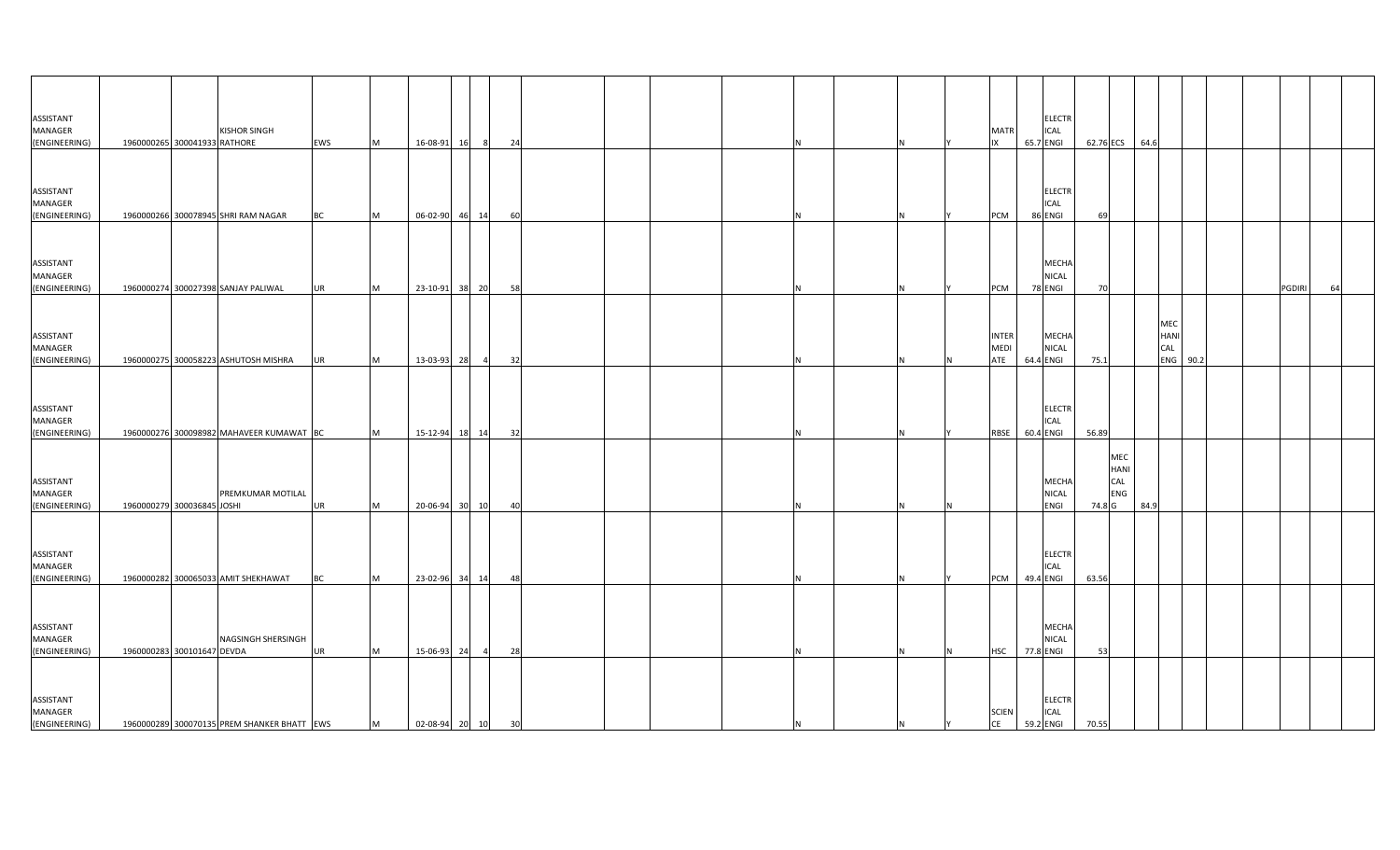| ASSISTANT<br>MANAGER<br>(ENGINEERING) |                              | 1960000298 300051918 RAVI CHAWLA              | <b>SC</b>  | M | 17-03-91 34 12 |     | 46 |  |    |     |   |    | PCM 68.5 ENGI                     |           | <b>ELECTR</b><br><b>ICAL</b>                | 63.89 |                  |    |  |    |
|---------------------------------------|------------------------------|-----------------------------------------------|------------|---|----------------|-----|----|--|----|-----|---|----|-----------------------------------|-----------|---------------------------------------------|-------|------------------|----|--|----|
| ASSISTANT<br>MANAGER<br>(ENGINEERING) |                              | 1960000303 300056227 JUNED KHAN               | <b>UR</b>  | M | 01-02-95       | 26  | 34 |  | SP |     |   |    | COM<br>MEN 53.8 ENGI              |           | <b>MECHA</b><br><b>NICAL</b>                | 62.23 |                  |    |  |    |
| ASSISTANT<br>MANAGER<br>(ENGINEERING) |                              | 1960000305 300044969 ANKIT UPADHYAY           | <b>UR</b>  | M | 06-08-93 18 12 |     | 30 |  |    |     |   |    | <b>SCIEN</b><br><b>CE</b>         | 66 ENGI   | <b>MECHA</b><br><b>NICAL</b>                | 65.17 |                  |    |  | 67 |
| ASSISTANT<br>MANAGER<br>(ENGINEERING) | 1960000307 300007463 MEGHWAL | SATYA PRAKASH                                 | <b>SC</b>  | M | 19-06-84 26 10 |     | 36 |  |    |     |   |    | <b>GENE</b><br>RAL                | 50 ENGI   | <b>MECHA</b><br><b>NICAL</b>                | 61    |                  |    |  |    |
| ASSISTANT<br>MANAGER<br>(ENGINEERING) |                              | 1960000313 300078214 BHUPENDRA VASI           | <b>MBC</b> | M | 15-04-93 32 18 |     | 50 |  |    |     |   |    | <b>SCIEN</b><br><b>CE</b><br>PCM  | 85 ENGI   | <b>MECHA</b><br><b>NICAL</b>                | 69.88 |                  |    |  |    |
| ASSISTANT<br>MANAGER<br>(ENGINEERING) |                              | 1960000319 300012464 MOHAMMED ABRAR           | UR         | M | 18-05-86 32 14 |     | 46 |  |    |     |   |    | <b>PCM</b>                        | 76.3 ENGI | <b>MECHA</b><br><b>NICAL</b>                | 67.57 |                  |    |  |    |
| ASSISTANT<br>MANAGER<br>(ENGINEERING) |                              | 1960000323 300052661 MANOJ YOGI               | <b>BC</b>  | M | 12-12-94 32 18 |     | 50 |  |    |     |   |    | <b>SCIEN</b><br>CE<br><b>MATH</b> | 53.5 ENGI | <b>ELECTR</b><br><b>ICAL</b>                | 63.41 |                  |    |  |    |
| ASSISTANT<br>MANAGER<br>(ENGINEERING) |                              | 1960000335 300003092 MAHAVIR SINGH            | <b>BC</b>  | M | 20-11-89 28    | - 8 | 36 |  |    |     |   |    | <b>SCIEN</b><br>CE                | 80.4 ENGI | <b>ELECTR</b><br><b>ICAL</b>                | 72.25 | MTE<br><b>CH</b> | 75 |  |    |
| ASSISTANT<br>MANAGER<br>(ENGINEERING) |                              | 1960000337 300058956 DILIP KUMAR SHRIMALI EWS |            | M | 28-08-88 30 14 |     | 44 |  |    | IN. | N | İΥ |                                   |           | <b>MECHA</b><br><b>NICAL</b><br><b>ENGI</b> | 63.47 |                  |    |  |    |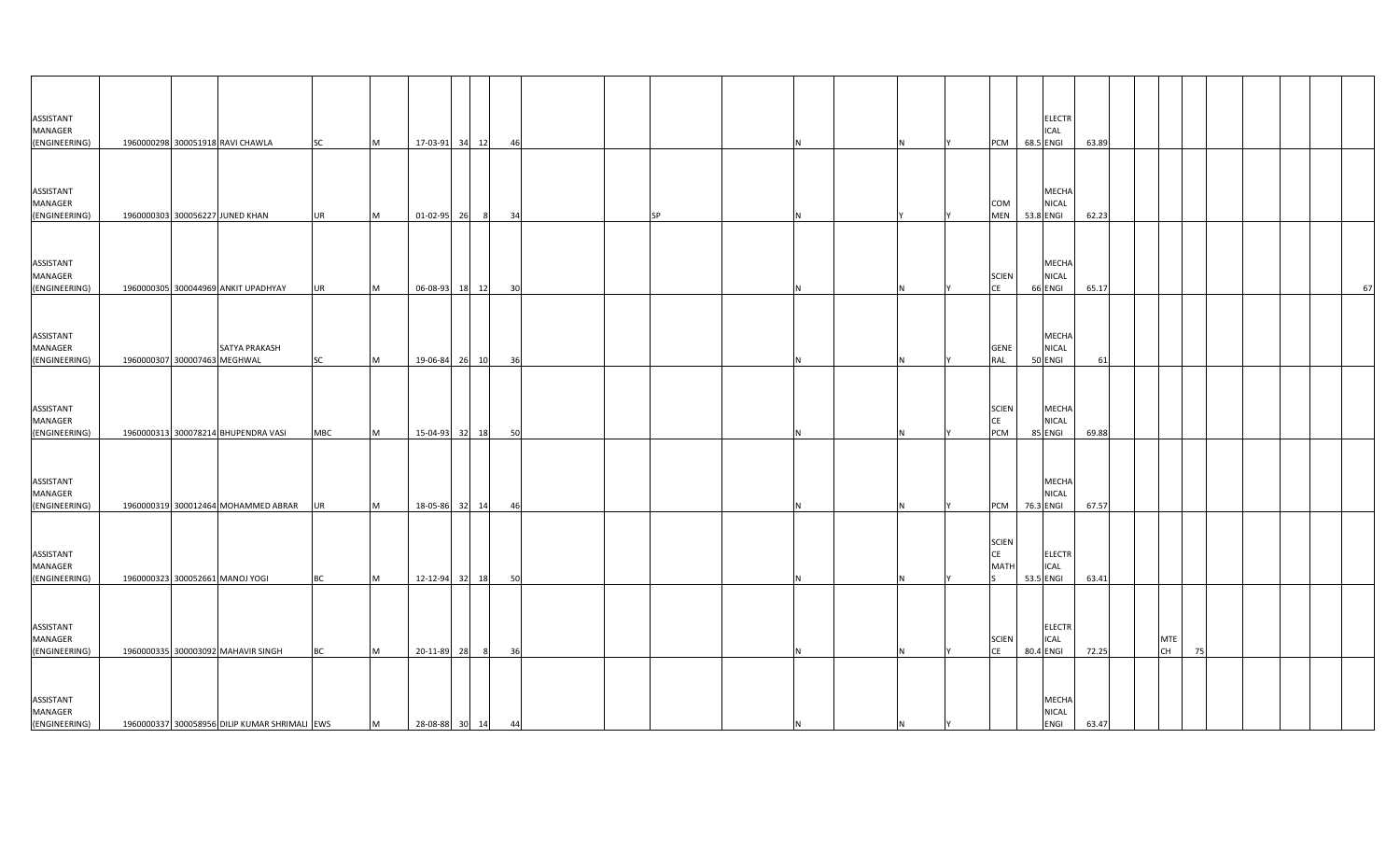| ASSISTANT<br>MANAGER<br>(ENGINEERING) |                              | 1960000344 300086314 SHIV PAL SINGH        | <b>UR</b> | M | 14-03-92 34 12   |       | 46   |           |     |          |   |                                   |           | MECHA<br>NICAL<br>ENGI        | 64.94 |  |  |  |       |
|---------------------------------------|------------------------------|--------------------------------------------|-----------|---|------------------|-------|------|-----------|-----|----------|---|-----------------------------------|-----------|-------------------------------|-------|--|--|--|-------|
| ASSISTANT<br>MANAGER<br>(ENGINEERING) |                              | 1960000346 300095587 PREM PRAKASH NAGDA UR |           | M | 10-06-92         | 22    | 28   |           |     |          |   | <b>SCIEN</b><br>CE<br><b>MATI</b> | 61.9 ENGI | MECHA<br><b>NICAL</b>         | 68.25 |  |  |  |       |
| ASSISTANT<br>MANAGER<br>(ENGINEERING) |                              | 1960000352 300095859 KAILASH MENARIA       | <b>UR</b> | M | 27-10-95 24 10   |       | 34   |           |     |          |   | CBSE                              | 63.2 ENGI | <b>ELECTR</b><br>ICAL         | 64.76 |  |  |  |       |
| ASSISTANT<br>MANAGER<br>(ENGINEERING) |                              | 1960000356 300007509 SUNIL SHARMA          | <b>UR</b> | M | 11-04-94 22 10   |       | 32   | <b>SP</b> |     |          |   | <b>SCIEN</b><br>CE<br>MATI        | 64.8 ENGI | <b>ELECTR</b><br><b>ICAL</b>  | 66.16 |  |  |  |       |
| ASSISTANT<br>MANAGER<br>(ENGINEERING) |                              | 1960000359 300030249 RAJ KUMAR MEENA       | ST        | M | 01-01-85         | 18 10 | 28   |           |     |          |   | <b>SCIEN</b><br>CE                | 66.8 ENGI | MECHA<br><b>NICAL</b>         | 70.33 |  |  |  | 70.33 |
| ASSISTANT<br>MANAGER<br>(ENGINEERING) | 1960000360 300027409 CHOUHAN | <b>DEVENDRA SINGH</b>                      | EWS       | M | 12-12-95 22 14   |       | - 36 |           |     |          |   |                                   |           | <b>ELECTR</b><br>ICAL<br>ENGI | 69    |  |  |  |       |
| ASSISTANT<br>MANAGER<br>(ENGINEERING) |                              | 1960000364 300017598 CHHAVIRAJ SINGH       | UR        | M | 02-06-88 24 12   |       | 36   |           |     |          |   | <b>SCIEN</b><br><b>CE</b>         | 64.8 ENGI | MECHA<br><b>NICAL</b>         | 54.88 |  |  |  |       |
| ASSISTANT<br>MANAGER<br>(ENGINEERING) |                              | 1960000365 300101159 PAWAN CHOUDHARY       | <b>BC</b> | M | 20-07-92 24 12   |       | 36   |           |     |          |   | <b>PCM</b>                        | 75.8 ENGI | <b>ELECTR</b><br>ICAL         | 71.8  |  |  |  |       |
| ASSISTANT<br>MANAGER<br>(ENGINEERING) |                              | 1960000367 300044669 SUMIT GARG            | UR        | M | 02-11-95 30 6 36 |       |      |           | IN. | <b>N</b> | Y | <b>SCIEN</b><br>CE                | 79.8 ENGI | <b>MECHA</b><br><b>NICAL</b>  | 70.39 |  |  |  |       |